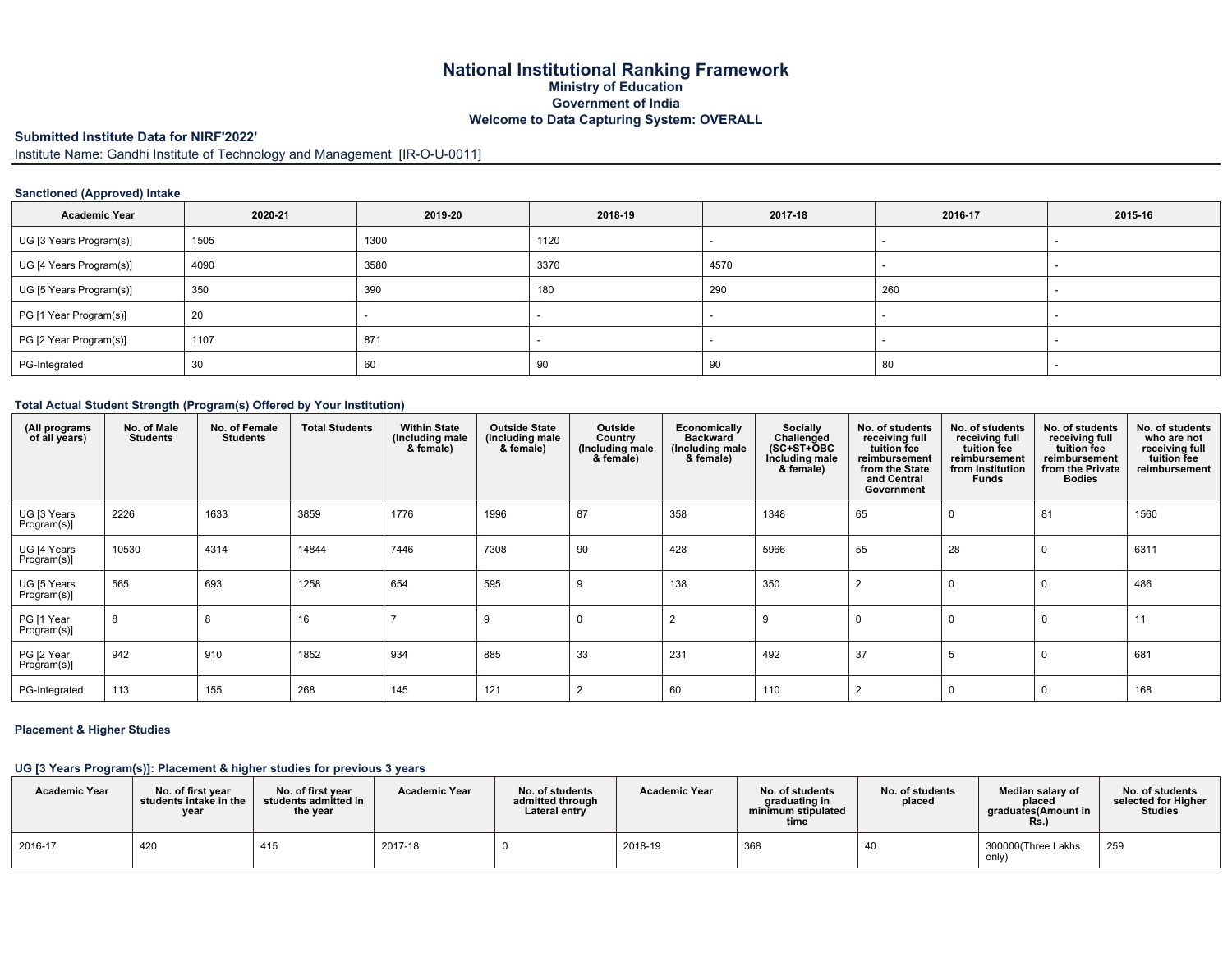| 2017-18 | 720  | 639  | 2018-19 | 2019-20 | 595 |    | 300000(Three Lakhs<br>only                        | 239 |
|---------|------|------|---------|---------|-----|----|---------------------------------------------------|-----|
| 2018-19 | 1120 | 1078 | 2019-20 | 2020-21 | 994 | ōι | 320000(Three Lakhs<br>and Twenty Thousand<br>only | 726 |

# **UG [4 Years Program(s)]: Placement & higher studies for previous 3 years**

| <b>Academic Year</b> | No. of first year<br>students intake in the<br>year | No. of first year<br>students admitted in<br>the year | <b>Academic Year</b> | No. of students<br>admitted through<br>Lateral entry | <b>Academic Year</b> | No. of students<br>graduating in<br>minimum stipulated<br>time | No. of students<br>placed | Median salary of<br>placed<br>graduates(Amount in<br><b>Rs.</b> ) | No. of students<br>selected for Higher<br><b>Studies</b> |
|----------------------|-----------------------------------------------------|-------------------------------------------------------|----------------------|------------------------------------------------------|----------------------|----------------------------------------------------------------|---------------------------|-------------------------------------------------------------------|----------------------------------------------------------|
| 2015-16              | 3160                                                | 3032                                                  | 2016-17              | U                                                    | 2018-19              | 2984                                                           | 2809                      | 360000(Three Lakh<br>Sixty Thousand only)                         | 160                                                      |
| 2016-17              | 3620                                                | 3495                                                  | 2017-18              | υ                                                    | 2019-20              | 3421                                                           | 3215                      | 360000(Three Lakh<br>Sixty Thousand only)                         | 198                                                      |
| 2017-18              | 4570                                                | 4395                                                  | 2018-19              | U                                                    | 2020-21              | 4265                                                           | 3955                      | 439000(Four Lakh<br>Thirty Nine Thousand<br>Only)                 | 125                                                      |

# **UG [5 Years Program(s)]: Placement & higher studies for previous 3 years**

| <b>Academic Year</b> | No. of first year<br>students intake in the<br>year | No. of first vear<br>students admitted in<br>the year | <b>Academic Year</b> | No. of students<br>admitted through<br>Lateral entry | <b>Academic Year</b> | No. of students<br>graduating in<br>minimum stipulated<br>time | No. of students<br>placed | Median salary of<br>placed<br>graduates(Amount in<br>Rs.) | No. of students<br>selected for Higher<br><b>Studies</b> |
|----------------------|-----------------------------------------------------|-------------------------------------------------------|----------------------|------------------------------------------------------|----------------------|----------------------------------------------------------------|---------------------------|-----------------------------------------------------------|----------------------------------------------------------|
| 2014-15              | 60                                                  | 57                                                    | 2015-16              |                                                      | 2018-19              | 52                                                             | $\epsilon$                | 180000(One Lakh<br>Eighty Thousand Only)                  | 18                                                       |
| 2015-16              | 210                                                 | 199                                                   | 2016-17              |                                                      | 2019-20              | 179                                                            | 155                       | 180000(One Lakh<br>Eighty Thousand Only)                  |                                                          |
| 2016-17              | 260                                                 | 232                                                   | 2017-18              |                                                      | 2020-21              | 212                                                            | 53                        | 320000(Three Lakhs<br>Twenty Thousand<br>Only)            | 120                                                      |

# **PG [1 Years Program(s)]: Placement & higher studies for previous 3 years**

| <b>Academic Year</b> | No. of first year<br>students intake in the<br>year | No. of first year<br>students admitted in<br>the year | <b>Academic Year</b> | No. of students graduating in minimum<br>stipulated time | No. of students<br>placed | Median salary of<br>placed<br>graduates(Amount in<br>Rs. | No. of students<br>selected for Higher<br><b>Studies</b> |
|----------------------|-----------------------------------------------------|-------------------------------------------------------|----------------------|----------------------------------------------------------|---------------------------|----------------------------------------------------------|----------------------------------------------------------|
| 2018-19              |                                                     |                                                       | 2018-19              |                                                          |                           | 0(Zero)                                                  |                                                          |
| 2019-20              |                                                     |                                                       | 2019-20              |                                                          |                           | 0(Zero)                                                  |                                                          |
| 2020-21              | 20                                                  | 16                                                    | 2020-21              | 15                                                       | 12                        | 432000(Four Lakh<br>Thirty Two Thousand<br>Only)         | $\mathbf 0$                                              |

# **PG [2 Years Program(s)]: Placement & higher studies for previous 3 years**

| <b>Academic Year</b> | No. of first year<br>students intake in the<br>vear | No. of first vear<br>students admitted in<br>the year | <b>Academic Year</b> | No. of students graduating in minimum<br>stipulated time | No. of students<br>placed | Median salary of<br>placed<br>araduates(Amount in<br>Rs.) | No. of students<br>selected for Higher  <br><b>Studies</b> |
|----------------------|-----------------------------------------------------|-------------------------------------------------------|----------------------|----------------------------------------------------------|---------------------------|-----------------------------------------------------------|------------------------------------------------------------|
| 2017-18              | 1197                                                | 816                                                   | 2018-19              | 659                                                      | 489                       | 400000(Four Lakhs<br>only)                                | -47                                                        |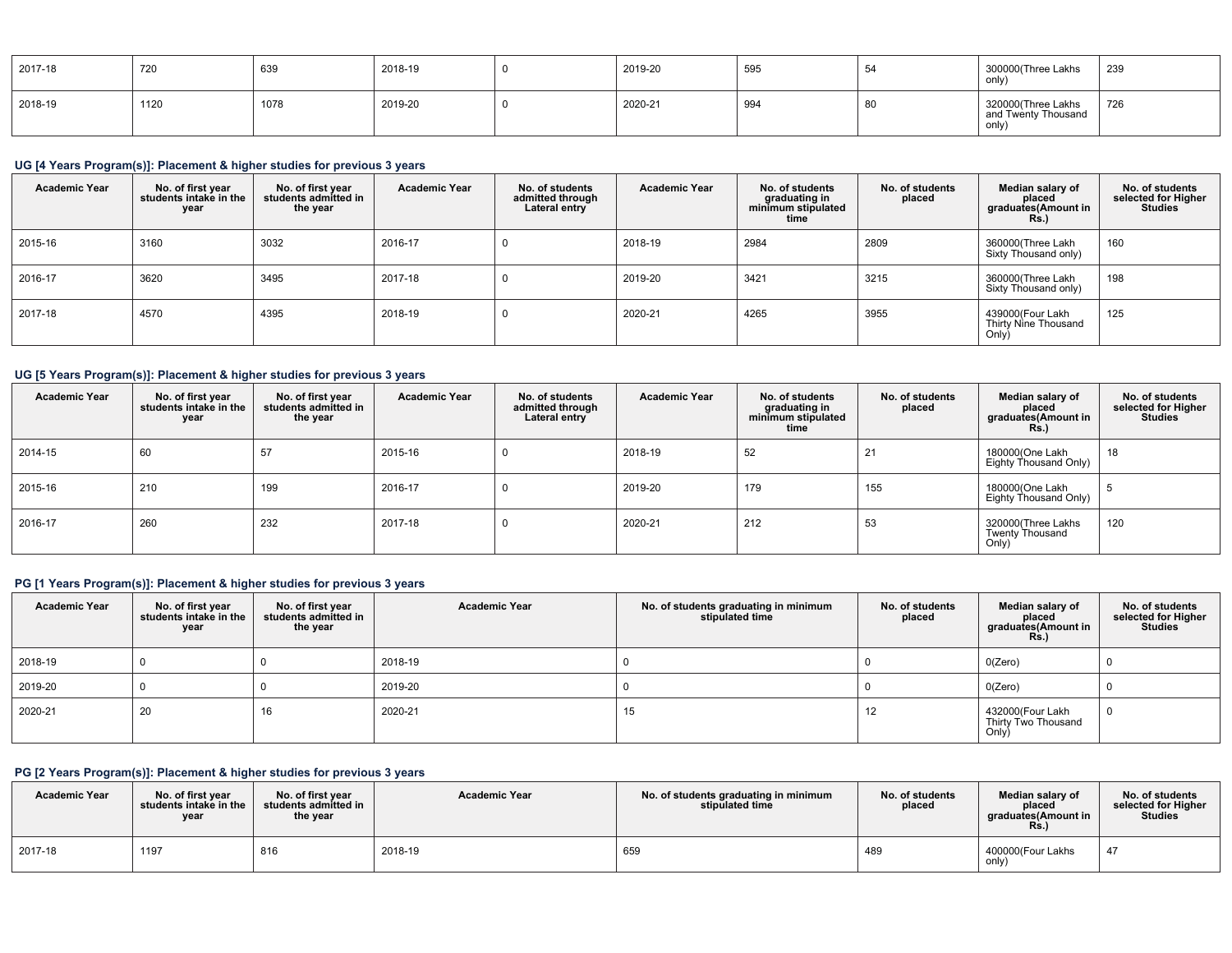| 2018-19 | 1203 | 778 | 2019-20 | 754 | 602 | 400000(Four Lakhs<br>Only)               | 40  |
|---------|------|-----|---------|-----|-----|------------------------------------------|-----|
| 2019-20 | 871  | 783 | 2020-21 | 768 | 512 | 440000(Four Lakh<br>Forty Thousand Only) | 102 |

# **PG-Integrated [5 Years Program(s)]: Placement & higher studies for previous 3 years**

| <b>Academic Year</b> | No. of first year<br>students intake in the<br>year | No. of first year<br>students admitted in<br>the year | <b>Academic Year</b> | No. of students graduating in minimum<br>stipulated time | No. of students<br>placed | Median salary of<br>placed<br>graduates(Amount in<br>Rs.) | No. of students<br>selected for Higher<br><b>Studies</b> |
|----------------------|-----------------------------------------------------|-------------------------------------------------------|----------------------|----------------------------------------------------------|---------------------------|-----------------------------------------------------------|----------------------------------------------------------|
| 2014-15              | 190                                                 | 131                                                   | 2018-19              | 109                                                      | 79                        | 400000(Four Lakhs<br>Only)                                | 10                                                       |
| 2015-16              | 190                                                 | 131                                                   | 2019-20              | 118                                                      | 78                        | 400000(Four Lakhs<br>Only)                                | 44                                                       |
| 2016-17              | 80                                                  | 79                                                    | 2020-21              | 75                                                       | 60                        | 400000(Four Lakhs<br>Only)                                |                                                          |

### **Ph.D Student Details**

| Ph.D (Student pursuing doctoral program till 2020-21 Students admitted in the academic year 2020-21 should not be entered here.) |         |                                                                                                                                                                                                |  |  |  |  |  |  |
|----------------------------------------------------------------------------------------------------------------------------------|---------|------------------------------------------------------------------------------------------------------------------------------------------------------------------------------------------------|--|--|--|--|--|--|
|                                                                                                                                  |         | <b>Total Students</b>                                                                                                                                                                          |  |  |  |  |  |  |
|                                                                                                                                  | 574     |                                                                                                                                                                                                |  |  |  |  |  |  |
|                                                                                                                                  | 1759    |                                                                                                                                                                                                |  |  |  |  |  |  |
|                                                                                                                                  |         |                                                                                                                                                                                                |  |  |  |  |  |  |
| 2020-21                                                                                                                          | 2019-20 | 2018-19                                                                                                                                                                                        |  |  |  |  |  |  |
| 22                                                                                                                               | 23      | 102                                                                                                                                                                                            |  |  |  |  |  |  |
| 87                                                                                                                               | 113     | 34                                                                                                                                                                                             |  |  |  |  |  |  |
|                                                                                                                                  |         |                                                                                                                                                                                                |  |  |  |  |  |  |
| Number of students pursuing PG (MD/MS/DNB) program                                                                               |         |                                                                                                                                                                                                |  |  |  |  |  |  |
| No. of students Graduating in PG (MD/MS/DNB) program                                                                             |         |                                                                                                                                                                                                |  |  |  |  |  |  |
| 2019-20                                                                                                                          | 2018-19 |                                                                                                                                                                                                |  |  |  |  |  |  |
|                                                                                                                                  | 0       |                                                                                                                                                                                                |  |  |  |  |  |  |
|                                                                                                                                  |         | No. of Ph.D students graduated (including Integrated Ph.D)<br>PG (Student pursuing MD/MS/DNB program till 2020-21 Students admitted in the academic year 2021 - 22 should not be entered here) |  |  |  |  |  |  |

## **Online Education**

| " programs/courses were completed on time.<br>.<br>the contract of the contract of the contract of the contract of the contract of the contract of the contract of | Yes |
|--------------------------------------------------------------------------------------------------------------------------------------------------------------------|-----|
|--------------------------------------------------------------------------------------------------------------------------------------------------------------------|-----|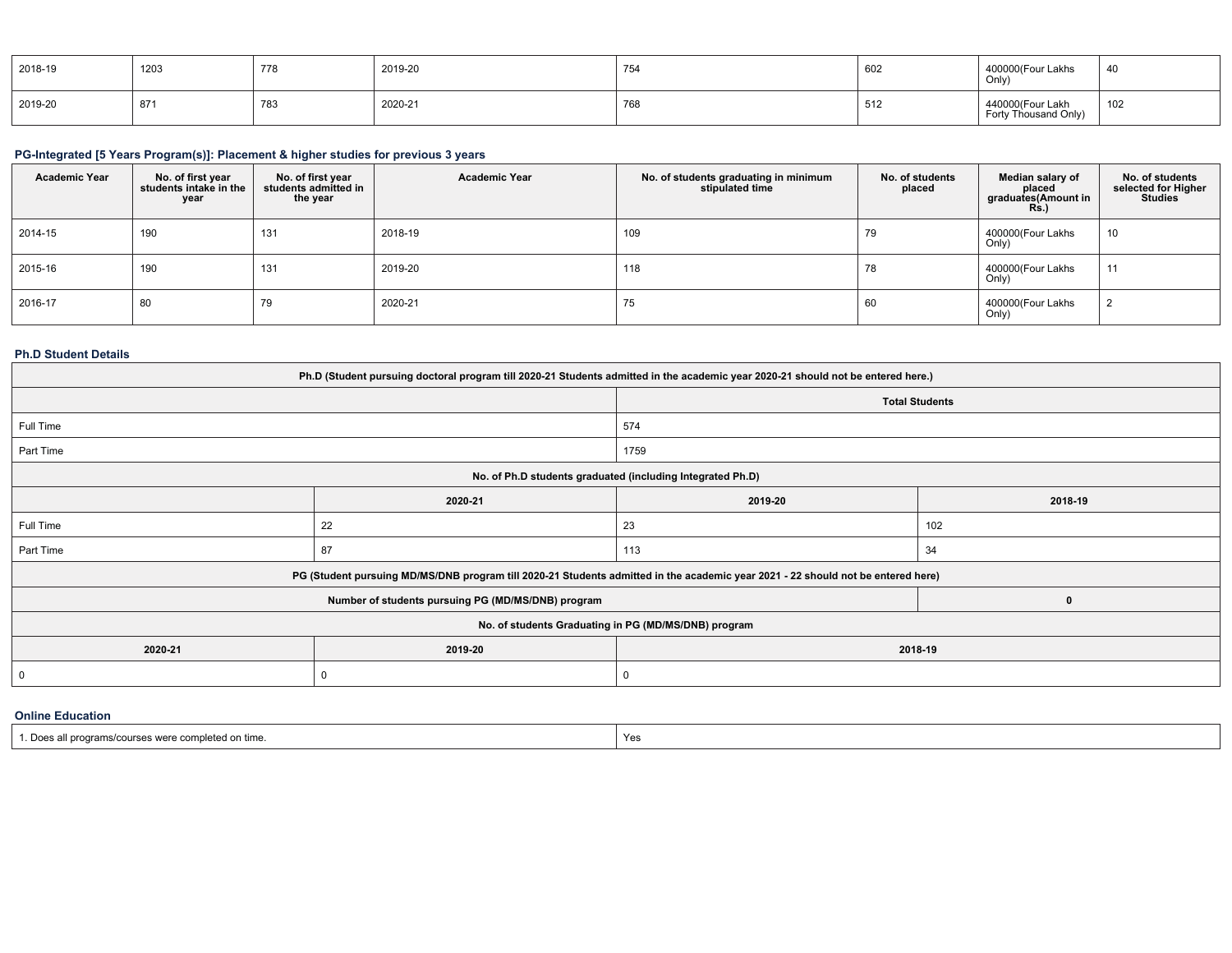| 2. Measures taken to complete the syllabus of courses and programs.                             |                                                                                       | GITAM, A Category - I Deemed to be University has always enabled the technology advancements to enhance its performance<br>viz., Teaching - Learning, Evaluation / Examination System, Research, ICT Facilities, Students Support, Extension Activities etc.<br>During the Academic Year 2020 - 21, though it was a Covid pandemic period GITAM continued to innovate. GITAM swiftly<br>changed over to digital mode of learning during the pandemic and practised hybrid / blended learning when conditions improved.<br>Following are the measures taken to complete the syllabus on time :<br>1. An amount of Rs. 63,32,914 /-(Rupees Sixty Three Lakhs +) was spent for the subscription of Zoom licenses for Online<br>Teaching Learning [Zoom meetings education (1500 Nos) : USD 34000 ; Zoom Webinar multiple plans (4000 participants) :<br>USD 9000 ; Cloud recording by Amazon USD : 5000 ; SIP Room Connector : USD 1500]<br>2. All the 1,600 faculty members of GITAM have been mandated to complete two Coursera courses viz., "Online Teaching" &<br>"University Teaching", for which an amount of Rs. 12,19,16,438 / (Rupees Twelve Crores +) have been spent by the University.<br>3. Through M/s Harappa Education, two Training Programmes on "Teach your Courses Online"& "Studen<br>Learning" have been conducted for all the faculty members of GITAM in six batches and an amount of Rs. 57,23,000 /- (Rupees<br>Fifty Seven Lakhs +) has been spent towards the same<br>4. Remote access have been given to all the students of GITAM to complete the lab courses on time, especially to software like<br>MatLab, LabView, Catia, AutoCad, Xilink, Staad.Pro etc.,<br>5.A two-week faculty development programme on "Productivity Tools for Teaching Enhancement" by Dhyanahitha School of<br>Professional Studies (DSPS) from 20th April 2020 to 3rd May 2020, for which Rs. 12,54,000 /- (Rupees Twelve Lakhs +) have<br>been spent by GITAM<br>6.10 Gbps internet facility have been created through multiple Vendors across all the campuses of GITAM, for which Rs.<br>3.00.14.298 /- (Rupees Three Crores +) was spent<br>7. With support from M/s DELL & M/s Apple Inc. GITAM has arranged subsidized laptops to several faculty members and<br>students, with touchscreen facility. In the second phase, GITAM provided the facility for staff & students to directly purchase the<br>laptops at a preferential deep discounted price, provided they use their GITAM University email id<br>8. Special e-counseling facility YourDOSTwas arranged through professionals for all the students of GITAM during the pandemic<br>period, to make their e-learning more effective and ensuring robust mental health.<br>9. Online proctored examination with dual cameraswas conducted successfully through the support of the software "CodeTantra",<br>for which an amount of Rs. 29,26,301 /- (Rupees Twenty Nine Lakhs +) have been spent by GITAM<br>10. To improve the teaching-learning, we shifted to Moodle a public domain software as the "Learning Management System", in<br>order to utilize the advanced features and for the tailor-made arrangement, at a cost of Rs. 15,45,800 /- (Rupees Fifteen Lakhs +).<br>The LMS facility is hosted on AWS Cloud to ensure minimal downtime and continuous access. The expense for the vear AY 20-<br>21 was Rs 38,03,268 /- (Rupees Thirty Eight Lakhs +)<br>11.14,651 students and 1,334 faculty members have been currently using Moodle Platform for their LMS requirements<br>12.2,884 UG courses & 809 PG have been successfully taught through Moodle LMS<br>13.19,011 learners have completed Coursera courses from GITAM<br>14.5,125 students & 1,030 faculty are currently using Grammarly platform<br>15.125 students & 1,030 faculty are currently using Grammarly platform<br>15. More than Rs. 2 Crores have been spent towards the augmentation of e-resou<br>Through these initiatives, GITAM has spent more than Rs. 19,44,98,712 /- (Rupees Nineteen Crores +) in order to enhance the<br>quality of Teaching - Learning process and successfully completed all the courses on time.<br>0 |     |  |  |  |
|-------------------------------------------------------------------------------------------------|---------------------------------------------------------------------------------------|-----------------------------------------------------------------------------------------------------------------------------------------------------------------------------------------------------------------------------------------------------------------------------------------------------------------------------------------------------------------------------------------------------------------------------------------------------------------------------------------------------------------------------------------------------------------------------------------------------------------------------------------------------------------------------------------------------------------------------------------------------------------------------------------------------------------------------------------------------------------------------------------------------------------------------------------------------------------------------------------------------------------------------------------------------------------------------------------------------------------------------------------------------------------------------------------------------------------------------------------------------------------------------------------------------------------------------------------------------------------------------------------------------------------------------------------------------------------------------------------------------------------------------------------------------------------------------------------------------------------------------------------------------------------------------------------------------------------------------------------------------------------------------------------------------------------------------------------------------------------------------------------------------------------------------------------------------------------------------------------------------------------------------------------------------------------------------------------------------------------------------------------------------------------------------------------------------------------------------------------------------------------------------------------------------------------------------------------------------------------------------------------------------------------------------------------------------------------------------------------------------------------------------------------------------------------------------------------------------------------------------------------------------------------------------------------------------------------------------------------------------------------------------------------------------------------------------------------------------------------------------------------------------------------------------------------------------------------------------------------------------------------------------------------------------------------------------------------------------------------------------------------------------------------------------------------------------------------------------------------------------------------------------------------------------------------------------------------------------------------------------------------------------------------------------------------------------------------------------------------------------------------------------------------------------------------------------------------------------------------------------------------------------------------------------------------------------------------------------------------------------------------------------------------------------------------------------------------------------------------------------------------------------------------------------------------------------------------------------------------------------------------------------------------------------------------------------------------------------------------------------------------------------------------------------------------------|-----|--|--|--|
|                                                                                                 |                                                                                       |                                                                                                                                                                                                                                                                                                                                                                                                                                                                                                                                                                                                                                                                                                                                                                                                                                                                                                                                                                                                                                                                                                                                                                                                                                                                                                                                                                                                                                                                                                                                                                                                                                                                                                                                                                                                                                                                                                                                                                                                                                                                                                                                                                                                                                                                                                                                                                                                                                                                                                                                                                                                                                                                                                                                                                                                                                                                                                                                                                                                                                                                                                                                                                                                                                                                                                                                                                                                                                                                                                                                                                                                                                                                                                                                                                                                                                                                                                                                                                                                                                                                                                                                                                                               |     |  |  |  |
| 3. The period of delay in completion of syllabus (in months).                                   |                                                                                       |                                                                                                                                                                                                                                                                                                                                                                                                                                                                                                                                                                                                                                                                                                                                                                                                                                                                                                                                                                                                                                                                                                                                                                                                                                                                                                                                                                                                                                                                                                                                                                                                                                                                                                                                                                                                                                                                                                                                                                                                                                                                                                                                                                                                                                                                                                                                                                                                                                                                                                                                                                                                                                                                                                                                                                                                                                                                                                                                                                                                                                                                                                                                                                                                                                                                                                                                                                                                                                                                                                                                                                                                                                                                                                                                                                                                                                                                                                                                                                                                                                                                                                                                                                                               |     |  |  |  |
| 4. The period of delay in conducting exams (in months).                                         |                                                                                       | $\mathbf 0$                                                                                                                                                                                                                                                                                                                                                                                                                                                                                                                                                                                                                                                                                                                                                                                                                                                                                                                                                                                                                                                                                                                                                                                                                                                                                                                                                                                                                                                                                                                                                                                                                                                                                                                                                                                                                                                                                                                                                                                                                                                                                                                                                                                                                                                                                                                                                                                                                                                                                                                                                                                                                                                                                                                                                                                                                                                                                                                                                                                                                                                                                                                                                                                                                                                                                                                                                                                                                                                                                                                                                                                                                                                                                                                                                                                                                                                                                                                                                                                                                                                                                                                                                                                   |     |  |  |  |
| <b>Portal Name</b>                                                                              | No. of students offered online courses which have credit<br>transferred to transcript | Total no. of online courses which have credit transferred<br>Total no. of credits transferred to transcript<br>to the transcript                                                                                                                                                                                                                                                                                                                                                                                                                                                                                                                                                                                                                                                                                                                                                                                                                                                                                                                                                                                                                                                                                                                                                                                                                                                                                                                                                                                                                                                                                                                                                                                                                                                                                                                                                                                                                                                                                                                                                                                                                                                                                                                                                                                                                                                                                                                                                                                                                                                                                                                                                                                                                                                                                                                                                                                                                                                                                                                                                                                                                                                                                                                                                                                                                                                                                                                                                                                                                                                                                                                                                                                                                                                                                                                                                                                                                                                                                                                                                                                                                                                              |     |  |  |  |
| Swayam                                                                                          | 30                                                                                    | 10                                                                                                                                                                                                                                                                                                                                                                                                                                                                                                                                                                                                                                                                                                                                                                                                                                                                                                                                                                                                                                                                                                                                                                                                                                                                                                                                                                                                                                                                                                                                                                                                                                                                                                                                                                                                                                                                                                                                                                                                                                                                                                                                                                                                                                                                                                                                                                                                                                                                                                                                                                                                                                                                                                                                                                                                                                                                                                                                                                                                                                                                                                                                                                                                                                                                                                                                                                                                                                                                                                                                                                                                                                                                                                                                                                                                                                                                                                                                                                                                                                                                                                                                                                                            | 120 |  |  |  |
| 5. No. of courses developed and available online on Swayam platform by your institution faculty |                                                                                       | 3                                                                                                                                                                                                                                                                                                                                                                                                                                                                                                                                                                                                                                                                                                                                                                                                                                                                                                                                                                                                                                                                                                                                                                                                                                                                                                                                                                                                                                                                                                                                                                                                                                                                                                                                                                                                                                                                                                                                                                                                                                                                                                                                                                                                                                                                                                                                                                                                                                                                                                                                                                                                                                                                                                                                                                                                                                                                                                                                                                                                                                                                                                                                                                                                                                                                                                                                                                                                                                                                                                                                                                                                                                                                                                                                                                                                                                                                                                                                                                                                                                                                                                                                                                                             |     |  |  |  |

# **Financial Resources: Utilised Amount for the Capital expenditure for previous 3 years**

| <b>Academic Year</b>                                                                            | 2020-21                                                              | 2019-20                                                                                              | 2018-19                                                                 |  |  |
|-------------------------------------------------------------------------------------------------|----------------------------------------------------------------------|------------------------------------------------------------------------------------------------------|-------------------------------------------------------------------------|--|--|
|                                                                                                 | <b>Utilised Amount</b>                                               | <b>Utilised Amount</b>                                                                               | <b>Utilised Amount</b>                                                  |  |  |
|                                                                                                 |                                                                      | Annual Capital Expenditure on Academic Activities and Resources (excluding expenditure on buildings) |                                                                         |  |  |
| Library                                                                                         | 28100000 (Two Crore Eighty One Lakh only)                            | 30146000 (Three Crore One Lakh Forty Six Thousand only)                                              | 20601000 (Two Crore Six Lakh One Thousand only)                         |  |  |
| New Equipment for Laboratories                                                                  | 101127000 (Ten Crore Eleven Lakh Twenty Seven Thousand<br>only)      | 114347140 (Eleven Crore Forty Three Lakh Forty Seven<br>Thousand One Hundred Forty only)             | 194999000 (Nineteen Crore Forty Nine Lakh Ninety Nine<br>Thousand only) |  |  |
| <b>Engineering Workshops</b>                                                                    | 60094000 (Six Crore Ninety Four Thousand only)                       | 49389000 (Four Crore Ninety Three Lakh Eighty Nine<br>Thousand only)                                 | 22365000 (Two Crore Twenty Three Lakh Sixty Five Thousand<br>only)      |  |  |
| Other expenditure on creation of Capital Assets (excluding<br>expenditure on Land and Building) | 73854000 (Seven Crore Thirty Eight Lakh Fifty Four Thousand<br>only) | 97226000 (Nine Crore Seventy Two Lakh Twenty Six<br>Thousand only)                                   | 85966000 (Eight Crore Fifty Nine Lakh Sixty Six Thousand<br>only)       |  |  |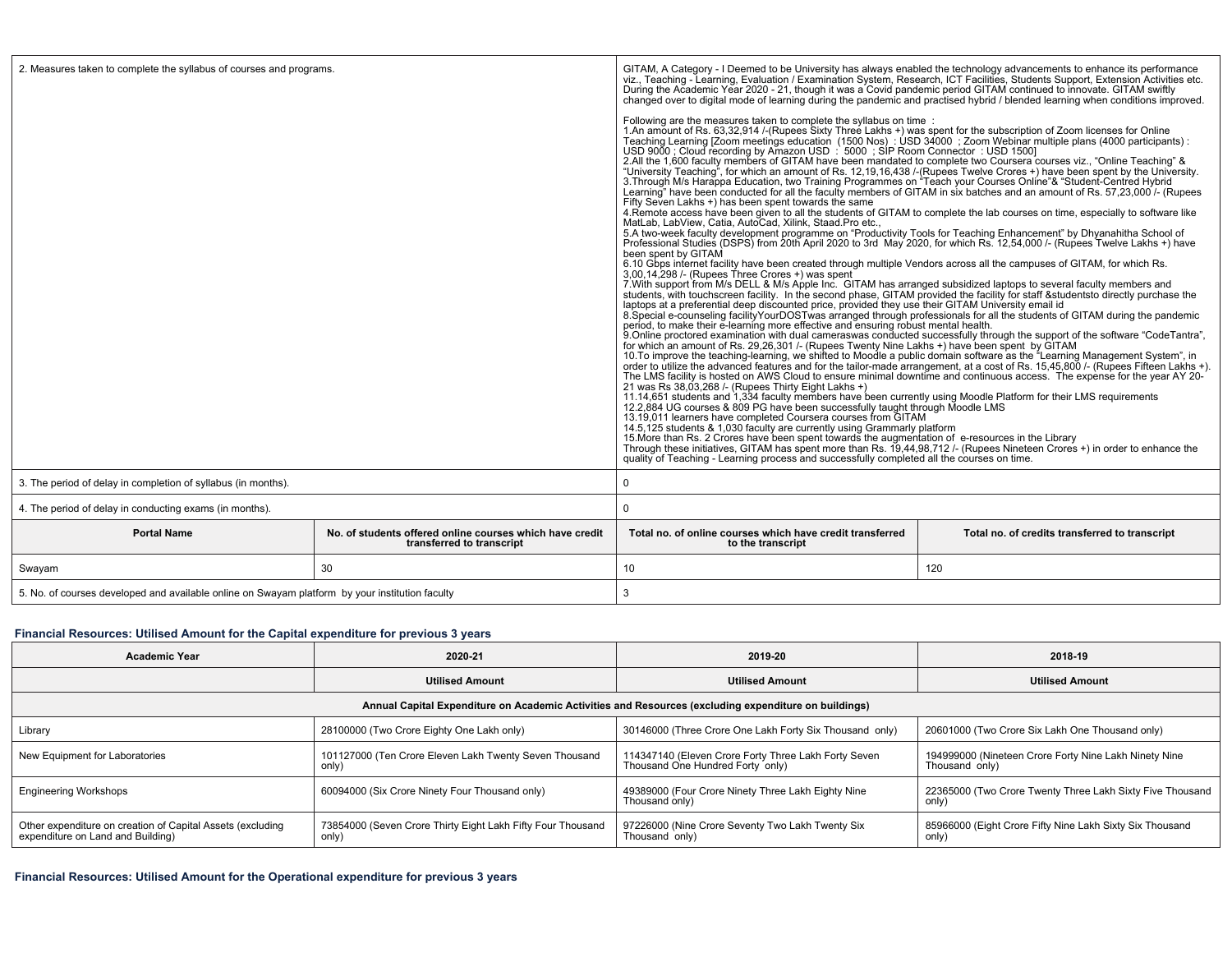| <b>Academic Year</b>                                                                                                                                                                            | 2020-21                                                                                         | 2019-20                                                                                        | 2018-19                                                                                                    |  |
|-------------------------------------------------------------------------------------------------------------------------------------------------------------------------------------------------|-------------------------------------------------------------------------------------------------|------------------------------------------------------------------------------------------------|------------------------------------------------------------------------------------------------------------|--|
|                                                                                                                                                                                                 | <b>Utilised Amount</b>                                                                          | <b>Utilised Amount</b>                                                                         | <b>Utilised Amount</b>                                                                                     |  |
|                                                                                                                                                                                                 |                                                                                                 | <b>Annual Operational Expenditure</b>                                                          |                                                                                                            |  |
| Salaries (Teaching and Non Teaching staff)                                                                                                                                                      | 1889457000 (One Hundred and Eighty Eight Crores Ninety<br>Four Lakhs Fifty Seven Thousand only) | 1648367000 (One Hundred and Sixty Four Crore Eighty Three<br>Lakhs Sixty Seven Thousand Only ) | 1471775023 (One Hundred and Forty Seven Crores<br>Seventeen Lakhs Seventy Five Thousand Twenty Three Only) |  |
| Maintenance of Academic Infrastructure or consumables and<br>other running expenditures (excluding maintenance of hostels<br>and allied services, rent of the building, depreciation cost, etc) | 1112521000 (One Hundred and Eleven Crores Twenty Five<br>Lakhs Twenty One Thousand Only)        | 1102444000 (One Hundred and Ten Crores Twenty Four<br>Lakhs Forty Four Thousand Only)          | 967957489 (Ninety Six Crores Seventy Nine Lakhs Fifty Seven<br>Thousand Four Hundred and Eighty Nine only) |  |
| Seminars/Conferences/Workshops                                                                                                                                                                  | 1382000 (Thirteen Lakhs Eighty Two Thousand only)                                               | 9045000 (Ninety Lakhs Forty Five Thousand only)                                                | 10363000 (One Crore Three Lakhs Sixty Three Thousand<br>Only)                                              |  |

### **IPR**

| Calendar year            | 2020 | 2019 | 2018 |
|--------------------------|------|------|------|
| No. of Patents Published | ັບບ  |      |      |
| No. of Patents Granted   |      |      |      |

# **Sponsored Research Details**

| <b>Financial Year</b>                                | 2020-21                                                                           | 2019-20                                                                      | 2018-19                                                                   |  |
|------------------------------------------------------|-----------------------------------------------------------------------------------|------------------------------------------------------------------------------|---------------------------------------------------------------------------|--|
| Total no. of Sponsored Projects                      |                                                                                   | 39                                                                           | 20                                                                        |  |
| Total no. of Funding Agencies                        |                                                                                   |                                                                              |                                                                           |  |
| Total Amount Received (Amount in Rupees)<br>15774633 |                                                                                   | 21593194                                                                     | 30981582                                                                  |  |
| Amount Received in Words                             | One Crore Fifty Seven Lakh Seventy Four Thousand Six<br>Hundred Thirty Three only | Two Crore Fifteen Lakh Ninety Three Thousand One Hundred<br>Ninety Four only | Three Crore Nine Lakh Eighty One Thousand Five Hundred<br>Eighty Two only |  |

# **Consultancy Project Details**

| <b>Financial Year</b>                    | 2020-21                                             | 2019-20 | 2018-19                                                                         |  |  |
|------------------------------------------|-----------------------------------------------------|---------|---------------------------------------------------------------------------------|--|--|
| Total no. of Consultancy Projects        | 15                                                  | 16      | -32                                                                             |  |  |
| Total no. of Client Organizations        |                                                     | 15      | 20                                                                              |  |  |
| Total Amount Received (Amount in Rupees) | 21515030                                            |         | 26825464                                                                        |  |  |
| Amount Received in Words                 | Two Crore Fifteen Lakh Fifteen Thousand Thirty only |         | Two Crore Sixty Eight Lakh Twenty Five Thousand Four<br>Hundred Sixty Four only |  |  |

# **Executive Development Program/Management Development Programs**

| <b>Financial Year</b>                                                                       | 2020-21                   | 2019-20 | 2018-19                                               |  |
|---------------------------------------------------------------------------------------------|---------------------------|---------|-------------------------------------------------------|--|
| Total no. of Executive Development Programs/ Management<br>Development Programs             |                           |         |                                                       |  |
| Total no. of Participants                                                                   | 30                        | 55      | 89                                                    |  |
| │ Total Annual Earnings (Amount in Rupees)(Excluding Lodging<br>&Boarding Charges)<br>43000 |                           | 4719340 | 9801240                                               |  |
| <b>Total Annual Earnings in Words</b>                                                       | Forty Three Thousand only |         | Ninety Eight Lakh One Thousand Two Hundred Forty only |  |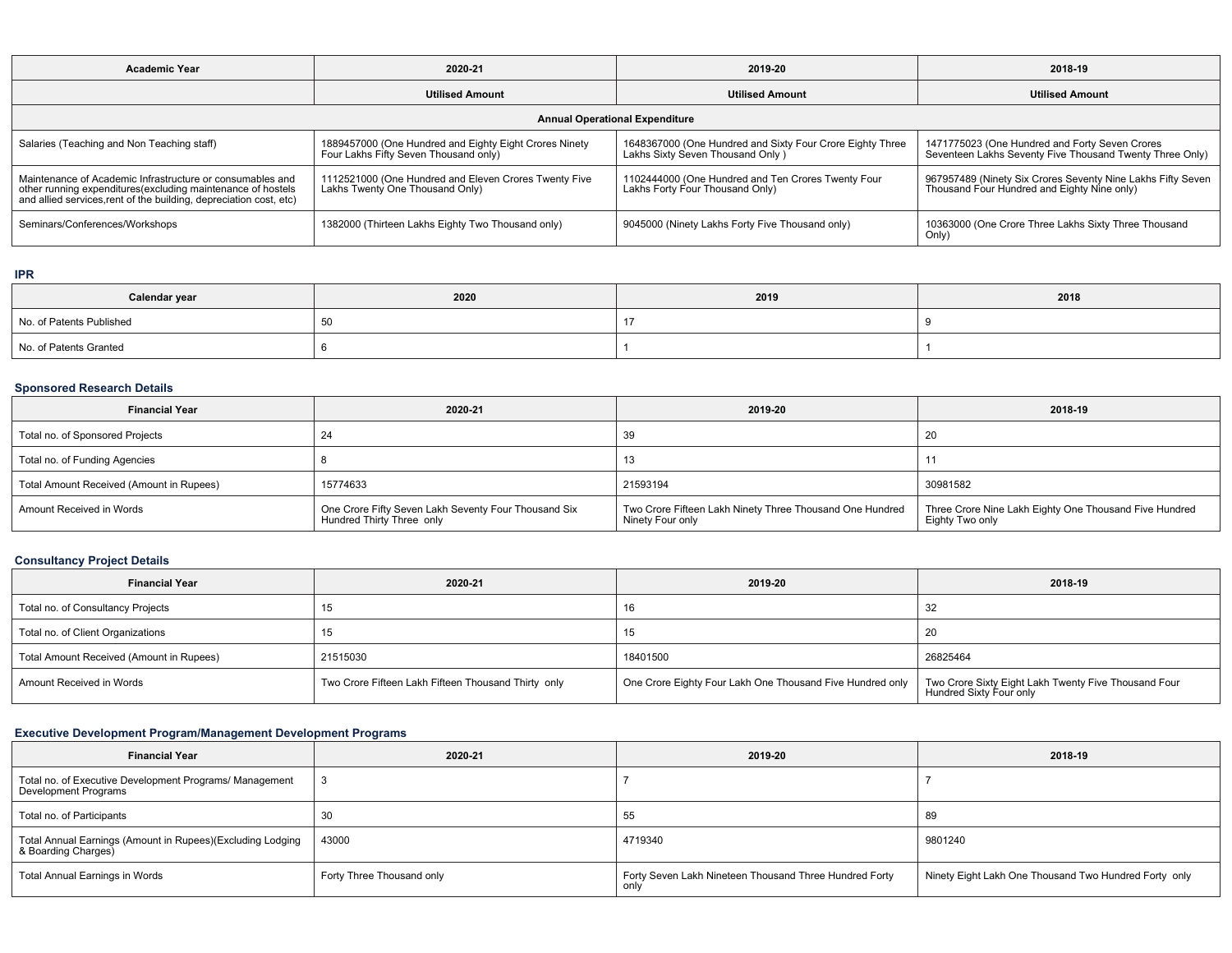## **PCS Facilities: Facilities of physically challenged students**

| 1. Do your institution buildings have Lifts/Ramps?                                                                                                         | Yes, more than 80% of the buildings |
|------------------------------------------------------------------------------------------------------------------------------------------------------------|-------------------------------------|
| 2. Do your institution have provision for walking aids, including wheelchairs and transportation from one building to another for<br>handicapped students? | Yes                                 |
| 3. Do your institution buildings have specially designed toilets for handicapped students?                                                                 | Yes, more than 80% of the buildings |

### **Accreditation**

### **NBA Accreditation**

| 1. Does vour institute have a valid NBA Accreditation?<br>NO |  |
|--------------------------------------------------------------|--|
|--------------------------------------------------------------|--|

#### **NAAC Accreditation**

| 1. Does your institute have a valid NAAC Accreditation? |            | <b>YES</b> |             |  |
|---------------------------------------------------------|------------|------------|-------------|--|
| Valid from                                              | Valid upto |            | <b>CGPA</b> |  |
| 28-03-2017                                              | 27-03-2022 |            | 3.53        |  |

## **Faculty Details**

| Srno           | Name                              | Age | <b>Designation</b>                                  | Gender | Qualification                                    | <b>Experience (In</b><br>Months) | <b>Currently working</b><br>with institution? | <b>Joining Date</b> | <b>Leaving Date</b>      | <b>Association type</b> |
|----------------|-----------------------------------|-----|-----------------------------------------------------|--------|--------------------------------------------------|----------------------------------|-----------------------------------------------|---------------------|--------------------------|-------------------------|
|                | Abhishek Kumar<br>Singh           | 31  | <b>Assistant Professor</b>                          | Male   | M.Plan                                           | 38                               | Yes                                           | 15-07-2019          | $\overline{\phantom{a}}$ | Regular                 |
| $\overline{2}$ | <b>B N Keerthi Naidu</b>          | 35  | <b>Assistant Professor</b>                          | Female | M.Arch.                                          | 113                              | Yes                                           | 11-08-2021          | $\overline{a}$           | Regular                 |
| 3              | <b>B V H CHATURYA</b>             | 29  | <b>Assistant Professor</b>                          | Female | M.Arch.                                          | 35                               | Yes                                           | 09-06-2018          | $\overline{\phantom{a}}$ | Regular                 |
| 4              | <b>B</b> V Shamanth<br>Kumar      | 42  | Associate Professor                                 | Male   | M.Arch.                                          | 204                              | Yes                                           | 07-12-2020          | $\overline{a}$           | Regular                 |
| 5              | <b>Bandan Kumar</b><br>Mishra     | 44  | Professor                                           | Male   | M.Arch.                                          | 206                              | Yes                                           | 27-01-2016          | $\overline{a}$           | Regular                 |
| 6              | <b>BIKASH PATRA</b>               | 42  | Associate Professor                                 | Male   | M.Arch.                                          | 212                              | Yes                                           | 21-09-2017          | $\overline{a}$           | Regular                 |
| $\overline{7}$ | Devaguptapu V K<br>Sudhakar       | 61  | Professor                                           | Male   | M.Des.(Product<br>Design)                        | 410                              | Yes                                           | 24-08-2020          | $\overline{\phantom{a}}$ | Regular                 |
| 8              | <b>DIBYA JIVAN PATI</b>           | 37  | <b>Assistant Professor</b>                          | Male   | Ph.D                                             | 144                              | Yes                                           | 30-12-2017          | $\overline{a}$           | Regular                 |
| 9              | Durgesh Nandan<br>Patro           | 31  | <b>Assistant Professor</b>                          | Male   | B. Arch                                          | 104                              | Yes                                           | 26-04-2021          | $\overline{\phantom{a}}$ | Regular                 |
| 10             | G Sunil Kumar                     | 50  | Dean / Principal /<br>Director / Vice<br>Chancellor | Male   | <b>MBEM</b> (Building<br>Energy &<br>Management) | 225                              | Yes                                           | 18-01-2018          | $\overline{a}$           | Regular                 |
| 11             | Gorle Jagadeesh                   | 30  | <b>Assistant Professor</b>                          | Male   | M.Arch.                                          | 73                               | Yes                                           | 28-06-2021          | $\overline{\phantom{a}}$ | Regular                 |
| 12             | Gudla Hema                        | 29  | <b>Assistant Professor</b>                          | Female | M.Plan                                           | 49                               | Yes                                           | 06-09-2021          | $\overline{\phantom{a}}$ | Regular                 |
| 13             | <b>HARISH</b><br><b>ARNEPALLI</b> | 29  | <b>Assistant Professor</b>                          | Male   | M.Arch.                                          | 48                               | Yes                                           | 10-07-2017          | $\overline{\phantom{a}}$ | Regular                 |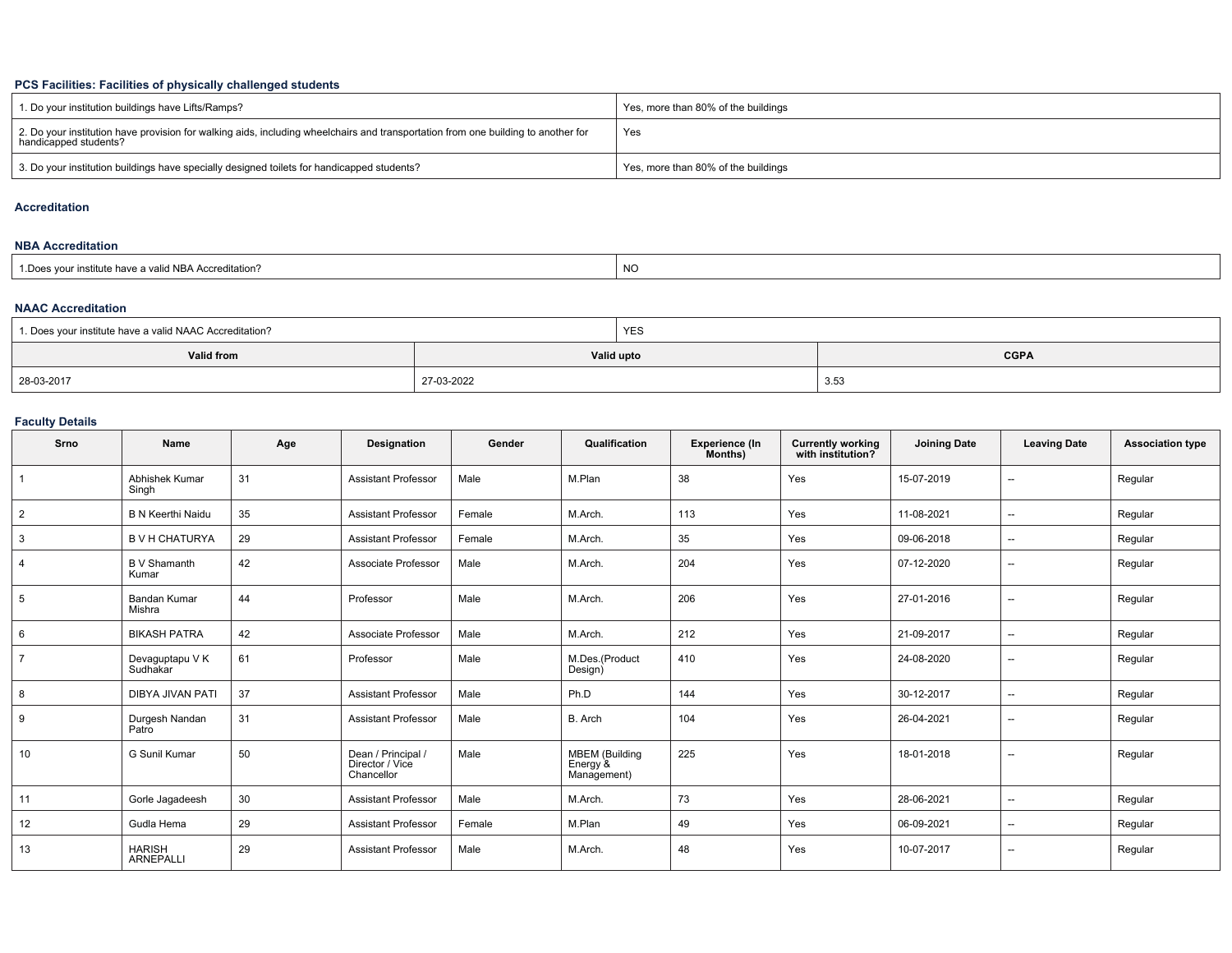| 14 | <b>HARISH</b><br><b>THANGULA</b>                  | 29 | <b>Assistant Professor</b>                          | Male   | Master of Urban &<br><b>Regional Planning</b> | 49  | Yes | 24-12-2018 | $\overline{\phantom{a}}$ | Regular |
|----|---------------------------------------------------|----|-----------------------------------------------------|--------|-----------------------------------------------|-----|-----|------------|--------------------------|---------|
| 15 | Jyoti Mishra                                      | 44 | <b>Assistant Professor</b>                          | Female | B. Arch                                       | 201 | No  | 19-02-2016 | 21-09-2021               | Regular |
| 16 | K Mohan                                           | 60 | Dean / Principal /<br>Director / Vice<br>Chancellor | Male   | Ph.D                                          | 379 | Yes | 18-03-2021 | $\overline{\phantom{a}}$ | Regular |
| 17 | Kanaka Nageswara<br>Rao Arerapu                   | 40 | Associate Professor                                 | Male   | M.Arch.                                       | 218 | Yes | 07-12-2020 | $\overline{\phantom{a}}$ | Regular |
| 18 | Kapuganti Chitti<br><b>Babu</b>                   | 29 | <b>Assistant Professor</b>                          | Male   | M.Tech                                        | 73  | Yes | 29-08-2015 | $\overline{\phantom{a}}$ | Regular |
| 19 | Karnam Sisira<br>Prabha                           | 42 | Associate Professor                                 | Female | M.Tech                                        | 211 | Yes | 03-08-2020 | $\overline{\phantom{a}}$ | Regular |
| 20 | Kasi Krishna                                      | 45 | Associate Professor                                 | Male   | M.Arch.                                       | 223 | Yes | 08-08-2016 | $\overline{\phantom{a}}$ | Regular |
| 21 | Kurri Sri Sravanti                                | 48 | Professor                                           | Female | M.Tech                                        | 272 | Yes | 11-05-2018 | $\overline{\phantom{a}}$ | Regular |
| 22 | Lakshmi Hemantha<br>Mallampalli                   | 34 | <b>Assistant Professor</b>                          | Female | M.S                                           | 122 | Yes | 19-01-2017 | $\overline{\phantom{a}}$ | Regular |
| 23 | Muktheeshwar<br>Erukulla                          | 42 | Associate Professor                                 | Male   | M.Arch.                                       | 218 | Yes | 22-05-2018 | $\overline{\phantom{a}}$ | Regular |
| 24 | Nawin Kumar Goray                                 | 35 | <b>Assistant Professor</b>                          | Male   | M.Plan                                        | 108 | Yes | 30-12-2015 | $\overline{\phantom{a}}$ | Regular |
| 25 | NEELIMA GEETHA<br><b>ARCHANA</b><br><b>MADASU</b> | 27 | <b>Assistant Professor</b>                          | Female | M.Plan                                        | 48  | Yes | 10-07-2017 | $\overline{\phantom{a}}$ | Regular |
| 26 | Niharika Kamishetty                               | 26 | <b>Assistant Professor</b>                          | Female | M.Arch.                                       | 59  | Yes | 05-07-2021 | $\overline{\phantom{a}}$ | Regular |
| 27 | P S A Harshita                                    | 30 | <b>Assistant Professor</b>                          | Female | B. Arch                                       | 99  | Yes | 08-10-2015 | $\overline{\phantom{a}}$ | Regular |
| 28 | P V Gopalakrishna<br><b>CH</b>                    | 28 | <b>Assistant Professor</b>                          | Male   | M.Arch.                                       | 31  | Yes | 26-12-2018 | $\overline{\phantom{a}}$ | Regular |
| 29 | Patta Shivaji Varma                               | 49 | Associate Professor                                 | Male   | M.Arch.                                       | 187 | Yes | 28-12-2015 | $\overline{\phantom{a}}$ | Regular |
| 30 | Piyush das                                        | 33 | Associate Professor                                 | Male   | M.Arch.                                       | 115 | Yes | 02-07-2021 | $\overline{\phantom{a}}$ | Regular |
| 31 | Praveen Kumar Botu                                | 39 | Associate Professor                                 | Male   | M.Plan                                        | 186 | Yes | 09-11-2015 | $\overline{\phantom{a}}$ | Regular |
| 32 | Rachakonda Divya                                  | 26 | <b>Assistant Professor</b>                          | Female | M.Arch.                                       | 20  | Yes | 06-11-2019 | $\overline{\phantom{a}}$ | Regular |
| 33 | Ravindra Patnayaka                                | 39 | Associate Professor                                 | Male   | M.Tech                                        | 127 | Yes | 02-09-2013 | $\overline{\phantom{a}}$ | Regular |
| 34 | <b>RUPA JAWAL</b>                                 | 48 | Other                                               | Female | M.Arch.                                       | 232 | Yes | 01-06-2018 | --                       | Regular |
| 35 | Sadhana<br>Vaddemarry                             | 28 | <b>Assistant Professor</b>                          | Female | M.Arch.                                       | 58  | Yes | 28-12-2020 | $\overline{\phantom{a}}$ | Regular |
| 36 | Sankeerthana<br>Ananthula                         | 29 | <b>Assistant Professor</b>                          | Female | M.Arch.                                       | 41  | Yes | 12-07-2021 | --                       | Regular |
| 37 | Sneha<br>Satyanarayana<br>Reddy                   | 27 | <b>Assistant Professor</b>                          | Female | M.Arch.                                       | 53  | Yes | 22-04-2021 | $\overline{\phantom{a}}$ | Regular |
| 38 | Soham<br>Mukhopadhyay                             | 31 | <b>Assistant Professor</b>                          | Male   | M.Arch.                                       | 78  | Yes | 05-07-2021 | $\overline{\phantom{a}}$ | Regular |
| 39 | Sonali Gurung                                     | 28 | <b>Assistant Professor</b>                          | Female | M.Arch.                                       | 22  | Yes | 27-08-2020 | $\overline{\phantom{a}}$ | Regular |
| 40 | Souporni Paul                                     | 36 | <b>Assistant Professor</b>                          | Female | M.Arch.                                       | 98  | Yes | 02-07-2021 | $\overline{\phantom{a}}$ | Regular |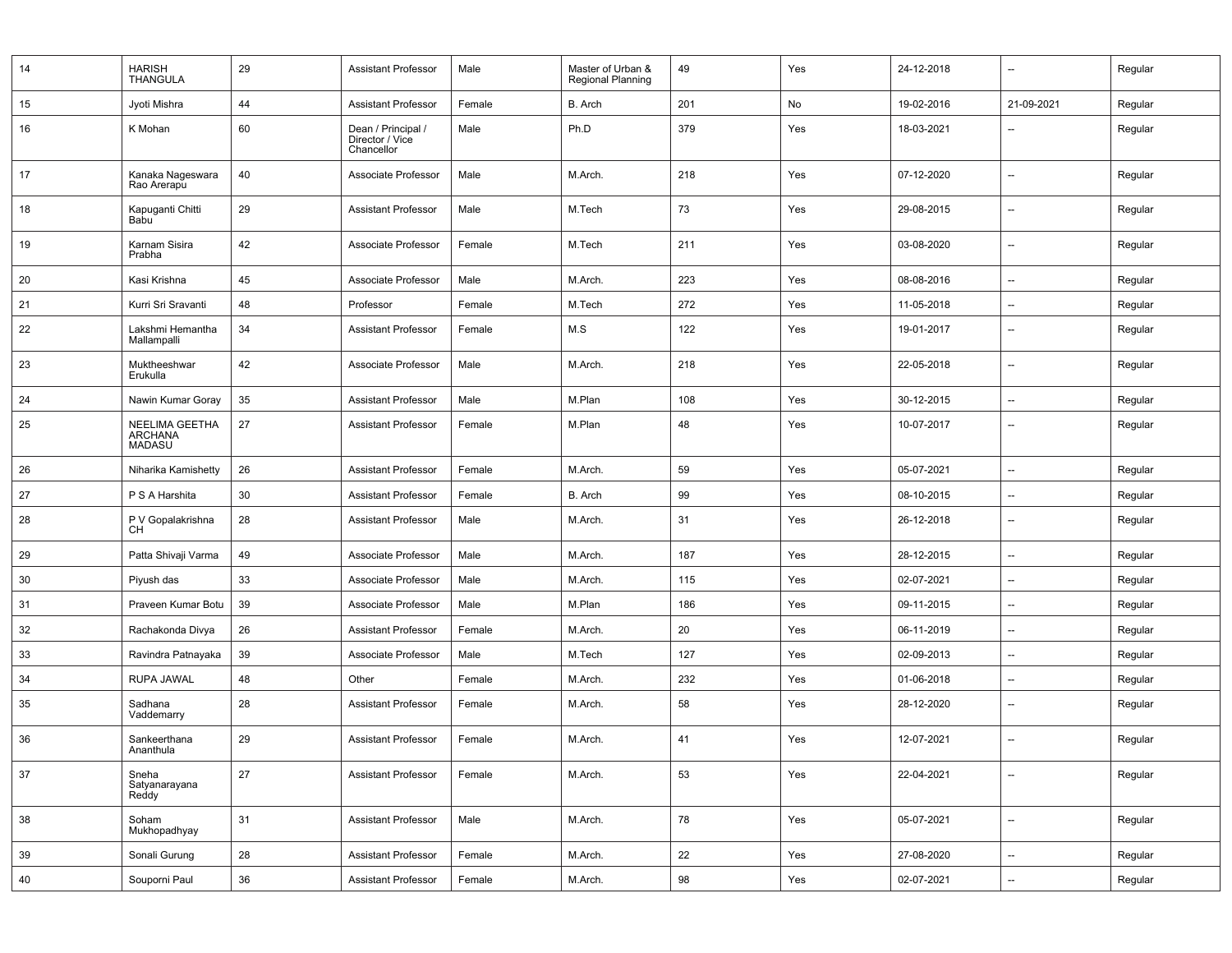| 41 | Sreepada Sai<br>Vandana              | 29     | Assistant Professor                                 | Female | Master of Urban &<br>Regional Planning | 51  | Yes | 06-09-2021 | $\overline{\phantom{a}}$ | Regular |
|----|--------------------------------------|--------|-----------------------------------------------------|--------|----------------------------------------|-----|-----|------------|--------------------------|---------|
| 42 | Srikanth Panda                       | 32     | <b>Assistant Professor</b>                          | Male   | M.S                                    | 98  | No  | 01-01-2015 | 31-08-2021               | Regular |
| 43 | T V SUBBA RAO                        | 63     | Professor                                           | Male   | M.Arch.                                | 377 | Yes | 15-09-2017 |                          | Regular |
| 44 | Tanaya Paul                          | 30     | <b>Assistant Professor</b>                          | Female | M.Arch.                                | 31  | Yes | 01-01-2020 | --                       | Regular |
| 45 | Thainana Santosh<br>Kumar            | 34     | <b>Assistant Professor</b>                          | Male   | M.E.                                   | 144 | Yes | 25-07-2012 | $\overline{a}$           | Regular |
| 46 | Vaddiparti Ramya<br>Geetika          | 27     | <b>Assistant Professor</b>                          | Female | M.Arch.                                | 35  | Yes | 05-08-2019 | --                       | Regular |
| 47 | Vedula Shanmuka<br>Teja              | 29     | <b>Assistant Professor</b>                          | Male   | M.Arch.                                | 23  | Yes | 02-08-2019 | $\overline{a}$           | Regular |
| 48 | Y Satya Ravi<br>Kishore              | 38     | <b>Assistant Professor</b>                          | Male   | M.Arch.                                | 119 | Yes | 06-11-2019 | $\overline{a}$           | Regular |
| 49 | Beera John Jaidhan                   | 53     | Associate Professor                                 | Male   | Ph.D                                   | 378 | Yes | 12-11-2002 | $\overline{\phantom{a}}$ | Regular |
| 50 | Venugopal Merugu                     | 32     | <b>Assistant Professor</b>                          | Male   | Ph.D                                   | 47  | Yes | 06-08-2020 | --                       | Regular |
| 51 | A Gayatri                            | 39     | <b>Assistant Professor</b>                          | Female | M.Tech                                 | 204 | Yes | 07-07-2011 | $\overline{\phantom{a}}$ | Regular |
| 52 | A Kiran Kumar                        | 37     | <b>Assistant Professor</b>                          | Male   | M.Tech                                 | 156 | Yes | 22-07-2013 | $\overline{\phantom{a}}$ | Regular |
| 53 | A Krishna Chaitanya                  | 36     | <b>Assistant Professor</b>                          | Male   | Ph.D                                   | 154 | Yes | 19-09-2008 | $\overline{\phantom{a}}$ | Regular |
| 54 | A Naga Raju                          | 37     | Assistant Professor                                 | Male   | M.Tech                                 | 132 | Yes | 14-07-2012 | $\overline{\phantom{a}}$ | Regular |
| 55 | A Phani Sheetal                      | 33     | <b>Assistant Professor</b>                          | Female | M.Tech                                 | 121 | Yes | 03-06-2013 | $\overline{\phantom{a}}$ | Regular |
| 56 | A Pranayanath<br>Reddy               | 37     | <b>Assistant Professor</b>                          | Male   | Ph.D                                   | 177 | Yes | 20-09-2021 | --                       | Regular |
| 57 | A Rajani chowdary                    | 43     | <b>Assistant Professor</b>                          | Female | Ph.D                                   | 216 | Yes | 05-11-2012 | $\overline{\phantom{a}}$ | Regular |
| 58 | A S Sasikala                         | 37     | <b>Assistant Professor</b>                          | Female | Ph.D                                   | 154 | Yes | 29-11-2016 | --                       | Regular |
| 59 | A Satya Devi                         | 50     | Dean / Principal /<br>Director / Vice<br>Chancellor | Female | Ph.D                                   | 323 | Yes | 08-08-2011 | --                       | Regular |
| 60 | A Sridhar                            | 34     | <b>Assistant Professor</b>                          | Male   | M.Tech                                 | 129 | Yes | 26-07-2013 | --                       | Regular |
| 61 | A Subrahmanyam                       | 66     | Dean / Principal /<br>Director / Vice<br>Chancellor | Male   | Ph.D                                   | 456 | Yes | 22-07-2020 | --                       | Regular |
| 62 | A Usha Ruby                          | 48     | Associate Professor                                 | Female | Ph.D                                   | 318 | Yes | 20-01-2020 | --                       | Regular |
| 63 | <b>AVLNSH</b><br>Hariharan           | 56     | Professor                                           | Male   | Ph.D                                   | 357 | Yes | 08-10-1991 | --                       | Regular |
| 64 | Aarti N Nagpal                       | 29     | Assistant Professor                                 | Female | Ph.D                                   | 42  | Yes | 03-08-2020 |                          | Regular |
| 65 | Abbaraju V D N<br>Kumar <sup>1</sup> | 41     | <b>Assistant Professor</b>                          | Male   | Ph.D                                   | 156 | Yes | 05-07-2008 | $\overline{\phantom{a}}$ | Regular |
| 66 | Abdul Saleem<br>Javeed               | 40     | <b>Assistant Professor</b>                          | Male   | M.Tech                                 | 122 | Yes | 01-05-2021 | --                       | Regular |
| 67 | Abhinandan Banik                     | 38     | <b>Assistant Professor</b>                          | Male   | M.S                                    | 210 | Yes | 01-07-2020 | $\overline{\phantom{a}}$ | Regular |
| 68 | Abotula Sireesha                     | $35\,$ | <b>Assistant Professor</b>                          | Female | M.Tech                                 | 180 | Yes | 04-07-2011 | $\overline{\phantom{a}}$ | Regular |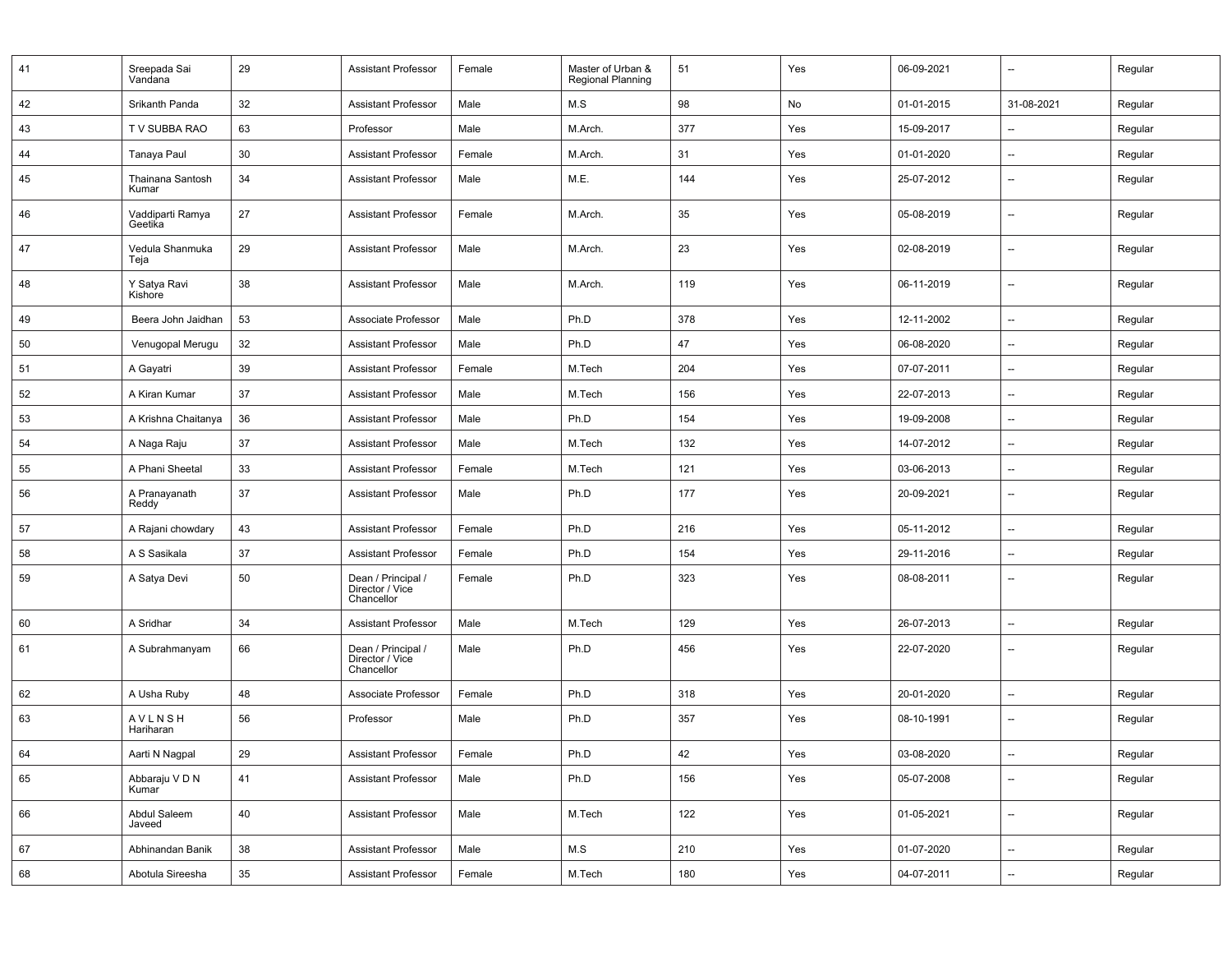| 69 | Adari Jagadeesh                  | 41 | <b>Assistant Professor</b> | Male   | M.Tech      | 205 | Yes | 03-06-2013 | $\overline{\phantom{a}}$ | Regular |
|----|----------------------------------|----|----------------------------|--------|-------------|-----|-----|------------|--------------------------|---------|
| 70 | Akbar Alikhan<br>Pathan          | 41 | Associate Professor        | Male   | Ph.D        | 168 | Yes | 28-09-2021 | $\overline{\phantom{a}}$ | Regular |
| 71 | Akhileshwar Namani               | 33 | Assistant Professor        | Male   | Ph.D        | 54  | Yes | 10-09-2020 | $\overline{\phantom{a}}$ | Regular |
| 72 | Akiri Sridhar                    | 43 | <b>Assistant Professor</b> | Male   | Ph.D        | 220 | Yes | 15-07-2013 | $\overline{\phantom{a}}$ | Regular |
| 73 | Akkapeddi Chandra<br>Sekhar      | 56 | Professor                  | Male   | Ph.D        | 374 | Yes | 01-11-1995 | $\overline{\phantom{a}}$ | Regular |
| 74 | Akram Pasha                      | 46 | <b>Assistant Professor</b> | Male   | <b>MBA</b>  | 135 | Yes | 03-07-2020 | $\overline{\phantom{a}}$ | Regular |
| 75 | Alanka Sandeep                   | 33 | <b>Assistant Professor</b> | Male   | Ph.D        | 132 | Yes | 10-07-2012 | $\overline{\phantom{a}}$ | Regular |
| 76 | Alice Rinky Robert               | 38 | <b>Assistant Professor</b> | Female | Ph.D        | 157 | Yes | 23-06-2008 | $\overline{\phantom{a}}$ | Regular |
| 77 | Alluri Sreenivas                 | 54 | Associate Professor        | Male   | Ph.D        | 344 | Yes | 09-11-1992 | $\overline{\phantom{a}}$ | Regular |
| 78 | Alvala Naresh                    | 40 | Assistant Professor        | Male   | M.Tech      | 176 | Yes | 06-07-2006 | $\overline{\phantom{a}}$ | Regular |
| 79 | Amanapu Ch Sudhir                | 39 | <b>Assistant Professor</b> | Male   | Ph.D        | 169 | Yes | 15-12-2008 | $\overline{\phantom{a}}$ | Regular |
| 80 | Amanapu Yaswanth                 | 33 | <b>Assistant Professor</b> | Male   | M.Tech      | 99  | Yes | 29-04-2019 | $\overline{\phantom{a}}$ | Regular |
| 81 | Amiripalli Shanmuk<br>Srinivas   | 35 | <b>Assistant Professor</b> | Male   | Ph.D        | 137 | Yes | 23-06-2016 | $\overline{a}$           | Regular |
| 82 | Amit Kumar                       | 38 | Assistant Professor        | Male   | Ph.D        | 168 | Yes | 01-06-2013 | $\overline{\phantom{a}}$ | Regular |
| 83 | Amit Kumar                       | 37 | <b>Assistant Professor</b> | Male   | Ph.D        | 156 | Yes | 03-08-2020 | $\overline{\phantom{a}}$ | Regular |
| 84 | Anagani Bhanusree                | 30 | <b>Assistant Professor</b> | Female | M.Tech      | 54  | Yes | 02-05-2019 | $\overline{\phantom{a}}$ | Regular |
| 85 | Anagani NavyaSree                | 28 | <b>Assistant Professor</b> | Female | M.Tech      | 31  | Yes | 06-05-2019 | $\overline{\phantom{a}}$ | Regular |
| 86 | Anapana Vikram<br>Reddy          | 34 | <b>Assistant Professor</b> | Male   | M.Tech      | 83  | Yes | 11-08-2014 | $\overline{\phantom{a}}$ | Regular |
| 87 | Andavarapu Sravani               | 31 | <b>Assistant Professor</b> | Female | M.Tech      | 88  | Yes | 07-10-2021 | $\overline{\phantom{a}}$ | Regular |
| 88 | Angani<br>Chandraseskar          | 40 | Assistant Professor        | Male   | Ph.D        | 180 | Yes | 12-09-2016 | $\overline{\phantom{a}}$ | Regular |
| 89 | Angara S V Jayasri               | 43 | <b>Assistant Professor</b> | Female | M.Tech      | 29  | Yes | 01-02-2021 | $\overline{\phantom{a}}$ | Regular |
| 90 | Anik Sen                         | 36 | Assistant Professor        | Male   | <b>PGDM</b> | 124 | Yes | 18-06-2019 | $\overline{\phantom{a}}$ | Regular |
| 91 | Anil Babu<br>Tadiboyina          | 40 | <b>Assistant Professor</b> | Male   | Ph.D        | 180 | Yes | 05-09-2020 | $\overline{\phantom{a}}$ | Regular |
| 92 | Anil Kumar K                     | 42 | Assistant Professor        | Male   | Ph.D        | 189 | Yes | 06-08-2020 | $\overline{\phantom{a}}$ | Regular |
| 93 | Anil Kumar Reddy<br>Padidam      | 35 | <b>Assistant Professor</b> | Male   | M.Tech      | 142 | Yes | 10-07-2015 | $\overline{\phantom{a}}$ | Regular |
| 94 | Anima S Dadhich                  | 53 | Professor                  | Female | Ph.D        | 279 | Yes | 07-04-1998 | $\overline{\phantom{a}}$ | Regular |
| 95 | Anitha Guttavelli                | 42 | <b>Assistant Professor</b> | Female | Ph.D        | 204 | Yes | 10-07-2008 | $\overline{\phantom{a}}$ | Regular |
| 96 | Anitha Kumari<br>Pinapati        | 43 | <b>Assistant Professor</b> | Female | Ph.D        | 217 | Yes | 03-06-2013 | $\overline{\phantom{a}}$ | Regular |
| 97 | Anjali Jha                       | 51 | Professor                  | Female | Ph.D        | 312 | Yes | 01-12-2006 | $\overline{\phantom{a}}$ | Regular |
| 98 | Ankireddy Sri<br>Venkata Praneel | 41 | <b>Assistant Professor</b> | Male   | M.S         | 200 | Yes | 24-06-2013 | $\overline{\phantom{a}}$ | Regular |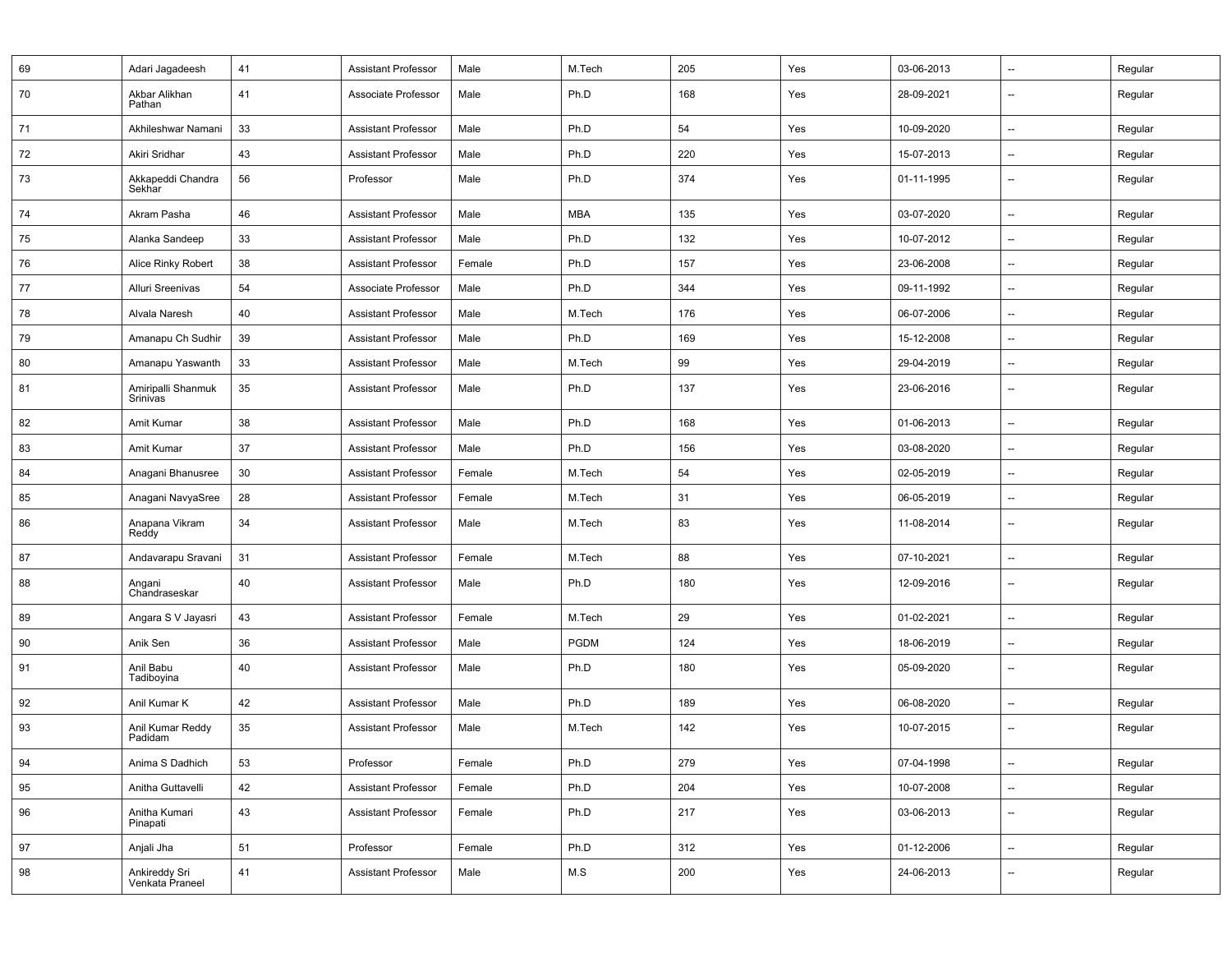| 99  | Ankita Bose                         | 33 | <b>Assistant Professor</b>                          | Male   | M.Tech | 86  | Yes | 12-08-2021 | --                       | Regular |
|-----|-------------------------------------|----|-----------------------------------------------------|--------|--------|-----|-----|------------|--------------------------|---------|
| 100 | Annam Sunny<br>Kumar                | 34 | <b>Assistant Professor</b>                          | Male   | Ph.D   | 120 | Yes | 11-07-2011 | $\overline{\phantom{a}}$ | Regular |
| 101 | Annamdevula<br>Subrahmanyam         | 37 | Associate Professor                                 | Male   | Ph.D   | 152 | Yes | 05-12-2016 | $\overline{\phantom{a}}$ | Regular |
| 102 | Annapragada<br>Ratnamala            | 45 | <b>Assistant Professor</b>                          | Female | Ph.D   | 252 | Yes | 07-06-2013 | $\overline{\phantom{a}}$ | Regular |
| 103 | Archana M R                         | 36 | <b>Assistant Professor</b>                          | Female | M.Tech | 157 | Yes | 01-06-2021 | $\overline{\phantom{a}}$ | Regular |
| 104 | Archana S Nadhan                    | 38 | <b>Assistant Professor</b>                          | Female | M.Tech | 102 | Yes | 07-06-2013 | $\overline{\phantom{a}}$ | Regular |
| 105 | Are Sambasiva Rao                   | 36 | <b>Assistant Professor</b>                          | Male   | M.Tech | 154 | Yes | 03-06-2013 | $\overline{\phantom{a}}$ | Regular |
| 106 | Arif Mohammad<br>Abdul              | 39 | <b>Assistant Professor</b>                          | Male   | M.Tech | 192 | Yes | 05-07-2012 | $\overline{\phantom{a}}$ | Regular |
| 107 | Arijit Saha                         | 34 | <b>Assistant Professor</b>                          | Male   | Ph.D   | 48  | Yes | 01-11-2021 | $\overline{\phantom{a}}$ | Regular |
| 108 | Arshad Ahmad Khan<br>Mohammad       | 34 | <b>Assistant Professor</b>                          | Male   | Ph.D   | 13  | Yes | 01-06-2021 | --                       | Regular |
| 109 | Arthesh Basak                       | 33 | <b>Assistant Professor</b>                          | Male   | Ph.D   | 83  | Yes | 12-08-2014 | $\overline{\phantom{a}}$ | Regular |
| 110 | Arun Kumar M                        | 32 | <b>Assistant Professor</b>                          | Male   | Ph.D   | 61  | Yes | 06-06-2019 | --                       | Regular |
| 111 | Asha G                              | 30 | <b>Assistant Professor</b>                          | Female | M.Tech | 50  | Yes | 01-05-2021 | $\overline{\phantom{a}}$ | Regular |
| 112 | Ashwini Gowda                       | 34 | <b>Assistant Professor</b>                          | Female | M.Tech | 66  | Yes | 15-06-2016 | $\overline{\phantom{a}}$ | Regular |
| 113 | Atanu Jana                          | 43 | Associate Professor                                 | Male   | Ph.D   | 220 | Yes | 18-09-2020 | $\overline{\phantom{a}}$ | Regular |
| 114 | Atmakuri Vamsi<br>Krushna           | 38 | <b>Assistant Professor</b>                          | Male   | Ph.D   | 168 | Yes | 25-06-2018 | $\overline{\phantom{a}}$ | Regular |
| 115 | Atul Kumar                          | 50 | Dean / Principal /<br>Director / Vice<br>Chancellor | Male   | Ph.D   | 262 | Yes | 28-09-2020 | $\overline{\phantom{a}}$ | Regular |
| 116 | Avikkal<br>Kunhippurayil<br>Saritha | 33 | <b>Assistant Professor</b>                          | Female | M.Tech | 12  | Yes | 01-05-2021 | $\overline{\phantom{a}}$ | Regular |
| 117 | Avvaru Srinivasulu                  | 36 | <b>Assistant Professor</b>                          | Male   | M.Tech | 163 | Yes | 03-06-2013 | $\overline{\phantom{a}}$ | Regular |
| 118 | Ayesha Parveen                      | 46 | <b>Assistant Professor</b>                          | Female | M.Tech | 190 | Yes | 11-02-2006 | $\overline{\phantom{a}}$ | Regular |
| 119 | B Balaji Naik                       | 38 | <b>Assistant Professor</b>                          | Male   | M.Tech | 151 | Yes | 30-06-2011 | $\overline{\phantom{a}}$ | Regular |
| 120 | <b>B</b> Devika                     | 35 | <b>Assistant Professor</b>                          | Female | Ph.D   | 124 | Yes | 18-07-2016 | $\overline{\phantom{a}}$ | Regular |
| 121 | <b>B</b> Divakar                    | 33 | <b>Assistant Professor</b>                          | Male   | M.Tech | 107 | Yes | 02-08-2013 | $\overline{\phantom{a}}$ | Regular |
| 122 | <b>B</b> Jyothi                     | 35 | <b>Assistant Professor</b>                          | Female | M.Tech | 127 | Yes | 01-06-2013 | $\overline{\phantom{a}}$ | Regular |
| 123 | BKVPS<br>Mahalakshmi                | 32 | <b>Assistant Professor</b>                          | Female | M.Tech | 83  | Yes | 01-05-2019 | $\overline{\phantom{a}}$ | Regular |
| 124 | <b>B</b> Kishor                     | 39 | Associate Professor                                 | Male   | Ph.D   | 170 | Yes | 15-05-2012 | $\overline{\phantom{a}}$ | Regular |
| 125 | <b>B Kumar Babu</b>                 | 38 | <b>Assistant Professor</b>                          | Male   | M.Tech | 139 | Yes | 03-06-2013 | --                       | Regular |
| 126 | <b>B</b> M Naidu                    | 55 | Professor                                           | Male   | Ph.D   | 362 | Yes | 01-01-2021 | --                       | Regular |
| 127 | B Malleswara Rao                    | 47 | <b>Assistant Professor</b>                          | Male   | Ph.D   | 250 | Yes | 21-06-2010 | --                       | Regular |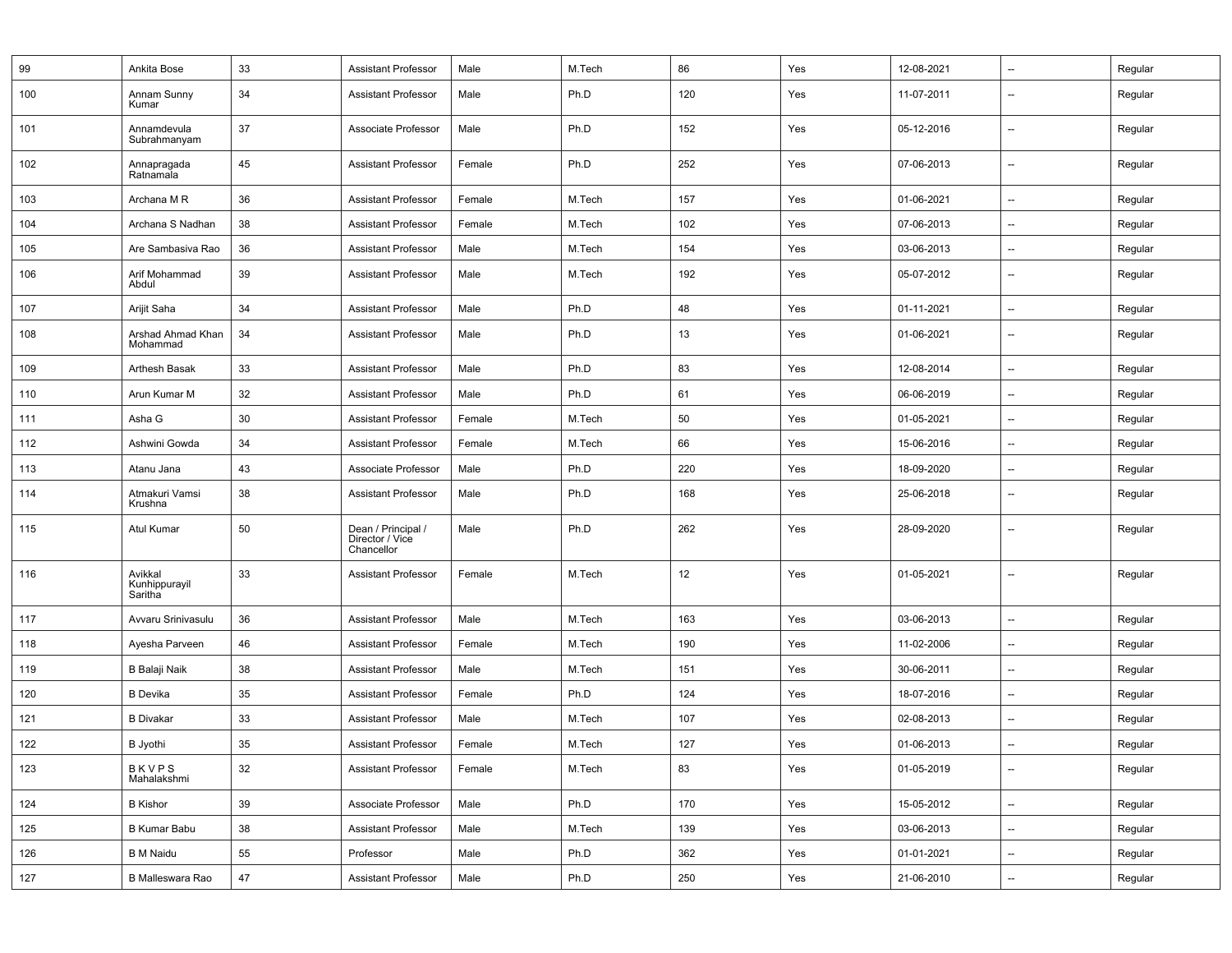| 128 | <b>B</b> Nalini                    | 47     | Professor                  | Female | Ph.D                                             | 264 | Yes | 02-07-2009 | $\overline{\phantom{a}}$ | Regular |
|-----|------------------------------------|--------|----------------------------|--------|--------------------------------------------------|-----|-----|------------|--------------------------|---------|
| 129 | <b>B</b> Padmavathi                | 41     | <b>Assistant Professor</b> | Female | Ph.D                                             | 168 | Yes | 09-07-2007 | $\overline{\phantom{a}}$ | Regular |
| 130 | <b>B</b> Prasad                    | 40     | <b>Assistant Professor</b> | Male   | M.Tech                                           | 157 | Yes | 17-06-2010 | --                       | Regular |
| 131 | <b>B Purna Chandra</b><br>Rao      | 45     | <b>Assistant Professor</b> | Male   | Ph.D                                             | 240 | Yes | 03-06-2013 | $\overline{\phantom{a}}$ | Regular |
| 132 | <b>B Rajendra Prasad</b><br>Babu   | 41     | <b>Assistant Professor</b> | Male   | M.Tech                                           | 228 | Yes | 09-07-2012 | --                       | Regular |
| 133 | <b>B</b> Ramachandra<br>Rao        | 53     | <b>Assistant Professor</b> | Male   | MCJ: Masters of<br>Communication &<br>Journalism | 117 | Yes | 03-10-2011 | $\overline{\phantom{a}}$ | Regular |
| 134 | <b>B Ramesh Naik</b>               | 43     | <b>Assistant Professor</b> | Male   | Ph.D                                             | 138 | Yes | 17-06-2010 | $\overline{\phantom{a}}$ | Regular |
| 135 | <b>B Ravi Kumar</b>                | 48     | Associate Professor        | Male   | M.Tech                                           | 288 | Yes | 02-08-2006 | $\overline{\phantom{a}}$ | Regular |
| 136 | <b>B</b> Ravikumar                 | 38     | <b>Assistant Professor</b> | Male   | Ph.D                                             | 133 | Yes | 21-06-2010 | --                       | Regular |
| 137 | <b>B</b> Santosh Kumar             | 36     | <b>Assistant Professor</b> | Male   | M.Tech                                           | 108 | Yes | 04-07-2012 | --                       | Regular |
| 138 | B Satya Sai Vani                   | 53     | Associate Professor        | Female | M.Tech                                           | 283 | Yes | 26-12-1997 | $\overline{\phantom{a}}$ | Regular |
| 139 | <b>B</b> Siresha                   | 31     | <b>Assistant Professor</b> | Female | M. Phil                                          | 25  | No  | 12-06-2019 | 07-07-2021               | Regular |
| 140 | <b>B Srinivasa Rao</b>             | 56     | <b>Assistant Professor</b> | Male   | M.Tech                                           | 360 | Yes | 20-06-2008 | $\qquad \qquad \cdots$   | Regular |
| 141 | <b>B</b> Sudha Sai                 | 51     | Associate Professor        | Female | Ph.D                                             | 324 | Yes | 17-06-2010 | $\overline{\phantom{a}}$ | Regular |
| 142 | <b>B Suresh Kumar</b>              | 32     | <b>Assistant Professor</b> | Male   | M.Tech                                           | 61  | Yes | 18-06-2016 | $\overline{\phantom{a}}$ | Regular |
| 143 | B V Raghu Vamshi<br>Krishna        | 33     | <b>Assistant Professor</b> | Male   | M.Tech                                           | 117 | Yes | 01-06-2013 | $\overline{\phantom{a}}$ | Regular |
| 144 | <b>B Veerendra Kumar</b>           | 51     | Professor                  | Male   | Ph.D                                             | 312 | Yes | 07-07-2009 | $\overline{\phantom{a}}$ | Regular |
| 145 | <b>B</b> Venkateshnaik             | 29     | <b>Assistant Professor</b> | Male   | M.Tech                                           | 12  | Yes | 01-05-2021 | $\overline{\phantom{a}}$ | Regular |
| 146 | Badugu Raja Koti                   | 29     | <b>Assistant Professor</b> | Male   | Ph.D                                             | 48  | Yes | 29-04-2019 | --                       | Regular |
| 147 | Baggam Spandana                    | 36     | <b>Assistant Professor</b> | Female | Ph.D                                             | 132 | Yes | 29-07-2013 | $\overline{\phantom{a}}$ | Regular |
| 148 | Bala Siddulu Malga                 | 45     | <b>Assistant Professor</b> | Male   | Ph.D                                             | 246 | Yes | 01-08-2013 | $\overline{\phantom{a}}$ | Regular |
| 149 | Balaji Rao Ravuri                  | 46     | Professor                  | Male   | Ph.D                                             | 264 | Yes | 03-01-2009 | $\overline{\phantom{a}}$ | Regular |
| 150 | Bali Sravan Kumar                  | 35     | <b>Assistant Professor</b> | Male   | Ph.D                                             | 132 | Yes | 06-07-2012 | $\overline{\phantom{a}}$ | Regular |
| 151 | <b>Balkumar Gurunath</b><br>Marthi | 63     | Professor                  | Male   | Ph.D                                             | 456 | Yes | 24-02-2020 | $\overline{\phantom{a}}$ | Regular |
| 152 | <b>Balla Srinivasa</b><br>Prasad   | 46     | Professor                  | Male   | Ph.D                                             | 261 | Yes | 17-10-2003 | $\overline{\phantom{a}}$ | Regular |
| 153 | Banavathu Sridevi                  | 31     | <b>Assistant Professor</b> | Female | M.Tech                                           | 52  | Yes | 17-05-2021 | --                       | Regular |
| 154 | Bandaru Durga<br>Prasad            | 39     | <b>Assistant Professor</b> | Male   | M.E.                                             | 195 | Yes | 11-06-2007 | --                       | Regular |
| 155 | Bandaru Rajesh                     | 37     | <b>Assistant Professor</b> | Male   | M.Tech                                           | 181 | Yes | 05-06-2013 | --                       | Regular |
| 156 | Bangarulakshmi<br>Mahanthi         | 37     | <b>Assistant Professor</b> | Female | M.Tech                                           | 115 | Yes | 16-06-2021 | --                       | Regular |
| 157 | Bantupalli Ramesh                  | $36\,$ | <b>Assistant Professor</b> | Male   | M.Tech                                           | 125 | Yes | 16-08-2014 | $\overline{\phantom{a}}$ | Regular |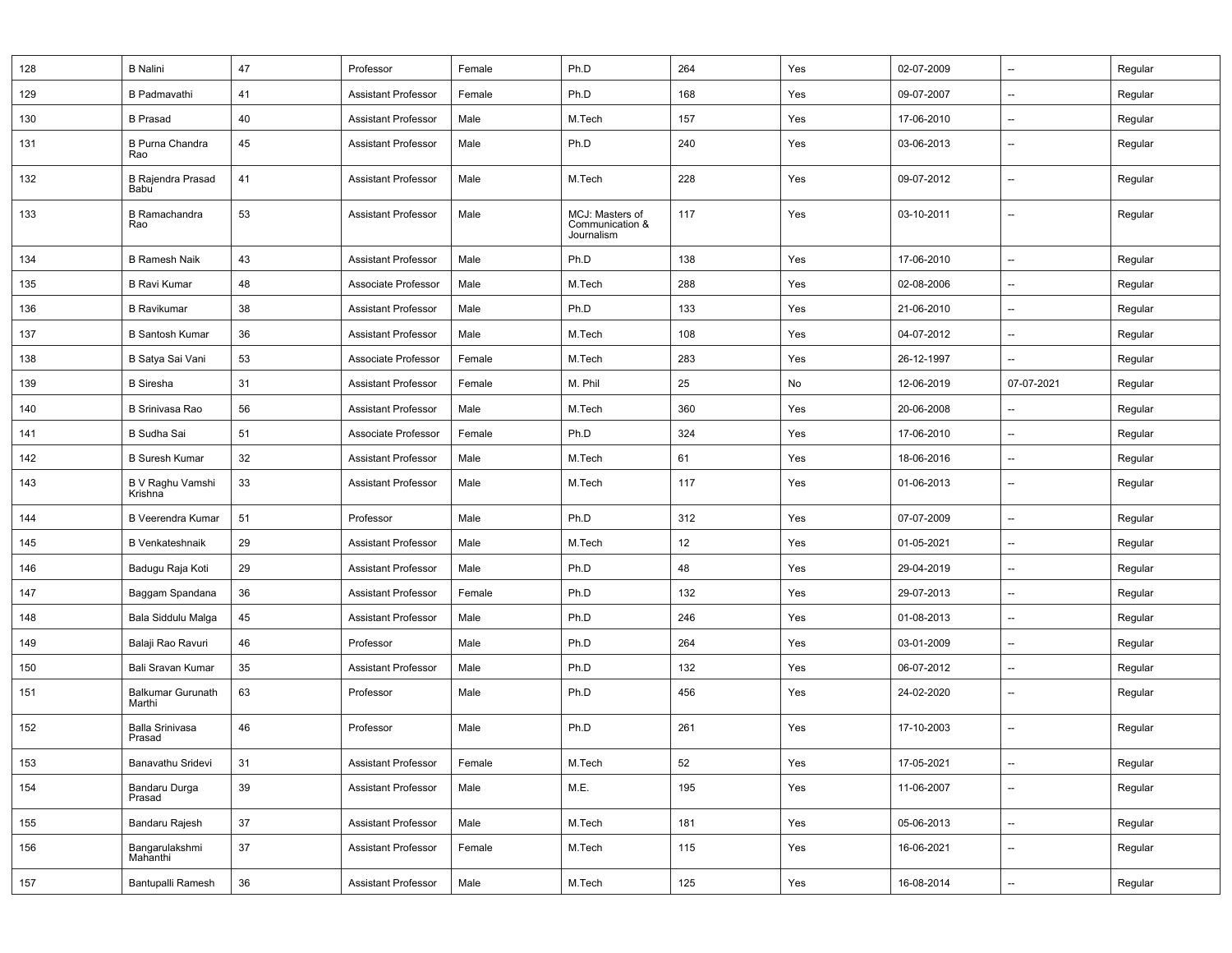| 158 | Basuraj Bhowmik                    | 28     | <b>Assistant Professor</b> | Male   | Ph.D   | 5   | Yes | 26-07-2021 | $\overline{\phantom{a}}$ | Regular |
|-----|------------------------------------|--------|----------------------------|--------|--------|-----|-----|------------|--------------------------|---------|
| 159 | Battula Sreenivasa<br>Rao          | 49     | Professor                  | Male   | Ph.D   | 244 | Yes | 19-03-2001 | $\overline{\phantom{a}}$ | Regular |
| 160 | <b>Battula Surendra</b><br>Babu    | 52     | Professor                  | Male   | Ph.D   | 322 | Yes | 14-09-1996 | $\overline{\phantom{a}}$ | Regular |
| 161 | Battula<br>Suryanarayana<br>Murthy | 46     | Professor                  | Male   | Ph.D   | 264 | Yes | 25-06-2007 | $\overline{\phantom{a}}$ | Regular |
| 162 | Beena G Pillai                     | 37     | <b>Assistant Professor</b> | Female | M.Tech | 59  | Yes | 06-05-2019 | $\overline{\phantom{a}}$ | Regular |
| 163 | Bejjanki Pooja Sree<br>Prasanna    | 29     | <b>Assistant Professor</b> | Female | M.Tech | 50  | Yes | 01-05-2019 | $\overline{\phantom{a}}$ | Regular |
| 164 | Bellam Sivarama<br>Krishna Prasad  | 59     | Professor                  | Male   | Ph.D   | 276 | Yes | 13-09-2021 | --                       | Regular |
| 165 | Bethapudi Samuel<br>Anand Andrews  | 53     | <b>Assistant Professor</b> | Male   | Ph.D   | 340 | Yes | 09-07-2009 | $\overline{\phantom{a}}$ | Regular |
| 166 | Bhagavatula<br>Lakshmipathi Raju   | 45     | <b>Assistant Professor</b> | Male   | Ph.D   | 240 | Yes | 22-12-2008 | --                       | Regular |
| 167 | Bhanujyothi H C                    | 31     | <b>Assistant Professor</b> | Female | M.Tech | 27  | Yes | 01-05-2021 | --                       | Regular |
| 168 | <b>Bharath A</b>                   | 26     | <b>Assistant Professor</b> | Female | M.Tech | 8   | Yes | 01-05-2021 | $\overline{\phantom{a}}$ | Regular |
| 169 | <b>Bhasker Burra</b>               | 34     | <b>Assistant Professor</b> | Male   | M.Tech | 120 | Yes | 17-07-2012 | $\overline{\phantom{a}}$ | Regular |
| 170 | Bhatnagar J<br>Prakash Ravindra    | 47     | Professor                  | Male   | Ph.D   | 276 | Yes | 22-12-2020 | $\overline{\phantom{a}}$ | Regular |
| 171 | Bhavya Kavitha D                   | 31     | <b>Assistant Professor</b> | Female | Ph.D   | 60  | Yes | 07-09-2020 | --                       | Regular |
| 172 | Bhukya Suri Babu<br>Naick          | 41     | <b>Assistant Professor</b> | Male   | Ph.D   | 173 | Yes | 03-07-2009 | --                       | Regular |
| 173 | Bhumireddi<br>Sattibabu            | 40     | <b>Assistant Professor</b> | Male   | Ph.D   | 180 | Yes | 22-07-2017 | $\overline{\phantom{a}}$ | Regular |
| 174 | Bijaya Ketan Sahoo                 | 47     | <b>Assistant Professor</b> | Male   | Ph.D   | 276 | Yes | 30-07-2014 | --                       | Regular |
| 175 | Bijayashree<br>Satpathy            | 35     | <b>Assistant Professor</b> | Female | Ph.D   | 120 | No  | 28-06-2018 | 26-10-2021               | Regular |
| 176 | <b>Bishetti Ramesh</b>             | 50     | <b>Assistant Professor</b> | Male   | Ph.D   | 255 | Yes | 25-06-2019 | $\overline{\phantom{a}}$ | Regular |
| 177 | <b>Biswajit Rath</b>               | 41     | <b>Assistant Professor</b> | Male   | Ph.D   | 188 | Yes | 25-07-2016 | $\overline{\phantom{a}}$ | Regular |
| 178 | Boddana<br>Simhachalam             | 39     | <b>Assistant Professor</b> | Male   | Ph.D   | 180 | Yes | 01-07-2009 | $\overline{\phantom{a}}$ | Regular |
| 179 | Boddu Bhaskara<br>Rao              | 48     | Associate Professor        | Male   | Ph.D   | 265 | Yes | 25-06-2007 | $\overline{\phantom{a}}$ | Regular |
| 180 | Boddu Veera Swami                  | 43     | <b>Assistant Professor</b> | Male   | Ph.D   | 216 | Yes | 12-03-2008 | $\overline{\phantom{a}}$ | Regular |
| 181 | Boddu Vikas                        | $32\,$ | <b>Assistant Professor</b> | Male   | M.Tech | 84  | Yes | 30-08-2014 | --                       | Regular |
| 182 | Bokam Jagadish<br>Kumar            | 34     | Assistant Professor        | Male   | Ph.D   | 132 | Yes | 01-06-2013 | $\overline{\phantom{a}}$ | Regular |
| 183 | Bokka Kanthamma                    | 51     | <b>Assistant Professor</b> | Female | M.Tech | 290 | Yes | 17-12-2008 | $\overline{\phantom{a}}$ | Regular |
| 184 | Bolineni<br>Venkateswarlu          | 44     | Associate Professor        | Male   | Ph.D   | 225 | Yes | 15-06-2013 | --                       | Regular |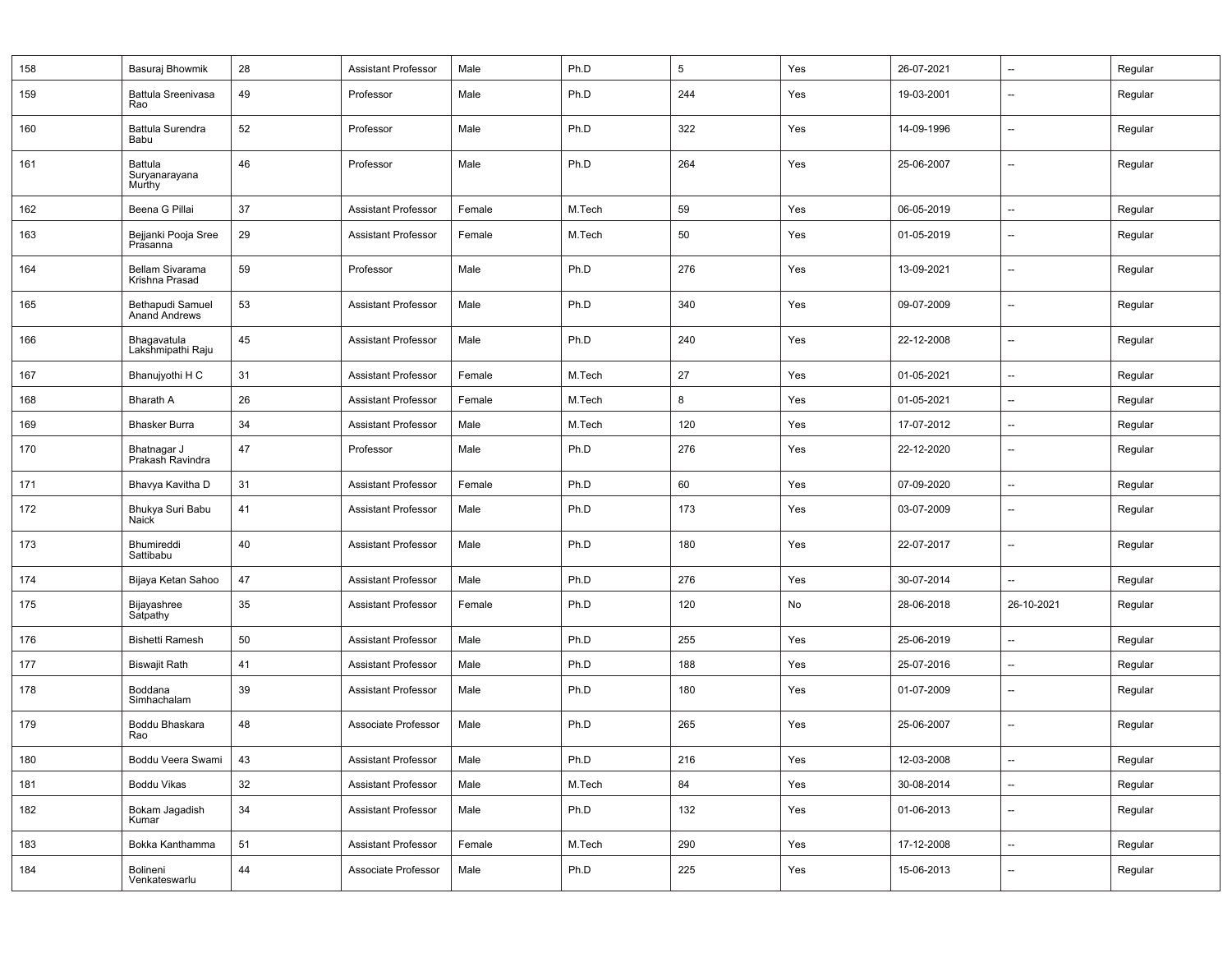| 185 | Bonthula Srinivasa<br>Rao         | 44 | <b>Assistant Professor</b>                          | Male   | Ph.D   | 228 | Yes | 08-11-2005 | $\overline{\phantom{a}}$ | Regular |
|-----|-----------------------------------|----|-----------------------------------------------------|--------|--------|-----|-----|------------|--------------------------|---------|
| 186 | Boosarapu Asmika                  | 29 | <b>Assistant Professor</b>                          | Female | M.Tech | 59  | Yes | 01-06-2021 | $\overline{a}$           | Regular |
| 187 | Boosi Shyamala                    | 37 | <b>Assistant Professor</b>                          | Female | M.Tech | 32  | Yes | 15-04-2019 | --                       | Regular |
| 188 | Bora Ravi Kumar                   | 42 | <b>Assistant Professor</b>                          | Male   | Ph.D   | 157 | Yes | 23-06-2008 | $\overline{\phantom{a}}$ | Regular |
| 189 | Borra Rajesh Kumar                | 38 | <b>Assistant Professor</b>                          | Male   | Ph.D   | 156 | Yes | 01-06-2013 | $\overline{a}$           | Regular |
| 190 | Borra Venkata<br>Ramnana          | 48 | <b>Assistant Professor</b>                          | Male   | Ph.D   | 276 | Yes | 14-12-2007 |                          | Regular |
| 191 | Brahmananda S H                   | 49 | Professor                                           | Male   | Ph.D   | 70  | Yes | 22-02-2016 | --                       | Regular |
| 192 | Brajogopal Samanta                | 37 | <b>Assistant Professor</b>                          | Male   | Ph.D   | 132 | Yes | 12-08-2020 | --                       | Regular |
| 193 | Buddha Raju<br>Soujanya           | 36 | <b>Assistant Professor</b>                          | Female | M.Tech | 108 | Yes | 03-06-2013 | --                       | Regular |
| 194 | Budidi Uday Kumar                 | 48 | Associate Professor                                 | Male   | Ph.D   | 274 | Yes | 05-11-2003 | $\overline{\phantom{a}}$ | Regular |
| 195 | <b>Bullard Sujeevan</b><br>Kumar  | 30 | <b>Assistant Professor</b>                          | Male   | M.Sc.  | 60  | Yes | 02-11-2020 | --                       | Regular |
| 196 | Burra Rajesh Kumar                | 43 | Associate Professor                                 | Male   | Ph.D   | 216 | Yes | 21-07-2007 | --                       | Regular |
| 197 | C Gopala Krishnan                 | 40 | Associate Professor                                 | Male   | Ph.D   | 191 | Yes | 07-08-2020 | --                       | Regular |
| 198 | C Kamalanathan                    | 39 | Associate Professor                                 | Male   | Ph.D   | 181 | Yes | 12-06-2019 | $\overline{\phantom{a}}$ | Regular |
| 199 | C Mani Kumar                      | 42 | <b>Assistant Professor</b>                          | Male   | Ph.D   | 204 | Yes | 20-07-2010 | Ξ.                       | Regular |
| 200 | C Vijaya Sekhar                   | 51 | Dean / Principal /<br>Director / Vice<br>Chancellor | Male   | Ph.D   | 310 | Yes | 01-04-2020 | --                       | Regular |
| 201 | Ch<br>Hrudayaneeharika            | 31 | <b>Assistant Professor</b>                          | Female | M.Tech | 91  | Yes | 01-06-2019 | $\overline{\phantom{a}}$ | Regular |
| 202 | Ch Narsimha Reddy                 | 37 | <b>Assistant Professor</b>                          | Male   | M.E.   | 145 | No  | 01-06-2013 | 31-12-2021               | Regular |
| 203 | Ch Pavana Jyothi                  | 47 | Associate Professor                                 | Female | Ph.D   | 264 | Yes | 30-07-2009 |                          | Regular |
| 204 | Ch Praveen Kumar                  | 36 | <b>Assistant Professor</b>                          | Male   | M.Tech | 144 | Yes | 11-07-2011 | --                       | Regular |
| 205 | Ch Rama Krishna                   | 54 | Professor                                           | Male   | Ph.D   | 342 | Yes | 26-02-2001 | $\overline{\phantom{a}}$ | Regular |
| 206 | Ch Ravi Shankar<br>Kumar          | 50 | Associate Professor                                 | Male   | Ph.D   | 280 | Yes | 08-11-2002 | --                       | Regular |
| 207 | Ch Satyanarayana<br>Swamy         | 39 | <b>Assistant Professor</b>                          | Male   | Ph.D   | 180 | Yes | 12-09-2016 |                          | Regular |
| 208 | Ch Surekha                        | 48 | Professor                                           | Female | Ph.D   | 191 | Yes | 10-08-2005 | --                       | Regular |
| 209 | Chagamreddy<br>Venkata Koti Reddy | 41 | Assistant Professor                                 | Male   | Ph.D   | 192 | Yes | 12-07-2014 | $\overline{\phantom{a}}$ | Regular |
| 210 | Chaganti Pragathi                 | 53 | Associate Professor                                 | Female | Ph.D   | 320 | Yes | 28-06-2010 | --                       | Regular |
| 211 | Chaitanya Bethala                 | 38 | <b>Assistant Professor</b>                          | Male   | M.Tech | 157 | Yes | 03-06-2013 | Щ.                       | Regular |
| 212 | Chaithanya B N                    | 35 | <b>Assistant Professor</b>                          | Female | M.Tech | 32  | Yes | 16-04-2019 | $\overline{\phantom{a}}$ | Regular |
| 213 | Chakravarthula S K<br>Raju        | 31 | Assistant Professor                                 | Male   | Ph.D   | 44  | Yes | 14-11-2019 | --                       | Regular |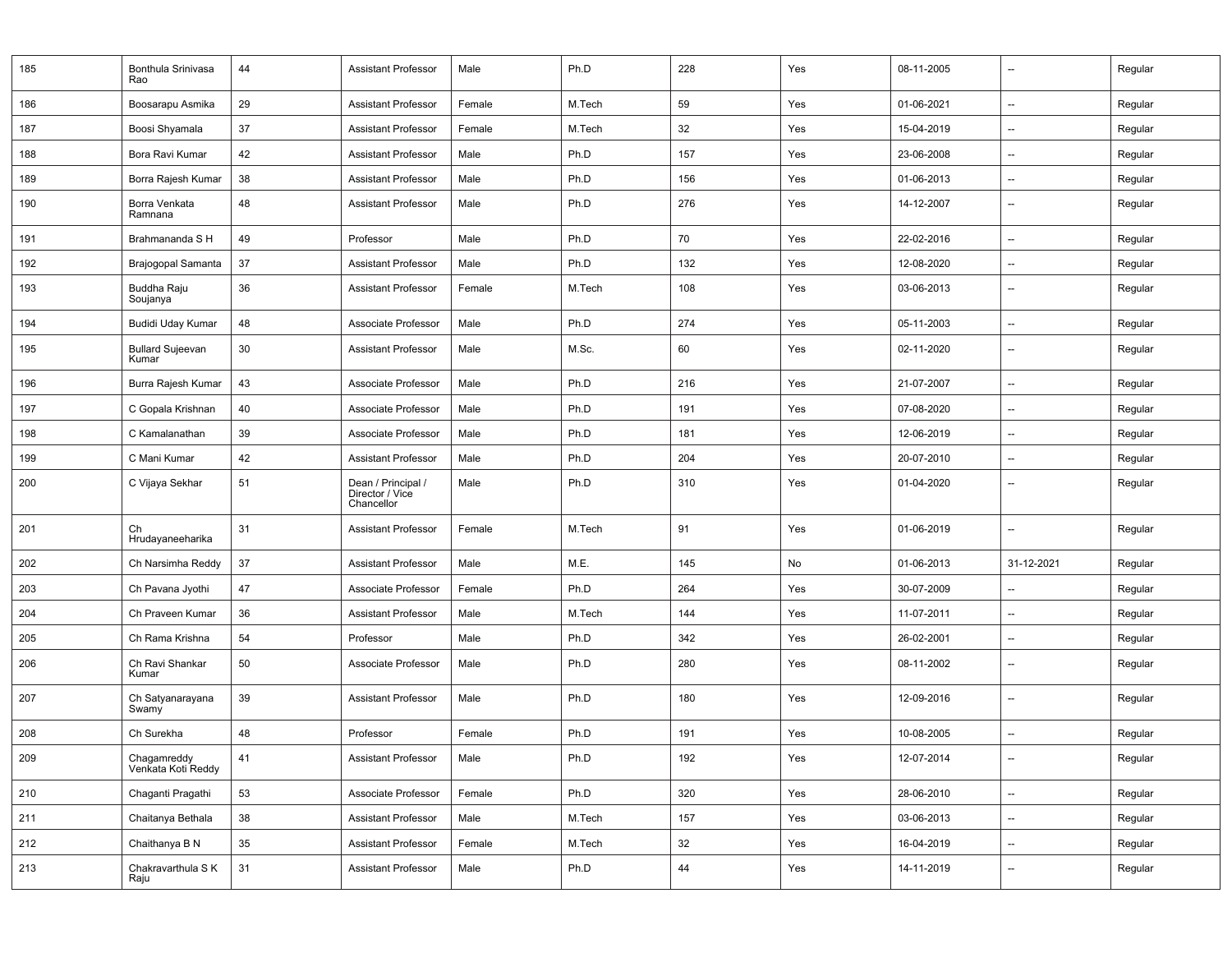| 214 | Chalamalasetty Sai<br>Pratheek             | 28 | <b>Assistant Professor</b>                          | Male   | M.Tech | 11  | Yes | 16-06-2021 | --                       | Regular |
|-----|--------------------------------------------|----|-----------------------------------------------------|--------|--------|-----|-----|------------|--------------------------|---------|
| 215 | Challa Murali Mohan                        | 53 | Professor                                           | Male   | Ph.D   | 262 | Yes | 01-09-2003 | Ξ.                       | Regular |
| 216 | Chalumuri Venkata<br>Rao                   | 57 | <b>Assistant Professor</b>                          | Male   | Ph.D   | 372 | Yes | 17-12-2008 | --                       | Regular |
| 217 | Chandaka Babi                              | 32 | <b>Assistant Professor</b>                          | Male   | Ph.D   | 48  | Yes | 01-10-2021 | $\overline{\phantom{a}}$ | Regular |
| 218 | Chandan Kumar<br>Patnaikuni                | 45 | <b>Assistant Professor</b>                          | Male   | Ph.D   | 217 | Yes | 06-10-2006 | --                       | Regular |
| 219 | Chandra Sekhar<br>Potala                   | 38 | Associate Professor                                 | Male   | Ph.D   | 191 | Yes | 22-12-2008 | --                       | Regular |
| 220 | Chandrabhanu Das                           | 40 | <b>Assistant Professor</b>                          | Male   | Ph.D   | 19  | Yes | 01-07-2021 | $\overline{\phantom{a}}$ | Regular |
| 221 | Chandragiri<br>Thirupathi                  | 29 | <b>Assistant Professor</b>                          | Male   | M.Tech | 26  | Yes | 01-05-2019 | $\overline{\phantom{a}}$ | Regular |
| 222 | Chandrasekhar<br>Sirigiri                  | 37 | <b>Assistant Professor</b>                          | Male   | M.Tech | 193 | Yes | 05-08-2014 | $\overline{\phantom{a}}$ | Regular |
| 223 | Chandu Kavitha                             | 49 | Associate Professor                                 | Female | Ph.D   | 238 | Yes | 07-09-2001 | $\overline{\phantom{a}}$ | Regular |
| 224 | Chebattina Kodanda<br>Ramarao              | 35 | <b>Assistant Professor</b>                          | Male   | Ph.D   | 133 | Yes | 25-06-2011 | $\overline{a}$           | Regular |
| 225 | Cheemala<br>Raghavendra                    | 42 | <b>Assistant Professor</b>                          | Male   | Ph.D   | 202 | Yes | 31-07-2013 | --                       | Regular |
| 226 | Chennupati<br>Sumanth Kumar                | 48 | Dean / Principal /<br>Director / Vice<br>Chancellor | Male   | Ph.D   | 288 | Yes | 05-11-2003 | --                       | Regular |
| 227 | Chepuri Akhilesh                           | 29 | <b>Assistant Professor</b>                          | Male   | Ph.D   | 10  | Yes | 05-08-2021 | $\overline{\phantom{a}}$ | Regular |
| 228 | Chetana D T                                | 33 | <b>Assistant Professor</b>                          | Female | Ph.D   | 59  | Yes | 02-01-2017 | --                       | Regular |
| 229 | Chethana S                                 | 33 | <b>Assistant Professor</b>                          | Female | M.Tech | 110 | Yes | 01-05-2021 | --                       | Regular |
| 230 | Chikkala Swathi                            | 38 | <b>Assistant Professor</b>                          | Female | Ph.D   | 168 | Yes | 15-06-2010 | $\overline{a}$           | Regular |
| 231 | Chilukoti Srilakshmi                       | 43 | Associate Professor                                 | Female | Ph.D   | 220 | Yes | 31-10-2017 | --                       | Regular |
| 232 | Chinmaya Prasad<br>Padhy                   | 45 | <b>Assistant Professor</b>                          | Male   | Ph.D   | 231 | Yes | 03-06-2013 | --                       | Regular |
| 233 | Chinnala Surya Teja                        | 28 | <b>Assistant Professor</b>                          | Male   | M.E.   | 61  | Yes | 22-06-2016 | $\overline{\phantom{a}}$ | Regular |
| 234 | Chintada Anil Kumar                        | 32 | <b>Assistant Professor</b>                          | Male   | M.E.   | 84  | Yes | 24-07-2013 | --                       | Regular |
| 235 | Chintada Shoba                             | 38 | <b>Assistant Professor</b>                          | Female | Ph.D   | 174 | Yes | 01-07-2009 | --                       | Regular |
| 236 | Chintagada Ramjee                          | 34 | Assistant Professor                                 | Male   | Ph.D   | 108 | Yes | 15-06-2019 | --                       | Regular |
| 237 | Chintakayala<br>Pradgna                    | 51 | Professor                                           | Female | Ph.D   | 312 | Yes | 03-12-2007 |                          | Regular |
| 238 | Chintakula Sudhakar                        | 45 | <b>Assistant Professor</b>                          | Male   | Ph.D   | 240 | Yes | 06-10-2006 | Щ.                       | Regular |
| 239 | Chintalapudi<br>Raghavendra Phani<br>Kumar | 42 | <b>Assistant Professor</b>                          | Male   | Ph.D   | 198 | Yes | 02-11-2005 | $\overline{\phantom{a}}$ | Regular |
| 240 | Chintaluri Venkata<br>Padmaja              | 48 | Associate Professor                                 | Female | Ph.D   | 276 | Yes | 23-06-2008 | $\overline{\phantom{a}}$ | Regular |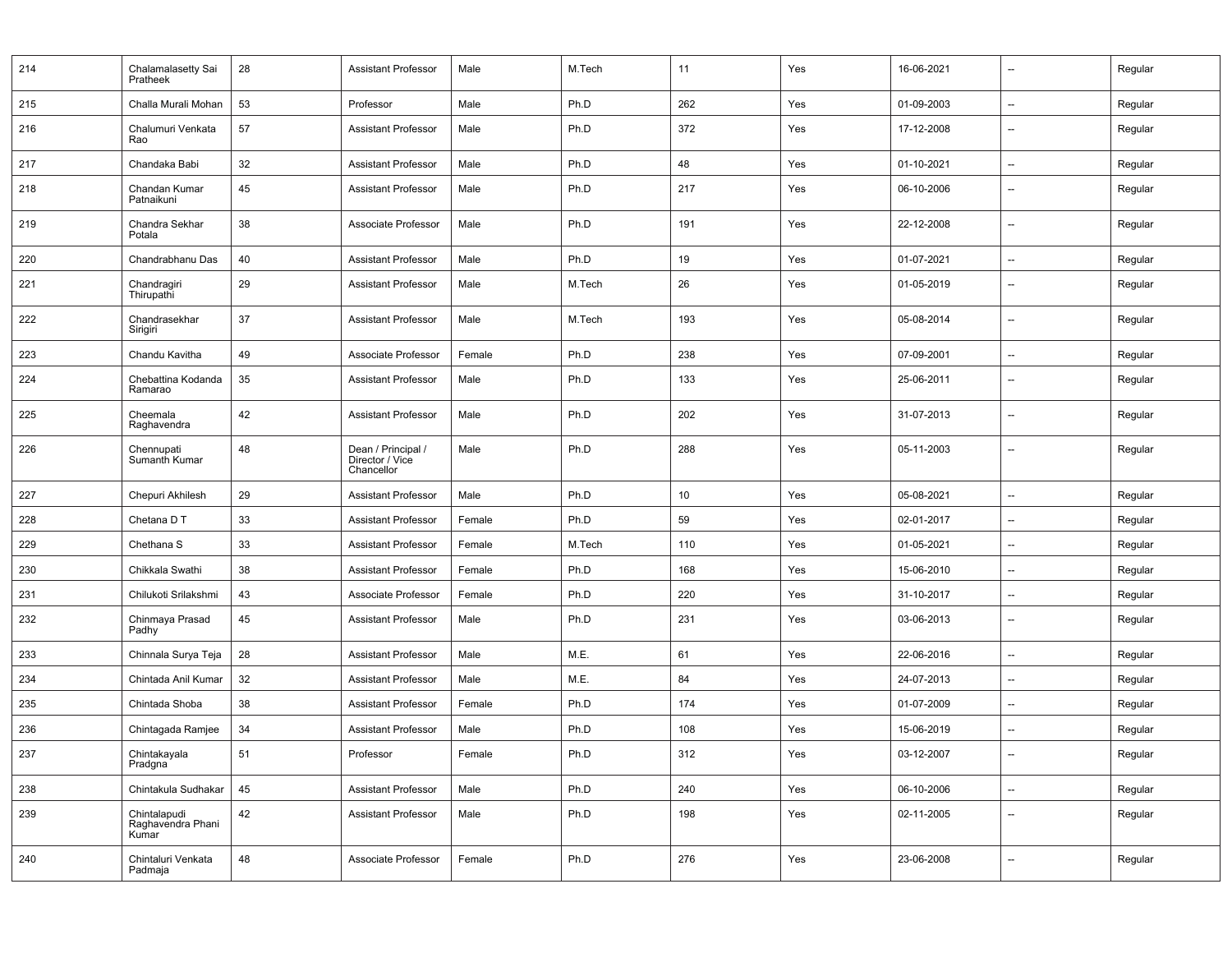| 241 | Chithaluri Sudhakar             | 40 | <b>Assistant Professor</b> | Male   | Ph.D   | 180 | Yes | 01-06-2013 | $\overline{\phantom{a}}$ | Regular |
|-----|---------------------------------|----|----------------------------|--------|--------|-----|-----|------------|--------------------------|---------|
| 242 | Chithra Apoorva D A             | 29 | <b>Assistant Professor</b> | Female | M.Tech | 17  | Yes | 01-05-2021 | $\overline{\phantom{a}}$ | Regular |
| 243 | Chitra Krishnan                 | 56 | <b>Assistant Professor</b> | Female | Ph.D   | 370 | Yes | 14-07-2014 | $\overline{\phantom{a}}$ | Regular |
| 244 | Chittineni Suresh               | 46 | Professor                  | Male   | Ph.D   | 253 | Yes | 28-11-2019 | $\overline{\phantom{a}}$ | Regular |
| 245 | Chivukula Suneetha              | 53 | Associate Professor        | Female | Ph.D   | 320 | Yes | 12-07-2007 | $\qquad \qquad \cdots$   | Regular |
| 246 | Choudari Lakshmi                | 31 | <b>Assistant Professor</b> | Female | M.Tech | 27  | Yes | 29-04-2019 | --                       | Regular |
| 247 | Chukka Raja Sekhar              | 37 | <b>Assistant Professor</b> | Male   | Ph.D   | 156 | Yes | 10-07-2008 | $\overline{\phantom{a}}$ | Regular |
| 248 | D A Shobharani                  | 27 | <b>Assistant Professor</b> | Female | M.Tech | 32  | Yes | 17-04-2019 | $\overline{\phantom{a}}$ | Regular |
| 249 | D Anitha                        | 42 | <b>Assistant Professor</b> | Female | Ph.D   | 202 | Yes | 20-09-2010 | --                       | Regular |
| 250 | D Madhava Prasad                | 43 | Associate Professor        | Male   | Ph.D   | 216 | Yes | 14-07-2008 | $\overline{\phantom{a}}$ | Regular |
| 251 | D Mallikarjuna<br>Reddy         | 46 | <b>Assistant Professor</b> | Male   | Ph.D   | 228 | Yes | 13-08-2013 | $\overline{\phantom{a}}$ | Regular |
| 252 | DRP<br>Chandrasekhar            | 52 | Associate Professor        | Male   | Ph.D   | 324 | Yes | 21-04-2011 | $\qquad \qquad \cdots$   | Regular |
| 253 | D Shankar                       | 41 | <b>Assistant Professor</b> | Male   | M.A    | 220 | Yes | 01-06-2021 | $\overline{\phantom{a}}$ | Regular |
| 254 | D SuryaKala                     | 46 | <b>Assistant Professor</b> | Female | Ph.D   | 244 | Yes | 08-02-2006 | $\overline{\phantom{a}}$ | Regular |
| 255 | D Vamsi Krishna                 | 38 | <b>Assistant Professor</b> | Male   | MP.Ed. | 135 | Yes | 21-04-2014 | $\overline{\phantom{a}}$ | Regular |
| 256 | D Veera Bhadra Rao              | 43 | <b>Assistant Professor</b> | Male   | M.Tech | 219 | Yes | 20-06-2008 | $\overline{\phantom{a}}$ | Regular |
| 257 | Damodara Rama<br>Krishna        | 49 | <b>Assistant Professor</b> | Male   | Ph.D   | 143 | Yes | 01-08-2009 | $\overline{\phantom{a}}$ | Regular |
| 258 | Dangeti Mukunda<br>Rao          | 44 | Associate Professor        | Male   | Ph.D   | 188 | Yes | 13-02-2012 | $\overline{\phantom{a}}$ | Regular |
| 259 | Darapu Srikanth<br>Satish Kumar | 39 | <b>Assistant Professor</b> | Male   | M.Tech | 168 | Yes | 02-01-2009 | $\overline{\phantom{a}}$ | Regular |
| 260 | Das Prakash<br>Chennamsetty     | 37 | <b>Assistant Professor</b> | Male   | M.Tech | 184 | Yes | 20-07-2009 | $\overline{\phantom{a}}$ | Regular |
| 261 | Dasari Vijaya<br>Lakshmi        | 36 | <b>Assistant Professor</b> | Female | M.Tech | 155 | Yes | 03-06-2013 | --                       | Regular |
| 262 | Davuluri Neelima                | 33 | <b>Assistant Professor</b> | Female | Ph.D   | 84  | Yes | 01-07-2014 | $\overline{\phantom{a}}$ | Regular |
| 263 | Davulury<br>Usharajeswari       | 25 | <b>Assistant Professor</b> | Female | M.Tech | 11  | No  | 19-08-2020 | 30-04-2021               | Regular |
| 264 | Dayananda Lal N                 | 35 | <b>Assistant Professor</b> | Male   | Ph.D   | 32  | Yes | 24-04-2019 | $\overline{\phantom{a}}$ | Regular |
| 265 | Debraj<br>Bhattacharjee         | 31 | <b>Assistant Professor</b> | Male   | M.Tech | 10  | Yes | 01-07-2021 | --                       | Regular |
| 266 | Deekonda Vamshee<br>Krishna     | 49 | <b>Assistant Professor</b> | Male   | Ph.D   | 288 | Yes | 10-06-2013 | --                       | Regular |
| 267 | Deepak D M                      | 30 | <b>Assistant Professor</b> | Male   | M.Tech | 44  | Yes | 01-05-2021 | $\overline{\phantom{a}}$ | Regular |
| 268 | Deepak N Biradar                | 34 | <b>Assistant Professor</b> | Male   | Ph.D   | 121 | Yes | 13-09-2021 | --                       | Regular |
| 269 | Deepthi Nammi                   | 33 | <b>Assistant Professor</b> | Female | Ph.D   | 96  | Yes | 19-08-2020 | --                       | Regular |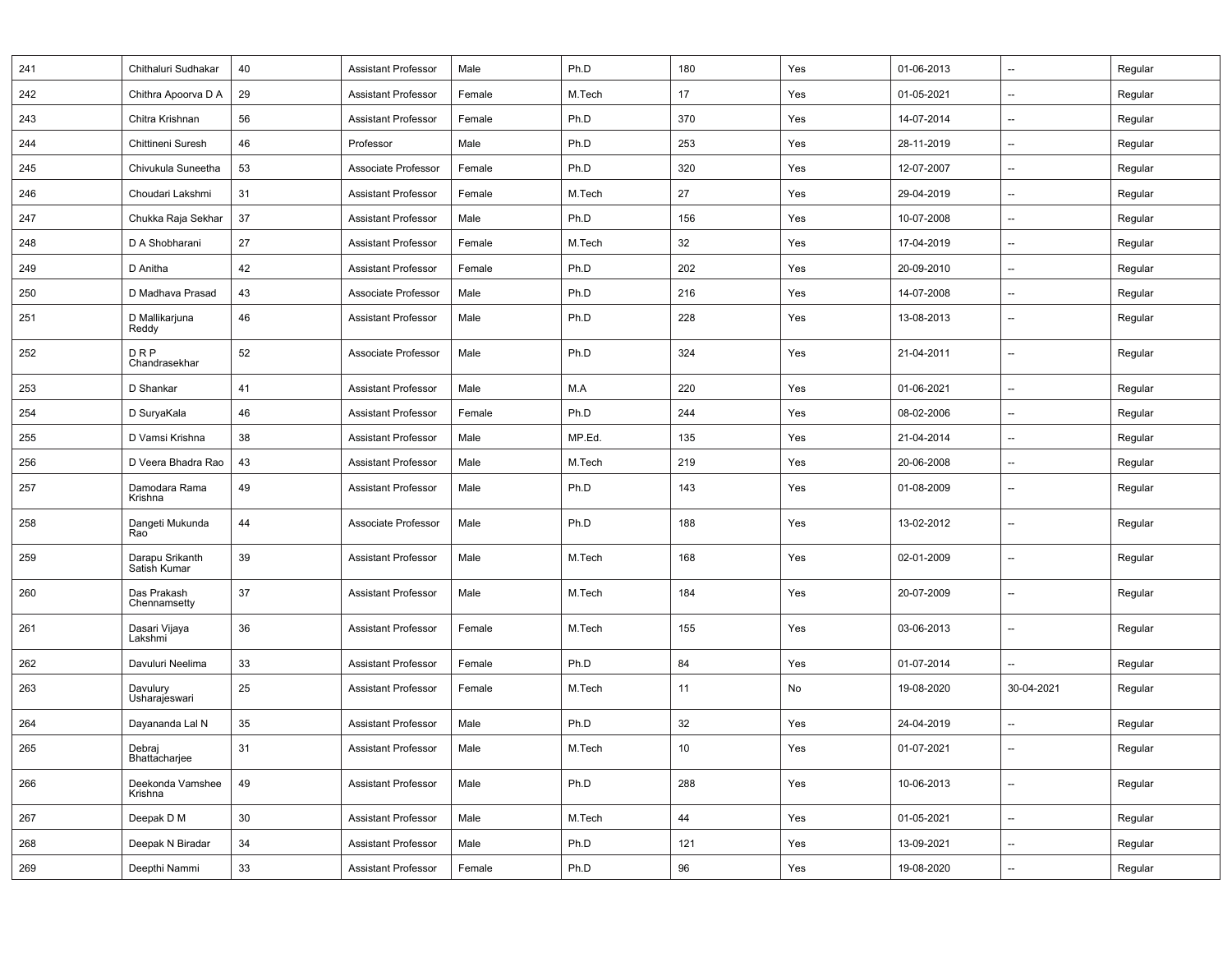| 270 | Deepthy D                    | 40              | <b>Assistant Professor</b>                          | Female | Ph.D       | 180 | Yes | 02-09-2020 | $\overline{\phantom{a}}$ | Regular             |
|-----|------------------------------|-----------------|-----------------------------------------------------|--------|------------|-----|-----|------------|--------------------------|---------------------|
| 271 | Degala Sambasiva<br>Rao      | 61              | Dean / Principal /<br>Director / Vice<br>Chancellor | Male   | Ph.D       | 348 | Yes | 21-08-2020 | $\overline{\phantom{a}}$ | Regular             |
| 272 | Depangi Ravi                 | 33              | <b>Assistant Professor</b>                          | Male   | M.Tech     | 32  | Yes | 01-06-2021 | $\overline{\phantom{a}}$ | Regular             |
| 273 | Devarani Devi<br>Ningombam   | 32              | <b>Assistant Professor</b>                          | Female | Ph.D       | 56  | Yes | 21-09-2021 | $\overline{\phantom{a}}$ | Regular             |
| 274 | Devi Prasad<br>Pattnaik      | 34              | <b>Assistant Professor</b>                          | Male   | M.Tech     | 144 | Yes | 30-07-2013 | --                       | Regular             |
| 275 | Devulapalli Sita             | 61              | Professor                                           | Female | Ph.D       | 11  | Yes | 28-08-2020 | $\overline{\phantom{a}}$ | Regular             |
| 276 | Dinesh Seth                  | 54              | Dean / Principal /<br>Director / Vice<br>Chancellor | Male   | Ph.D       | 349 | Yes | 24-06-2019 | $\overline{\phantom{a}}$ | Regular             |
| 277 | Divya Babu                   | 40              | <b>Assistant Professor</b>                          | Female | M.Tech     | 73  | Yes | 01-06-2021 | --                       | Regular             |
| 278 | Dogiparti Srinivas           | 45              | <b>Assistant Professor</b>                          | Male   | Ph.D       | 228 | Yes | 05-12-2007 | $\overline{\phantom{a}}$ | Regular             |
| 279 | Dora Nagaraju                | 32              | <b>Assistant Professor</b>                          | Male   | M.Tech     | 108 | Yes | 10-07-2012 | $\overline{\phantom{a}}$ | Regular             |
| 280 | Dora Siva Prasad             | 44              | Professor                                           | Male   | Ph.D       | 256 | Yes | 24-09-2002 | --                       | Regular             |
| 281 | Dumpal Koteswara<br>Rao      | 40              | <b>Assistant Professor</b>                          | Male   | M.Tech     | 163 | Yes | 01-05-2019 | --                       | Regular             |
| 282 | Dunna Madhavi                | 45              | Associate Professor                                 | Female | Ph.D       | 242 | Yes | 16-11-2006 | --                       | Regular             |
| 283 | Durga Sasikiran<br>Saripalli | 57              | Associate Professor                                 | Male   | Ph.D       | 336 | Yes | 13-06-2019 | $\overline{\phantom{a}}$ | Regular             |
| 284 | E Arunjyothi                 | 36              | <b>Assistant Professor</b>                          | Female | M.Tech     | 152 | Yes | 07-07-2011 | $\overline{\phantom{a}}$ | Regular             |
| 285 | E S N Krishna<br>Prasad P    | 42              | Associate Professor                                 | Male   | Ph.D       | 245 | Yes | 04-08-2021 | $\overline{\phantom{a}}$ | Regular             |
| 286 | E Veerapratap                | 34              | <b>Assistant Professor</b>                          | Male   | M.Tech     | 116 | Yes | 01-08-2014 | --                       | Regular             |
| 287 | Eadha Neelima                | 37              | <b>Assistant Professor</b>                          | Female | Ph.D       | 153 | Yes | 09-01-2009 | --                       | Regular             |
| 288 | Eeka Prabhakar               | 37              | <b>Assistant Professor</b>                          | Male   | Ph.D       | 132 | Yes | 01-07-2019 | $\qquad \qquad \cdots$   | Regular             |
| 289 | Elliriki Mamatha             | 39              | <b>Assistant Professor</b>                          | Female | Ph.D       | 129 | Yes | 16-08-2013 | --                       | Regular             |
| 290 | Elluri Venkata<br>Prasad     | 29              | <b>Assistant Professor</b>                          | Male   | Ph.D       | 8   | Yes | 04-08-2021 | $\overline{\phantom{a}}$ | Regular             |
| 291 | Fakhruddin Sheik             | 42              | <b>Assistant Professor</b>                          | Male   | <b>MBA</b> | 140 | Yes | 25-04-2011 | $\overline{\phantom{a}}$ | Regular             |
| 292 | G A Rama Rao                 | 70              | Dean / Principal /<br>Director / Vice<br>Chancellor | Male   | Ph.D       | 540 | Yes | 27-06-2016 | $\overline{\phantom{a}}$ | Adhoc / Contractual |
| 293 | G Arun Kumar                 | 37              | <b>Assistant Professor</b>                          | Male   | M.Tech     | 132 | Yes | 19-07-2012 | --                       | Regular             |
| 294 | G Babu Rao                   | 47              | <b>Assistant Professor</b>                          | Male   | Ph.D       | 264 | Yes | 02-07-2009 | $\overline{\phantom{a}}$ | Regular             |
| 295 | G Himabindu                  | 40              | <b>Assistant Professor</b>                          | Female | Ph.D       | 162 | Yes | 03-07-2010 | --                       | Regular             |
| 296 | G Jyothi Kumari              | 43              | <b>Assistant Professor</b>                          | Female | Ph.D       | 163 | Yes | 30-12-2011 | --                       | Regular             |
| 297 | G Karthika                   | 30 <sup>°</sup> | Assistant Professor                                 | Female | M.Tech     | 26  | Yes | 01-05-2019 | $\overline{\phantom{a}}$ | Regular             |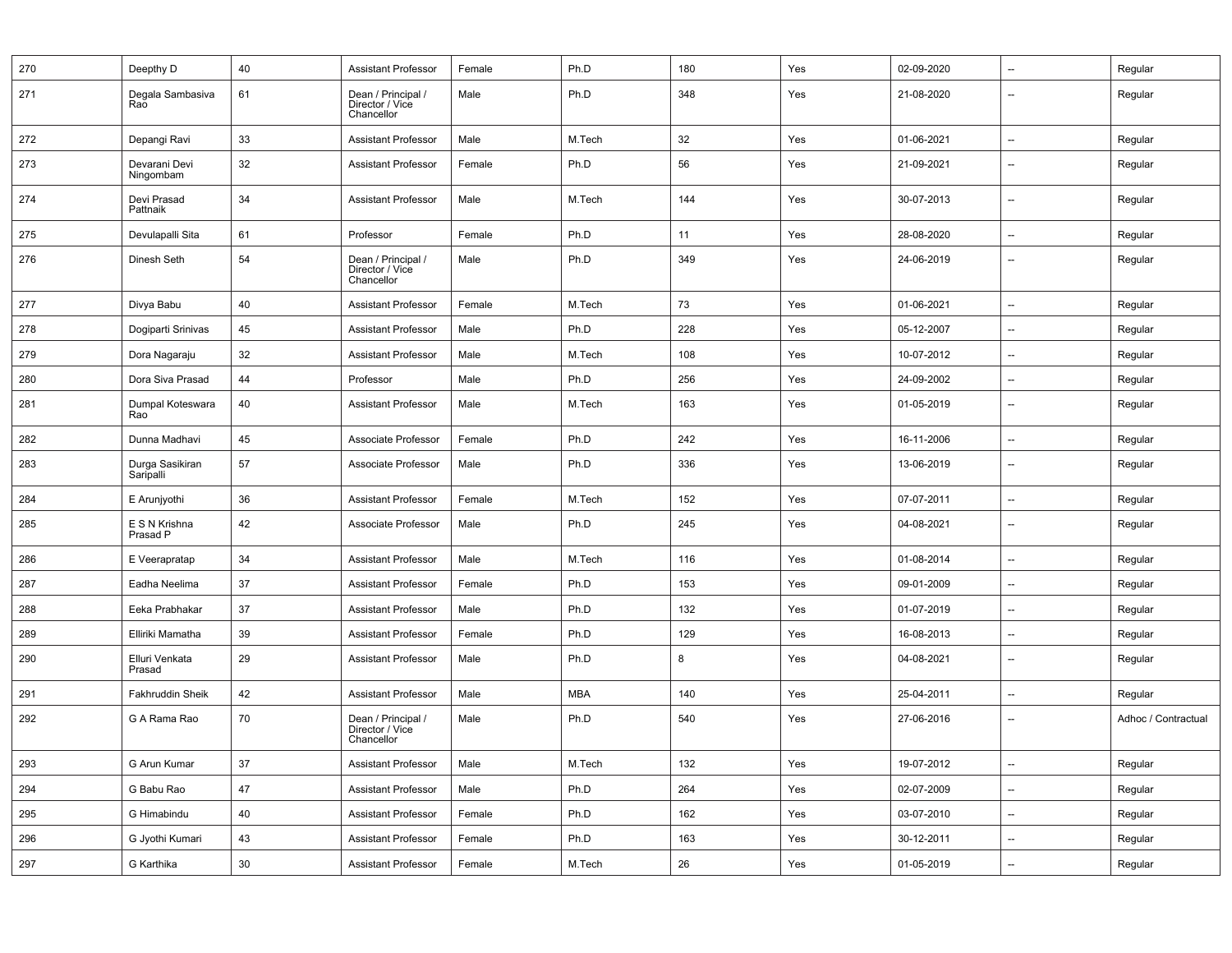| 298 | G Krishna<br>Podagatlapalli                | 40 | <b>Assistant Professor</b> | Male   | Ph.D    | 180 | Yes | 03-08-2016 | $\overline{\phantom{a}}$ | Regular |
|-----|--------------------------------------------|----|----------------------------|--------|---------|-----|-----|------------|--------------------------|---------|
| 299 | G Madhu Sravana<br>Valli                   | 34 | <b>Assistant Professor</b> | Female | M.Tech  | 84  | Yes | 16-06-2021 | $\overline{\phantom{a}}$ | Regular |
| 300 | G Mounika                                  | 28 | <b>Assistant Professor</b> | Female | M.Tech  | 30  | Yes | 01-06-2021 | $\overline{\phantom{a}}$ | Regular |
| 301 | GNPV Babu                                  | 40 | <b>Assistant Professor</b> | Male   | Ph.D    | 206 | Yes | 17-06-2019 | $\overline{\phantom{a}}$ | Regular |
| 302 | G Niharika                                 | 32 | <b>Assistant Professor</b> | Female | Ph.D    | 84  | Yes | 01-06-2021 | --                       | Regular |
| 303 | G Rajitha                                  | 41 | <b>Assistant Professor</b> | Female | Ph.D    | 220 | Yes | 01-06-2013 | $\overline{\phantom{a}}$ | Regular |
| 304 | G Rathnamma                                | 41 | <b>Assistant Professor</b> | Female | M.Tech  | 169 | Yes | 04-06-2013 | $\overline{\phantom{a}}$ | Regular |
| 305 | G Sai Preeti                               | 40 | <b>Assistant Professor</b> | Female | Ph.D    | 186 | Yes | 07-07-2014 | --                       | Regular |
| 306 | G Sandeep Reddy                            | 35 | <b>Assistant Professor</b> | Male   | M.Tech  | 139 | Yes | 14-07-2012 | $\overline{\phantom{a}}$ | Regular |
| 307 | G Sri Sowmya                               | 37 | <b>Assistant Professor</b> | Female | M.Tech  | 180 | Yes | 07-07-2011 | $\overline{\phantom{a}}$ | Regular |
| 308 | G Srinivas                                 | 49 | <b>Assistant Professor</b> | Male   | Ph.D    | 263 | Yes | 23-06-2010 | $\qquad \qquad \cdots$   | Regular |
| 309 | G Srinivasa Rao                            | 47 | <b>Assistant Professor</b> | Male   | Ph.D    | 264 | Yes | 06-07-2007 | $\overline{\phantom{a}}$ | Regular |
| 310 | G Surya Bharti                             | 29 | <b>Assistant Professor</b> | Female | M.Tech  | 26  | Yes | 01-05-2019 | $\overline{\phantom{a}}$ | Regular |
| 311 | G V Ratnamala                              | 35 | <b>Assistant Professor</b> | Female | M.Tech  | 88  | Yes | 16-08-2014 | $\overline{\phantom{a}}$ | Regular |
| 312 | G Veereswara<br>Swamy                      | 57 | Professor                  | Male   | Ph.D    | 309 | Yes | 26-10-1995 | $\overline{\phantom{a}}$ | Regular |
| 313 | G Venkata<br>Sivanarayana                  | 36 | <b>Assistant Professor</b> | Male   | M.Tech  | 168 | Yes | 16-07-2011 | $\overline{\phantom{a}}$ | Regular |
| 314 | Gadagamma Bala<br>Krishna                  | 47 | Associate Professor        | Male   | Ph.D    | 264 | Yes | 03-08-2020 | $\overline{\phantom{a}}$ | Regular |
| 315 | Gaddam Bhaskar<br>Rao                      | 34 | <b>Assistant Professor</b> | Male   | M.Tech  | 83  | Yes | 13-08-2014 | $\overline{\phantom{a}}$ | Regular |
| 316 | Gadi Himaja                                | 27 | <b>Assistant Professor</b> | Female | M.Tech  | 27  | Yes | 29-04-2019 | --                       | Regular |
| 317 | Gadu Srinivasa Rao                         | 30 | <b>Assistant Professor</b> | Male   | M.Tech  | 68  | Yes | 29-04-2019 | $\overline{\phantom{a}}$ | Regular |
| 318 | Gajja Prasad                               | 46 | <b>Assistant Professor</b> | Male   | M.E.    | 264 | Yes | 07-07-2010 | --                       | Regular |
| 319 | Galla Swapna                               | 37 | <b>Assistant Professor</b> | Female | M. Phil | 132 | Yes | 02-09-2020 | $\overline{\phantom{a}}$ | Regular |
| 320 | Ganapavarapu<br>Venkata Satya Raj<br>Kumar | 44 | Professor                  | Male   | Ph.D    | 239 | Yes | 10-12-2005 | $\overline{\phantom{a}}$ | Regular |
| 321 | Gandupalli Srinivasa<br>Rao                | 32 | <b>Assistant Professor</b> | Male   | M.Tech  | 72  | Yes | 02-07-2015 | --                       | Regular |
| 322 | Ganeswara Rao Ch                           | 39 | <b>Assistant Professor</b> | Male   | Ph.D    | 180 | Yes | 10-06-2019 | $\overline{\phantom{a}}$ | Regular |
| 323 | Gangaraju Gedda                            | 31 | <b>Assistant Professor</b> | Male   | Ph.D    | 74  | No  | 06-05-2019 | 31-05-2020               | Regular |
| 324 | Gangupamu Naga<br>Lakshmi                  | 42 | <b>Assistant Professor</b> | Female | Ph.D    | 164 | Yes | 01-11-2007 | --                       | Regular |
| 325 | Ganja Himavathi                            | 51 | <b>Assistant Professor</b> | Female | Ph.D    | 312 | Yes | 09-10-2006 | --                       | Regular |
| 326 | Ganjikunta Aruna                           | 43 | <b>Assistant Professor</b> | Female | Ph.D    | 224 | Yes | 01-06-2013 | --                       | Regular |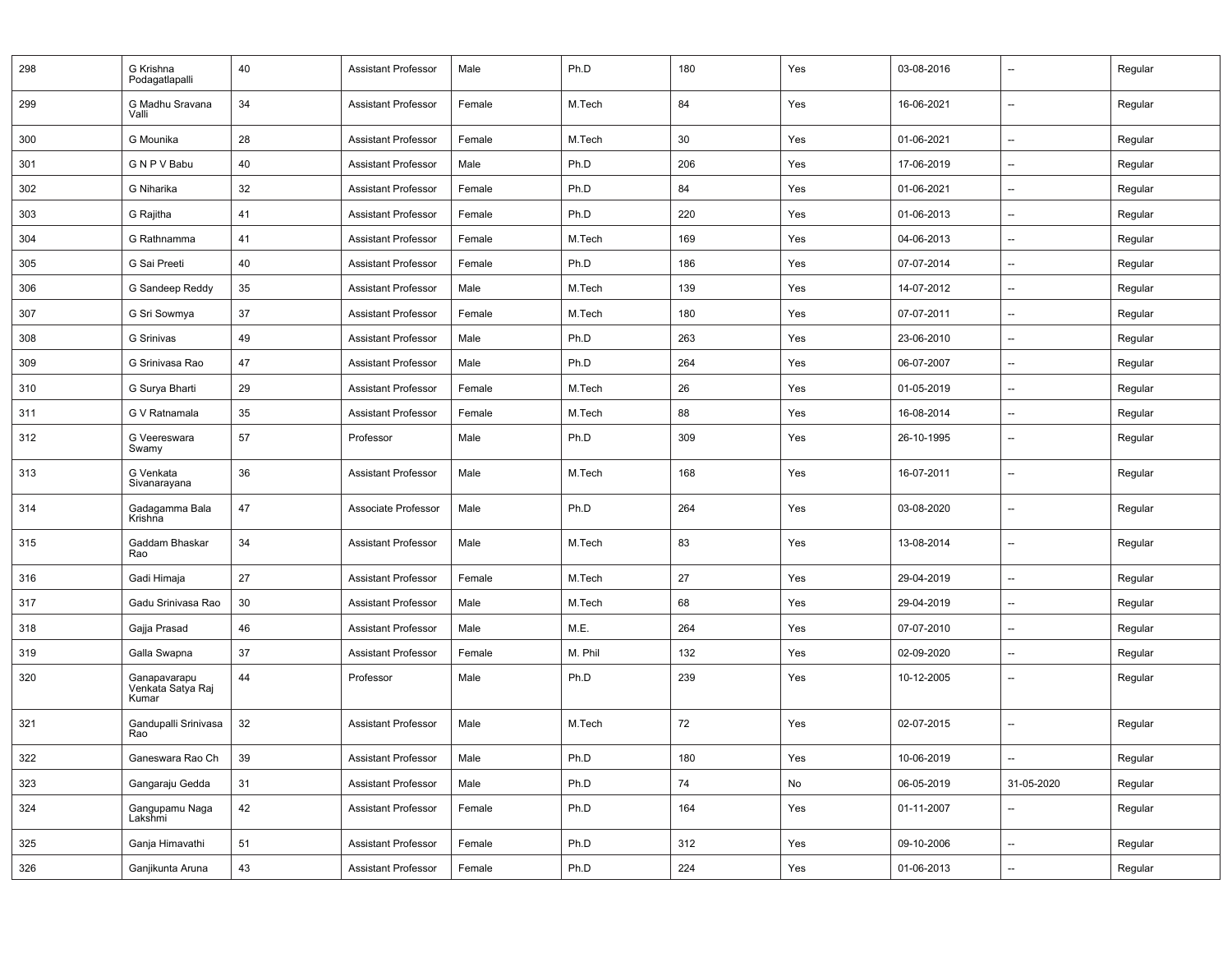| 327 | Ganta Naveen                        | 28 | <b>Assistant Professor</b> | Male   | Ph.D    | 8              | Yes | 04-10-2021 | $\overline{\phantom{a}}$ | Regular |
|-----|-------------------------------------|----|----------------------------|--------|---------|----------------|-----|------------|--------------------------|---------|
| 328 | Gantla Santhoshi<br>Kumari          | 30 | <b>Assistant Professor</b> | Female | M.Tech  | 24             | Yes | 18-10-2021 | $\overline{\phantom{a}}$ | Regular |
| 329 | Gargi Goswami                       | 38 | <b>Assistant Professor</b> | Female | Ph.D    | 168            | Yes | 25-11-2020 | --                       | Regular |
| 330 | Garimella Venkata<br>sireesha       | 44 | <b>Assistant Professor</b> | Female | Ph.D    | 228            | Yes | 07-08-2017 | $\overline{\phantom{a}}$ | Regular |
| 331 | Geetha K                            | 39 | <b>Assistant Professor</b> | Female | M.Tech  | 59             | Yes | 02-01-2017 | $\overline{\phantom{a}}$ | Regular |
| 332 | Gera Ravi Kanth                     | 37 | <b>Assistant Professor</b> | Male   | Ph.D    | 133            | Yes | 13-06-2019 | $\overline{\phantom{a}}$ | Regular |
| 333 | Giddaluru Lalitha                   | 32 | <b>Assistant Professor</b> | Female | M.Tech  | 66             | Yes | 01-05-2019 | --                       | Regular |
| 334 | Gidugu Mounika                      | 28 | <b>Assistant Professor</b> | Female | M.Tech  | 50             | Yes | 01-05-2019 | --                       | Regular |
| 335 | Giduturi Appa Rao                   | 55 | Professor                  | Male   | Ph.D    | 262            | Yes | 06-09-1999 | --                       | Regular |
| 336 | Giduturi Srinivasa<br>Rao           | 52 | Associate Professor        | Male   | Ph.D    | 259            | Yes | 17-12-2005 | $\overline{\phantom{a}}$ | Regular |
| 337 | Girish Chandra Dey                  | 33 | <b>Assistant Professor</b> | Male   | Ph.D    | 40             | Yes | 15-04-2021 | --                       | Regular |
| 338 | Girish Shankar<br>Mishra            | 39 | <b>Assistant Professor</b> | Male   | M.E.    | 122            | Yes | 01-05-2021 | $\overline{\phantom{a}}$ | Regular |
| 339 | Goddu Srinivasa<br>Rao              | 47 | <b>Assistant Professor</b> | Male   | Ph.D    | 264            | Yes | 02-07-2009 | $\overline{\phantom{a}}$ | Regular |
| 340 | Godfrey D                           | 29 | <b>Assistant Professor</b> | Male   | Ph.D    | $\overline{2}$ | Yes | 11-05-2021 | $\overline{\phantom{a}}$ | Regular |
| 341 | Godi Appa Rao                       | 42 | <b>Assistant Professor</b> | Male   | Ph.D    | 229            | Yes | 19-11-2007 | --                       | Regular |
| 342 | Godi Karunakar                      | 52 | Associate Professor        | Male   | Ph.D    | 317            | Yes | 08-11-2002 | $\qquad \qquad \cdots$   | Regular |
| 343 | Gogula Sandhya<br>Devi              | 37 | <b>Assistant Professor</b> | Female | Ph.D    | 120            | Yes | 01-09-2021 | $\overline{\phantom{a}}$ | Regular |
| 344 | Gollakota Venkata<br>Krishna Sharma | 43 | Professor                  | Male   | Ph.D    | 222            | Yes | 04-01-2003 | $\overline{\phantom{a}}$ | Regular |
| 345 | Gollapalli Shankar                  | 31 | <b>Assistant Professor</b> | Male   | M.Sc.   | 72             | Yes | 01-06-2021 | $\overline{\phantom{a}}$ | Regular |
| 346 | Gondi<br>Lakshmeeswari              | 45 | Associate Professor        | Female | Ph.D    | 253            | Yes | 17-06-2010 | $\overline{\phantom{a}}$ | Regular |
| 347 | Gopala Krishna<br>Gokeda            | 45 | Associate Professor        | Male   | M.S     | 240            | Yes | 09-11-2016 | $\overline{\phantom{a}}$ | Regular |
| 348 | Gopamma Daka                        | 35 | <b>Assistant Professor</b> | Female | Ph.D    | 124            | Yes | 20-08-2020 | $\qquad \qquad \cdots$   | Regular |
| 349 | Gorla Srinivas                      | 44 | Associate Professor        | Male   | Ph.D    | 59             | Yes | 06-05-2019 | $\overline{\phantom{a}}$ | Regular |
| 350 | Gorli L Aruna<br>Kumari             | 40 | <b>Assistant Professor</b> | Female | M.Tech  | 203            | Yes | 10-02-2006 | $\overline{\phantom{a}}$ | Regular |
| 351 | Gottapu Taraka<br>Rama Rao          | 36 | <b>Assistant Professor</b> | Male   | M.Tech  | 156            | Yes | 09-07-2008 | $\overline{\phantom{a}}$ | Regular |
| 352 | Grace Mercy Matta                   | 36 | <b>Assistant Professor</b> | Female | M.Tech  | 151            | Yes | 23-12-2008 | --                       | Regular |
| 353 | Gudimella<br>Krishnakanthi          | 34 | <b>Assistant Professor</b> | Male   | M. Phil | 102            | Yes | 05-08-2020 | $\overline{\phantom{a}}$ | Regular |
| 354 | Gunda Narasimha<br>Rao              | 36 | <b>Assistant Professor</b> | Male   | M.Tech  | 145            | Yes | 03-06-2013 | --                       | Regular |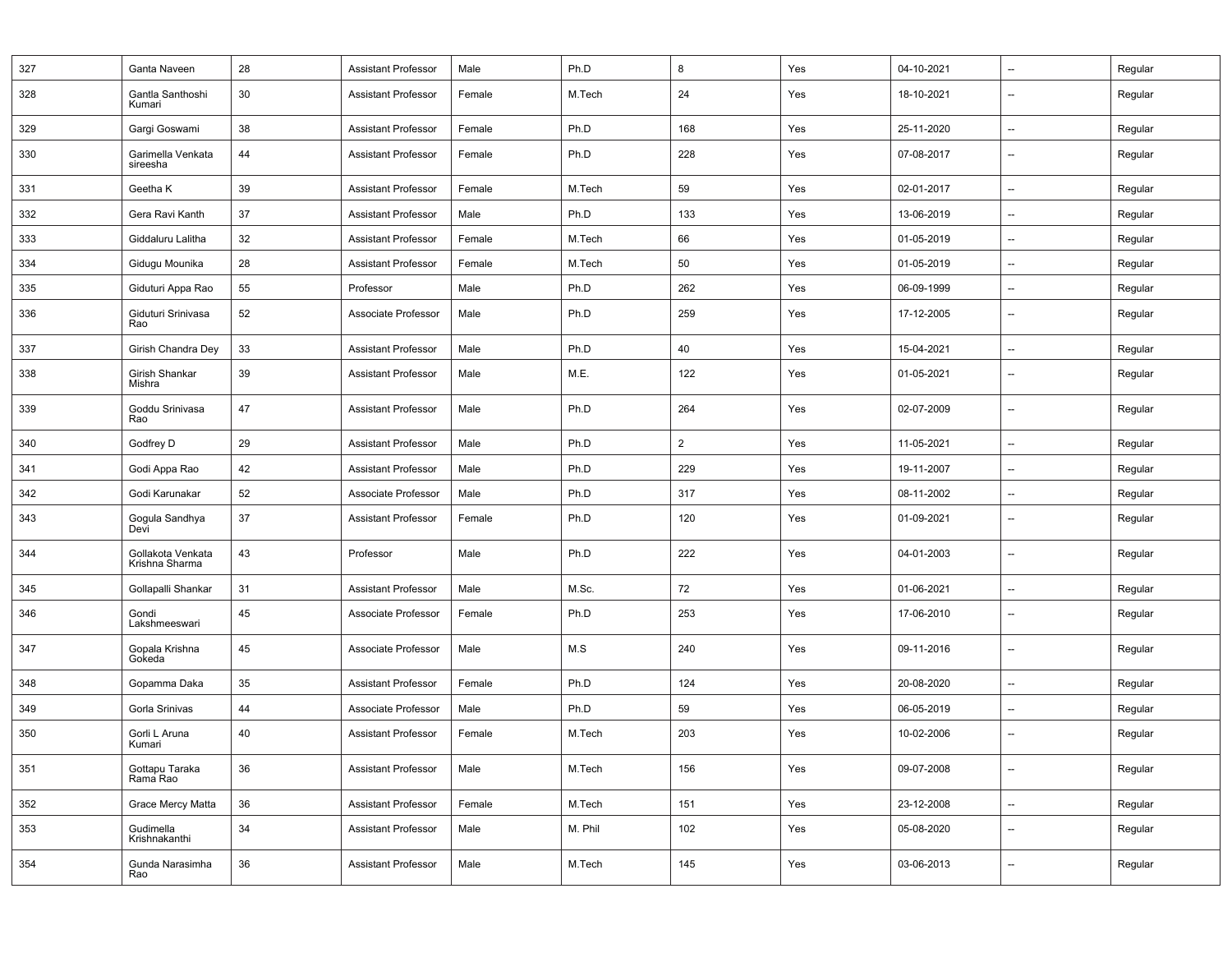| 355 | Guntakani Sravanthi             | 29 | <b>Assistant Professor</b>                          | Female | M.Tech  | 13             | Yes | 01-06-2021 | $\overline{\phantom{a}}$ | Regular |
|-----|---------------------------------|----|-----------------------------------------------------|--------|---------|----------------|-----|------------|--------------------------|---------|
| 356 | Gunti Spandan                   | 31 | <b>Assistant Professor</b>                          | Male   | M.Tech  | 32             | Yes | 27-04-2019 | $\overline{\phantom{a}}$ | Regular |
| 357 | Gurrala<br>Venkateswara Rao     | 54 | Professor                                           | Male   | Ph.D    | 293            | Yes | 30-08-1999 | $\overline{\phantom{a}}$ | Regular |
| 358 | Gurumoorthy<br>Gangadharan      | 52 | Dean / Principal /<br>Director / Vice<br>Chancellor | Male   | M.Tech  | 186            | Yes | 25-04-2016 | $\overline{\phantom{a}}$ | Regular |
| 359 | Guthi Radha Krishna<br>Prasad   | 62 | Associate Professor                                 | Male   | M. Phil | 298            | Yes | 25-01-2016 | --                       | Regular |
| 360 | H Manjunatha                    | 42 | <b>Assistant Professor</b>                          | Male   | Ph.D    | 179            | Yes | 30-06-2014 | $\overline{\phantom{a}}$ | Regular |
| 361 | HJ Jayatheertha                 | 40 | <b>Assistant Professor</b>                          | Male   | M.Tech  | 182            | Yes | 03-06-2013 | $\overline{\phantom{a}}$ | Regular |
| 362 | Hyma J                          | 38 | Associate Professor                                 | Female | Ph.D    | 64             | Yes | 04-09-2020 | $\overline{\phantom{a}}$ | Regular |
| 363 | I E Sanyasi Naidu               | 41 | Associate Professor                                 | Male   | Ph.D    | 176            | Yes | 01-11-2006 | $\overline{\phantom{a}}$ | Regular |
| 364 | I Jeena Jacob                   | 38 | Associate Professor                                 | Female | Ph.D    | 182            | Yes | 15-05-2019 | --                       | Regular |
| 365 | I Madhavi                       | 55 | <b>Assistant Professor</b>                          | Female | Ph.D    | 297            | Yes | 24-10-2007 | $\overline{\phantom{a}}$ | Regular |
| 366 | I Venkata Subba<br>Reddy        | 46 | Associate Professor                                 | Male   | Ph.D    | 264            | Yes | 07-12-2010 | --                       | Regular |
| 367 | Ijjada Sreenivasa<br>Rao        | 44 | <b>Assistant Professor</b>                          | Male   | Ph.D    | 240            | Yes | 02-11-2006 | $\overline{\phantom{a}}$ | Regular |
| 368 | Injeti Sowmya                   | 37 | <b>Assistant Professor</b>                          | Female | Ph.D    | 152            | Yes | 11-07-2009 | $\overline{\phantom{a}}$ | Regular |
| 369 | J Uma Maheswara<br>Rao          | 45 | <b>Assistant Professor</b>                          | Male   | M.E.    | 224            | Yes | 02-07-2009 | $\overline{\phantom{a}}$ | Regular |
| 370 | J Vijaya Sekhar                 | 35 | Associate Professor                                 | Male   | Ph.D    | 144            | Yes | 31-07-2009 | $\overline{\phantom{a}}$ | Regular |
| 371 | Jadav Ganesh                    | 41 | <b>Assistant Professor</b>                          | Male   | Ph.D    | 202            | Yes | 01-01-2021 | --                       | Regular |
| 372 | Jagabattina Ramesh              | 34 | <b>Assistant Professor</b>                          | Male   | M.Tech  | 103            | Yes | 06-07-2015 | --                       | Regular |
| 373 | Jagadeshwar<br>Kandula          | 37 | <b>Assistant Professor</b>                          | Male   | M.Tech  | 119            | Yes | 01-08-2014 | $\overline{\phantom{a}}$ | Regular |
| 374 | Jai Singh                       | 30 | <b>Assistant Professor</b>                          | Male   | Ph.D    | 12             | Yes | 31-08-2021 | --                       | Regular |
| 375 | Jaipal Das Karanam              | 31 | <b>Assistant Professor</b>                          | Male   | M. Phil | 72             | Yes | 02-01-2019 | $\overline{\phantom{a}}$ | Regular |
| 376 | Jameer Basha Sk                 | 38 | <b>Assistant Professor</b>                          | Male   | M.E.    | 157            | Yes | 01-06-2013 | $\overline{\phantom{a}}$ | Regular |
| 377 | Janamani Chandram<br>Ayyangalam | 37 | <b>Assistant Professor</b>                          | Male   | M.Tech  | 150            | Yes | 24-06-2016 | $\qquad \qquad \cdots$   | Regular |
| 378 | Janani T                        | 28 | <b>Assistant Professor</b>                          | Female | Ph.D    | $\overline{2}$ | Yes | 27-09-2021 | $\overline{\phantom{a}}$ | Regular |
| 379 | Jangala Krishna<br>Pallavi      | 29 | <b>Assistant Professor</b>                          | Female | Ph.D    | 12             | No  | 01-08-2020 | 30-07-2021               | Regular |
| 380 | Jayesh G                        | 41 | <b>Assistant Professor</b>                          | Male   | Ph.D    | 204            | Yes | 09-12-2019 | $\overline{\phantom{a}}$ | Regular |
| 381 | Jeevan K M                      | 44 | <b>Assistant Professor</b>                          | Male   | Ph.D    | 243            | Yes | 27-04-2019 | --                       | Regular |
| 382 | Jeevan Vemula                   | 33 | <b>Assistant Professor</b>                          | Male   | Ph.D    | 72             | Yes | 16-07-2015 | --                       | Regular |
| 383 | Jenjeti Durga Rao               | 37 | <b>Assistant Professor</b>                          | Male   | M.Tech  | 156            | Yes | 07-07-2012 | --                       | Regular |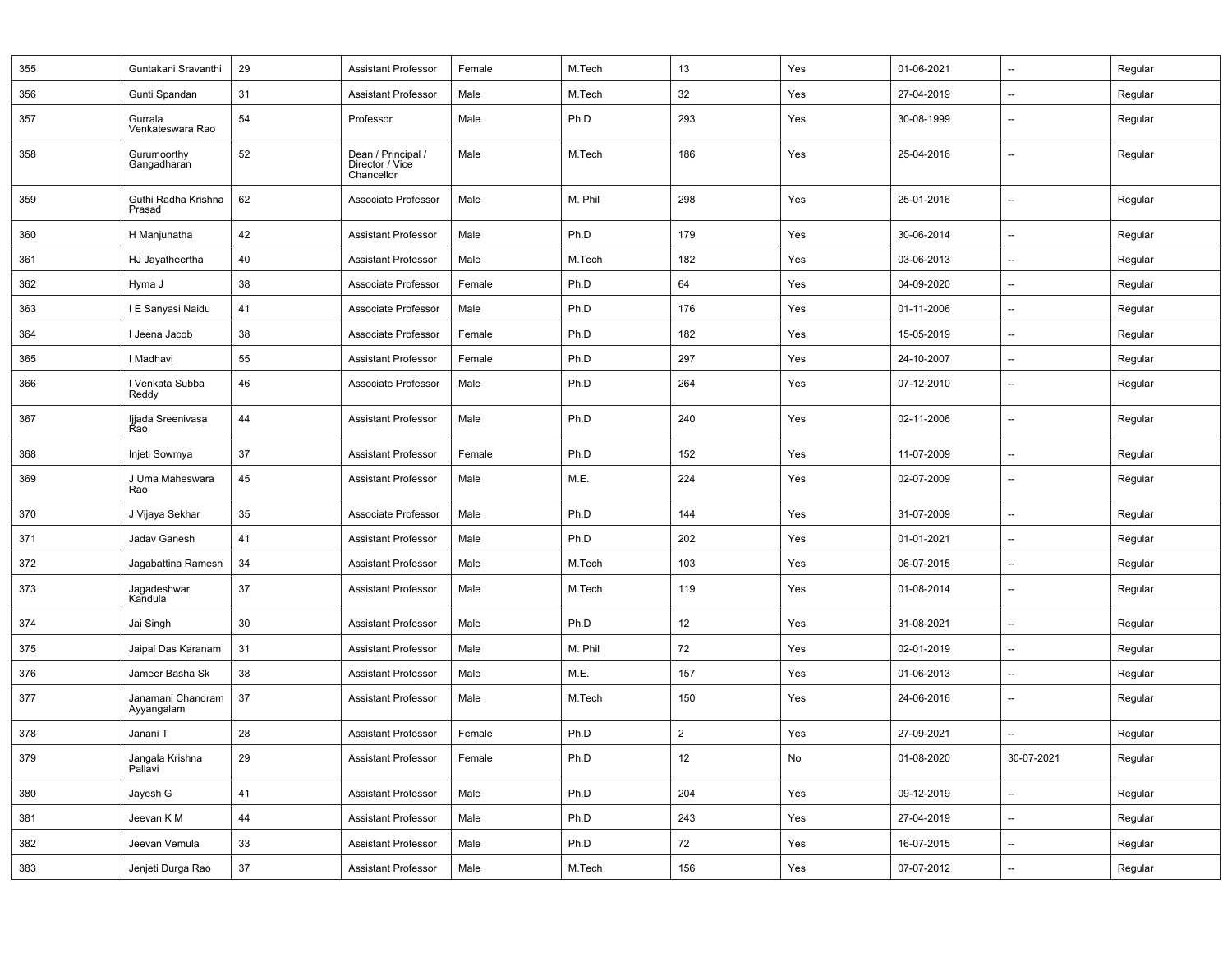| 384 | Jethya Roopavath              | 34 | <b>Assistant Professor</b> | Male   | M.Tech  | 96             | Yes | 02-05-2019 | $\overline{\phantom{a}}$ | Regular |
|-----|-------------------------------|----|----------------------------|--------|---------|----------------|-----|------------|--------------------------|---------|
| 385 | Jinagam Venkata<br>Sunita     | 46 | <b>Assistant Professor</b> | Female | M. Phil | 254            | Yes | 09-08-2010 | $\overline{\phantom{a}}$ | Regular |
| 386 | Jinesh Mathew                 | 40 | <b>Assistant Professor</b> | Male   | Ph.D    | 180            | Yes | 03-09-2020 | $\overline{\phantom{a}}$ | Regular |
| 387 | Jogarao Gunda                 | 37 | <b>Assistant Professor</b> | Male   | Ph.D    | 144            | Yes | 29-08-2020 | $\overline{\phantom{a}}$ | Regular |
| 388 | Jondhale Rahul<br>Hiraman     | 36 | <b>Assistant Professor</b> | Male   | Ph.D    | 136            | Yes | 10-06-2019 | $\overline{\phantom{a}}$ | Regular |
| 389 | Joseph Beatrice<br>Seventline | 51 | Professor                  | Female | Ph.D    | 306            | Yes | 23-06-2003 | $\overline{\phantom{a}}$ | Regular |
| 390 | Joshi Vinay Kumar             | 29 | <b>Assistant Professor</b> | Male   | M.Tech  | 65             | Yes | 24-04-2019 | $\overline{\phantom{a}}$ | Regular |
| 391 | Junuguru Srinivas             | 32 | <b>Assistant Professor</b> | Male   | Ph.D    | 84             | Yes | 28-08-2017 | $\overline{\phantom{a}}$ | Regular |
| 392 | Juvvala Simhadri<br>Raju      | 32 | <b>Assistant Professor</b> | Male   | M.Tech  | 96             | Yes | 24-07-2013 | $\overline{\phantom{a}}$ | Regular |
| 393 | K Aruna Kumari                | 45 | <b>Assistant Professor</b> | Female | Ph.D    | 248            | Yes | 12-12-2007 | $\overline{\phantom{a}}$ | Regular |
| 394 | K Bhargav                     | 37 | <b>Assistant Professor</b> | Male   | M.Tech  | 162            | Yes | 01-05-2019 | $\overline{\phantom{a}}$ | Regular |
| 395 | K Chandra Babu<br>Naidu       | 32 | Assistant Professor        | Male   | Ph.D    | 49             | Yes | 13-06-2019 | $\overline{\phantom{a}}$ | Regular |
| 396 | K Govardhan                   | 42 | <b>Assistant Professor</b> | Male   | Ph.D    | 204            | Yes | 11-06-2012 | $\overline{\phantom{a}}$ | Regular |
| 397 | K Hema                        | 34 | <b>Assistant Professor</b> | Female | M.Tech  | 32             | Yes | 15-04-2019 | $\overline{\phantom{a}}$ | Regular |
| 398 | K Karuna Kumari               | 44 | Associate Professor        | Female | Ph.D    | 218            | Yes | 15-07-2004 | $\overline{\phantom{a}}$ | Regular |
| 399 | K Lokeswara rao               | 36 | <b>Assistant Professor</b> | Male   | M.Tech  | 145            | Yes | 03-06-2013 | $\overline{\phantom{a}}$ | Regular |
| 400 | K Malleswari                  | 36 | <b>Assistant Professor</b> | Female | M.Tech  | 121            | Yes | 27-06-2011 | $\overline{\phantom{a}}$ | Regular |
| 401 | K Manjunathachari             | 51 | Professor                  | Male   | Ph.D    | 319            | Yes | 01-12-2010 | $\overline{\phantom{a}}$ | Regular |
| 402 | K Maruthi Prasad              | 50 | Professor                  | Male   | Ph.D    | 300            | Yes | 02-07-2010 | $\overline{\phantom{a}}$ | Regular |
| 403 | K N Rekha                     | 40 | <b>Assistant Professor</b> | Female | Ph.D    | 18             | Yes | 01-07-2021 | $\overline{\phantom{a}}$ | Regular |
| 404 | K Naga Soujanya               | 39 | <b>Assistant Professor</b> | Female | M.Tech  | 177            | Yes | 18-08-2007 | $\overline{\phantom{a}}$ | Regular |
| 405 | K Phani Raja                  | 42 | <b>Assistant Professor</b> | Male   | Ph.D    | 196            | Yes | 03-06-2013 | $\overline{\phantom{a}}$ | Regular |
| 406 | K Praveen Kumar               | 41 | <b>Assistant Professor</b> | Male   | M.Tech  | 204            | Yes | 12-07-2012 | $\overline{\phantom{a}}$ | Regular |
| 407 | K R Ananth                    | 59 | Professor                  | Male   | M.Tech  | 175            | Yes | 26-11-2020 | $\overline{\phantom{a}}$ | Regular |
| 408 | K Ram Mohan Rao               | 55 | <b>Assistant Professor</b> | Male   | Ph.D    | 360            | Yes | 03-01-2009 | $\overline{\phantom{a}}$ | Regular |
| 409 | K Rama Krishna                | 60 | Professor                  | Male   | Ph.D    | 420            | No  | 02-11-1995 | 31-07-2021               | Regular |
| 410 | K Rama Krishna                | 38 | <b>Assistant Professor</b> | Male   | M.Tech  | 135            | Yes | 16-08-2013 | $\overline{\phantom{a}}$ | Regular |
| 411 | K Rama Mohana<br>Rao          | 47 | <b>Assistant Professor</b> | Male   | M. Phil | 232            | Yes | 03-04-2017 | $\overline{\phantom{a}}$ | Regular |
| 412 | K Ramakoteswara<br>Rao        | 43 | <b>Assistant Professor</b> | Male   | Ph.D    | 198            | Yes | 25-06-2014 | $\overline{\phantom{a}}$ | Regular |
| 413 | K Ramesh                      | 33 | <b>Assistant Professor</b> | Male   | MBA     | $\overline{2}$ | Yes | 01-06-2021 | $\overline{\phantom{a}}$ | Regular |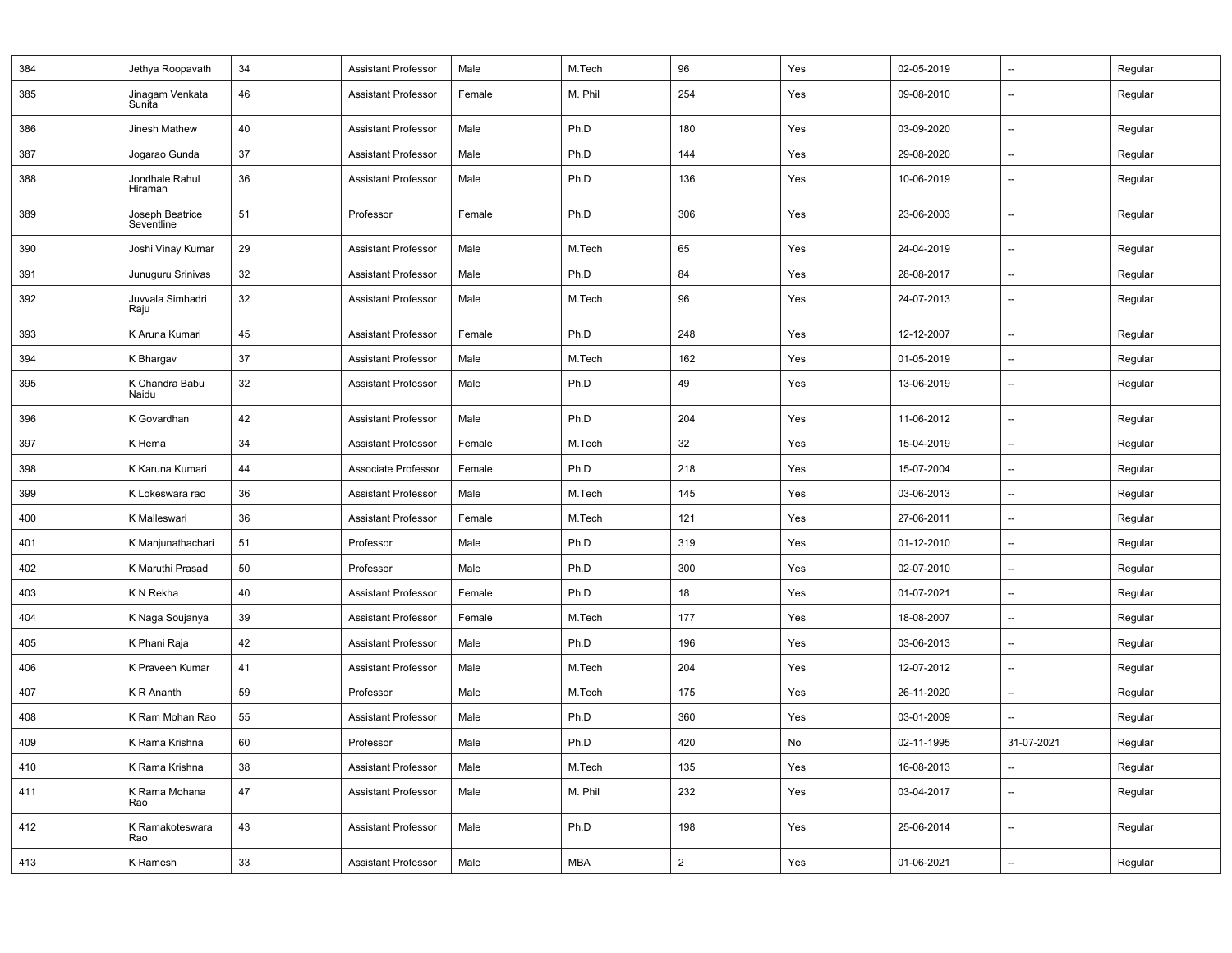| 414 | K Shiva Kumar                           | 43       | Associate Professor        | Male   | Ph.D   | 216 | Yes | 28-06-2010 | $\overline{\phantom{a}}$ | Regular |
|-----|-----------------------------------------|----------|----------------------------|--------|--------|-----|-----|------------|--------------------------|---------|
| 415 | K Sivakumar                             | 37       | <b>Assistant Professor</b> | Male   | Ph.D   | 140 | Yes | 15-07-2017 | $\overline{\phantom{a}}$ | Regular |
| 416 | K Sridevi                               | 54       | Associate Professor        | Female | Ph.D   | 263 | Yes | 31-08-1999 | $\overline{\phantom{a}}$ | Regular |
| 417 | K Srinivasa Rao                         | 46       | <b>Assistant Professor</b> | Male   | Ph.D   | 217 | Yes | 06-07-2017 | $\overline{\phantom{a}}$ | Regular |
| 418 | K Sunitha                               | 29       | Assistant Professor        | Female | M.Tech | 25  | Yes | 01-06-2021 | $\overline{\phantom{a}}$ | Regular |
| 419 | K Suresh Kumar                          | 46       | <b>Assistant Professor</b> | Male   | Ph.D   | 232 | Yes | 21-03-2002 | $\overline{\phantom{a}}$ | Regular |
| 420 | K Tejaswani                             | 51       | Associate Professor        | Female | Ph.D   | 312 | Yes | 25-06-2010 | $\overline{\phantom{a}}$ | Regular |
| 421 | K Uma Maheswari                         | 62       | Professor                  | Female | Ph.D   | 425 | Yes | 01-06-2021 | $\overline{\phantom{a}}$ | Regular |
| 422 | K V Ramesh                              | 49       | Professor                  | Male   | Ph.D   | 288 | Yes | 21-08-2001 | $\overline{\phantom{a}}$ | Regular |
| 423 | K Vani Prasanna                         | 36       | <b>Assistant Professor</b> | Female | M.Tech | 165 | Yes | 03-08-2020 | $\overline{\phantom{a}}$ | Regular |
| 424 | K Vanitha                               | 44       | <b>Assistant Professor</b> | Female | Ph.D   | 216 | Yes | 13-02-2006 | $\overline{\phantom{a}}$ | Regular |
| 425 | K Vedavathi                             | 53       | Professor                  | Male   | Ph.D   | 343 | Yes | 31-12-1992 | $\overline{\phantom{a}}$ | Regular |
| 426 | K Venkata Ratnam                        | 41       | <b>Assistant Professor</b> | Male   | Ph.D   | 226 | Yes | 10-06-2013 | $\overline{\phantom{a}}$ | Regular |
| 427 | K Vijaya Kumar                          | 34       | <b>Assistant Professor</b> | Male   | M.Tech | 119 | Yes | 01-08-2013 | $\overline{\phantom{a}}$ | Regular |
| 428 | K Vijaya Rachel                         | 53       | Professor                  | Female | Ph.D   | 336 | Yes | 15-02-2006 | $\overline{\phantom{a}}$ | Regular |
| 429 | K Vijayanandhini                        | 44       | <b>Assistant Professor</b> | Female | Ph.D   | 228 | Yes | 25-07-2013 | $\overline{\phantom{a}}$ | Regular |
| 430 | K Yasudha                               | 40       | <b>Assistant Professor</b> | Female | M.Tech | 167 | Yes | 18-08-2007 | $\overline{\phantom{a}}$ | Regular |
| 431 | Kachireddy Venkata<br>Naga Suresh Reddy | 43       | Associate Professor        | Male   | Ph.D   | 216 | Yes | 03-06-2013 | $\overline{\phantom{a}}$ | Regular |
| 432 | Kadiyam Sri Devi                        | 41       | <b>Assistant Professor</b> | Female | M.Tech | 217 | Yes | 29-06-2010 | $\overline{\phantom{a}}$ | Regular |
| 433 | Kaladari Adarsha<br>Kumar               | 38       | <b>Assistant Professor</b> | Male   | Ph.D   | 175 | Yes | 16-12-2008 | $\overline{\phantom{a}}$ | Regular |
| 434 | Kalidindi Sandeep<br>Varma              | 33       | <b>Assistant Professor</b> | Male   | M.Tech | 121 | Yes | 07-07-2011 | $\overline{\phantom{a}}$ | Regular |
| 435 | Kalla Yogeswara<br>Rao                  | 47       | <b>Assistant Professor</b> | Male   | Ph.D   | 242 | Yes | 11-08-2021 | $\overline{\phantom{a}}$ | Regular |
| 436 | Kamala L                                | 30       | <b>Assistant Professor</b> | Female | M.Tech | 32  | Yes | 15-04-2019 | --                       | Regular |
| 437 | Kanaka Durga<br>Bhaskar Y               | 34       | <b>Assistant Professor</b> | Male   | Ph.D   | 112 | Yes | 06-05-2019 | $\overline{\phantom{a}}$ | Regular |
| 438 | Kanaka Raghu<br>Sreerama                | 44       | <b>Assistant Professor</b> | Male   | M.Tech | 187 | Yes | 26-06-2007 | $\overline{\phantom{a}}$ | Regular |
| 439 | Kandalam<br>Veerabhadram                | 59       | Professor                  | Male   | Ph.D   | 442 | Yes | 05-09-1988 |                          | Regular |
| 440 | Kandi Suneetha                          | 49       | Associate Professor        | Female | Ph.D   | 288 | Yes | 12-06-2019 | $\overline{\phantom{a}}$ | Regular |
| 441 | Kandra Prameela                         | $\bf 44$ | Associate Professor        | Female | Ph.D   | 254 | Yes | 01-05-2008 | $\overline{\phantom{a}}$ | Regular |
| 442 | Karanam Narendra                        | 63       | Professor                  | Male   | Ph.D   | 452 | Yes | 05-02-2018 | --                       | Regular |
| 443 | Karla Raghuram                          | 38       | Assistant Professor        | Male   | M.Tech | 169 | Yes | 28-06-2010 | $\overline{\phantom{a}}$ | Regular |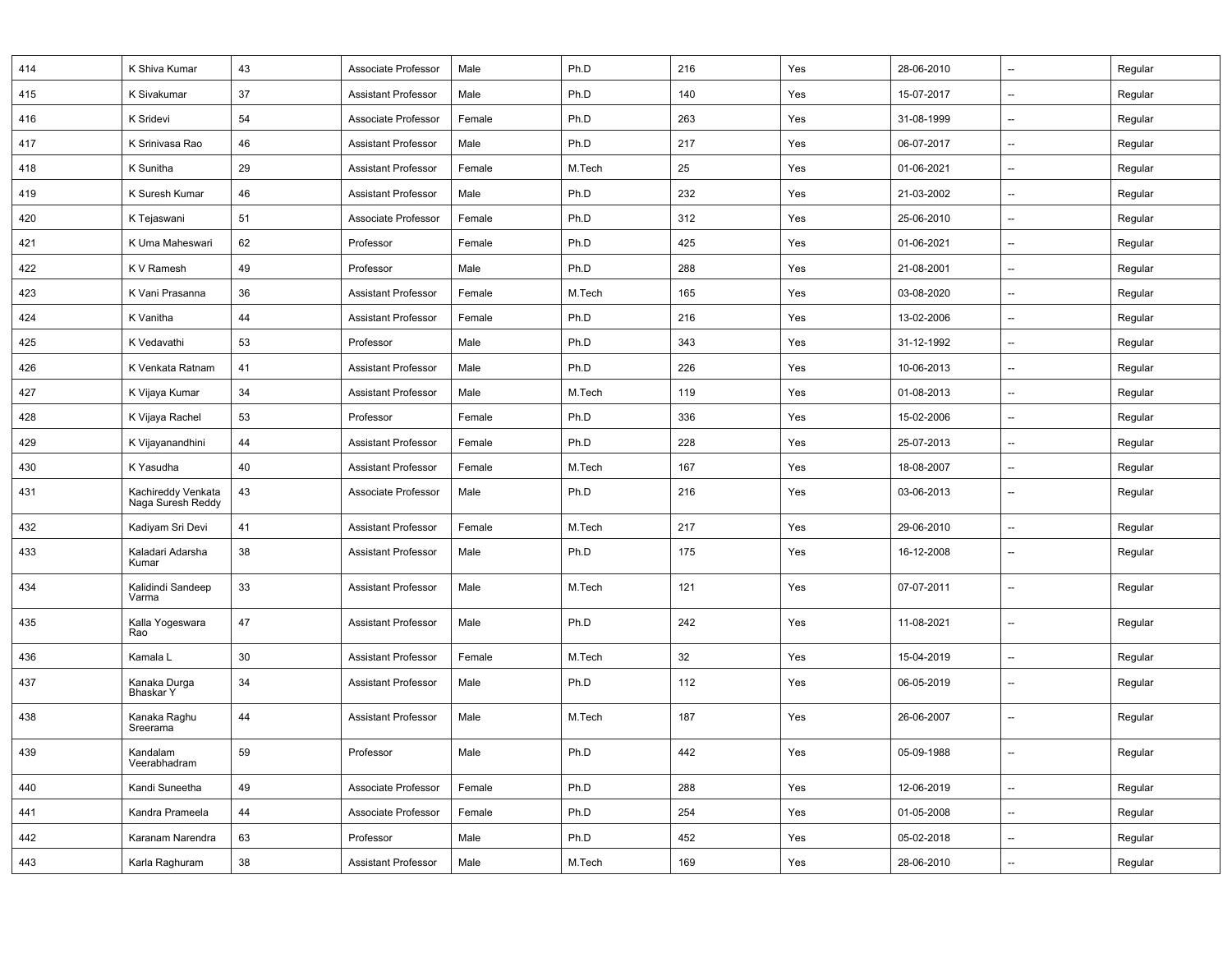| 444 | Karne Sathish<br>Kumar                          | 36 | <b>Assistant Professor</b> | Male   | M.Tech  | 110                     | Yes | 01-08-2014 | $\overline{\phantom{a}}$ | Regular |
|-----|-------------------------------------------------|----|----------------------------|--------|---------|-------------------------|-----|------------|--------------------------|---------|
| 445 | Karra Renu                                      | 43 | <b>Assistant Professor</b> | Female | Ph.D    | 192                     | Yes | 10-07-2008 | $\overline{\phantom{a}}$ | Regular |
| 446 | Karri Vasavi Rama                               | 44 | <b>Assistant Professor</b> | Female | Ph.D    | 144                     | Yes | 08-07-2009 | $\overline{a}$           | Regular |
| 447 | Karri Venkata<br>Santhee Devi                   | 46 | <b>Assistant Professor</b> | Female | Ph.D    | 163                     | Yes | 20-12-2007 | $\overline{\phantom{a}}$ | Regular |
| 448 | Karri Venkata<br>Sanyasi Seshendra<br>Kumar     | 45 | <b>Assistant Professor</b> | Male   | Ph.D    | 270                     | Yes | 02-09-2004 | $\overline{\phantom{a}}$ | Regular |
| 449 | Karthick S                                      | 37 | Associate Professor        | Male   | Ph.D    | 156                     | Yes | 07-07-2021 | $\overline{\phantom{a}}$ | Regular |
| 450 | Karthigai Pandian M                             | 40 | Associate Professor        | Male   | Ph.D    | 181                     | Yes | 17-06-2021 | $\overline{\phantom{a}}$ | Regular |
| 451 | Karu Prasada Rao                                | 38 | <b>Assistant Professor</b> | Male   | Ph.D    | 184                     | Yes | 01-12-2021 | $\overline{\phantom{a}}$ | Regular |
| 452 | Katari Akhilesh<br>Kumar                        | 27 | <b>Assistant Professor</b> | Male   | M. Phil | 12                      | No  | 24-08-2020 | 09-09-2021               | Regular |
| 453 | Kavya G                                         | 30 | <b>Assistant Professor</b> | Male   | M.Tech  | 32                      | Yes | 15-04-2019 | $\overline{\phantom{a}}$ | Regular |
| 454 | Ketan Mulchandani                               | 39 | Associate Professor        | Male   | Ph.D    | $\overline{\mathbf{A}}$ | Yes | 01-02-2021 | $\overline{\phantom{a}}$ | Regular |
| 455 | Khem Prosad<br>Sharma                           | 32 | <b>Assistant Professor</b> | Male   | M.Tech  | 28                      | Yes | 04-08-2021 | $\overline{\phantom{a}}$ | Regular |
| 456 | Kilaparthi Suresh                               | 36 | <b>Assistant Professor</b> | Male   | Ph.D    | 150                     | Yes | 11-07-2012 | $\overline{\phantom{a}}$ | Regular |
| 457 | Killana Kalyan Babu                             | 44 | <b>Assistant Professor</b> | Male   | Ph.D    | 247                     | Yes | 14-07-2008 | $\overline{\phantom{a}}$ | Regular |
| 458 | Kintali Manohar                                 | 38 | <b>Assistant Professor</b> | Male   | M.Tech  | 162                     | Yes | 06-07-2009 | $\overline{\phantom{a}}$ | Regular |
| 459 | Kireet M                                        | 34 | <b>Assistant Professor</b> | Male   | Ph.D    | 126                     | Yes | 01-11-2021 | $\overline{\phantom{a}}$ | Regular |
| 460 | Kode Venkata<br>Ramesh                          | 53 | Professor                  | Male   | Ph.D    | 354                     | Yes | 24-01-1994 | $\overline{\phantom{a}}$ | Regular |
| 461 | Kokkirala Venkata<br>Gopala Dhana Rao<br>Balaji | 59 | Professor                  | Male   | Ph.D    | 419                     | Yes | 27-08-1987 | $\overline{\phantom{a}}$ | Regular |
| 462 | Kolli Bala Krishna                              | 37 | <b>Assistant Professor</b> | Male   | Ph.D    | 132                     | Yes | 28-07-2014 | $\overline{\phantom{a}}$ | Regular |
| 463 | Kolli Nlthin Sai                                | 29 | <b>Assistant Professor</b> | Male   | Ph.D    | 48                      | Yes | 01-05-2021 | $\overline{\phantom{a}}$ | Regular |
| 464 | Kolluru Viswanatha<br>Chaitanya                 | 44 | Professor                  | Male   | Ph.D    | 228                     | Yes | 20-07-2009 | $\overline{\phantom{a}}$ | Regular |
| 465 | Kommanaboyina Sai<br>Vijaya Lakshmi             | 30 | <b>Assistant Professor</b> | Female | M.Tech  | 43                      | Yes | 01-05-2019 | $\overline{\phantom{a}}$ | Regular |
| 466 | Kommaraju M Ch<br>Appa Rao                      | 62 | Professor                  | Male   | Ph.D    | 444                     | Yes | 13-08-2019 | $\overline{\phantom{a}}$ | Regular |
| 467 | Kommu Chaitanya                                 | 36 | <b>Assistant Professor</b> | Male   | M.Tech  | 145                     | Yes | 28-06-2010 | $\overline{\phantom{a}}$ | Regular |
| 468 | Kompella Subhadra                               | 40 | <b>Assistant Professor</b> | Female | Ph.D    | 181                     | Yes | 28-06-2007 | --                       | Regular |
| 469 | Kona Rajendra<br>Kumar                          | 49 | <b>Assistant Professor</b> | Male   | Ph.D    | 288                     | Yes | 11-06-2015 | $\overline{\phantom{a}}$ | Regular |
| 470 | Konala Thammi<br>Reddy                          | 51 | Professor                  | Male   | Ph.D    | 284                     | Yes | 11-02-2011 | $\overline{\phantom{a}}$ | Regular |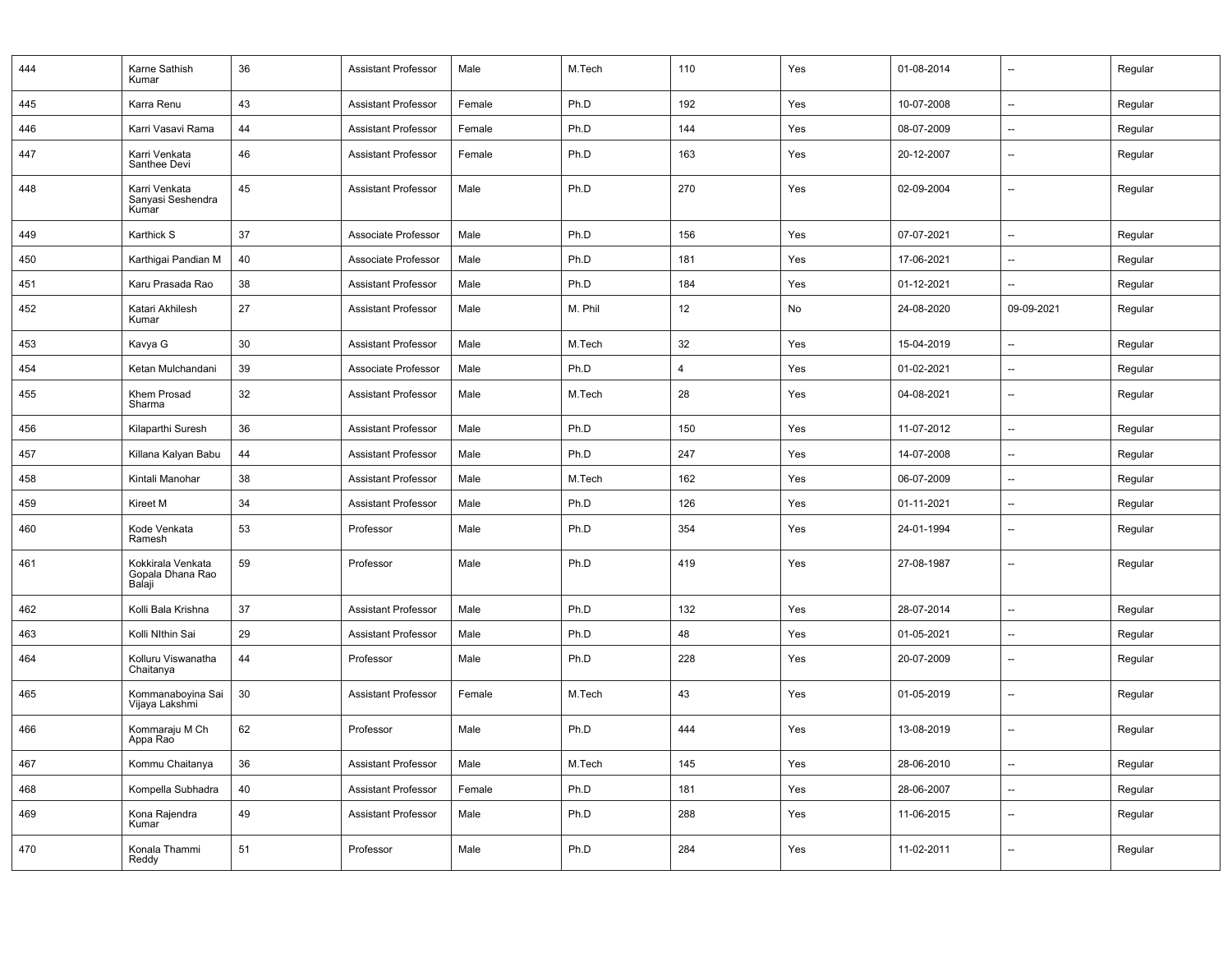| 471 | Konda Srinivasa<br>Rao                 | 54 | Associate Professor        | Male   | Ph.D   | 316 | Yes | 08-10-1996 | --                       | Regular |
|-----|----------------------------------------|----|----------------------------|--------|--------|-----|-----|------------|--------------------------|---------|
| 472 | Kondaji Aravind<br>Kumar               | 41 | <b>Assistant Professor</b> | Male   | M.Tech | 189 | Yes | 16-10-2006 | $\overline{a}$           | Regular |
| 473 | Kondamudi Sivaji<br>Ganesh             | 48 | <b>Assistant Professor</b> | Male   | Ph.D   | 296 | Yes | 19-06-2019 | $\overline{\phantom{0}}$ | Regular |
| 474 | Kondamudi Sri<br>Chandan               | 37 | <b>Assistant Professor</b> | Male   | Ph.D   | 156 | Yes | 09-07-2008 | $\overline{\phantom{a}}$ | Regular |
| 475 | Kondamuri<br>Hanumantha Rao            | 39 | <b>Assistant Professor</b> | Male   | M.Tech | 146 | Yes | 01-05-2019 | $\overline{\phantom{a}}$ | Regular |
| 476 | Koona Bhavani                          | 37 | <b>Assistant Professor</b> | Female | M.Tech | 168 | Yes | 16-07-2008 | $\overline{\phantom{a}}$ | Regular |
| 477 | Kopparthi Tirumala<br>Reddy            | 27 | <b>Assistant Professor</b> | Male   | M.Tech | 56  | Yes | 02-12-2019 | --                       | Regular |
| 478 | Koraganji Neelima<br>Santoshi          | 37 | <b>Assistant Professor</b> | Female | M.Tech | 193 | Yes | 03-08-2012 | $\overline{a}$           | Regular |
| 479 | Kota Tarakeswara<br>Rao                | 39 | <b>Assistant Professor</b> | Male   | M.E.   | 178 | Yes | 03-06-2013 | --                       | Regular |
| 480 | Kothapalli Arun<br>Vikram              | 45 | Associate Professor        | Male   | Ph.D   | 257 | Yes | 17-06-2010 | --                       | Regular |
| 481 | Kothapalli Madhava<br>Rao              | 44 | <b>Assistant Professor</b> | Male   | Ph.D   | 217 | Yes | 04-07-2019 | $\overline{\phantom{0}}$ | Regular |
| 482 | Kothuru Mahesh                         | 32 | <b>Assistant Professor</b> | Male   | M.Tech | 96  | Yes | 08-07-2016 | $\overline{\phantom{a}}$ | Regular |
| 483 | Kranthi Kiran M                        | 35 | <b>Assistant Professor</b> | Male   | Ph.D   | 118 | Yes | 15-02-2020 | --                       | Regular |
| 484 | Krishna Kummari                        | 37 | <b>Assistant Professor</b> | Male   | Ph.D   | 132 | Yes | 24-07-2017 | $\overline{\phantom{a}}$ | Regular |
| 485 | Kudipudi Venkata<br>Satya Kumar        | 36 | <b>Assistant Professor</b> | Male   | M.Tech | 151 | Yes | 15-12-2008 | $\overline{\phantom{a}}$ | Regular |
| 486 | Kukkala Pavan<br>Kumar                 | 33 | <b>Assistant Professor</b> | Male   | M.Tech | 103 | Yes | 13-08-2014 | $\overline{\phantom{a}}$ | Regular |
| 487 | Kulkarni Mandar<br>Vijay               | 41 | <b>Assistant Professor</b> | Male   | Ph.D   | 180 | Yes | 03-08-2020 | $\overline{\phantom{a}}$ | Regular |
| 488 | Kumar Sekhar Roy                       | 30 | <b>Assistant Professor</b> | Male   | Ph.D   | 20  | Yes | 21-09-2021 | $\overline{\phantom{a}}$ | Regular |
| 489 | Kuna lakshun naidu                     | 36 | <b>Assistant Professor</b> | Male   | Ph.D   | 132 | Yes | 19-07-2017 | --                       | Regular |
| 490 | Kundoju Param<br>Joshi                 | 32 | <b>Assistant Professor</b> | Female | M.Tech | 93  | Yes | 06-05-2019 | --                       | Regular |
| 491 | Kuppili Naveen<br>Kumar                | 37 | <b>Assistant Professor</b> | Male   | Ph.D   | 163 | Yes | 15-12-2008 | --                       | Regular |
| 492 | Kuppili Venkata Sai<br><b>Sireesna</b> | 36 | <b>Assistant Professor</b> | Female | Ph.D   | 132 | Yes | 25-06-2014 | --                       | Regular |
| 493 | Kurakula Madhukar                      | 34 | <b>Assistant Professor</b> | Male   | M.Tech | 107 | Yes | 01-08-2013 | $\overline{\phantom{a}}$ | Regular |
| 494 | Kurapaty Padma<br>Dorothy              | 57 | <b>Assistant Professor</b> | Female | Ph.D   | 228 | Yes | 02-07-2009 | --                       | Regular |
| 495 | Kusuma Nidadavolu                      | 34 | <b>Assistant Professor</b> | Female | M.Tech | 119 | Yes | 14-08-2014 | $\overline{\phantom{a}}$ | Regular |
| 496 | Kuttey Vinod Kumar                     | 35 | <b>Assistant Professor</b> | Male   | M.Tech | 135 | Yes | 11-07-2011 | Щ.                       | Regular |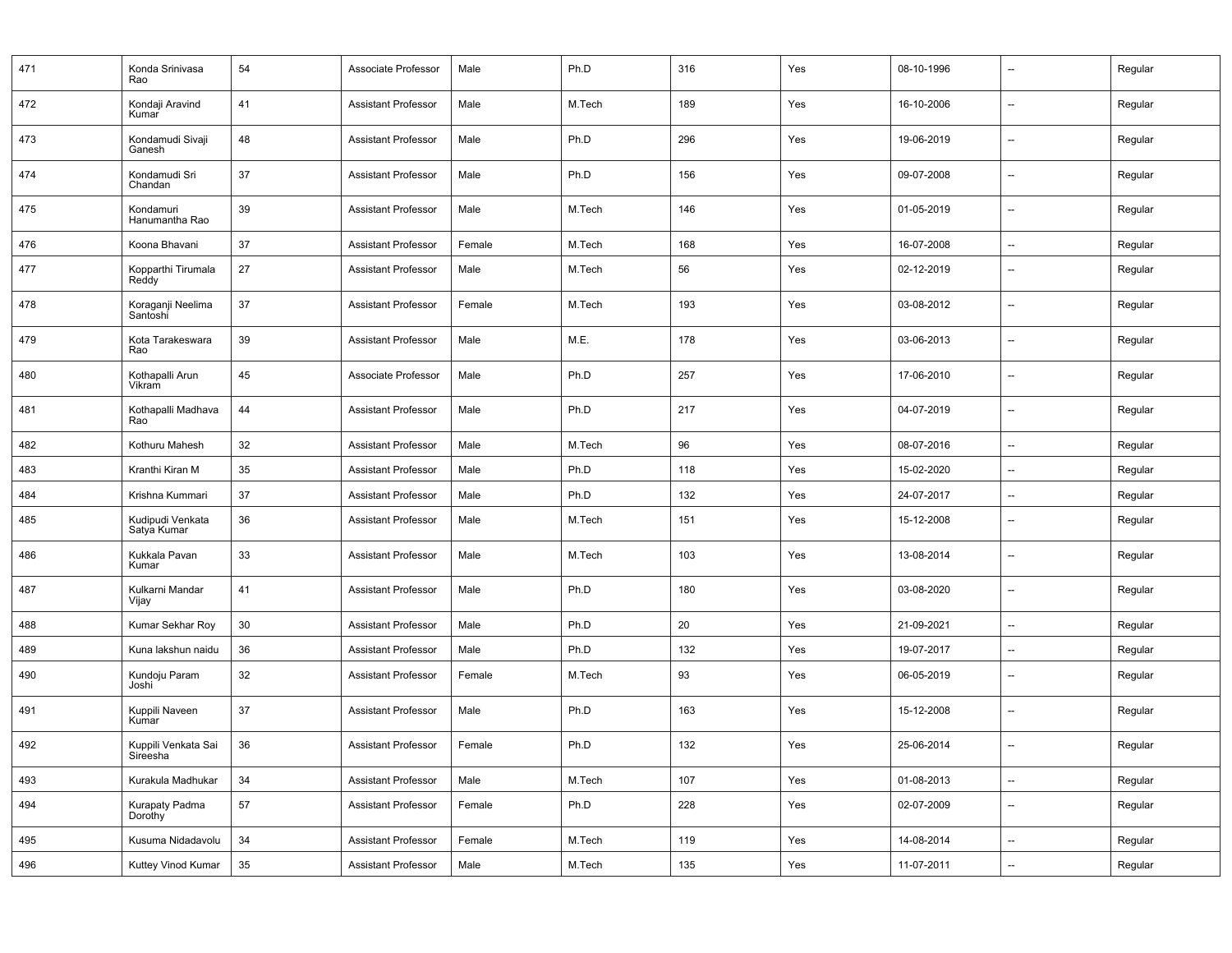| 497 | L L Rajeswara Rao          | 40 | <b>Assistant Professor</b>                          | Male   | Ph.D    | 188 | Yes | 14-11-2005 | $\overline{\phantom{a}}$ | Regular |
|-----|----------------------------|----|-----------------------------------------------------|--------|---------|-----|-----|------------|--------------------------|---------|
| 498 | L Vaikunta Rao             | 57 | Associate Professor                                 | Male   | Ph.D    | 384 | Yes | 25-07-2007 | $\overline{a}$           | Regular |
| 499 | Lade S Chakravarthi        | 45 | <b>Assistant Professor</b>                          | Male   | Ph.D    | 243 | Yes | 16-05-2019 | $\overline{\phantom{a}}$ | Regular |
| 500 | Ladi Sandeep<br>Kumar      | 36 | <b>Assistant Professor</b>                          | Male   | M.Tech  | 136 | Yes | 03-06-2013 | $\overline{\phantom{a}}$ | Regular |
| 501 | Lakshmi Bavisetti          | 36 | <b>Assistant Professor</b>                          | Female | Ph.D    | 160 | Yes | 10-03-2008 | $\overline{\phantom{a}}$ | Regular |
| 502 | Lakshmi Narasimha<br>Rao K | 37 | <b>Assistant Professor</b>                          | Male   | M.Tech  | 125 | Yes | 01-07-2016 | --                       | Regular |
| 503 | Lakshmoji Kosuru           | 29 | <b>Assistant Professor</b>                          | Male   | Ph.D    | 54  | No  | 10-08-2020 | 01-10-2020               | Regular |
| 504 | Laxminarsimharao V         | 27 | <b>Assistant Professor</b>                          | Male   | Ph.D    | 11  | Yes | 16-07-2021 |                          | Regular |
| 505 | M Akkalakshmi              | 58 | Dean / Principal /<br>Director / Vice<br>Chancellor | Female | Ph.D    | 313 | Yes | 14-06-2012 | --                       | Regular |
| 506 | M Anitha                   | 49 | Professor                                           | Female | Ph.D    | 290 | Yes | 02-08-2010 | Ξ.                       | Regular |
| 507 | M Anjani Raj               | 37 | <b>Assistant Professor</b>                          | Female | M.Tech  | 144 | Yes | 06-07-2012 | $\overline{\phantom{a}}$ | Regular |
| 508 | M Bhavani                  | 41 | <b>Assistant Professor</b>                          | Female | Ph.D    | 204 | Yes | 06-07-2011 | --                       | Regular |
| 509 | M Bindu Priya              | 38 | <b>Assistant Professor</b>                          | Female | M.Tech  | 163 | Yes | 23-12-2008 | $\overline{\phantom{a}}$ | Regular |
| 510 | M Dioline Sara             | 36 | <b>Assistant Professor</b>                          | Female | M.Tech  | 182 | Yes | 03-06-2013 | $\overline{\phantom{a}}$ | Regular |
| 511 | M Gouri                    | 41 | <b>Assistant Professor</b>                          | Female | Ph.D    | 187 | Yes | 29-07-2013 | --                       | Regular |
| 512 | M Jagadeesh                | 35 | <b>Assistant Professor</b>                          | Male   | M.Tech  | 156 | Yes | 09-07-2008 | $\overline{\phantom{a}}$ | Regular |
| 513 | M Kamakshaiah              | 45 | <b>Assistant Professor</b>                          | Male   | Ph.D    | 281 | Yes | 18-03-2016 | $\overline{\phantom{a}}$ | Regular |
| 514 | M Karuna Prasad            | 32 | <b>Assistant Professor</b>                          | Male   | Ph.D    | 84  | Yes | 05-08-2020 | $\overline{\phantom{a}}$ | Regular |
| 515 | M Karuna Sree              | 43 | <b>Assistant Professor</b>                          | Female | Ph.D    | 217 | Yes | 04-06-2013 | $\overline{\phantom{a}}$ | Regular |
| 516 | M Kiran Sastry             | 40 | <b>Assistant Professor</b>                          | Male   | M.Tech  | 162 | Yes | 14-07-2011 | $\overline{\phantom{a}}$ | Regular |
| 517 | M Lalitha Sridevi          | 38 | <b>Assistant Professor</b>                          | Female | M. Phil | 133 | Yes | 28-06-2010 | $\qquad \qquad -$        | Regular |
| 518 | M Logesh                   | 40 | <b>Assistant Professor</b>                          | Male   | Ph.D    | 180 | Yes | 27-10-2020 | --                       | Regular |
| 519 | M Narayana Rao<br>Chowdary | 43 | Professor                                           | Male   | Ph.D    | 132 | Yes | 21-07-2010 | $\overline{\phantom{a}}$ | Regular |
| 520 | M Naresh Kumar             | 38 | <b>Assistant Professor</b>                          | Male   | M.Tech  | 156 | Yes | 05-07-2012 | --                       | Regular |
| 521 | M Potharaju                | 58 | Professor                                           | Male   | Ph.D    | 393 | Yes | 25-10-1988 | --                       | Regular |
| 522 | M Raghupathy               | 50 | <b>Assistant Professor</b>                          | Male   | M.Tech  | 253 | Yes | 12-07-2012 | $\overline{\phantom{a}}$ | Regular |
| 523 | M Raja Sekhar              | 41 | <b>Assistant Professor</b>                          | Male   | Ph.D    | 204 | Yes | 07-07-2012 | --                       | Regular |
| 524 | M Rama Lakshmi             | 58 | <b>Assistant Professor</b>                          | Female | M.Sc.   | 286 | Yes | 29-09-1997 | Ξ.                       | Regular |
| 525 | M Rama Rao                 | 52 | Professor                                           | Male   | Ph.D    | 330 | Yes | 15-11-2002 | $\overline{\phantom{a}}$ | Regular |
| 526 | M S Surendra Babu          | 46 | Associate Professor                                 | Male   | Ph.D    | 245 | Yes | 04-06-2009 | --                       | Regular |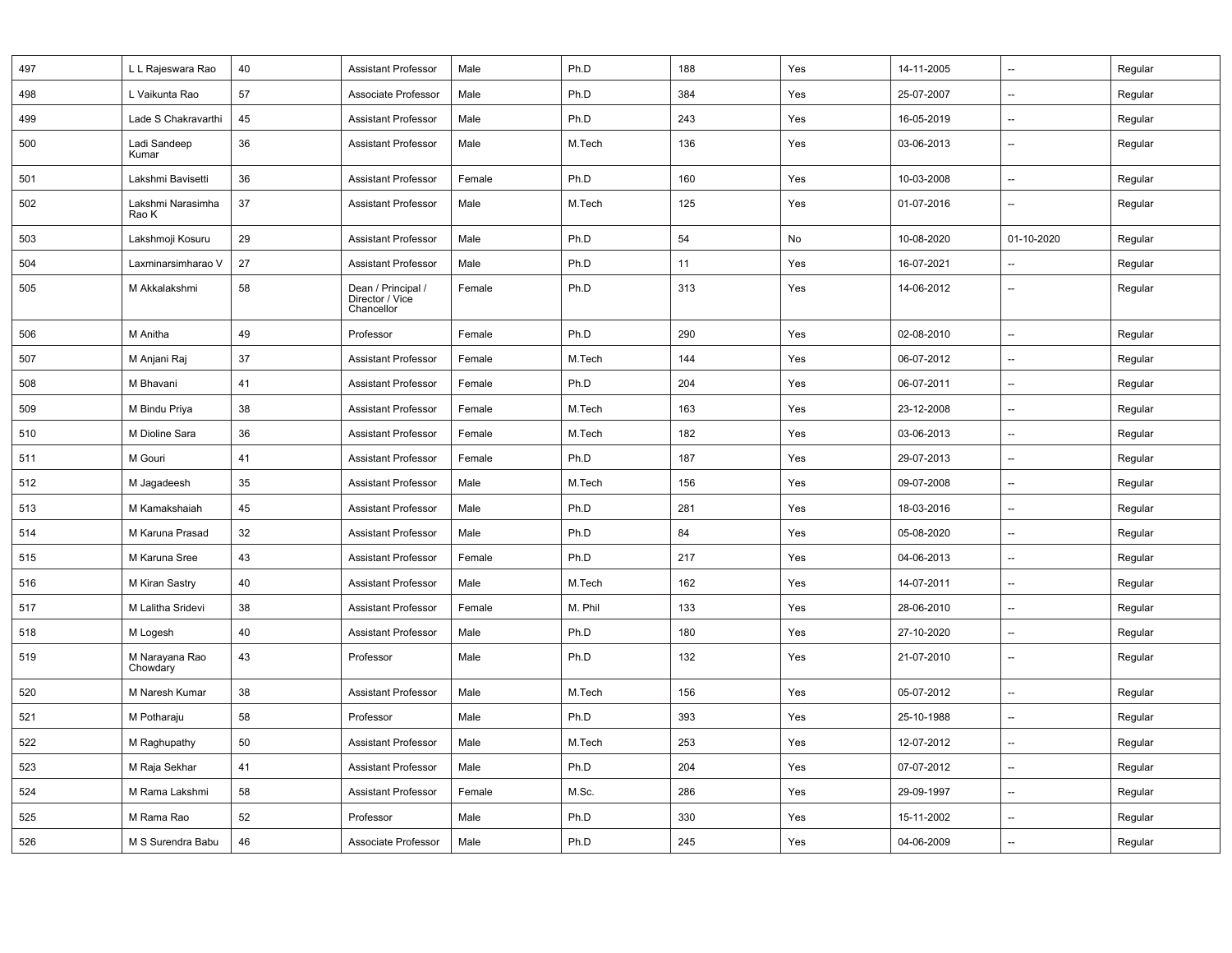| 527 | M Saratchandra<br>Babu        | 56 | Dean / Principal /<br>Director / Vice<br>Chancellor | Male   | Ph.D   | 357    | Yes | 08-10-1991 |                          | Regular |
|-----|-------------------------------|----|-----------------------------------------------------|--------|--------|--------|-----|------------|--------------------------|---------|
| 528 | M Satya Prasad                | 39 | <b>Assistant Professor</b>                          | Male   | M.E.   | 168    | Yes | 04-07-2012 | --                       | Regular |
| 529 | M Sesha Shayee                | 54 | <b>Assistant Professor</b>                          | Female | Ph.D   | 350    | Yes | 09-08-2005 | $\overline{\phantom{a}}$ | Regular |
| 530 | M Siva Surya                  | 34 | <b>Assistant Professor</b>                          | Male   | M.Tech | 130    | Yes | 01-06-2013 | --                       | Regular |
| 531 | M Suresh                      | 41 | <b>Assistant Professor</b>                          | Male   | Ph.D   | 192    | Yes | 15-07-2017 | --                       | Regular |
| 532 | M Suresh Kumar                | 43 | <b>Assistant Professor</b>                          | Male   | M.Tech | 216    | Yes | 01-01-2009 | $\overline{\phantom{a}}$ | Regular |
| 533 | M V N Madhavi<br>Latha        | 40 | <b>Assistant Professor</b>                          | Female | M.Tech | 170    | Yes | 11-07-2011 | $\overline{a}$           | Regular |
| 534 | M V Phani Kumari              | 43 | <b>Assistant Professor</b>                          | Male   | Ph.D   | 220    | Yes | 13-08-2013 | $\overline{\phantom{a}}$ | Regular |
| 535 | M V Rama Prasad               | 54 | Professor                                           | Male   | Ph.D   | 292    | Yes | 21-02-1990 | --                       | Regular |
| 536 | M V V S Prasad                | 40 | <b>Assistant Professor</b>                          | Male   | M.Tech | 205    | Yes | 03-06-2013 | --                       | Regular |
| 537 | M Venkata<br>Narayana         | 41 | <b>Assistant Professor</b>                          | Male   | Ph.D   | 186    | Yes | 22-09-2012 | $\overline{\phantom{0}}$ | Regular |
| 538 | M Venkata<br>Suryanarayana    | 46 | <b>Assistant Professor</b>                          | Male   | Ph.D   | 254    | Yes | 13-06-2019 | $\overline{\phantom{a}}$ | Regular |
| 539 | Madaka Rama<br>Mohana Rao     | 45 | <b>Assistant Professor</b>                          | Male   | Ph.D   | 250    | Yes | 10-07-2009 | --                       | Regular |
| 540 | Maddamsetty<br>Ramesh         | 52 | Professor                                           | Male   | Ph.D   | 337    | Yes | 29-12-1998 | --                       | Regular |
| 541 | Madhavi Tatineni              | 52 | Professor                                           | Female | Ph.D   | 350    | Yes | 30-11-1998 | $\overline{a}$           | Regular |
| 542 | Madhuri Namballa              | 31 | <b>Assistant Professor</b>                          | Female | M.Tech | 36     | Yes | 29-04-2019 |                          | Regular |
| 543 | Madhurya J A                  | 32 | <b>Assistant Professor</b>                          | Female | M.Tech | 29     | Yes | 01-05-2021 | --                       | Regular |
| 544 | Madugula Murali<br>Krishna    | 45 | <b>Assistant Professor</b>                          | Male   | M.Tech | 182    | Yes | 30-09-2008 | $\overline{\phantom{a}}$ | Regular |
| 545 | Mahadevappa                   | 37 | <b>Assistant Professor</b>                          | Male   | Ph.D   | 132    | Yes | 02-07-2012 | --                       | Regular |
| 546 | Mahesh Kumar M V<br>S         | 30 | <b>Assistant Professor</b>                          | Male   | Ph.D   | 11     | No  | 19-08-2020 | 30-06-2021               | Regular |
| 547 | Mahesh V                      | 31 | <b>Assistant Professor</b>                          | Male   | M.Tech | 78     | Yes | 01-07-2016 | $\overline{\phantom{a}}$ | Regular |
| 548 | Majeti Naga Venkata<br>Ramesh | 39 | <b>Assistant Professor</b>                          | Male   | Ph.D   | 177    | Yes | 09-10-2006 | $\overline{\phantom{0}}$ | Regular |
| 549 | Majji Kiranmai<br>Reddy       | 39 | <b>Assistant Professor</b>                          | Male   | Ph.D   | 168    | Yes | 17-07-2007 | $\overline{a}$           | Regular |
| 550 | Mala B M                      | 30 | Assistant Professor                                 | Female | M.Tech | $32\,$ | Yes | 15-04-2019 | --                       | Regular |
| 551 | Malarselvi S                  | 30 | <b>Assistant Professor</b>                          | Female | M.Tech | 57     | Yes | 29-04-2019 | Щ.                       | Regular |
| 552 | Malempati<br>Srimannarayana   | 43 | <b>Assistant Professor</b>                          | Male   | Ph.D   | 210    | Yes | 01-06-2013 | $\overline{\phantom{a}}$ | Regular |
| 553 | Mamata Singh                  | 37 | <b>Assistant Professor</b>                          | Female | Ph.D   | 156    | Yes | 30-06-2014 | Щ.                       | Regular |
| 554 | Mancha Venkata<br>Ramana      | 43 | <b>Assistant Professor</b>                          | Male   | M.Tech | 228    | Yes | 04-07-2008 | --                       | Regular |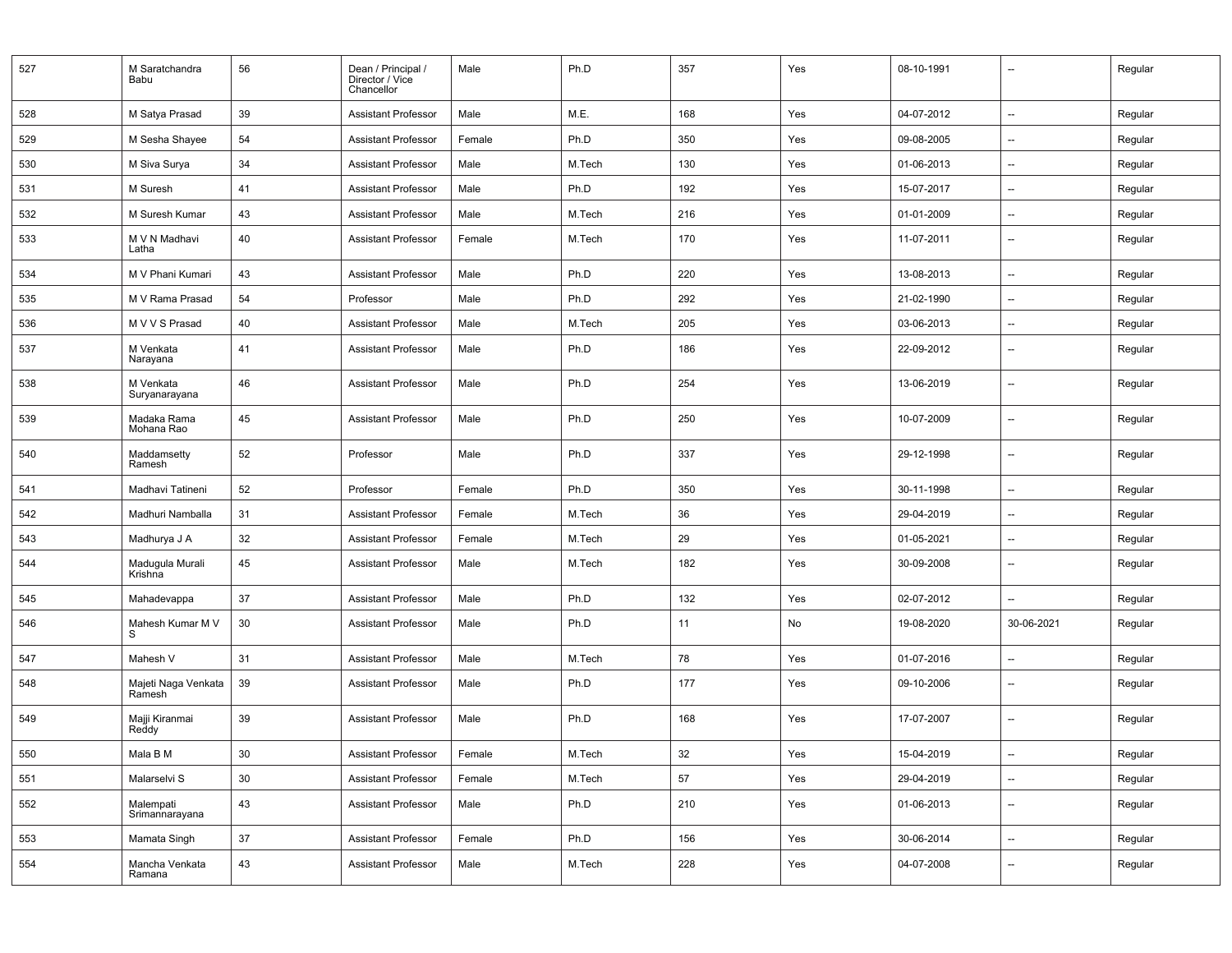| 555 | Manda Rama<br>Narasinga Rao                   | 51 | Professor                  | Male   | Ph.D       | 295 | Yes | 17-11-2021 | $\overline{\phantom{a}}$ | Regular |
|-----|-----------------------------------------------|----|----------------------------|--------|------------|-----|-----|------------|--------------------------|---------|
| 556 | Mandapati<br>Venkateswara Rao                 | 59 | Professor                  | Male   | Ph.D       | 401 | Yes | 01-02-1988 | $\overline{\phantom{a}}$ | Regular |
| 557 | Mandava Ajay<br>Kumar                         | 36 | Associate Professor        | Male   | Ph.D       | 115 | Yes | 22-12-2015 | $\overline{\phantom{a}}$ | Regular |
| 558 | Mandru Rajesh                                 | 31 | <b>Assistant Professor</b> | Male   | M.Tech     | 26  | Yes | 02-05-2019 | $\overline{\phantom{a}}$ | Regular |
| 559 | Manipatruni Seshu<br>Pradeep Kumar<br>Patnaik | 35 | <b>Assistant Professor</b> | Male   | Ph.D       | 132 | Yes | 13-07-2012 | $\overline{\phantom{a}}$ | Regular |
| 560 | Manish Mohan Baral                            | 29 | <b>Assistant Professor</b> | Male   | MBA        | 37  | Yes | 15-07-2021 | $\overline{\phantom{a}}$ | Regular |
| 561 | Manju Jose                                    | 48 | Associate Professor        | Female | Ph.D       | 251 | Yes | 02-08-2004 | $\overline{\phantom{a}}$ | Regular |
| 562 | Manjula R                                     | 37 | <b>Assistant Professor</b> | Female | M.Tech     | 162 | Yes | 02-01-2017 | --                       | Regular |
| 563 | Manjunatha M                                  | 29 | <b>Assistant Professor</b> | Male   | M.Tech     | 8   | Yes | 01-01-2021 | $\overline{\phantom{a}}$ | Regular |
| 564 | Manjushree S                                  | 32 | <b>Assistant Professor</b> | Female | M.Tech     | 32  | No  | 15-04-2019 | 31-12-2021               | Regular |
| 565 | Mankad Venu<br>Harshidkumar                   | 34 | <b>Assistant Professor</b> | Female | Ph.D       | 112 | Yes | 10-08-2017 | $\overline{\phantom{a}}$ | Regular |
| 566 | Manoj Kumar Sabat                             | 28 | <b>Assistant Professor</b> | Male   | CA         | 38  | Yes | 01-06-2021 | $\overline{\phantom{a}}$ | Regular |
| 567 | Maramreddy Yogi<br>Reddy                      | 31 | <b>Assistant Professor</b> | Male   | M.Tech     | 39  | Yes | 01-05-2019 | $\overline{\phantom{a}}$ | Regular |
| 568 | Mariya Dasu Mathe                             | 33 | <b>Assistant Professor</b> | Male   | M.Tech     | 118 | Yes | 09-07-2012 | $\overline{\phantom{a}}$ | Regular |
| 569 | Marupalli Narayana<br>Gangadhar               | 30 | Assistant Professor        | Male   | M.Tech     | 83  | Yes | 06-08-2014 | $\overline{\phantom{a}}$ | Regular |
| 570 | Mathew<br>Thomaskutty                         | 54 | Associate Professor        | Male   | Ph.D       | 295 | Yes | 19-06-2019 | $\overline{\phantom{a}}$ | Regular |
| 571 | Mausumi Dash                                  | 37 | <b>Assistant Professor</b> | Female | <b>MBA</b> | 136 | Yes | 03-08-2020 | $\overline{\phantom{a}}$ | Regular |
| 572 | Md Akhtar Khan                                | 34 | <b>Assistant Professor</b> | Male   | M.Tech     | 109 | Yes | 01-06-2013 | $\overline{\phantom{a}}$ | Regular |
| 573 | Md Masood Ahmad                               | 42 | <b>Assistant Professor</b> | Male   | M.E.       | 191 | Yes | 19-06-2010 | $\overline{\phantom{a}}$ | Regular |
| 574 | Md Waliuddin                                  | 34 | <b>Assistant Professor</b> | Male   | M.Tech     | 132 | Yes | 09-07-2012 | $\overline{\phantom{a}}$ | Regular |
| 575 | Mekala Sandhya                                | 32 | <b>Assistant Professor</b> | Female | M.Tech     | 86  | Yes | 01-05-2019 | $\overline{\phantom{a}}$ | Regular |
| 576 | Menda Ebraheem                                | 42 | <b>Assistant Professor</b> | Male   | M.Tech     | 198 | Yes | 15-07-2009 | $\overline{\phantom{a}}$ | Regular |
| 577 | Mohammad Abdul<br>Razack                      | 34 | <b>Assistant Professor</b> | Male   | M.Tech     | 120 | Yes | 25-07-2013 | $\overline{\phantom{a}}$ | Regular |
| 578 | Mohammed Khwaja<br>Muinuddin Chisti           | 37 | Assistant Professor        | Male   | M.Tech     | 156 | Yes | 17-06-2010 | $\overline{\phantom{a}}$ | Regular |
| 579 | Mohan Gowda V                                 | 37 | <b>Assistant Professor</b> | Male   | M.Tech     | 102 | Yes | 06-06-2013 | --                       | Regular |
| 580 | Mohan K G                                     | 61 | Professor                  | Male   | Ph.D       | 432 | Yes | 02-08-2021 | $\overline{\phantom{a}}$ | Regular |
| 581 | Mohan Krishna<br>Samantula                    | 38 | <b>Assistant Professor</b> | Male   | M.Tech     | 168 | Yes | 22-12-2008 | $\qquad \qquad -$        | Regular |
| 582 | Mohanasundaram<br>Nachimuthu                  | 53 | <b>Assistant Professor</b> | Male   | M.Tech     | 253 | Yes | 29-06-2010 | --                       | Regular |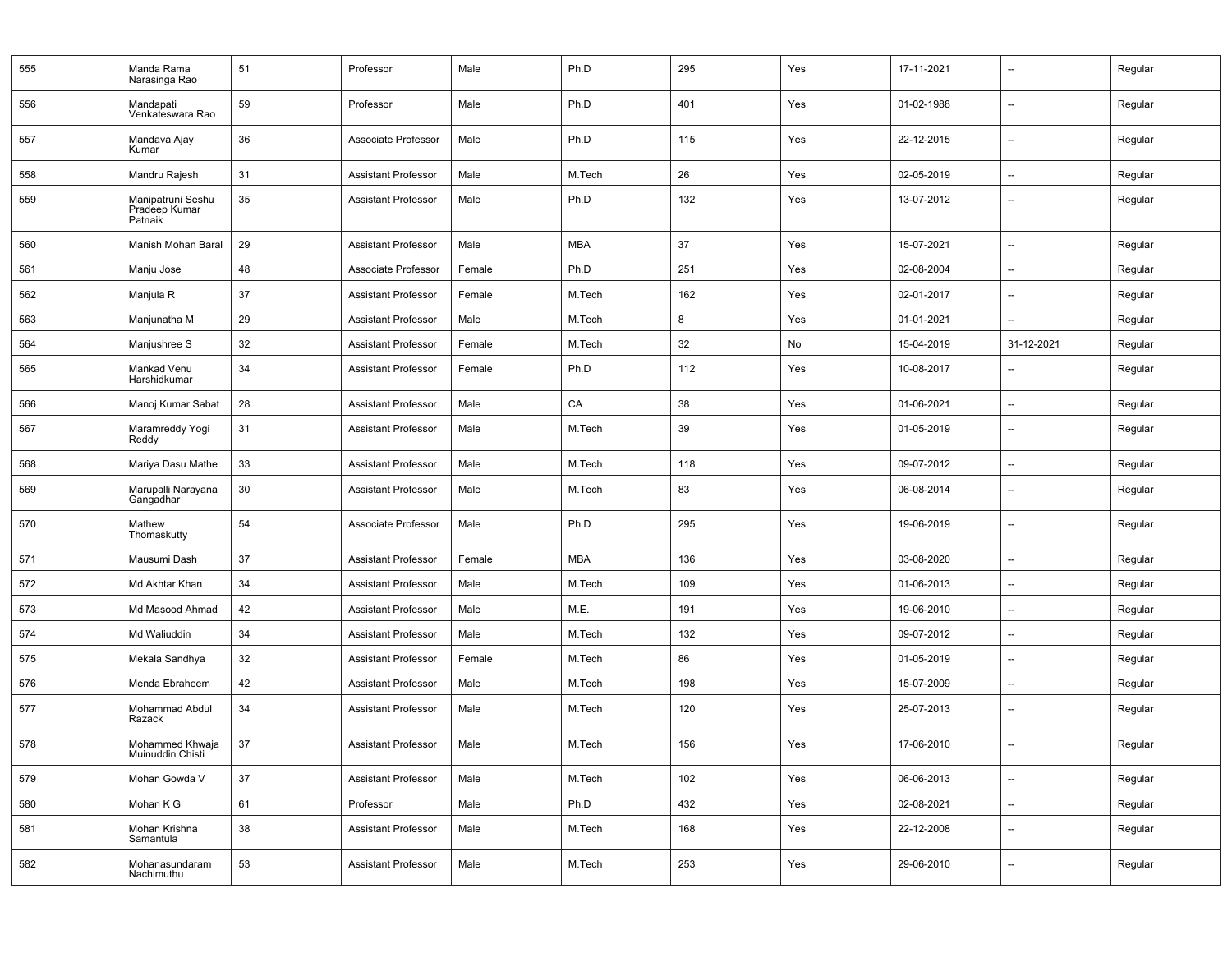| 583 | Mohankumar N                                      | 43 | Professor                  | Male   | Ph.D   | 241 | Yes | 01-06-2019 | --                       | Regular |
|-----|---------------------------------------------------|----|----------------------------|--------|--------|-----|-----|------------|--------------------------|---------|
| 584 | Mohd Arfath Khan                                  | 32 | <b>Assistant Professor</b> | Male   | M.Tech | 96  | Yes | 01-07-2015 | --                       | Regular |
| 585 | Molavanti Venkata<br>Sita Ramprasad               | 38 | <b>Assistant Professor</b> | Male   | M.Tech | 151 | Yes | 15-12-2008 |                          | Regular |
| 586 | Monica Jha                                        | 32 | <b>Assistant Professor</b> | Female | Ph.D   | 6   | Yes | 17-09-2021 | --                       | Regular |
| 587 | Motahar Reza                                      | 46 | Associate Professor        | Male   | Ph.D   | 264 | Yes | 10-08-2020 | $\overline{\phantom{a}}$ | Regular |
| 588 | Mrudula Sharma                                    | 26 | <b>Assistant Professor</b> | Female | M.Sc.  | 10  | No  | 09-09-2020 | 30-06-2021               | Regular |
| 589 | <b>MSSRKN Sarma</b>                               | 43 | <b>Assistant Professor</b> | Male   | Ph.D   | 204 | Yes | 02-07-2009 | --                       | Regular |
| 590 | Mudunuri Chaitanya<br>Varma                       | 39 | Associate Professor        | Male   | Ph.D   | 168 | Yes | 16-07-2014 | $\overline{\phantom{a}}$ | Regular |
| 591 | Mujeeb Shaik<br>Mohammed                          | 34 | <b>Assistant Professor</b> | Male   | M.Tech | 122 | Yes | 01-06-2021 | --                       | Regular |
| 592 | Mukkamala SNV<br>Jitendra                         | 31 | <b>Assistant Professor</b> | Male   | M.Tech | 97  | Yes | 23-06-2016 | --                       | Regular |
| 593 | Muktineni Ravi<br>Kumar                           | 55 | Professor                  | Male   | Ph.D   | 354 | Yes | 23-01-1992 | --                       | Regular |
| 594 | Mummidivarapu<br>Raja Mani                        | 41 | <b>Assistant Professor</b> | Female | Ph.D   | 144 | Yes | 09-07-2009 | --                       | Regular |
| 595 | Munagala Naga<br>Venkata Lakshmi<br>Muralikrishna | 40 | <b>Assistant Professor</b> | Male   | M.Tech | 223 | Yes | 23-06-2011 | --                       | Regular |
| 596 | Mundhe Pravin<br>Nanabhau                         | 30 | <b>Assistant Professor</b> | Male   | Ph.D   | 18  | Yes | 12-08-2021 | $\overline{a}$           | Regular |
| 597 | Munukurthi Rama<br>Surya<br>Satyanarayana         | 52 | Professor                  | Male   | Ph.D   | 320 | Yes | 17-11-1995 | $\overline{a}$           | Regular |
| 598 | Murala Vijaya                                     | 31 | <b>Assistant Professor</b> | Female | M.Tech | 96  | Yes | 01-05-2019 | --                       | Regular |
| 599 | Murthy V S V S                                    | 36 | <b>Assistant Professor</b> | Male   | M.Tech | 96  | Yes | 29-04-2019 | $\overline{\phantom{0}}$ | Regular |
| 600 | Mutyala Ramu                                      | 36 | <b>Assistant Professor</b> | Male   | M.Tech | 144 | Yes | 14-06-2010 | $\overline{\phantom{a}}$ | Regular |
| 601 | <b>MVR Kameswari</b>                              | 48 | Associate Professor        | Female | Ph.D   | 274 | Yes | 22-06-2011 | $\overline{\phantom{a}}$ | Regular |
| 602 | Mylapalli Mani<br>Sandeep Kumar                   | 38 | <b>Assistant Professor</b> | Male   | Ph.D   | 140 | Yes | 29-06-2010 | $\overline{\phantom{0}}$ | Regular |
| 603 | Mylara Reddy C                                    | 46 | <b>Assistant Professor</b> | Male   | Ph.D   | 254 | Yes | 29-05-2019 | --                       | Regular |
| 604 | N Jagadeesh Babu                                  | 40 | <b>Assistant Professor</b> | Male   | M.Tech | 178 | Yes | 25-06-2010 | $\overline{\phantom{a}}$ | Regular |
| 605 | N Deepa Mohan                                     | 58 | Associate Professor        | Female | Ph.D   | 408 | Yes | 22-01-2010 | $\overline{\phantom{0}}$ | Regular |
| 606 | N Jhansi Rani                                     | 64 | <b>Assistant Professor</b> | Female | Ph.D   | 450 | Yes | 13-05-2013 | --                       | Regular |
| 607 | N Nageswara Rao<br>Reddy                          | 44 | Associate Professor        | Male   | Ph.D   | 220 | Yes | 01-12-2007 | Щ.                       | Regular |
| 608 | N Prasanna Lakshmi                                | 55 | <b>Assistant Professor</b> | Female | Ph.D   | 360 | Yes | 14-06-2012 | $\overline{\phantom{a}}$ | Regular |
| 609 | N Prashanth                                       | 33 | <b>Assistant Professor</b> | Male   | M.Tech | 132 | Yes | 13-07-2012 | Щ,                       | Regular |
| 610 | N Ravi Sankar                                     | 52 | Professor                  | Male   | Ph.D   | 271 | Yes | 10-12-1998 | --                       | Regular |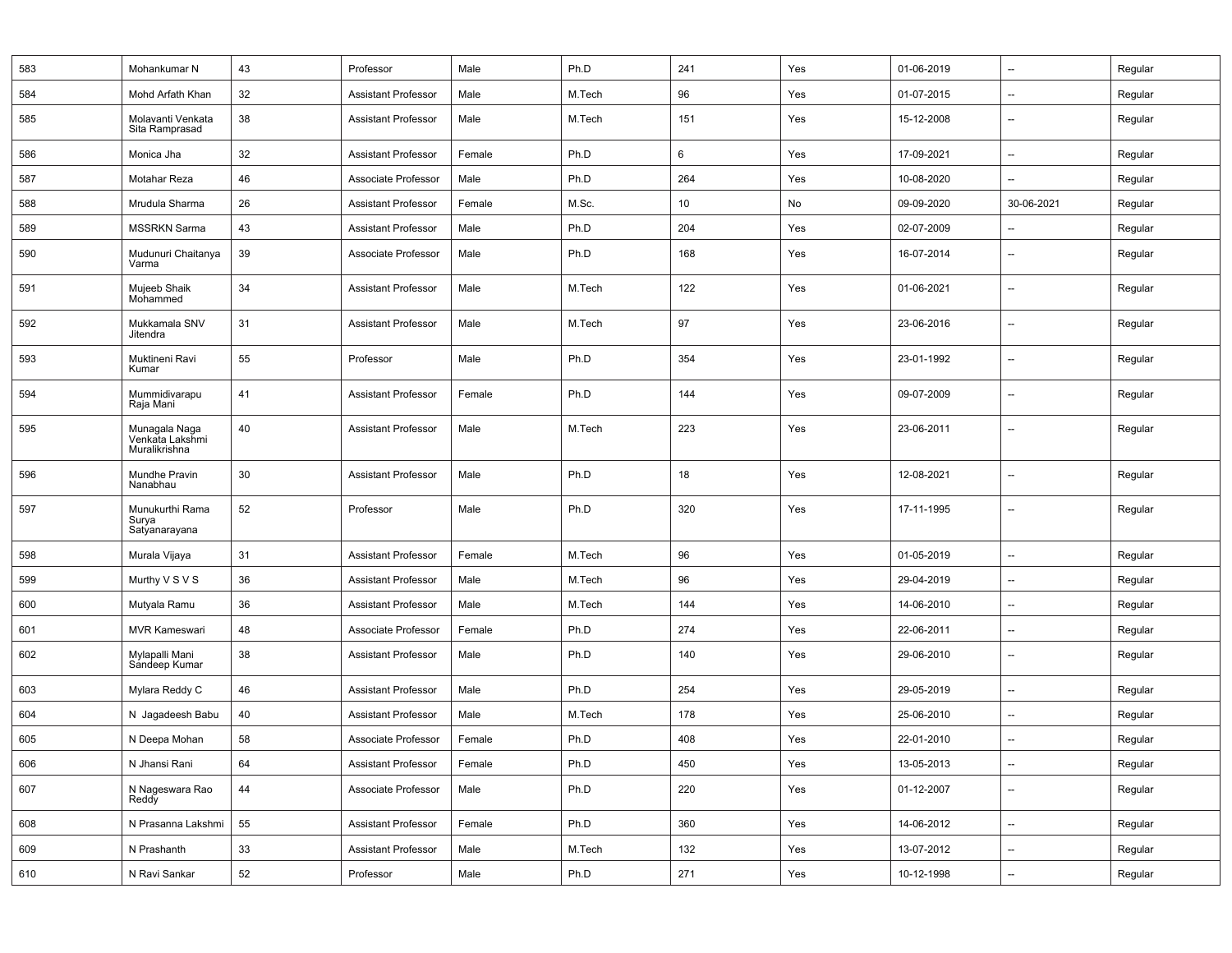| 611 | N Sai Kishore                                 | 48 | Associate Professor                                 | Male   | Ph.D   | 276 | Yes | 25-06-2012 | --                       | Regular |
|-----|-----------------------------------------------|----|-----------------------------------------------------|--------|--------|-----|-----|------------|--------------------------|---------|
| 612 | N Seetharamaiah                               | 50 | Associate Professor                                 | Male   | Ph.D   | 179 | Yes | 01-10-2019 | --                       | Regular |
| 613 | N Shyam Sunder<br>sagar                       | 40 | <b>Assistant Professor</b>                          | Male   | Ph.D   | 229 | Yes | 22-06-2010 | --                       | Regular |
| 614 | N Siva Mallikarjuna<br>Rao                    | 39 | <b>Assistant Professor</b>                          | Male   | M.Tech | 181 | Yes | 21-06-2010 | --                       | Regular |
| 615 | N Siva Prasad                                 | 72 | Dean / Principal /<br>Director / Vice<br>Chancellor | Male   | Ph.D   | 482 | Yes | 01-07-2014 | --                       | Regular |
| 616 | N Srinivas                                    | 55 | Professor                                           | Male   | Ph.D   | 291 | Yes | 09-04-1997 | $\overline{\phantom{a}}$ | Regular |
| 617 | N Vamsi Krishna                               | 41 | <b>Assistant Professor</b>                          | Male   | Ph.D   | 192 | Yes | 17-06-2010 | $\overline{\phantom{a}}$ | Regular |
| 618 | Naga Jyothi<br>Pothabathula                   | 42 | <b>Assistant Professor</b>                          | Female | M.Tech | 178 | Yes | 01-11-2006 | --                       | Regular |
| 619 | Nagaraju Kerru                                | 35 | <b>Assistant Professor</b>                          | Male   | Ph.D   | 132 | Yes | 09-09-2020 | --                       | Regular |
| 620 | Nagaveni Shivshetty                           | 38 | <b>Assistant Professor</b>                          | Female | Ph.D   | 156 | Yes | 07-08-2017 | --                       | Regular |
| 621 | Naina Narang                                  | 30 | <b>Assistant Professor</b>                          | Female | Ph.D   | 51  | Yes | 02-11-2021 | $\overline{\phantom{a}}$ | Regular |
| 622 | Nainala Satish<br>Kumar                       | 37 | <b>Assistant Professor</b>                          | Male   | Ph.D   | 136 | Yes | 10-08-2020 | --                       | Regular |
| 623 | Nalamari Srinivasa<br>Rao                     | 39 | <b>Assistant Professor</b>                          | Male   | Ph.D   | 180 | Yes | 11-06-2012 | --                       | Regular |
| 624 | Nall Sai Susmitha<br>Naidu                    | 26 | <b>Assistant Professor</b>                          | Female | M.Tech | 27  | Yes | 29-04-2019 | $\overline{\phantom{a}}$ | Regular |
| 625 | Nambaaru Sailaja                              | 32 | <b>Assistant Professor</b>                          | Female | M.Sc.  | 48  | No  | 01-08-2020 | 30-06-2021               | Regular |
| 626 | Nandam Venkata<br>Satya Varaha Vijay<br>Kumar | 42 | <b>Assistant Professor</b>                          | Male   | M.Tech | 184 | Yes | 10-07-2009 | --                       | Regular |
| 627 | Nandigam Suresh<br>Kumar                      | 40 | <b>Assistant Professor</b>                          | Male   | Ph.D   | 215 | Yes | 08-08-2009 | $\overline{\phantom{a}}$ | Regular |
| 628 | Nandimalla Vishnu                             | 32 | <b>Assistant Professor</b>                          | Male   | Ph.D   | 72  | Yes | 17-08-2020 | --                       | Regular |
| 629 | Nandini S                                     | 28 | <b>Assistant Professor</b>                          | Female | M.Tech | 32  | Yes | 15-02-2019 | --                       | Regular |
| 630 | Nandipati Sunil                               | 34 | <b>Assistant Professor</b>                          | Male   | M.Tech | 103 | Yes | 04-06-2013 | --                       | Regular |
| 631 | Narayana Sai Baba<br>KV                       | 43 | <b>Assistant Professor</b>                          | Male   | Ph.D   | 218 | Yes | 06-05-2008 | $\overline{\phantom{a}}$ | Regular |
| 632 | Narender Ravula                               | 33 | <b>Assistant Professor</b>                          | Male   | M.Tech | 61  | Yes | 01-06-2021 | $\overline{a}$           | Regular |
| 633 | Narendra Kumar<br>Kolla                       | 34 | <b>Assistant Professor</b>                          | Male   | M.Tech | 119 | Yes | 07-08-2014 | --                       | Regular |
| 634 | Naresh Kumar<br>Grandhi                       | 39 | Assistant Professor                                 | Male   | M.Tech | 182 | Yes | 05-07-2011 | --                       | Regular |
| 635 | Naresh Kumar<br>Katari                        | 39 | Assistant Professor                                 | Male   | Ph.D   | 150 | Yes | 01-06-2013 | --                       | Regular |
| 636 | Nasim Akhtar                                  | 58 | Associate Professor                                 | Male   | Ph.D   | 252 | Yes | 09-07-2010 | $\overline{\phantom{a}}$ | Regular |
| 637 |                                               |    |                                                     |        |        |     |     |            |                          |         |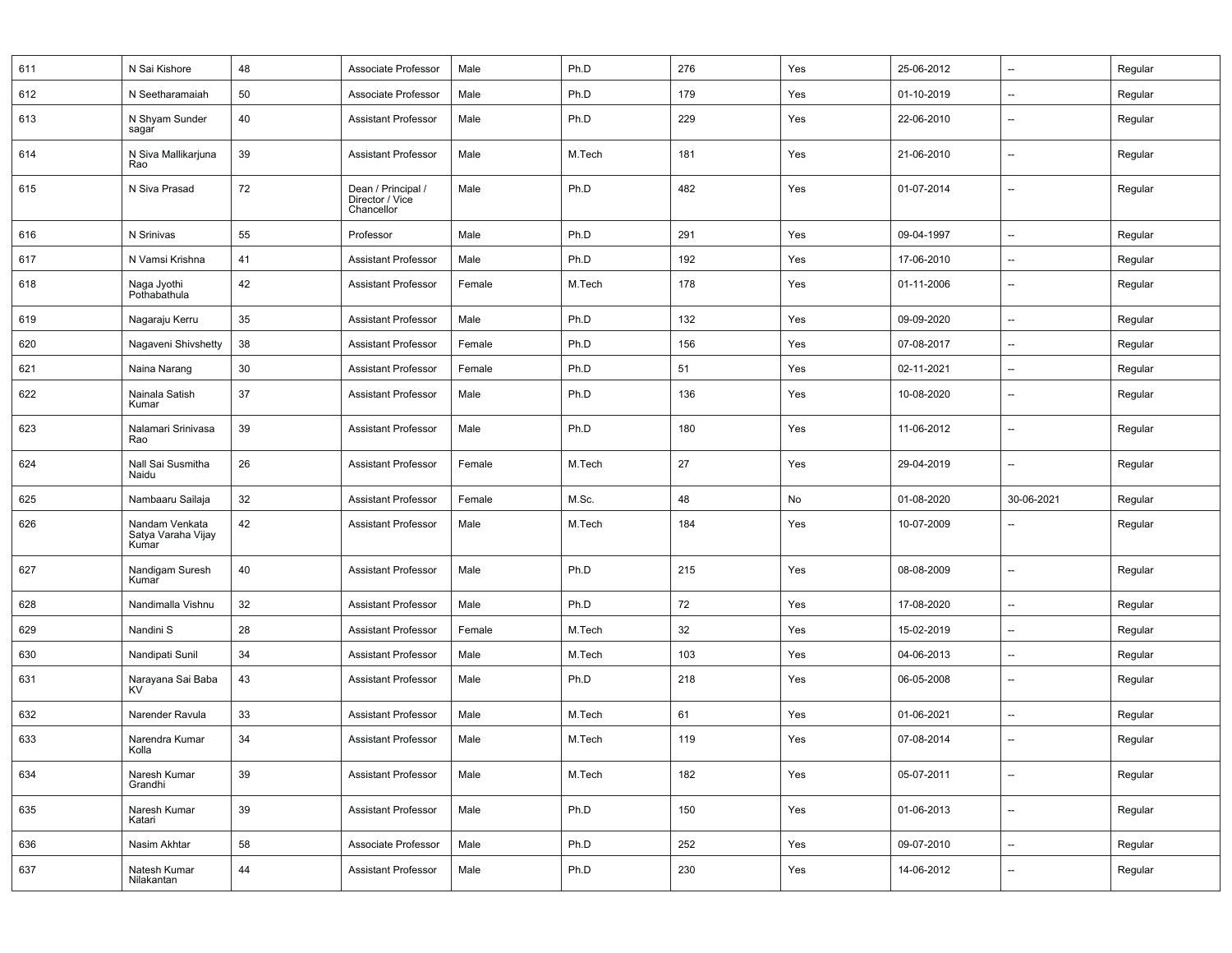| 638 | Nathi Venu Kumar                   | 49 | Professor                  | Male   | Ph.D       | 195            | Yes | 16-08-2013 | --                       | Regular |
|-----|------------------------------------|----|----------------------------|--------|------------|----------------|-----|------------|--------------------------|---------|
| 639 | Naveenkumar S H                    | 35 | <b>Assistant Professor</b> | Male   | Ph.D       | 134            | No  | 05-08-2020 | 25-11-2021               | Regular |
| 640 | Navneeth krishnan                  | 29 | <b>Assistant Professor</b> | Male   | <b>MBA</b> | $\overline{4}$ | Yes | 19-07-2021 | $\overline{\phantom{a}}$ | Regular |
| 641 | Neeli Sashi Kiran                  | 25 | <b>Assistant Professor</b> | Male   | M.S        | 11             | No  | 19-08-2020 | 17-12-2020               | Regular |
| 642 | Neeraja Medapati                   | 43 | <b>Assistant Professor</b> | Female | M.Tech     | 200            | Yes | 11-10-2006 | --                       | Regular |
| 643 | Nida Kousar G                      | 26 | <b>Assistant Professor</b> | Female | M.Tech     | 8              | Yes | 01-05-2021 | $\overline{\phantom{a}}$ | Regular |
| 644 | Nidhi Mishra                       | 39 | <b>Assistant Professor</b> | Female | Ph.D       | 168            | Yes | 03-08-2020 | --                       | Regular |
| 645 | Nirmala S                          | 45 | <b>Assistant Professor</b> | Female | M. Phil    | 254            | Yes | 31-08-2020 | --                       | Regular |
| 646 | Nithyashree R                      | 30 | <b>Assistant Professor</b> | Female | M.COM      | 57             | Yes | 01-05-2021 | $\overline{\phantom{a}}$ | Regular |
| 647 | Nitturu Asha Jyothi                | 27 | <b>Assistant Professor</b> | Female | M.Tech     | 36             | Yes | 29-04-2019 | $\overline{\phantom{a}}$ | Regular |
| 648 | Nutakki Jyothi                     | 41 | Associate Professor        | Female | Ph.D       | 176            | Yes | 16-11-2006 | --                       | Regular |
| 649 | NV Krishna Prasad                  | 51 | Professor                  | Male   | Ph.D       | 334            | Yes | 07-09-2001 | --                       | Regular |
| 650 | P Asha                             | 49 | Assistant Professor        | Female | Ph.D       | 288            | Yes | 15-11-2007 | --                       | Regular |
| 651 | P Gandhi                           | 34 | <b>Assistant Professor</b> | Male   | M.Tech     | 132            | Yes | 19-07-2013 | --                       | Regular |
| 652 | P Kanaka Raju                      | 41 | <b>Assistant Professor</b> | Male   | Ph.D       | 168            | Yes | 05-07-2007 | --                       | Regular |
| 653 | P Kiranmayi                        | 43 | Associate Professor        | Female | Ph.D       | 252            | Yes | 24-12-2008 | --                       | Regular |
| 654 | P Lalitha                          | 39 | <b>Assistant Professor</b> | Female | Ph.D       | 191            | Yes | 16-08-2005 | --                       | Regular |
| 655 | P Missak Swarup<br>Raju            | 40 | <b>Assistant Professor</b> | Male   | Ph.D       | 180            | Yes | 03-07-2014 | $\overline{\phantom{a}}$ | Regular |
| 656 | P Nagasrinivasu                    | 31 | <b>Assistant Professor</b> | Male   | Ph.D       | 98             | Yes | 30-07-2020 | --                       | Regular |
| 657 | P Narayana Reddy                   | 42 | <b>Assistant Professor</b> | Male   | Ph.D       | 204            | Yes | 25-06-2014 | $\qquad \qquad -$        | Regular |
| 658 | P Santhi Latha                     | 43 | <b>Assistant Professor</b> | Female | Ph.D       | 216            | Yes | 19-07-2017 | --                       | Regular |
| 659 | P Shanmukh Anand                   | 42 | Associate Professor        | Male   | Ph.D       | 200            | Yes | 22-09-2008 | $\qquad \qquad -$        | Regular |
| 660 | P Sobha Rani                       | 42 | Assistant Professor        | Female | Ph.D       | 190            | Yes | 11-10-2006 | --                       | Regular |
| 661 | P Sowjanya                         | 40 | <b>Assistant Professor</b> | Female | M.Tech     | 169            | Yes | 28-06-2010 | $\qquad \qquad -$        | Regular |
| 662 | P Sreeramulu                       | 47 | <b>Assistant Professor</b> | Male   | Ph.D       | 264            | Yes | 25-06-2015 | $\qquad \qquad -$        | Regular |
| 663 | P Sri Hari Krishna                 | 40 | Assistant Professor        | Male   | M. Phil    | 185            | Yes | 23-02-2006 | $\overline{\phantom{a}}$ | Regular |
| 664 | P Srinivas                         | 45 | <b>Assistant Professor</b> | Male   | Ph.D       | 235            | Yes | 29-06-2012 | --                       | Regular |
| 665 | P Subrahmanyam                     | 60 | Professor                  | Male   | Ph.D       | 422            | No  | 18-12-1995 | 31-05-2021               | Regular |
| 666 | P Sundararaman                     | 49 | <b>Assistant Professor</b> | Male   | Ph.D       | 242            | Yes | 01-05-2021 | ₩,                       | Regular |
| 667 | P Trinatha Rao                     | 45 | Professor                  | Male   | Ph.D       | 232            | Yes | 05-11-2003 | --                       | Regular |
| 668 | P V Nagendra<br>Kumar <sup>'</sup> | 49 | <b>Assistant Professor</b> | Male   | Ph.D       | 264            | Yes | 28-06-2010 | --                       | Regular |
| 669 | P V Rama Krishna                   | 42 | <b>Assistant Professor</b> | Male   | Ph.D       | 205            | Yes | 22-06-2010 | $\overline{\phantom{a}}$ | Regular |
| 670 | P Venkat Reddy                     | 38 | <b>Assistant Professor</b> | Male   | M.Tech     | 172            | Yes | 05-07-2012 | --                       | Regular |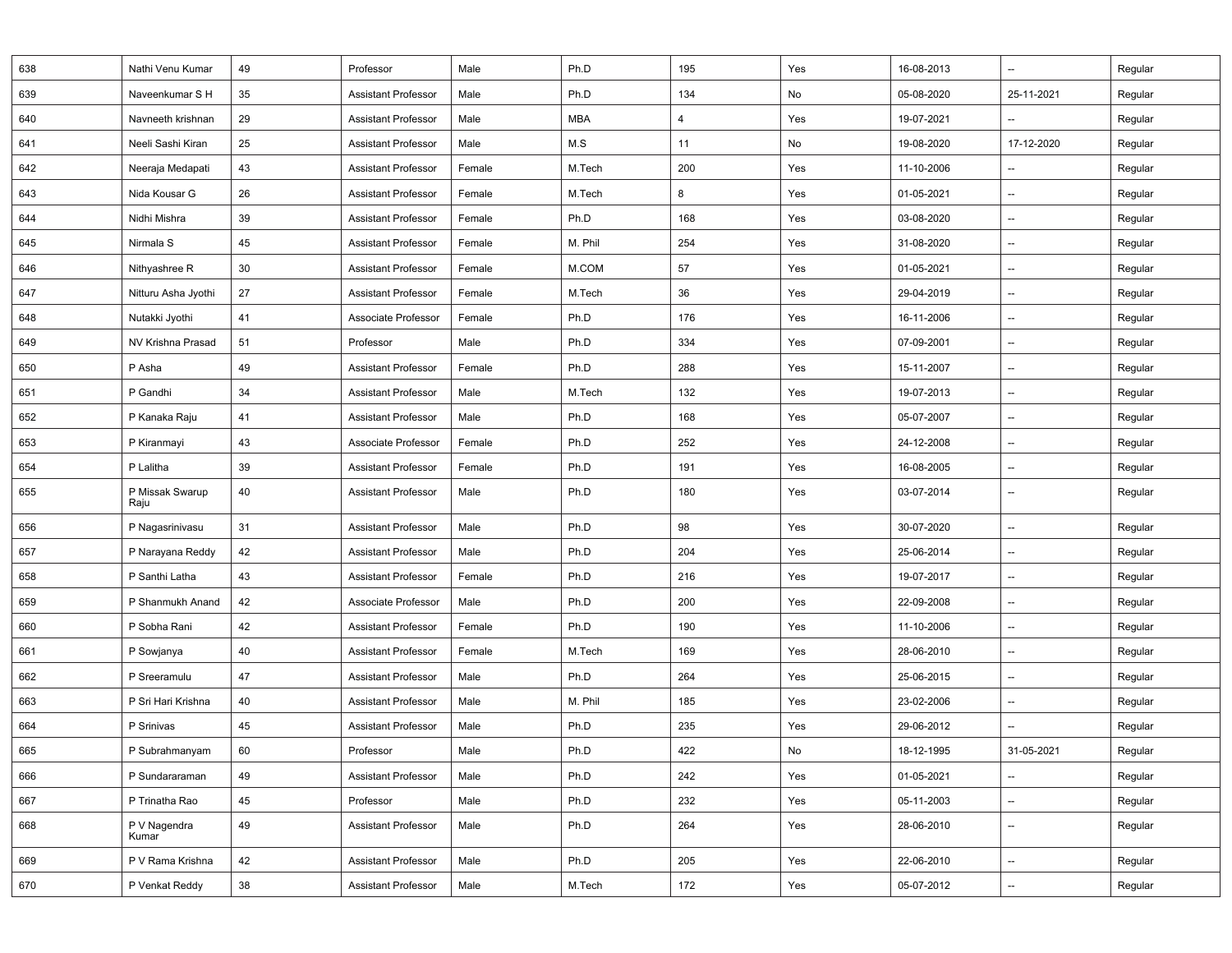| 671 | Padala Anuradha                         | 44 | Associate Professor        | Female | Ph.D   | 176          | Yes | 18-02-2008 | $\overline{\phantom{a}}$ | Regular |
|-----|-----------------------------------------|----|----------------------------|--------|--------|--------------|-----|------------|--------------------------|---------|
| 672 | Padmaja Madugula                        | 39 | <b>Assistant Professor</b> | Female | Ph.D   | 192          | Yes | 06-11-2007 | $\overline{\phantom{a}}$ | Regular |
| 673 | Padmaraju<br>Vasudevaraju               | 43 | <b>Assistant Professor</b> | Male   | Ph.D   | 226          | Yes | 24-07-2017 | $\overline{\phantom{a}}$ | Regular |
| 674 | Paiavula Sudha<br>Rani                  | 33 | <b>Assistant Professor</b> | Female | Ph.D   | 48           | No  | 07-12-2019 | 31-07-2021               | Regular |
| 675 | Pakki Bharani<br>Chandra Kumar          | 39 | Professor                  | Male   | Ph.D   | 180          | Yes | 01-12-2021 | $\overline{\phantom{a}}$ | Regular |
| 676 | Paleti Srinivas                         | 48 | Associate Professor        | Male   | M.E.   | 298          | Yes | 14-09-1996 | $\overline{\phantom{a}}$ | Regular |
| 677 | Palisetti Giribabu                      | 46 | <b>Assistant Professor</b> | Male   | Ph.D   | 225          | Yes | 16-08-2017 | --                       | Regular |
| 678 | Palli Ramachandra<br>Rao                | 56 | <b>Assistant Professor</b> | Male   | Ph.D   | 384          | Yes | 26-06-2008 | $\overline{\phantom{a}}$ | Regular |
| 679 | Pamerla Murali Dhar                     | 41 | <b>Assistant Professor</b> | Male   | Ph.D   | 157          | Yes | 28-06-2008 | $\overline{\phantom{a}}$ | Regular |
| 680 | Panga Venkata<br>Lakshmi                | 53 | Professor                  | Female | Ph.D   | 301          | Yes | 26-06-2007 | $\overline{\phantom{a}}$ | Regular |
| 681 | Pankaj Kandhway                         | 30 | <b>Assistant Professor</b> | Male   | Ph.D   | 14           | Yes | 16-12-2021 | $\overline{\phantom{a}}$ | Regular |
| 682 | Pankojini Mulia                         | 31 | <b>Assistant Professor</b> | Female | Ph.D   | 72           | Yes | 23-07-2018 | --                       | Regular |
| 683 | Pappu Mansa Devi                        | 28 | <b>Assistant Professor</b> | Female | M.Tech | 27           | Yes | 29-04-2019 | $\overline{\phantom{a}}$ | Regular |
| 684 | Pappu Venkata<br>Yasoda Jayasree        | 52 | Professor                  | Female | Ph.D   | 270          | Yes | 02-01-1999 | $\overline{\phantom{a}}$ | Regular |
| 685 | Paramsetti Sri Rama<br>Chandra Muthy    | 51 | Associate Professor        | Male   | Ph.D   | 300          | Yes | 31-07-2009 | $\overline{\phantom{a}}$ | Regular |
| 686 | <b>Paramsetty Diwakar</b>               | 34 | <b>Assistant Professor</b> | Male   | M.Tech | 79           | Yes | 23-06-2016 | $\overline{\phantom{a}}$ | Regular |
| 687 | Parasana Sankara<br>Rao                 | 43 | <b>Assistant Professor</b> | Male   | Ph.D   | 211          | Yes | 09-01-2009 | $\overline{\phantom{a}}$ | Regular |
| 688 | Parikshith Nayaka S<br>Κ                | 32 | <b>Assistant Professor</b> | Male   | M.Tech | 92           | Yes | 01-05-2021 | $\overline{\phantom{a}}$ | Regular |
| 689 | Parimi Venkata<br>Subrahmanyam<br>Naidu | 53 | <b>Assistant Professor</b> | Male   | Ph.D   | 336          | Yes | 20-08-2008 | $\overline{\phantom{a}}$ | Regular |
| 690 | Pasala Anjaneyulu                       | 57 | Professor                  | Male   | Ph.D   | 372          | Yes | 24-11-2021 | --                       | Regular |
| 691 | Pasham Narasimha<br>Swamy               | 43 | <b>Assistant Professor</b> | Male   | Ph.D   | 224          | Yes | 03-06-2013 | $\overline{\phantom{a}}$ | Regular |
| 692 | Pasula Shobha Rani                      | 30 | <b>Assistant Professor</b> | Female | M.Tech | $\mathbf{1}$ | Yes | 01-06-2021 | $\overline{\phantom{a}}$ | Regular |
| 693 | Pathivada<br>Padmavathi                 | 39 | <b>Assistant Professor</b> | Female | Ph.D   | 180          | Yes | 09-01-2009 | $\overline{\phantom{a}}$ | Regular |
| 694 | Patnana Naresh                          | 36 | <b>Assistant Professor</b> | Male   | Ph.D   | 144          | Yes | 01-06-2013 | $\overline{\phantom{a}}$ | Regular |
| 695 | Pedada Saraswathi                       | 28 | <b>Assistant Professor</b> | Female | M.Tech | 27           | Yes | 29-04-2019 | --                       | Regular |
| 696 | Peddi Phani Bushan<br>Rao               | 48 | <b>Assistant Professor</b> | Female | Ph.D   | 276          | Yes | 26-07-2016 | --                       | Regular |
| 697 | Peddireddy<br>Vidyullatha               | 43 | <b>Assistant Professor</b> | Female | Ph.D   | 216          | Yes | 22-07-2017 | --                       | Regular |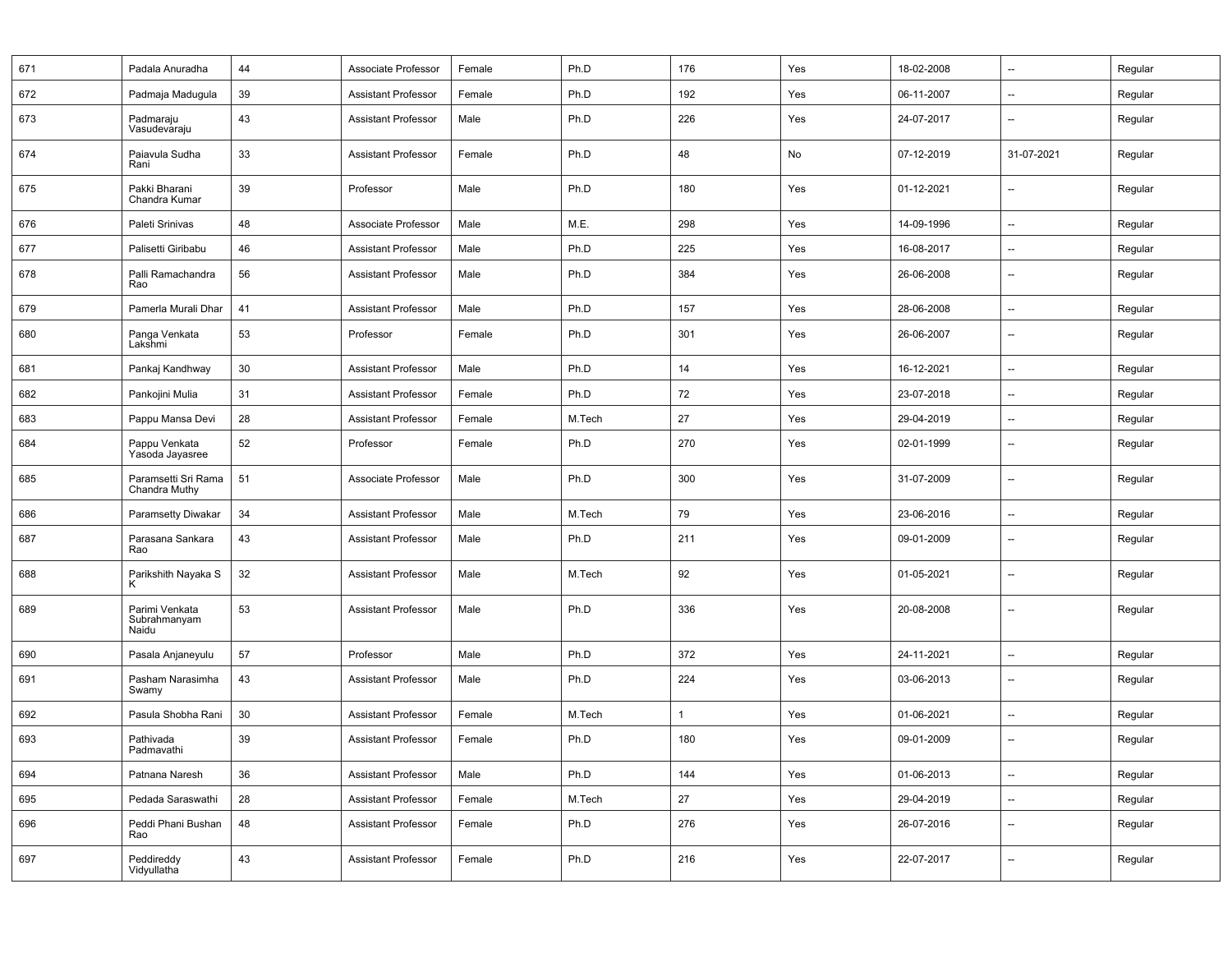| 698 | Perumali<br>Sundarayya      | 48 | <b>Assistant Professor</b> | Male   | Ph.D    | 278            | Yes | 23-07-2009 | $\overline{\phantom{a}}$ | Regular |
|-----|-----------------------------|----|----------------------------|--------|---------|----------------|-----|------------|--------------------------|---------|
| 699 | Pitla Manasa                | 29 | <b>Assistant Professor</b> | Female | M.Tech  | 26             | No  | 02-05-2019 | 15-12-2021               | Regular |
| 700 | Polamarasetty Ravi<br>Kumar | 44 | <b>Assistant Professor</b> | Male   | M. Phil | 228            | Yes | 06-10-2006 |                          | Regular |
| 701 | Pollayi Hemaraju            | 43 | Associate Professor        | Male   | Ph.D    | 83             | Yes | 15-06-2015 | $\overline{a}$           | Regular |
| 702 | Ponnada Tejeswara<br>Rao    | 41 | <b>Assistant Professor</b> | Male   | Ph.D    | 180            | Yes | 04-07-2008 | --                       | Regular |
| 703 | Ponnaganti Rama<br>Devi     | 31 | <b>Assistant Professor</b> | Female | M.Tech  | 40             | Yes | 01-05-2019 | --                       | Regular |
| 704 | Pooja Mandlik<br>Pravin     | 26 | <b>Assistant Professor</b> | Female | M.Sc.   | 10             | No  | 09-09-2020 | 24-12-2020               | Regular |
| 705 | Pooja Rhine                 | 35 | <b>Assistant Professor</b> | Female | Ph.D    | 132            | Yes | 01-06-2021 | --                       | Regular |
| 706 | Poosarla V Giridhar         | 39 | <b>Assistant Professor</b> | Male   | Ph.D    | 216            | Yes | 22-07-2017 | $\overline{\phantom{a}}$ | Regular |
| 707 | Pothina Praveena            | 37 | <b>Assistant Professor</b> | Female | M.Tech  | 73             | Yes | 15-06-2016 | --                       | Regular |
| 708 | Potluri Ramesh              | 37 | <b>Assistant Professor</b> | Male   | M.Tech  | 142            | Yes | 09-07-2011 | $\overline{\phantom{a}}$ | Regular |
| 709 | Potti Nagaraja              | 36 | <b>Assistant Professor</b> | Male   | M.Tech  | 140            | Yes | 09-07-2012 | --                       | Regular |
| 710 | Pradeep P Patil             | 29 | <b>Assistant Professor</b> | Male   | M.Tech  | 15             | Yes | 01-05-2021 |                          | Regular |
| 711 | Pradeep Vinaik<br>Kodavanti | 38 | <b>Assistant Professor</b> | Male   | M.Tech  | 170            | Yes | 09-02-2009 | --                       | Regular |
| 712 | Prafulla Kumar<br>Swain     | 44 | <b>Assistant Professor</b> | Male   | M.Tech  | 239            | Yes | 08-07-2015 | --                       | Regular |
| 713 | Pralok Kumar<br>Samanta     | 34 | <b>Assistant Professor</b> | Male   | Ph.D    | 96             | Yes | 01-09-2020 | --                       | Regular |
| 714 | Prasad A Y                  | 33 | <b>Assistant Professor</b> | Male   | Ph.D    | 122            | No  | 12-05-2021 | 09-12-2021               | Regular |
| 715 | Prasanna<br>Venkatesan T    | 30 | <b>Assistant Professor</b> | Male   | M.Tech  | 19             | Yes | 20-12-2019 | $\overline{\phantom{a}}$ | Regular |
| 716 | Prasun Banerjee             | 40 | <b>Assistant Professor</b> | Male   | Ph.D    | 143            | Yes | 21-08-2017 | --                       | Regular |
| 717 | Prateek Kumar Jana          | 40 | <b>Assistant Professor</b> | Male   | M.Tech  | 192            | Yes | 23-06-2016 | --                       | Regular |
| 718 | Prathi Vijayakumar          | 38 | <b>Assistant Professor</b> | Male   | Ph.D    | 157            | Yes | 23-06-2008 | --                       | Regular |
| 719 | Prathipati Raju             | 44 | <b>Assistant Professor</b> | Male   | Ph.D    | 229            | Yes | 03-07-2007 | $\overline{a}$           | Regular |
| 720 | Praveen Gupta               | 51 | <b>Assistant Professor</b> | Male   | Ph.D    | 260            | Yes | 01-09-2021 | $\overline{a}$           | Regular |
| 721 | Praveen Kumar<br>Akula      | 35 | <b>Assistant Professor</b> | Male   | M.Tech  | 119            | Yes | 06-08-2012 | $\overline{a}$           | Regular |
| 722 | Praveen Mande               | 42 | <b>Assistant Professor</b> | Male   | M.Tech  | 202            | Yes | 06-08-2009 | --                       | Regular |
| 723 | Prem Kumar<br>Garapati      | 40 | <b>Assistant Professor</b> | Male   | M.Tech  | 192            | Yes | 30-06-2011 | --                       | Regular |
| 724 | Prem Kumar Singh            | 34 | Associate Professor        | Male   | Ph.D    | 127            | Yes | 07-12-2020 | --                       | Regular |
| 725 | Priyabrata Satpathy         | 32 | <b>Assistant Professor</b> | Male   | Ph.D    | 84             | Yes | 01-09-2020 | $\overline{\phantom{a}}$ | Regular |
| 726 | Priyanka N                  | 27 | <b>Assistant Professor</b> | Female | M.Tech  | $\overline{2}$ | Yes | 01-05-2021 | ш,                       | Regular |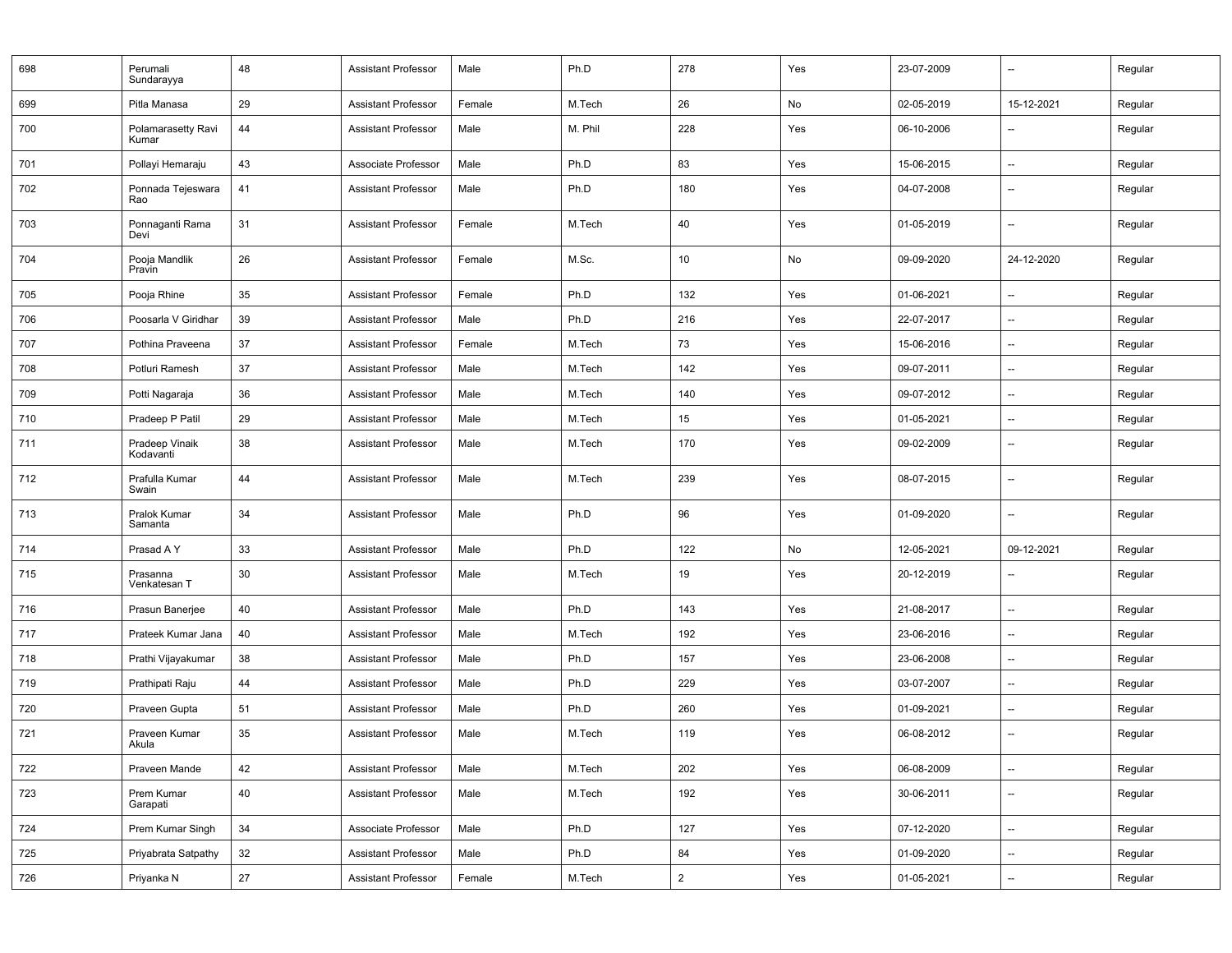| 727 | Pudu Atchutarao              | 31     | <b>Assistant Professor</b>                          | Male   | M.Tech | 71  | Yes | 24-08-2015 | --                       | Regular |
|-----|------------------------------|--------|-----------------------------------------------------|--------|--------|-----|-----|------------|--------------------------|---------|
| 728 | Pujari Srinivasa Rao         | 44     | <b>Assistant Professor</b>                          | Male   | Ph.D   | 229 | Yes | 27-06-2007 | $\overline{\phantom{a}}$ | Regular |
| 729 | Pulivarthi<br>Nageswara Rao  | 40     | <b>Assistant Professor</b>                          | Male   | Ph.D   | 184 | Yes | 02-07-2010 | $\overline{\phantom{a}}$ | Regular |
| 730 | Punna Eshwaraiah             | 52     | Professor                                           | Male   | Ph.D   | 284 | Yes | 03-06-2013 | $\overline{\phantom{a}}$ | Regular |
| 731 | Pusarla Sindhu               | 32     | <b>Assistant Professor</b>                          | Female | M.Tech | 42  | Yes | 01-05-2019 | --                       | Regular |
| 732 | Pushia K P                   | 39     | <b>Assistant Professor</b>                          | Female | Ph.D   | 180 | Yes | 03-08-2020 | $\qquad \qquad \cdots$   | Regular |
| 733 | PVRNSSV Sai Leela            | 36     | <b>Assistant Professor</b>                          | Female | M.Tech | 164 | Yes | 04-07-2011 | --                       | Regular |
| 734 | Pydala Sreenivasulu<br>Reddy | 48     | <b>Assistant Professor</b>                          | Male   | Ph.D   | 276 | Yes | 19-06-2012 | --                       | Regular |
| 735 | R Bhanu Pavan                | 39     | <b>Assistant Professor</b>                          | Male   | Ph.D   | 204 | Yes | 25-07-2007 | $\overline{\phantom{a}}$ | Regular |
| 736 | R Gowri Sankar               | 40     | <b>Assistant Professor</b>                          | Male   | Ph.D   | 180 | Yes | 03-06-2013 | $\overline{\phantom{a}}$ | Regular |
| 737 | R Gyana Prasuna              | 49     | Professor                                           | Female | Ph.D   | 288 | Yes | 27-09-2004 | $\overline{\phantom{a}}$ | Regular |
| 738 | R Jaya kumar Iyer            | 41     | <b>Assistant Professor</b>                          | Male   | Ph.D   | 192 | No  | 06-06-2010 | 30-11-2021               | Regular |
| 739 | R Sampath Kumar              | 37     | <b>Assistant Professor</b>                          | Male   | M.Tech | 145 | Yes | 03-06-2009 | $\overline{\phantom{a}}$ | Regular |
| 740 | R Srinivasa Raju             | 37     | Associate Professor                                 | Male   | Ph.D   | 156 | Yes | 03-06-2013 | --                       | Regular |
| 741 | R Uma Devi                   | 36     | <b>Assistant Professor</b>                          | Female | Ph.D   | 132 | Yes | 07-06-2019 | --                       | Regular |
| 742 | Radha Karampudi              | 35     | <b>Assistant Professor</b>                          | Female | M.Tech | 145 | Yes | 01-06-2021 | $\overline{\phantom{a}}$ | Regular |
| 743 | Radhika Pulicherla           | 39     | <b>Assistant Professor</b>                          | Female | M.Tech | 97  | Yes | 05-06-2013 | $\qquad \qquad \cdots$   | Regular |
| 744 | Rafiuzzama Shaik             | 44     | <b>Assistant Professor</b>                          | Male   | M.S    | 220 | Yes | 13-07-2012 | $\overline{\phantom{a}}$ | Regular |
| 745 | Raghavendra<br>Mangali       | 33     | <b>Assistant Professor</b>                          | Male   | M.Tech | 92  | Yes | 01-05-2019 | $\overline{\phantom{a}}$ | Regular |
| 746 | Rahul Kumar                  | 34     | <b>Assistant Professor</b>                          | Male   | Ph.D   | 96  | Yes | 03-08-2020 | $\overline{\phantom{a}}$ | Regular |
| 747 | Rahul Pal                    | 29     | <b>Assistant Professor</b>                          | Male   | Ph.D   | 19  | Yes | 26-07-2021 | --                       | Regular |
| 748 | Rahul Roy                    | 36     | <b>Assistant Professor</b>                          | Male   | M.S    | 115 | Yes | 15-12-2020 | --                       | Regular |
| 749 | Raja Prabu R                 | 54     | Dean / Principal /<br>Director / Vice<br>Chancellor | Male   | Ph.D   | 350 | Yes | 01-01-2021 | $\overline{\phantom{a}}$ | Regular |
| 750 | Rajesh Adluri                | 36     | <b>Assistant Professor</b>                          | Male   | M.Tech | 157 | Yes | 01-06-2013 | --                       | Regular |
| 751 | Rajesh Kumar<br>Srivastava   | 48     | <b>Assistant Professor</b>                          | Male   | Ph.D   | 216 | Yes | 29-06-2010 | $\overline{\phantom{a}}$ | Regular |
| 752 | Rajesh M N                   | 32     | Assistant Professor                                 | Male   | M.Tech | 91  | Yes | 15-06-2016 |                          | Regular |
| 753 | Rajesh S M                   | 32     | <b>Assistant Professor</b>                          | Male   | M.E.   | 59  | Yes | 02-01-2017 | --                       | Regular |
| 754 | Rajesh V                     | 44     | Associate Professor                                 | Male   | Ph.D   | 240 | Yes | 20-06-2011 | --                       | Regular |
| 755 | Rajmohammed<br>Mohammed      | 37     | Assistant Professor                                 | Male   | M.Tech | 155 | Yes | 01-08-2014 | $\overline{\phantom{a}}$ | Regular |
| 756 | Raju Paladugu                | $39\,$ | <b>Assistant Professor</b>                          | Male   | Ph.D   | 174 | Yes | 03-07-2009 | --                       | Regular |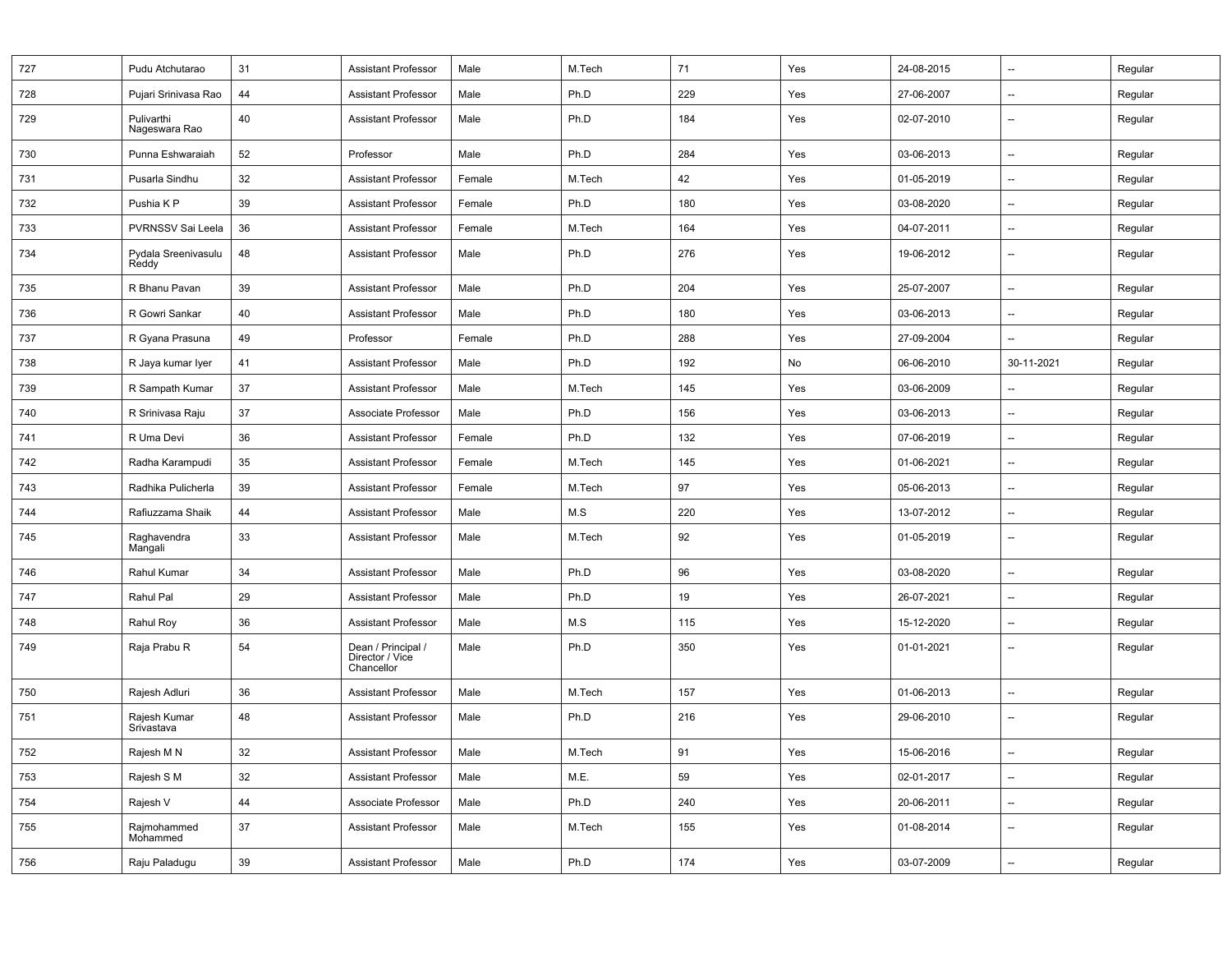| 757 | Rallapati Aditya                | 32 | <b>Assistant Professor</b> | Male   | M.Tech     | 110            | Yes | 16-08-2014 | --                       | Regular |
|-----|---------------------------------|----|----------------------------|--------|------------|----------------|-----|------------|--------------------------|---------|
| 758 | Rama Krushna<br>Panigrahi       | 38 | <b>Assistant Professor</b> | Male   | M.Tech     | 158            | Yes | 24-08-2015 | $\overline{\phantom{a}}$ | Regular |
| 759 | Ramakrishna Rao                 | 43 | <b>Assistant Professor</b> | Male   | Ph.D       | 180            | Yes | 03-06-2013 | --                       | Regular |
| 760 | Ramana<br>Tamminana             | 36 | <b>Assistant Professor</b> | Male   | Ph.D       | 144            | Yes | 24-07-2017 | --                       | Regular |
| 761 | Ramanadham<br>Ramesh Babu       | 53 | <b>Assistant Professor</b> | Male   | Ph.D       | 336            | Yes | 16-08-2013 | --                       | Regular |
| 762 | Ramarao Chevula                 | 41 | <b>Assistant Professor</b> | Male   | Ph.D       | 192            | Yes | 01-06-2020 | --                       | Regular |
| 763 | Ramavathu<br>Koteswara Rao Naik | 42 | <b>Assistant Professor</b> | Male   | M.Tech     | 182            | Yes | 06-07-2009 | $\overline{\phantom{a}}$ | Regular |
| 764 | Rambabu Gundla                  | 46 | Professor                  | Male   | Ph.D       | 264            | Yes | 30-07-2014 | --                       | Regular |
| 765 | Ramegowda K V                   | 36 | <b>Assistant Professor</b> | Female | <b>MBA</b> | 96             | Yes | 01-05-2021 | $\overline{\phantom{a}}$ | Regular |
| 766 | Ramesh D                        | 31 | <b>Assistant Professor</b> | Male   | M.Sc.      | 74             | No  | 06-05-2019 | 31-05-2020               | Regular |
| 767 | Ramesh Daravath                 | 35 | <b>Assistant Professor</b> | Male   | M.Tech     | 135            | Yes | 22-06-2011 | --                       | Regular |
| 768 | Ramesh Manikonda                | 43 | Assistant Professor        | Male   | Ph.D       | 174            | Yes | 21-06-2010 | $\overline{\phantom{a}}$ | Regular |
| 769 | Ramesh Singampalli              | 40 | <b>Assistant Professor</b> | Male   | Ph.D       | 192            | Yes | 04-07-2014 | --                       | Regular |
| 770 | Ramesh Sirisetti                | 40 | <b>Assistant Professor</b> | Male   | Ph.D       | 228            | Yes | 10-07-2009 | --                       | Regular |
| 771 | Ramesha M                       | 37 | Assistant Professor        | Female | Ph.D       | 138            | Yes | 19-06-2019 | $\overline{\phantom{a}}$ | Regular |
| 772 | Ramji                           | 33 | <b>Assistant Professor</b> | Male   | Ph.D       | 60             | Yes | 05-08-2020 | --                       | Regular |
| 773 | Ramkumar Manthari               | 33 | <b>Assistant Professor</b> | Male   | Ph.D       | 96             | Yes | 05-08-2020 | --                       | Regular |
| 774 | Ranjitha B<br>Tangadagi         | 25 | <b>Assistant Professor</b> | Female | M.Tech     | 8              | Yes | 01-05-2021 | $\overline{\phantom{a}}$ | Regular |
| 775 | Ranjitha V                      | 27 | <b>Assistant Professor</b> | Female | M.Tech     | $\overline{2}$ | Yes | 01-05-2021 | $\overline{\phantom{a}}$ | Regular |
| 776 | Rapeti Padmini                  | 42 | <b>Assistant Professor</b> | Female | Ph.D       | 211            | Yes | 18-06-2010 | --                       | Regular |
| 777 | Rasheeda Khanam                 | 38 | <b>Assistant Professor</b> | Female | Ph.D       | 168            | Yes | 14-06-2019 | --                       | Regular |
| 778 | Rashmi K                        | 32 | <b>Assistant Professor</b> | Female | M.Tech     | 32             | Yes | 15-04-2019 | --                       | Regular |
| 779 | Rathlavath Chandru              | 30 | <b>Assistant Professor</b> | Male   | M.Tech     | 78             | Yes | 02-07-2015 | --                       | Regular |
| 780 | Ratnakaram<br>Venkata Nadh      | 47 | Professor                  | Male   | Ph.D       | 262            | Yes | 24-07-2015 | --                       | Regular |
| 781 | Ravada Kishore                  | 37 | <b>Assistant Professor</b> | Male   | Ph.D       | 144            | Yes | 25-07-2016 | --                       | Regular |
| 782 | Ravi Bhramaramba                | 48 | Professor                  | Female | Ph.D       | 233            | Yes | 28-07-2011 |                          | Regular |
| 783 | Ravi H                          | 36 | <b>Assistant Professor</b> | Male   | M.Tech     | 144            | Yes | 16-08-2014 | $\overline{\phantom{a}}$ | Regular |
| 784 | Ravi Kanth Satapati             | 37 | <b>Assistant Professor</b> | Male   | M.Tech     | 175            | Yes | 24-12-2008 | --                       | Regular |
| 785 | Ravi Kiran Balasa               | 36 | <b>Assistant Professor</b> | Male   | M.Tech     | 142            | Yes | 06-07-2011 | $\overline{\phantom{a}}$ | Regular |
| 786 | Ravi Kumar Ganta                | 35 | Assistant Professor        | Male   | Ph.D       | 180            | Yes | 13-06-2019 | --                       | Regular |
| 787 | Ravi Shanker Datti              | 40 | <b>Assistant Professor</b> | Male   | Ph.D       | 180            | Yes | 09-08-2017 | --                       | Regular |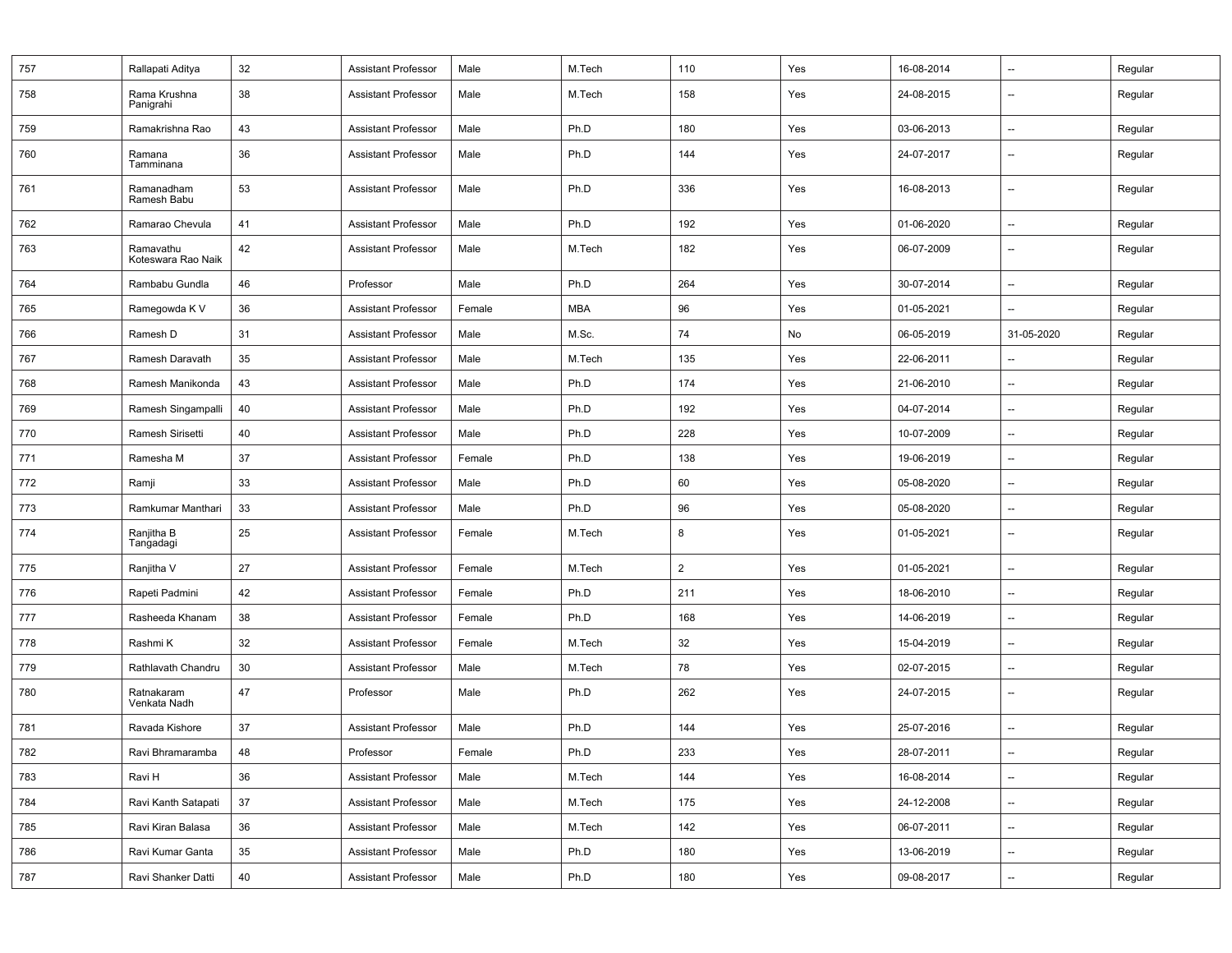| 788 | Ravi Teja Bhima                | 34 | <b>Assistant Professor</b>                          | Male   | Ph.D   | 124 | Yes | 03-06-2013 | $\overline{\phantom{a}}$ | Regular |
|-----|--------------------------------|----|-----------------------------------------------------|--------|--------|-----|-----|------------|--------------------------|---------|
| 789 | Rekha K B                      | 34 | <b>Assistant Professor</b>                          | Female | M.Tech | 59  | Yes | 02-01-2017 | $\overline{\phantom{a}}$ | Regular |
| 790 | Rekha Vannapuram               | 31 | <b>Assistant Professor</b>                          | Female | M.Tech | 28  | Yes | 01-06-2021 | $\overline{\phantom{a}}$ | Regular |
| 791 | Renuka Herakal                 | 41 | <b>Assistant Professor</b>                          | Female | Ph.D   | 146 | Yes | 17-05-2021 | $\overline{\phantom{a}}$ | Regular |
| 792 | Resapu Rajeswara<br>Reddy      | 39 | <b>Assistant Professor</b>                          | Male   | Ph.D   | 180 | Yes | 22-06-2011 | --                       | Regular |
| 793 | Reshma TV                      | 29 | <b>Assistant Professor</b>                          | Female | M.Tech | 8   | Yes | 01-05-2021 | $\overline{\phantom{a}}$ | Regular |
| 794 | Reyya Gopinadh                 | 41 | <b>Assistant Professor</b>                          | Male   | M.Tech | 211 | Yes | 22-12-2008 | $\overline{\phantom{a}}$ | Regular |
| 795 | Riyazuddin Y Md                | 35 | <b>Assistant Professor</b>                          | Male   | Ph.D   | 145 | Yes | 10-06-2013 | $\overline{\phantom{a}}$ | Regular |
| 796 | Rodda Sireesha                 | 41 | Dean / Principal /<br>Director / Vice<br>Chancellor | Female | Ph.D   | 215 | Yes | 18-08-2003 | $\overline{\phantom{a}}$ | Regular |
| 797 | Rohit Sharma                   | 33 | <b>Assistant Professor</b>                          | Male   | Ph.D   | 65  | Yes | 25-07-2017 | $\overline{\phantom{a}}$ | Regular |
| 798 | Rositta Joseph<br>Valiyamattam | 34 | Assistant Professor                                 | Female | Ph.D   | 85  | No  | 25-06-2014 | 02-07-2021               | Regular |
| 799 | Ruth Zarzomawi<br>Hauzel       | 39 | <b>Assistant Professor</b>                          | Female | Ph.D   | 182 | Yes | 22-06-2015 | $\overline{\phantom{a}}$ | Regular |
| 800 | S Amarnadh                     | 39 | <b>Assistant Professor</b>                          | Male   | Ph.D   | 162 | Yes | 10-08-2009 | --                       | Regular |
| 801 | S Anjani Devi                  | 44 | <b>Assistant Professor</b>                          | Female | Ph.D   | 265 | Yes | 04-07-2008 | $\overline{\phantom{a}}$ | Regular |
| 802 | S Aparna                       | 40 | <b>Assistant Professor</b>                          | Female | Ph.D   | 218 | Yes | 14-08-2014 | $\overline{\phantom{a}}$ | Regular |
| 803 | S Durga Malleeswari            | 44 | Assistant Professor                                 | Female | Ph.D   | 220 | Yes | 14-06-2012 | $\overline{\phantom{a}}$ | Regular |
| 804 | S Durga Padmaja<br>Bikkuri     | 35 | <b>Assistant Professor</b>                          | Female | M.Tech | 78  | Yes | 15-04-2019 | $\overline{\phantom{a}}$ | Regular |
| 805 | S Durga Prasad                 | 40 | <b>Assistant Professor</b>                          | Male   | M.Tech | 190 | Yes | 18-07-2011 | --                       | Regular |
| 806 | S Eswara Rao                   | 56 | <b>Assistant Professor</b>                          | Male   | Ph.D   | 276 | Yes | 30-11-2006 | $\overline{\phantom{a}}$ | Regular |
| 807 | S Francis xavier               | 39 | Assistant Professor                                 | Male   | M.Tech | 193 | Yes | 07-06-2013 | $\overline{\phantom{a}}$ | Regular |
| 808 | S G Rama Rao                   | 41 | Assistant Professor                                 | Male   | Ph.D   | 158 | Yes | 03-06-2013 | $\overline{\phantom{a}}$ | Regular |
| 809 | S Hari Babu                    | 44 | <b>Assistant Professor</b>                          | Male   | M.Tech | 193 | Yes | 03-06-2013 | $\overline{\phantom{a}}$ | Regular |
| 810 | S Jai Kumar                    | 33 | Assistant Professor                                 | Male   | Ph.D   | 119 | Yes | 01-08-2012 | $\overline{\phantom{a}}$ | Regular |
| 811 | S Kishore Kumar                | 34 | <b>Assistant Professor</b>                          | Male   | M.Tech | 123 | Yes | 01-08-2014 | $\overline{\phantom{a}}$ | Regular |
| 812 | S Mohammed<br>Ibrahim          | 40 | <b>Assistant Professor</b>                          | Male   | Ph.D   | 180 | Yes | 22-06-2015 | $\overline{\phantom{a}}$ | Regular |
| 813 | S Phani Kumar                  | 43 | Professor                                           | Male   | Ph.D   | 228 | Yes | 10-10-2012 | $\qquad \qquad -$        | Regular |
| 814 | S Raja Sekhar                  | 42 | <b>Assistant Professor</b>                          | Male   | M.E.   | 215 | Yes | 19-06-2010 | --                       | Regular |
| 815 | S Ram Prasad                   | 45 | <b>Assistant Professor</b>                          | Male   | M.Tech | 262 | Yes | 12-07-2012 | --                       | Regular |
| 816 | S Ramesh                       | 42 | Assistant Professor                                 | Male   | Ph.D   | 210 | Yes | 01-06-2013 | --                       | Regular |
| 817 | S Ravi                         | 52 | Associate Professor                                 | Male   | Ph.D   | 178 | Yes | 03-08-2021 | $\overline{\phantom{a}}$ | Regular |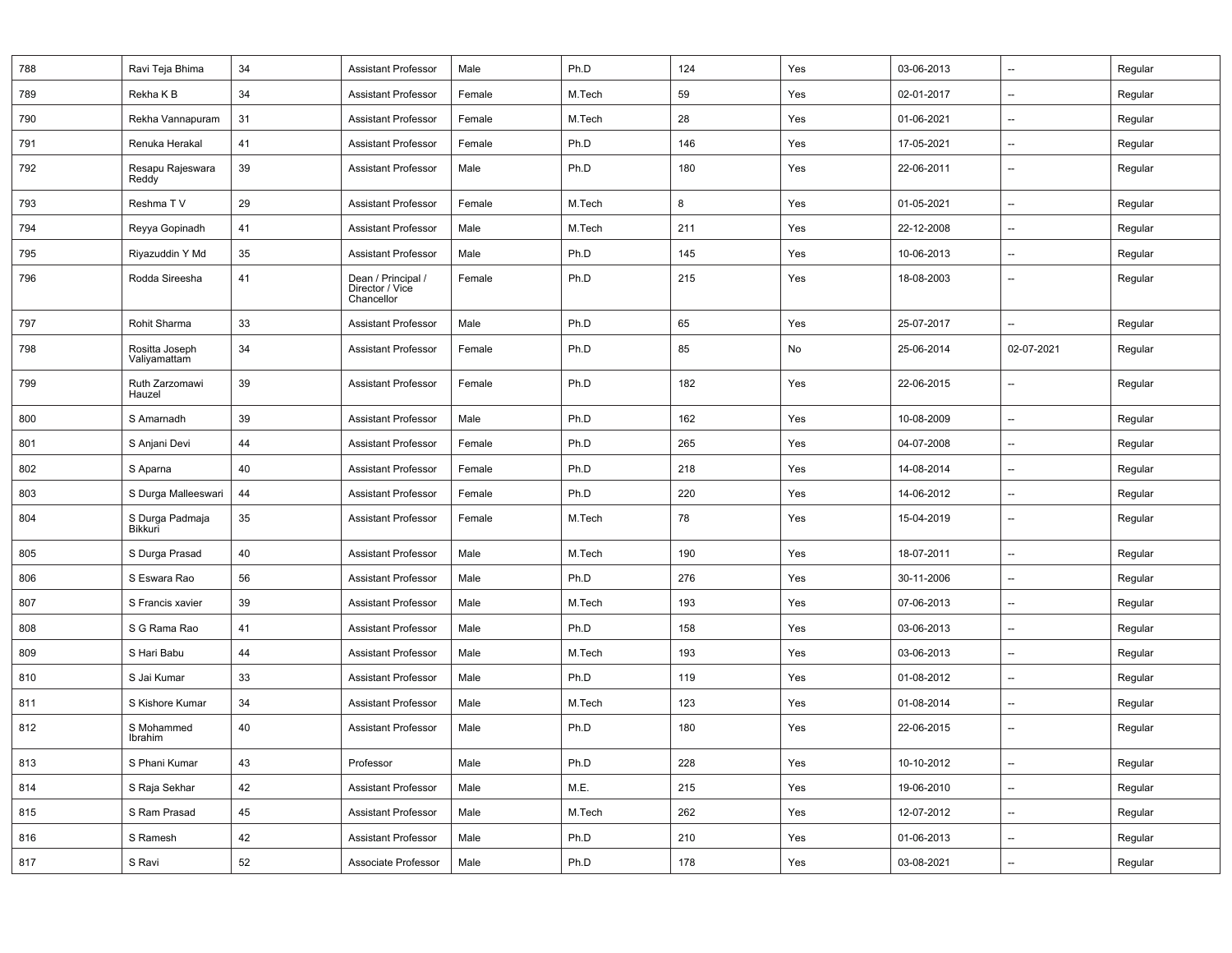| 818 | S Saradha Rani                                  | 37     | <b>Assistant Professor</b> | Female | M.Tech | 190            | Yes | 06-07-2011 | --                       | Regular |
|-----|-------------------------------------------------|--------|----------------------------|--------|--------|----------------|-----|------------|--------------------------|---------|
| 819 | S Sreedhar                                      | 40     | <b>Assistant Professor</b> | Male   | Ph.D   | 180            | Yes | 05-08-2016 | --                       | Regular |
| 820 | S Srinivasulu                                   | 37     | <b>Assistant Professor</b> | Male   | M.Tech | 142            | Yes | 11-07-2012 | --                       | Regular |
| 821 | S Sushma Raj                                    | 39     | Associate Professor        | Female | Ph.D   | 180            | Yes | 27-01-2009 | --                       | Regular |
| 822 | S V G Reddy                                     | 47     | Associate Professor        | Male   | Ph.D   | 222            | Yes | 27-04-2007 | --                       | Regular |
| 823 | S V Padmavathi                                  | 39     | <b>Assistant Professor</b> | Female | Ph.D   | 182            | Yes | 16-11-2006 | --                       | Regular |
| 824 | S V Raja Gopal                                  | 59     | Professor                  | Male   | Ph.D   | 408            | Yes | 03-08-1998 | --                       | Regular |
| 825 | Sagenela<br>Vijayakumar                         | 39     | <b>Assistant Professor</b> | Male   | Ph.D   | 168            | Yes | 01-11-2021 | $\overline{\phantom{a}}$ | Regular |
| 826 | Sahana D S                                      | 30     | <b>Assistant Professor</b> | Female | M.Tech | $\overline{2}$ | Yes | 01-05-2021 | --                       | Regular |
| 827 | Sai Kumar Vindula                               | 43     | <b>Assistant Professor</b> | Male   | Ph.D   | 168            | Yes | 06-07-2009 | --                       | Regular |
| 828 | Saikrian Aavula                                 | 34     | <b>Assistant Professor</b> | Male   | Ph.D   | 85             | Yes | 05-08-2020 | --                       | Regular |
| 829 | Sajja Neeraja                                   | 38     | <b>Assistant Professor</b> | Female | Ph.D   | 179            | Yes | 04-08-2006 | --                       | Regular |
| 830 | Saka Silas                                      | 39     | <b>Assistant Professor</b> | Male   | Ph.D   | 133            | Yes | 16-06-2010 | --                       | Regular |
| 831 | Sakshi Yadav                                    | 28     | <b>Assistant Professor</b> | Female | M.A    | 36             | Yes | 08-09-2020 | --                       | Regular |
| 832 | Sambhana Kanaka<br>Durga                        | 39     | <b>Assistant Professor</b> | Female | Ph.D   | 177            | Yes | 06-10-2006 | $\overline{\phantom{a}}$ | Regular |
| 833 | Sammeta Gopi<br>Krishna                         | 31     | <b>Assistant Professor</b> | Male   | M.Tech | 83             | Yes | 04-08-2014 | $\overline{\phantom{a}}$ | Regular |
| 834 | Sanapala Venkata<br>Lakshmi                     | 44     | <b>Assistant Professor</b> | Female | Ph.D   | 178            | Yes | 22-12-2008 | --                       | Regular |
| 835 | Sandeep B N                                     | 30     | <b>Assistant Professor</b> | Male   | M.Tech | 58             | Yes | 01-05-2021 | $\overline{\phantom{a}}$ | Regular |
| 836 | Sandeep Mudgala                                 | 32     | <b>Assistant Professor</b> | Male   | M.Tech | 92             | Yes | 01-07-2016 | --                       | Regular |
| 837 | Sandya Kakunuri                                 | 36     | <b>Assistant Professor</b> | Female | M.Tech | 150            | Yes | 01-06-2019 | --                       | Regular |
| 838 | Sangameshwar                                    | 36     | <b>Assistant Professor</b> | Male   | M.Tech | 102            | Yes | 04-06-2013 | --                       | Regular |
| 839 | Sangeeta<br>Bhamidipati                         | 47     | <b>Assistant Professor</b> | Female | Ph.D   | 253            | Yes | 04-08-2016 | $\overline{\phantom{a}}$ | Regular |
| 840 | Sanhita Manna                                   | 36     | <b>Assistant Professor</b> | Female | M.Tech | 138            | Yes | 04-06-2013 | $\overline{\phantom{a}}$ | Regular |
| 841 | Sanjeev Kumar A N                               | 37     | <b>Assistant Professor</b> | Male   | M.E.   | 102            | Yes | 03-06-2013 | --                       | Regular |
| 842 | Sankalp Kumar<br>Singh                          | 32     | <b>Assistant Professor</b> | Male   | Ph.D   | 22             | Yes | 22-06-2021 | $\overline{\phantom{a}}$ | Regular |
| 843 | Sankara Narayana<br>Kota                        | 39     | Assistant Professor        | Male   | M.Tech | 178            | Yes | 09-07-2012 |                          | Regular |
| 844 | Sankranti Srinivasa<br>Rao                      | 41     | <b>Assistant Professor</b> | Male   | Ph.D   | 195            | Yes | 14-07-2012 | $\overline{\phantom{a}}$ | Regular |
| 845 | Sanku Satya Naga<br>Lakshmi<br>Venkateswara Rao | 55     | <b>Assistant Professor</b> | Male   | M.E.   | 415            | Yes | 02-08-2010 | --                       | Regular |
| 846 | Sannapaneni<br>Janardan                         | $35\,$ | <b>Assistant Professor</b> | Male   | Ph.D   | 132            | Yes | 25-07-2016 | --                       | Regular |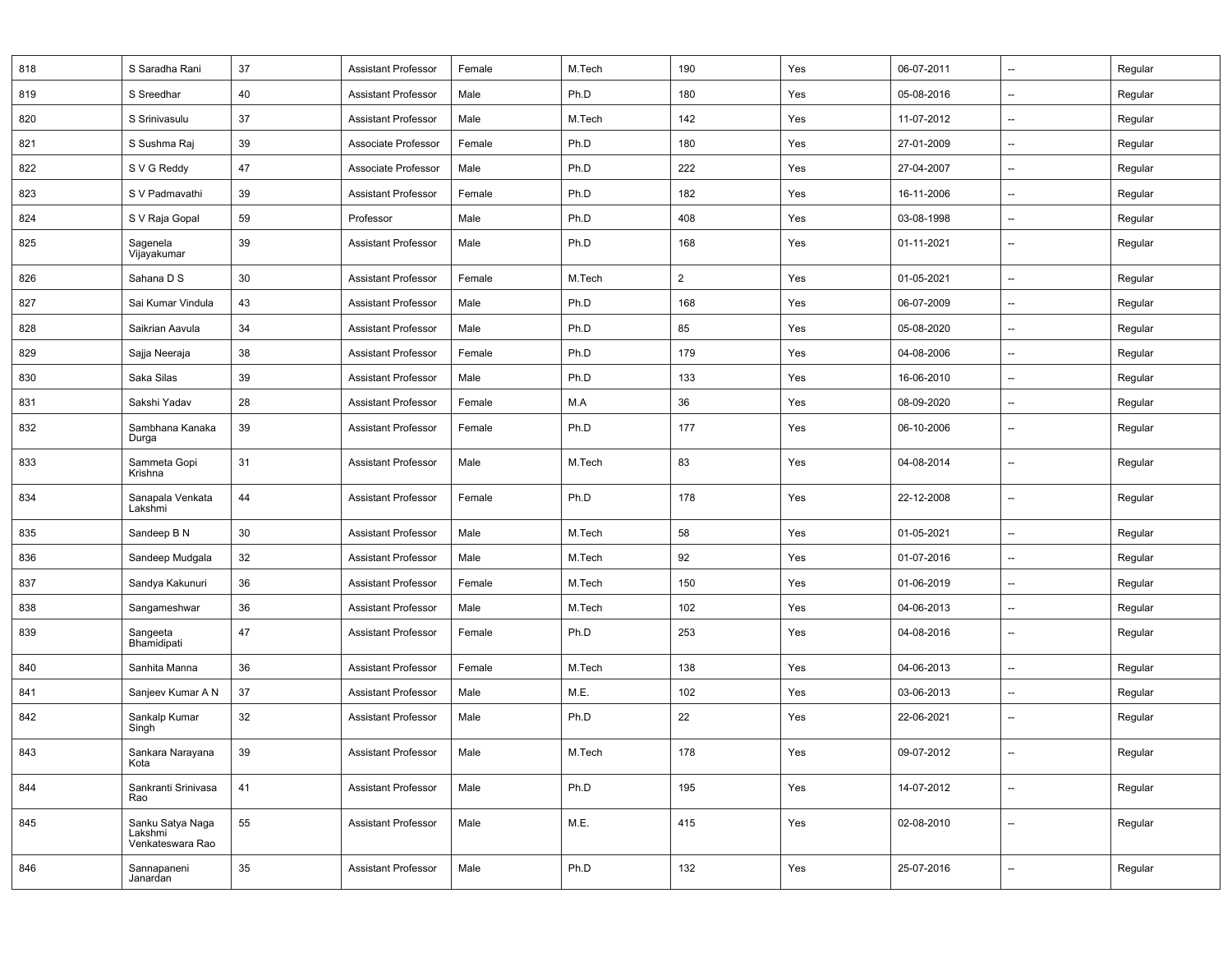| 847 | Santhosh Kumar<br>Alla          | 35 | <b>Assistant Professor</b> | Male   | Ph.D       | 120 | Yes | 25-07-2016 | $\overline{\phantom{a}}$ | Regular |
|-----|---------------------------------|----|----------------------------|--------|------------|-----|-----|------------|--------------------------|---------|
| 848 | Santosh kumar                   | 31 | <b>Assistant Professor</b> | Male   | M.Tech     | 26  | Yes | 01-05-2021 | $\overline{\phantom{a}}$ | Regular |
| 849 | Santosh Kumar<br>Velagala       | 36 | <b>Assistant Professor</b> | Male   | M.Tech     | 159 | Yes | 06-07-2009 | --                       | Regular |
| 850 | Sanyasi Naidu<br>Pasala         | 55 | Associate Professor        | Male   | Ph.D       | 292 | Yes | 26-12-2001 | $\overline{\phantom{a}}$ | Regular |
| 851 | Sapna                           | 32 | <b>Assistant Professor</b> | Female | M.Tech     | 17  | Yes | 03-08-2021 | --                       | Regular |
| 852 | Saranga Mohan                   | 32 | <b>Assistant Professor</b> | Female | M.Tech     | 88  | Yes | 01-07-2015 | $\overline{\phantom{a}}$ | Regular |
| 853 | Sarat Babu Imandi               | 42 | Associate Professor        | Male   | Ph.D       | 169 | Yes | 16-06-2010 | $\overline{\phantom{a}}$ | Regular |
| 854 | Sarita Padala                   | 41 | Associate Professor        | Female | Ph.D       | 192 | Yes | 01-09-2007 | $\overline{\phantom{a}}$ | Regular |
| 855 | Sarojini Jajimoggala            | 44 | Associate Professor        | Female | Ph.D       | 256 | Yes | 24-09-2002 | $\overline{\phantom{a}}$ | Regular |
| 856 | Sashiganth M                    | 32 | <b>Assistant Professor</b> | Male   | Ph.D       | 24  | Yes | 11-11-2021 | $\overline{\phantom{a}}$ | Regular |
| 857 | Satheesh G                      | 33 | <b>Assistant Professor</b> | Male   | <b>MBA</b> | 84  | Yes | 01-05-2021 | $\overline{\phantom{a}}$ | Regular |
| 858 | Sathiraju Sri Surya<br>Srikanth | 34 | <b>Assistant Professor</b> | Male   | M.Tech     | 132 | Yes | 10-07-2012 | $\overline{\phantom{a}}$ | Regular |
| 859 | Sathish Kumar Mani              | 47 | Associate Professor        | Male   | Ph.D       | 48  | Yes | 13-12-2021 | $\overline{\phantom{a}}$ | Regular |
| 860 | Satti Mounika                   | 29 | Assistant Professor        | Female | M.Tech     | 85  | Yes | 22-06-2016 | $\overline{\phantom{a}}$ | Regular |
| 861 | Satyanarayana<br>Yalakala       | 36 | Assistant Professor        | Male   | Ph.D       | 132 | Yes | 20-11-2017 | $\overline{\phantom{a}}$ | Regular |
| 862 | Sayantan Mondal                 | 33 | <b>Assistant Professor</b> | Male   | Ph.D       | 96  | Yes | 10-06-2019 | $\overline{\phantom{a}}$ | Regular |
| 863 | Seetha Chaithanya               | 32 | <b>Assistant Professor</b> | Male   | Ph.D       | 51  | Yes | 01-05-2021 | $\overline{\phantom{a}}$ | Regular |
| 864 | Sekharamantry<br>Praveen Kumar  | 37 | <b>Assistant Professor</b> | Male   | Ph.D       | 152 | Yes | 22-11-2008 | $\overline{\phantom{a}}$ | Regular |
| 865 | Sesetti Anuradha                | 44 | <b>Assistant Professor</b> | Female | Ph.D       | 177 | Yes | 26-10-2007 | $\overline{\phantom{a}}$ | Regular |
| 866 | Shabana                         | 43 | <b>Assistant Professor</b> | Female | Ph.D       | 218 | Yes | 06-07-2012 | $\overline{\phantom{a}}$ | Regular |
| 867 | Shabnam Samima                  | 31 | Assistant Professor        | Female | Ph.D       | 11  | Yes | 20-08-2020 | $\overline{\phantom{a}}$ | Regular |
| 868 | Shaheen<br>Ebrahimkutty A V     | 36 | Assistant Professor        | Female | Ph.D       | 16  | Yes | 03-08-2020 | $\overline{\phantom{a}}$ | Regular |
| 869 | Shaik Althaf<br>Rahaman         | 26 | Assistant Professor        | Male   | M.Tech     | 11  | No  | 19-08-2020 | 30-06-2021               | Regular |
| 870 | Shaik Jhani Bhasha              | 52 | Assistant Professor        | Male   | M.Tech     | 245 | Yes | 01-06-2013 | $\overline{\phantom{a}}$ | Regular |
| 871 | Shaik Khasim Beebi              | 51 | Professor                  | Female | Ph.D       | 281 | Yes | 21-01-1999 | $\overline{\phantom{a}}$ | Regular |
| 872 | Shaik Lakshman                  | 50 | <b>Assistant Professor</b> | Male   | Ph.D       | 300 | Yes | 26-06-2007 | --                       | Regular |
| 873 | Shaik Shamshuddin               | 47 | <b>Assistant Professor</b> | Male   | Ph.D       | 213 | Yes | 23-11-2005 | $\overline{\phantom{a}}$ | Regular |
| 874 | Shanti Chilukuri                | 47 | Professor                  | Female | Ph.D       | 218 | Yes | 19-09-2018 | $\overline{\phantom{a}}$ | Regular |
| 875 | Sharathbabu<br>Haridasyam       | 42 | <b>Assistant Professor</b> | Male   | Ph.D       | 204 | Yes | 01-06-2013 | $\overline{\phantom{a}}$ | Regular |
| 876 | Shefali Waldekar                | 37 | <b>Assistant Professor</b> | Female | M.Tech     | 52  | Yes | 01-07-2021 | $\overline{\phantom{a}}$ | Regular |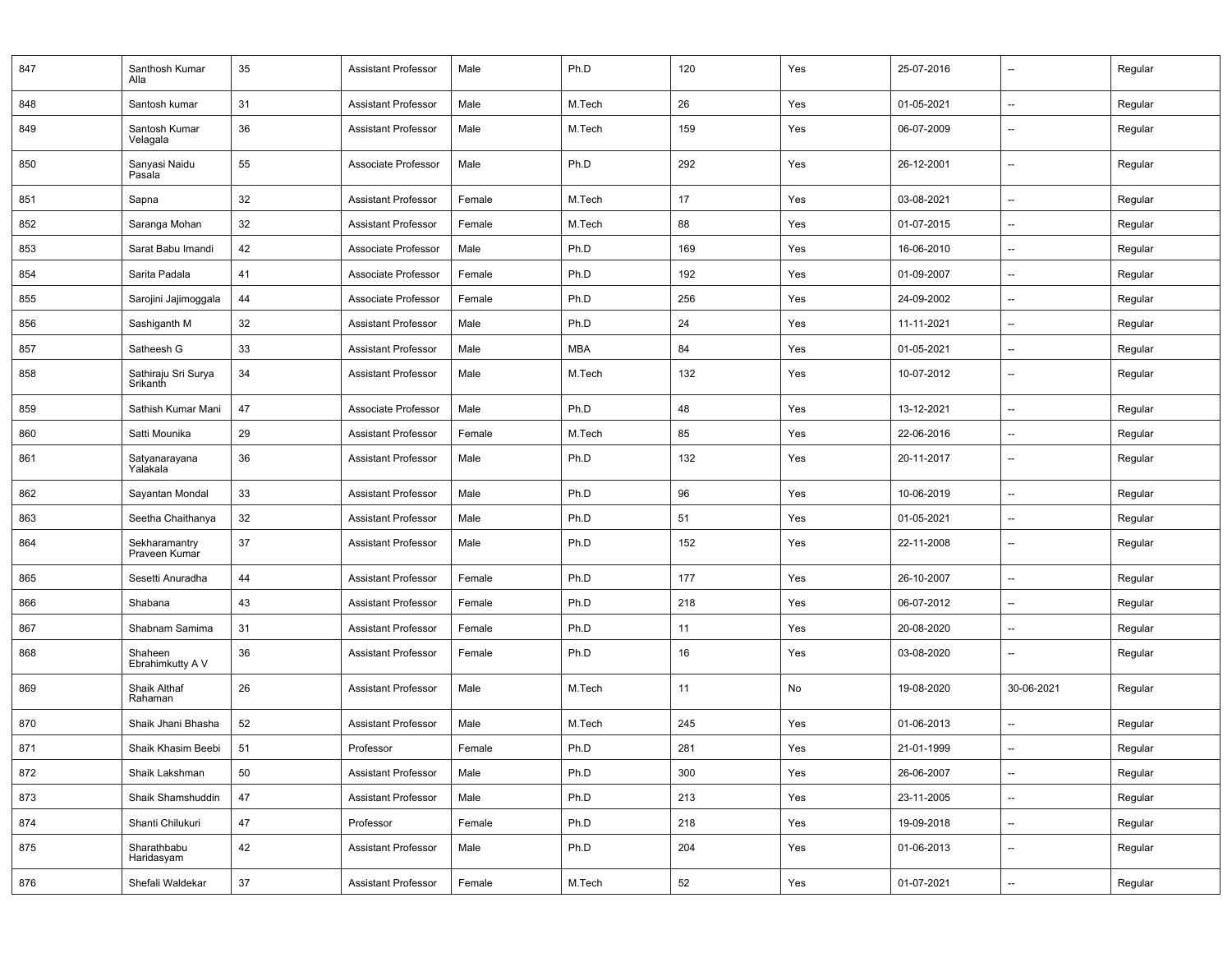| 877 | Sheikh Gouse                                            | 36 | <b>Assistant Professor</b> | Male   | M.Tech      | 189 | Yes | 01-06-2021 | --                       | Regular |
|-----|---------------------------------------------------------|----|----------------------------|--------|-------------|-----|-----|------------|--------------------------|---------|
| 878 | Shiprath K                                              | 32 | <b>Assistant Professor</b> | Male   | M.Sc.       | 78  | Yes | 31-08-2020 | --                       | Regular |
| 879 | Shivaprasada K H                                        | 38 | <b>Assistant Professor</b> | Male   | M.Tech      | 59  | Yes | 02-01-2017 | --                       | Regular |
| 880 | Shubhi Gupta                                            | 30 | <b>Assistant Professor</b> | Female | Ph.D        | 66  | Yes | 12-10-2015 | --                       | Regular |
| 881 | Siba Prasad Mishra                                      | 36 | <b>Assistant Professor</b> | Male   | M.Tech      | 144 | Yes | 14-08-2014 | --                       | Regular |
| 882 | Singamaneni Kranthi<br>Kumar                            | 35 | <b>Assistant Professor</b> | Male   | Ph.D        | 180 | Yes | 01-09-2021 | --                       | Regular |
| 883 | Singireddi<br>Eswararao                                 | 29 | <b>Assistant Professor</b> | Male   | M.Tech      | 72  | Yes | 15-07-2015 | --                       | Regular |
| 884 | Siva Reddy Sheri                                        | 43 | Associate Professor        | Male   | Ph.D        | 224 | Yes | 07-08-2012 | --                       | Regular |
| 885 | Siva satyanarayana<br>Jagarapu                          | 40 | <b>Assistant Professor</b> | Male   | Ph.D        | 180 | Yes | 25-07-2016 | --                       | Regular |
| 886 | Smita Sandeep<br>Darandale                              | 43 | <b>Assistant Professor</b> | Male   | Ph.D        | 96  | Yes | 19-07-2019 | --                       | Regular |
| 887 | Soma Venkata<br><b>Bharath Kumar</b><br>Reddy           | 35 | <b>Assistant Professor</b> | Male   | M.Tech      | 144 | Yes | 13-07-2012 | --                       | Regular |
| 888 | Somayajula<br>Bharadwaj                                 | 41 | <b>Assistant Professor</b> | Male   | Ph.D        | 192 | Yes | 02-07-2014 | --                       | Regular |
| 889 | Songa Hemanth<br>Kumar                                  | 40 | <b>Assistant Professor</b> | Male   | M.Tech      | 178 | Yes | 04-07-2009 | --                       | Regular |
| 890 | Sonnegowda K                                            | 31 | <b>Assistant Professor</b> | Male   | M.Tech      | 74  | Yes | 02-09-2020 | --                       | Regular |
| 891 | Sourav Biswas                                           | 33 | <b>Assistant Professor</b> | Male   | M.Tech      | 20  | Yes | 02-06-2021 | --                       | Regular |
| 892 | Sourav Haldar                                           | 39 | <b>Assistant Professor</b> | Male   | Ph.D        | 168 | Yes | 25-09-2020 | --                       | Regular |
| 893 | Spoorthi T                                              | 29 | <b>Assistant Professor</b> | Female | M.Tech      | 20  | Yes | 01-05-2021 | --                       | Regular |
| 894 | Sree Ramachandra<br>Murty Kokkiragadda                  | 56 | Associate Professor        | Male   | Ph.D        | 383 | Yes | 18-08-1989 | --                       | Regular |
| 895 | Sreedhar Namburi                                        | 41 | Associate Professor        | Male   | Ph.D        | 220 | Yes | 04-07-2008 | --                       | Regular |
| 896 | Sreekanth Puli                                          | 33 | <b>Assistant Professor</b> | Male   | M.Tech      | 72  | Yes | 01-10-2021 | --                       | Regular |
| 897 | Sreenadh Chevula                                        | 38 | <b>Assistant Professor</b> | Male   | Ph.D        | 102 | Yes | 01-09-2021 | --                       | Regular |
| 898 | Sri Pentapati Naga<br>Rama Lingeswara<br>Chandra Sekhar | 42 | Associate Professor        | Male   | M.Tech      | 216 | Yes | 22-09-2005 | --                       | Regular |
| 899 | Sridevi Gundala                                         | 54 | <b>Assistant Professor</b> | Female | Ph.D        | 348 | Yes | 07-08-2013 | --                       | Regular |
| 900 | Sridhar Maisa                                           | 42 | <b>Assistant Professor</b> | Male   | Ph.D        | 217 | Yes | 26-06-2015 | --                       | Regular |
| 901 | Srinivas Jayaram                                        | 43 | Assistant Professor        | Male   | <b>PGDM</b> | 210 | Yes | 01-06-2021 | --                       | Regular |
| 902 | Srinivas Karedla                                        | 39 | <b>Assistant Professor</b> | Male   | Ph.D        | 172 | Yes | 14-06-2010 | --                       | Regular |
| 903 | Srinivas Prasad                                         | 53 | Professor                  | Male   | Ph.D        | 350 | Yes | 17-05-2019 | --                       | Regular |
| 904 | Srinivasa Rao Bendi                                     | 38 | Assistant Professor        | Male   | Ph.D        | 58  | Yes | 03-09-2020 | $\overline{\phantom{a}}$ | Regular |
| 905 | Srinivasa Rao Sura                                      | 38 | Assistant Professor        | Male   | Ph.D        | 188 | Yes | 20-07-2009 | --                       | Regular |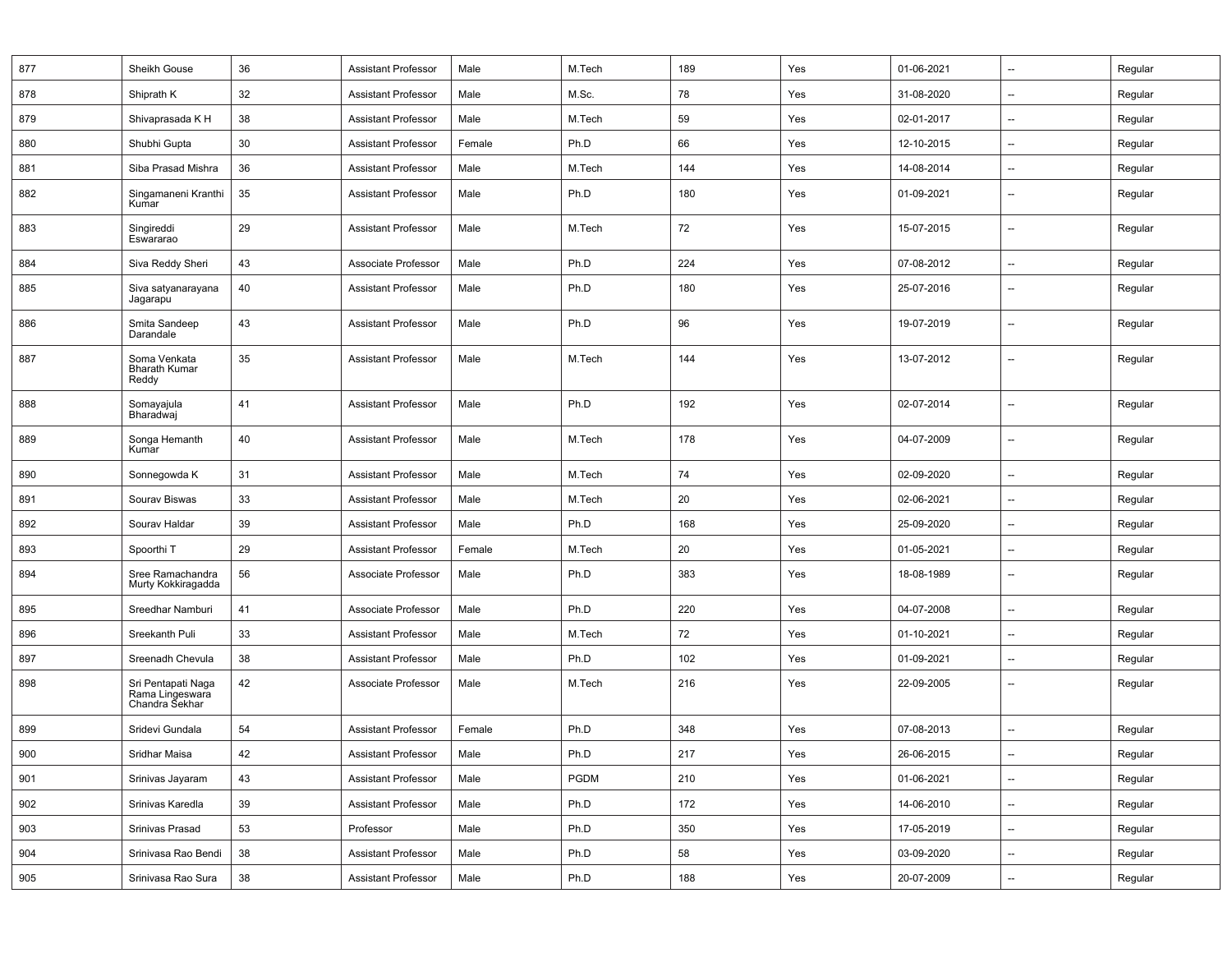| 906 | Srinivasa Rao<br>Thamanam                  | 39 | <b>Assistant Professor</b> | Male   | M.Tech     | 165 | Yes | 01-06-2013 | $\overline{\phantom{a}}$ | Regular |
|-----|--------------------------------------------|----|----------------------------|--------|------------|-----|-----|------------|--------------------------|---------|
| 907 | Srinivasa Rao<br>Vammi                     | 42 | <b>Assistant Professor</b> | Male   | Ph.D       | 224 | Yes | 08-07-2011 | $\overline{\phantom{a}}$ | Regular |
| 908 | Srinivasarao<br>Dhanikonda                 | 36 | <b>Assistant Professor</b> | Male   | M.Tech     | 155 | Yes | 01-06-2013 | $\overline{\phantom{a}}$ | Regular |
| 909 | Srinu Budumuru                             | 34 | <b>Assistant Professor</b> | Male   | M.Tech     | 119 | Yes | 09-07-2012 | $\overline{\phantom{a}}$ | Regular |
| 910 | Srisailapu D Vara<br>Prasad                | 37 | <b>Assistant Professor</b> | Male   | Ph.D       | 165 | Yes | 03-06-2013 | $\overline{\phantom{a}}$ | Regular |
| 911 | Srivaishnava<br>Vasudeva<br>Vishnuvardhana | 34 | <b>Assistant Professor</b> | Male   | Ph.D       | 96  | Yes | 13-06-2019 | $\overline{\phantom{a}}$ | Regular |
| 912 | Sruthy B                                   | 33 | <b>Assistant Professor</b> | Female | Ph.D       | 96  | Yes | 14-08-2017 | $\overline{\phantom{a}}$ | Regular |
| 913 | SSV Ramana Rao                             | 57 | Associate Professor        | Male   | M.Tech     | 404 | Yes | 27-11-1987 | $\overline{\phantom{a}}$ | Regular |
| 914 | Subbar Pavankumar                          | 44 | <b>Assistant Professor</b> | Male   | Ph.D       | 232 | Yes | 05-08-2020 | $\overline{\phantom{a}}$ | Regular |
| 915 | Subhash Chavadaki                          | 35 | <b>Assistant Professor</b> | Male   | M.Tech     | 108 | Yes | 06-08-2014 | $\overline{\phantom{a}}$ | Regular |
| 916 | Subhasis Nanda                             | 31 | <b>Assistant Professor</b> | Male   | Ph.D       | 84  | Yes | 03-08-2020 | $\overline{\phantom{a}}$ | Regular |
| 917 | Subimal Deb                                | 39 | <b>Assistant Professor</b> | Male   | Ph.D       | 180 | No  | 14-07-2012 | 18-09-2020               | Regular |
| 918 | Sudeep K S                                 | 45 | Associate Professor        | Male   | Ph.D       | 194 | Yes | 25-02-2021 | $\overline{\phantom{a}}$ | Regular |
| 919 | Sudhakar Singha                            | 37 | <b>Assistant Professor</b> | Male   | Ph.D       | 92  | Yes | 18-10-2021 | $\overline{\phantom{a}}$ | Regular |
| 920 | Sudip Kumar Garain                         | 37 | <b>Assistant Professor</b> | Male   | Ph.D       | 144 | Yes | 17-08-2020 | $\overline{\phantom{a}}$ | Regular |
| 921 | Sumit Mohanty                              | 39 | <b>Assistant Professor</b> | Male   | Ph.D       | 180 | Yes | 01-01-2021 | $\overline{\phantom{a}}$ | Regular |
| 922 | Suneetha Dwarapu                           | 41 | <b>Assistant Professor</b> | Female | M.Tech     | 177 | Yes | 27-10-2007 | $\overline{\phantom{a}}$ | Regular |
| 923 | Sunil Kumar<br>Vangapandu                  | 34 | <b>Assistant Professor</b> | Male   | M.Tech     | 143 | Yes | 03-08-2009 | $\overline{\phantom{a}}$ | Regular |
| 924 | Sunita Panda                               | 39 | <b>Assistant Professor</b> | Female | Ph.D       | 180 | Yes | 13-07-2017 | $\overline{\phantom{a}}$ | Regular |
| 925 | Suraj Aravind<br>Bollapragada              | 43 | <b>Assistant Professor</b> | Female | M.Tech     | 254 | Yes | 06-05-2019 | $\overline{\phantom{a}}$ | Regular |
| 926 | Surakasi Padma                             | 26 | <b>Assistant Professor</b> | Female | <b>MCA</b> | 11  | Yes | 19-08-2020 | $\overline{\phantom{a}}$ | Regular |
| 927 | Sureddy Sneha                              | 30 | <b>Assistant Professor</b> | Female | M.Tech     | 32  | Yes | 15-04-2019 | $\overline{\phantom{a}}$ | Regular |
| 928 | Surendar G                                 | 43 | <b>Assistant Professor</b> | Male   | Ph.D       | 239 | Yes | 02-08-2021 | $\overline{\phantom{a}}$ | Regular |
| 929 | Suresh Kumar<br>Digumarthi                 | 42 | <b>Assistant Professor</b> | Male   | Ph.D       | 228 | Yes | 10-06-2019 | $\overline{\phantom{a}}$ | Regular |
| 930 | Swamy Bairi                                | 37 | Assistant Professor        | Male   | Ph.D       | 168 | Yes | 01-06-2020 | $\overline{\phantom{a}}$ | Regular |
| 931 | Swarnalatha<br>Prathipati                  | 37 | <b>Assistant Professor</b> | Female | M.Tech     | 90  | Yes | 01-05-2019 | --                       | Regular |
| 932 | Swasthika Jain T J                         | 31 | <b>Assistant Professor</b> | Female | M.Tech     | 32  | Yes | 28-02-2019 | Ξ.                       | Regular |
| 933 | T Arun Singh                               | 31 | <b>Assistant Professor</b> | Male   | M.Tech     | 55  | Yes | 01-06-2021 | --                       | Regular |
| 934 | T Aruna Sri                                | 37 | <b>Assistant Professor</b> | Female | M.Tech     | 165 | Yes | 03-06-2013 | $\qquad \qquad -$        | Regular |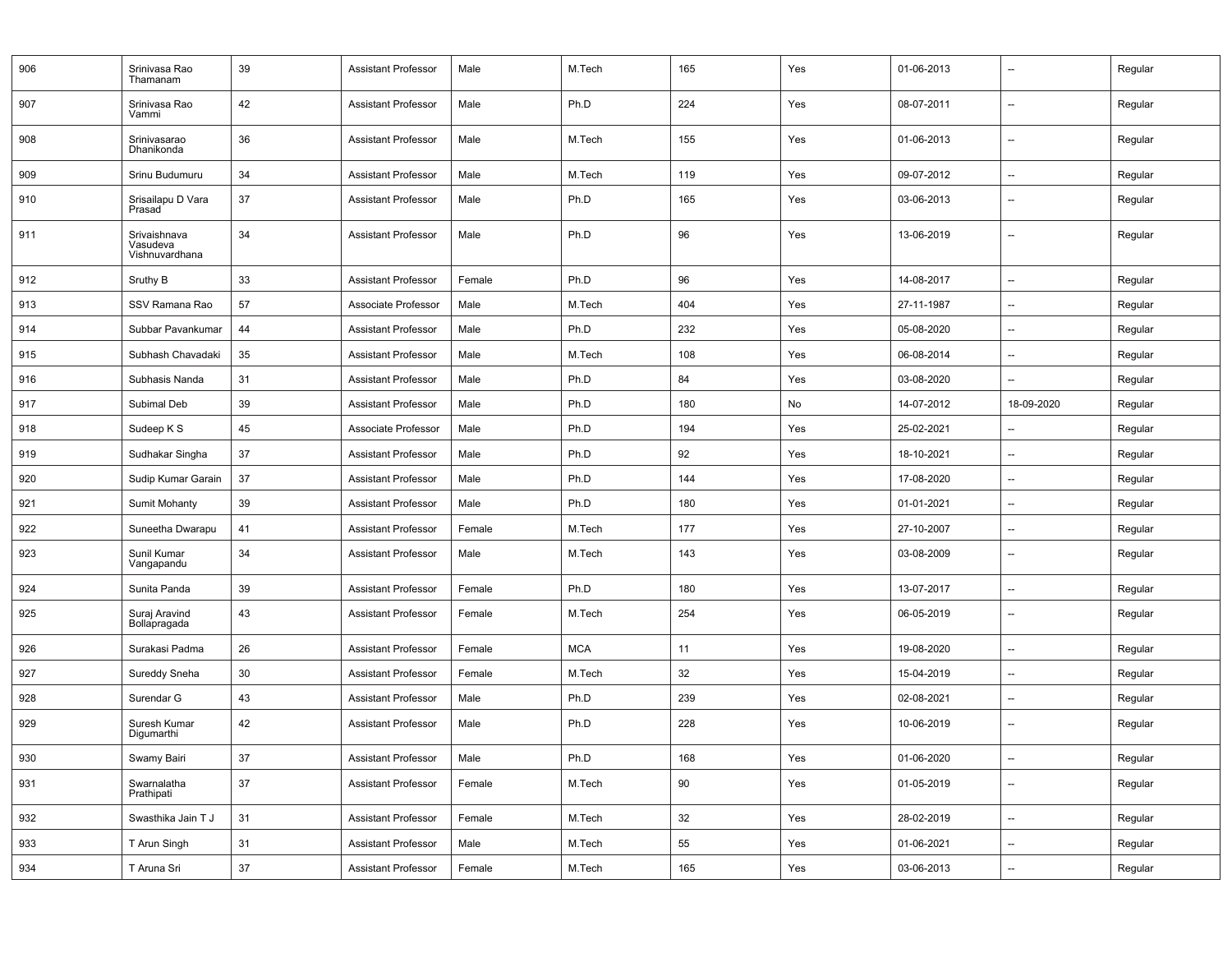| 935 | T B Patrudu                      | 49     | Associate Professor        | Male   | Ph.D    | 264 | Yes | 06-07-2009 | --                       | Regular |
|-----|----------------------------------|--------|----------------------------|--------|---------|-----|-----|------------|--------------------------|---------|
| 936 | T Durga Prasad                   | 36     | <b>Assistant Professor</b> | Male   | M.Tech  | 156 | Yes | 10-07-2008 | --                       | Regular |
| 937 | T Geeta Madhuri<br>Naidu         | 43     | <b>Assistant Professor</b> | Female | M. Phil | 253 | Yes | 25-07-2007 | $\overline{\phantom{a}}$ | Regular |
| 938 | T Jhansi Rani                    | 38     | <b>Assistant Professor</b> | Female | M.Tech  | 206 | Yes | 01-08-2011 | --                       | Regular |
| 939 | T Joseph Ratna<br>Jayakar        | 51     | Associate Professor        | Male   | Ph.D    | 246 | Yes | 10-06-2010 | --                       | Regular |
| 940 | T Nagarjuna                      | 31     | <b>Assistant Professor</b> | Male   | M.Tech  | 62  | Yes | 01-05-2021 | --                       | Regular |
| 941 | T Nageshwara Rao                 | 57     | Professor                  | Male   | Ph.D    | 110 | Yes | 26-08-2014 | --                       | Regular |
| 942 | T Rajesh Kumar<br>Dora           | 33     | <b>Assistant Professor</b> | Male   | M.S     | 110 | Yes | 02-05-2016 | --                       | Regular |
| 943 | T Sowdamini                      | 40     | <b>Assistant Professor</b> | Female | Ph.D    | 205 | Yes | 03-07-2017 | $\overline{\phantom{a}}$ | Regular |
| 944 | T Srikanth                       | 44     | Associate Professor        | Male   | M.Tech  | 226 | Yes | 24-08-2005 | --                       | Regular |
| 945 | T Srinivas                       | 52     | Professor                  | Male   | Ph.D    | 284 | Yes | 05-11-1997 | $\overline{\phantom{a}}$ | Regular |
| 946 | T Srinivasa Rao                  | 47     | Associate Professor        | Male   | Ph.D    | 274 | Yes | 29-06-2007 | $\overline{\phantom{a}}$ | Regular |
| 947 | T Uma Devi                       | 48     | Associate Professor        | Female | Ph.D    | 270 | Yes | 18-01-1999 | --                       | Regular |
| 948 | T Vishwam                        | 42     | Associate Professor        | Male   | Ph.D    | 210 | Yes | 21-06-2010 | --                       | Regular |
| 949 | Tadi Padmavathi                  | 43     | <b>Assistant Professor</b> | Female | Ph.D    | 213 | Yes | 27-12-2005 | --                       | Regular |
| 950 | <b>Tadi Srinivas</b>             | 50     | Associate Professor        | Male   | M.Tech  | 312 | Yes | 04-01-2006 | --                       | Regular |
| 951 | Tadisetti Durga rao              | 40     | <b>Assistant Professor</b> | Male   | Ph.D    | 180 | Yes | 04-08-2017 | --                       | Regular |
| 952 | Talabattula Raj<br>Priyanka      | 29     | <b>Assistant Professor</b> | Female | M.Tech  | 72  | Yes | 08-07-2015 | $\overline{\phantom{a}}$ | Regular |
| 953 | Talari Surendra                  | 41     | <b>Assistant Professor</b> | Male   | Ph.D    | 220 | Yes | 30-06-2008 | --                       | Regular |
| 954 | Talasila Sri Lakshmi             | 47     | <b>Assistant Professor</b> | Female | Ph.D    | 274 | Yes | 07-07-2009 | --                       | Regular |
| 955 | Talluri Sekhar                   | 55     | Professor                  | Male   | Ph.D    | 286 | Yes | 03-08-1998 | --                       | Regular |
| 956 | Tanakala Venkata<br>Suri Apparao | 36     | <b>Assistant Professor</b> | Male   | M.Tech  | 136 | Yes | 09-07-2012 | $\overline{\phantom{a}}$ | Regular |
| 957 | <b>Tanveer Ahmed</b>             | 30     | <b>Assistant Professor</b> | Male   | M.Tech  | 32  | Yes | 15-04-2019 | $\overline{a}$           | Regular |
| 958 | Tata Vidyullatha                 | 43     | <b>Assistant Professor</b> | Female | M.A     | 216 | No  | 20-08-2020 | 30-04-2021               | Regular |
| 959 | <b>Tauheed Ahmed</b>             | 32     | <b>Assistant Professor</b> | Male   | Ph.D    | 11  | Yes | 20-08-2020 | $\overline{a}$           | Regular |
| 960 | Tayi Jyothirmayi                 | 39     | <b>Assistant Professor</b> | Female | Ph.D    | 191 | Yes | 09-08-2005 | $\overline{\phantom{a}}$ | Regular |
| 961 | Tenkayala Navya<br>Kumari        | 34     | <b>Assistant Professor</b> | Female | M.Sc.   | 102 | Yes | 01-06-2021 | --                       | Regular |
| 962 | Terli Sankara Rao                | 47     | Associate Professor        | Male   | Ph.D    | 214 | Yes | 10-09-2004 | --                       | Regular |
| 963 | Thota Jyotsna Rani               | 33     | <b>Assistant Professor</b> | Female | M.Tech  | 91  | Yes | 23-06-2016 | --                       | Regular |
| 964 | Thotakura Sandhya                | 40     | <b>Assistant Professor</b> | Female | Ph.D    | 204 | Yes | 09-07-2009 | $\overline{\phantom{a}}$ | Regular |
| 965 | Thriveni Mindi                   | $37\,$ | <b>Assistant Professor</b> | Female | Ph.D    | 144 | Yes | 17-06-2015 | --                       | Regular |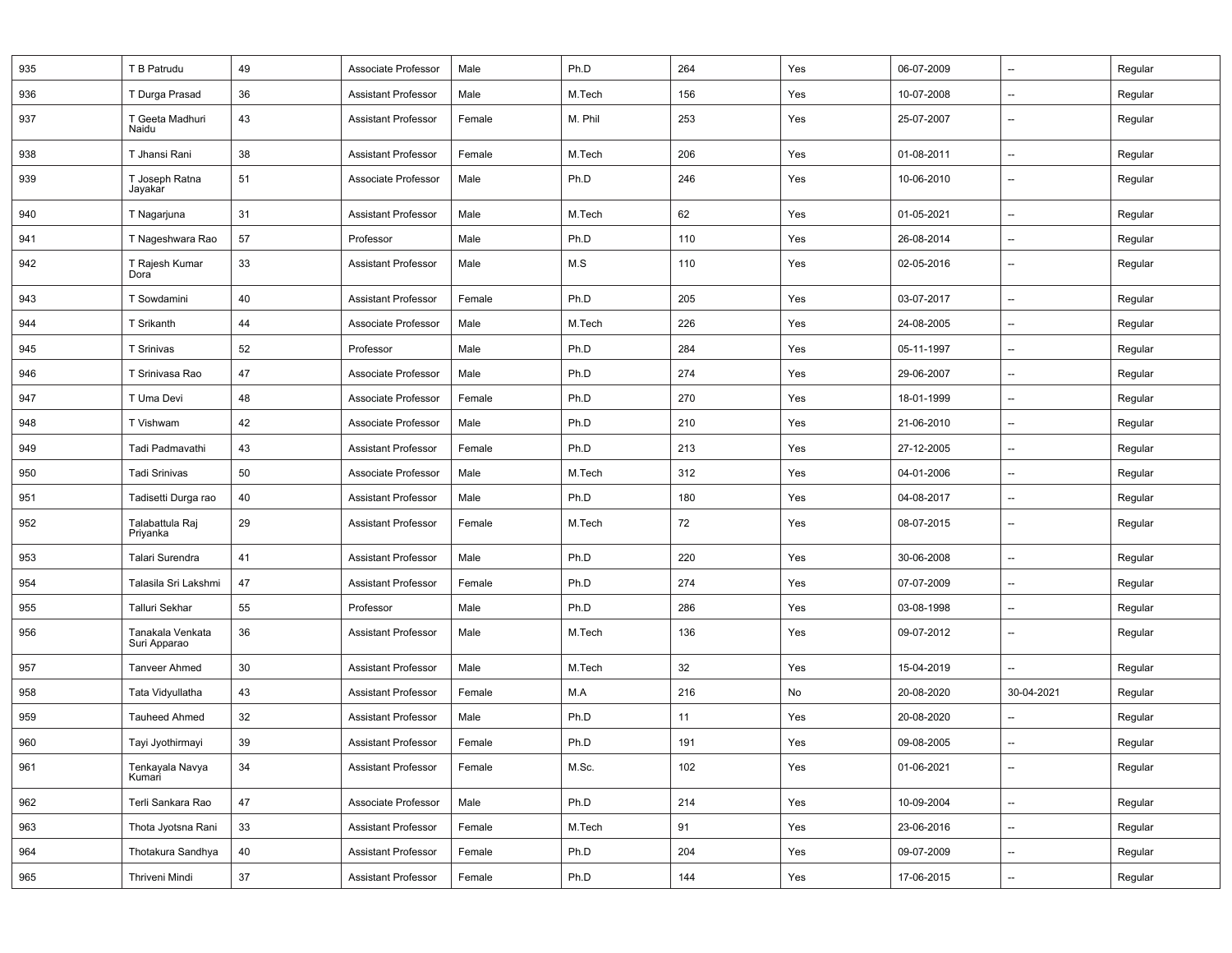| 966 | Thumbur Gowri               | 43 | Assistant Professor        | Female | Ph.D       | 225 | Yes | 23-06-2010 | $\overline{\phantom{a}}$ | Regular |
|-----|-----------------------------|----|----------------------------|--------|------------|-----|-----|------------|--------------------------|---------|
| 967 | Tummala Sita<br>Mahalakshmi | 60 | Professor                  | Female | Ph.D       | 406 | Yes | 11-01-2021 | $\overline{\phantom{a}}$ | Regular |
| 968 | Umaprasada Rao<br>Bodasingi | 41 | <b>Assistant Professor</b> | Male   | Ph.D       | 185 | Yes | 14-06-2019 | $\overline{\phantom{a}}$ | Regular |
| 969 | Ummadisetty<br>Sreenivasulu | 35 | Assistant Professor        | Male   | M.Tech     | 133 | Yes | 01-06-2013 | $\overline{\phantom{a}}$ | Regular |
| 970 | Umme Salma                  | 40 | Associate Professor        | Female | Ph.D       | 178 | Yes | 04-09-2006 | $\overline{a}$           | Regular |
| 971 | Upadhyayula Ratna<br>Kumari | 45 | <b>Assistant Professor</b> | Female | Ph.D       | 230 | Yes | 15-06-2010 | $\overline{a}$           | Regular |
| 972 | Upendar Mendu               | 46 | <b>Assistant Professor</b> | Male   | Ph.D       | 254 | Yes | 04-07-2014 | $\overline{\phantom{a}}$ | Regular |
| 973 | Usha Rani J                 | 28 | <b>Assistant Professor</b> | Female | M.COM      | 36  | Yes | 01-05-2021 | $\overline{\phantom{a}}$ | Regular |
| 974 | V Naveen Kumar              | 34 | <b>Assistant Professor</b> | Male   | M.Tech     | 120 | Yes | 05-06-2013 | $\overline{\phantom{a}}$ | Regular |
| 975 | V Durga Prasad              | 40 | <b>Assistant Professor</b> | Male   | Ph.D       | 169 | Yes | 26-06-2015 | $\overline{\phantom{a}}$ | Regular |
| 976 | V Gowri Lakshmi             | 45 | <b>Assistant Professor</b> | Female | Ph.D       | 254 | Yes | 19-06-2008 | $\overline{\phantom{a}}$ | Regular |
| 977 | V Kameswara<br>Sridhar      | 42 | <b>Assistant Professor</b> | Male   | M.Sc.      | 178 | Yes | 01-09-2014 | $\overline{\phantom{a}}$ | Regular |
| 978 | V Naga Lakshmi              | 55 | Professor                  | Female | Ph.D       | 360 | Yes | 13-11-2000 | $\overline{\phantom{a}}$ | Regular |
| 979 | V NagaRadhika               | 42 | <b>Assistant Professor</b> | Female | Ph.D       | 229 | Yes | 03-06-2013 | $\overline{\phantom{a}}$ | Regular |
| 980 | V Narayanaswami<br>Naik     | 35 | <b>Assistant Professor</b> | Male   | M.A        | 120 | Yes | 01-06-2021 | $\overline{a}$           | Regular |
| 981 | V Ravi Shankar              | 53 | Associate Professor        | Male   | Ph.D       | 277 | Yes | 21-06-2010 | $\overline{a}$           | Regular |
| 982 | V Revathi                   | 33 | <b>Assistant Professor</b> | Female | M.Tech     | 119 | Yes | 16-08-2014 | $\overline{\phantom{a}}$ | Regular |
| 983 | V S Prasad Babu             | 45 | <b>Assistant Professor</b> | Male   | M.Tech     | 228 | Yes | 06-07-2009 | $\overline{\phantom{a}}$ | Regular |
| 984 | V Sandhya                   | 41 | Assistant Professor        | Female | M.Tech     | 138 | Yes | 21-06-2011 | $\overline{\phantom{a}}$ | Regular |
| 985 | V Saritha                   | 42 | Associate Professor        | Female | Ph.D       | 179 | Yes | 04-08-2006 | $\overline{\phantom{a}}$ | Regular |
| 986 | V Shiva Prasad<br>Nayak     | 35 | <b>Assistant Professor</b> | Male   | M.Tech     | 125 | Yes | 12-08-2013 | $\overline{\phantom{a}}$ | Regular |
| 987 | V Sireesha                  | 41 | Associate Professor        | Female | Ph.D       | 163 | Yes | 20-12-2007 | $\overline{\phantom{a}}$ | Regular |
| 988 | V Tilak Kumar               | 31 | <b>Assistant Professor</b> | Male   | <b>MBA</b> | 48  | Yes | 01-06-2021 | $\overline{\phantom{a}}$ | Regular |
| 989 | V V Abhilash                | 42 | <b>Assistant Professor</b> | Male   | Ph.D       | 178 | Yes | 15-07-2014 | $\overline{\phantom{a}}$ | Regular |
| 990 | V V Devi Prasad<br>Kotni    | 39 | Associate Professor        | Male   | Ph.D       | 205 | Yes | 06-07-2021 | $\overline{\phantom{a}}$ | Regular |
| 991 | V V V Nagendra<br>Rao       | 54 | Professor                  | Male   | Ph.D       | 348 | Yes | 01-06-2020 | $\overline{\phantom{a}}$ | Regular |
| 992 | Vadapalli Srinivas          | 48 | Professor                  | Male   | Ph.D       | 271 | Yes | 01-11-1999 | $\sim$                   | Regular |
| 993 | Vadavalli Saikiran          | 39 | <b>Assistant Professor</b> | Male   | Ph.D       | 168 | Yes | 02-08-2017 | $\overline{\phantom{a}}$ | Regular |
| 994 | Vaddadi Nooka Raju          | 39 | <b>Assistant Professor</b> | Male   | M.Tech     | 168 | Yes | 25-07-2007 | $\overline{a}$           | Regular |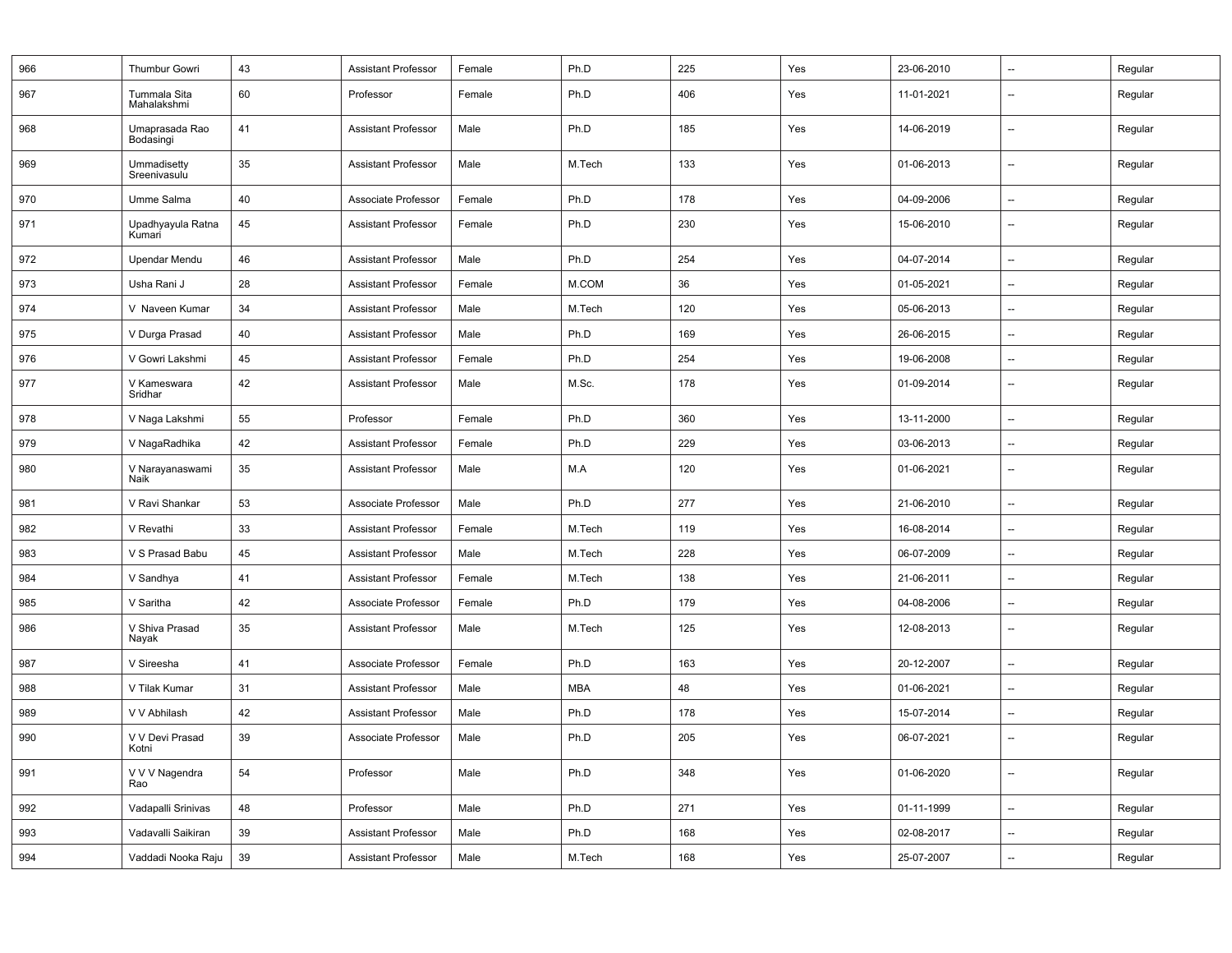| 995  | Valiyamattam<br>Georgitta Joseph        | 32 | <b>Assistant Professor</b>                          | Female | Ph.D   | 84  | Yes | 01-08-2018 | $\overline{\phantom{a}}$ | Regular |
|------|-----------------------------------------|----|-----------------------------------------------------|--------|--------|-----|-----|------------|--------------------------|---------|
| 996  | Vallamsetty<br>Parimala Venu            | 47 | Associate Professor                                 | Female | Ph.D   | 264 | Yes | 09-11-2005 | $\overline{\phantom{a}}$ | Regular |
| 997  | Vamsidhar<br>Yendapalli                 | 45 | Professor                                           | Male   | Ph.D   | 258 | Yes | 20-01-2020 | $\overline{\phantom{a}}$ | Regular |
| 998  | Vandavasi<br>Koteswara Rao              | 40 | <b>Assistant Professor</b>                          | Male   | Ph.D   | 180 | Yes | 20-06-2019 | --                       | Regular |
| 999  | Vandrasi Raja<br>Kumar                  | 41 | <b>Assistant Professor</b>                          | Male   | M.Tech | 247 | Yes | 27-06-2011 | --                       | Regular |
| 1000 | Vangipurapu Naga<br>Malleswari          | 45 | <b>Assistant Professor</b>                          | Female | Ph.D   | 252 | Yes | 09-07-2009 | --                       | Regular |
| 1001 | Vani Jayasri<br>Geddada                 | 33 | <b>Assistant Professor</b>                          | Female | M.Tech | 99  | Yes | 30-04-2019 | --                       | Regular |
| 1002 | Vankara Jyothi                          | 41 | Associate Professor                                 | Female | Ph.D   | 176 | Yes | 06-11-2006 | --                       | Regular |
| 1003 | Vara Ranjani                            | 44 | <b>Assistant Professor</b>                          | Female | Ph.D   | 232 | Yes | 01-09-2014 | --                       | Regular |
| 1004 | Vasa Sireesha Rani                      | 37 | <b>Assistant Professor</b>                          | Female | Ph.D   | 154 | Yes | 14-07-2021 | --                       | Regular |
| 1005 | Vasundhara<br>Balireddy                 | 56 | <b>Assistant Professor</b>                          | Female | Ph.D   | 370 | Yes | 17-06-2010 | $\overline{\phantom{a}}$ | Regular |
| 1006 | Veena R C                               | 29 | <b>Assistant Professor</b>                          | Female | M.Tech | 32  | Yes | 16-04-2019 | --                       | Regular |
| 1007 | Veera Malleswara<br>Rao                 | 58 | Professor                                           | Male   | Ph.D   | 401 | Yes | 02-02-1988 | $\overline{\phantom{a}}$ | Regular |
| 1008 | Vellanki Lakshmi<br>Narasamma           | 50 | Associate Professor                                 | Male   | Ph.D   | 300 | Yes | 20-07-2004 | $\overline{\phantom{a}}$ | Regular |
| 1009 | Vemulapalli<br>Vandana                  | 48 | <b>Assistant Professor</b>                          | Female | Ph.D   | 276 | Yes | 03-06-2013 | $\overline{\phantom{a}}$ | Regular |
| 1010 | Vemuri Bala Sai<br>Srilatha Indira Dutt | 49 | Dean / Principal /<br>Director / Vice<br>Chancellor | Female | Ph.D   | 296 | Yes | 02-08-2010 | --                       | Regular |
| 1011 | Venigalla Hima<br>Bindu                 | 36 | <b>Assistant Professor</b>                          | Female | Ph.D   | 72  | Yes | 22-07-2015 | --                       | Regular |
| 1012 | Venkata Kranthi B                       | 34 | <b>Assistant Professor</b>                          | Male   | M.Tech | 143 | Yes | 16-08-2014 | --                       | Regular |
| 1013 | Venkata Nageswara<br>Rao Padmanabhuni   | 53 | Professor                                           | Male   | Ph.D   | 371 | Yes | 10-10-1995 | $\overline{\phantom{a}}$ | Regular |
| 1014 | Venkata Phanidhar<br>Sudani             | 38 | <b>Assistant Professor</b>                          | Male   | M.Tech | 181 | Yes | 10-06-2013 | --                       | Regular |
| 1015 | Venkata Ramana<br>Teppala               | 56 | Associate Professor                                 | Male   | Ph.D   | 269 | Yes | 17-02-1999 | --                       | Regular |
| 1016 | Venkata Ramani<br>Varanasi              | 44 | <b>Assistant Professor</b>                          | Female | M.Tech | 104 | Yes | 01-06-2021 | --                       | Regular |
| 1017 | Venkata Satya Venu<br>Gopal Nutalapati  | 51 | Professor                                           | Male   | Ph.D   | 312 | Yes | 29-11-2005 | Ξ.                       | Regular |
| 1018 | Venkata Satya Venu<br>Gopal Nutalapati  | 56 | Professor                                           | Male   | Ph.D   | 372 | Yes | 10-07-2009 | --                       | Regular |
| 1019 | Venkata Vidyasagar<br>Vuna              | 41 | <b>Assistant Professor</b>                          | Male   | M.Tech | 96  | Yes | 29-09-2021 | --                       | Regular |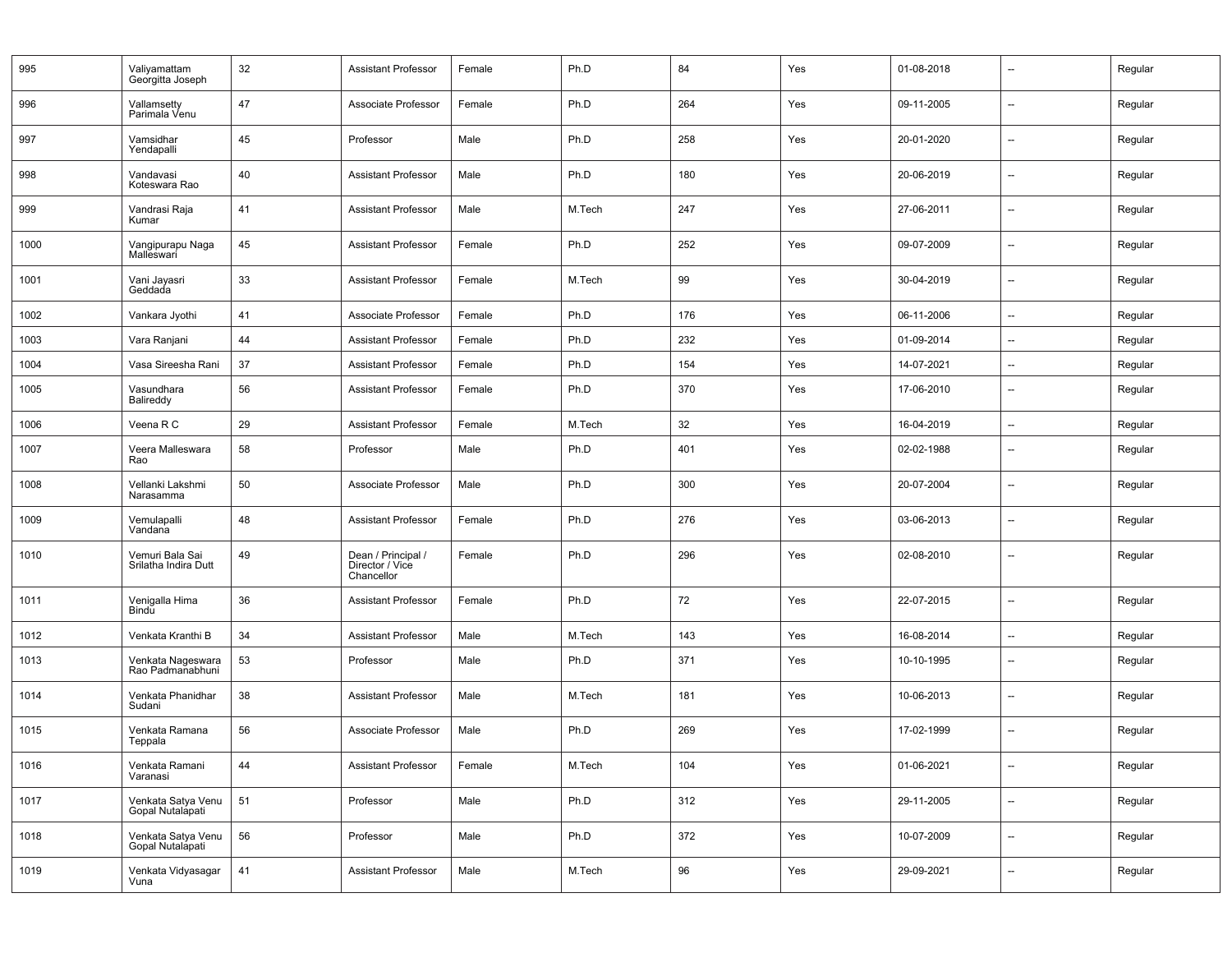| 1020 | Venkatesh Muktevi                            | 49 | Associate Professor                                 | Male   | Ph.D   | 248 | Yes | 01-11-2000 | $\overline{\phantom{a}}$ | Regular |
|------|----------------------------------------------|----|-----------------------------------------------------|--------|--------|-----|-----|------------|--------------------------|---------|
| 1021 | Venkateswarlu<br>Kondiba                     | 40 | <b>Assistant Professor</b>                          | Male   | M.Tech | 189 | Yes | 01-01-2009 | $\overline{\phantom{a}}$ | Regular |
| 1022 | Vennela Venkata<br>Kanaka Lakshmi            | 43 | <b>Assistant Professor</b>                          | Female | M.S    | 232 | Yes | 03-06-2013 | $\overline{\phantom{a}}$ | Regular |
| 1023 | Vidya J                                      | 29 | <b>Assistant Professor</b>                          | Female | M.Tech | 13  | Yes | 01-05-2021 | $\overline{\phantom{a}}$ | Regular |
| 1024 | Vijaya Baskar M                              | 40 | <b>Assistant Professor</b>                          | Male   | Ph.D   | 200 | Yes | 08-12-2020 | $\overline{\phantom{a}}$ | Regular |
| 1025 | Vijaya Kumar V M                             | 31 | <b>Assistant Professor</b>                          | Male   | M.COM  | 24  | Yes | 01-05-2021 | $\overline{\phantom{a}}$ | Regular |
| 1026 | Vikram Basava                                | 40 | Assistant Professor                                 | Male   | Ph.D   | 220 | Yes | 24-07-2017 | $\overline{\phantom{a}}$ | Regular |
| 1027 | Vinay Kumar Mittal                           | 54 | Dean / Principal /<br>Director / Vice<br>Chancellor | Male   | Ph.D   | 255 | Yes | 16-08-2021 | $\overline{\phantom{a}}$ | Regular |
| 1028 | Vinodbabu P                                  | 36 | <b>Assistant Professor</b>                          | Male   | M.Tech | 131 | Yes | 16-06-2021 | $\overline{\phantom{a}}$ | Regular |
| 1029 | Viswa Bharathy A M                           | 35 | Assistant Professor                                 | Female | Ph.D   | 24  | Yes | 07-12-2021 | $\overline{\phantom{a}}$ | Regular |
| 1030 | Vuppala Sesha<br>Narasimha Venkata<br>Ramana | 46 | Associate Professor                                 | Male   | Ph.D   | 264 | Yes | 01-08-2011 | $\overline{\phantom{a}}$ | Regular |
| 1031 | <b>VVL Divakar</b><br>Allavarapu             | 38 | <b>Assistant Professor</b>                          | Male   | M.Tech | 145 | Yes | 01-08-2009 | $\overline{\phantom{a}}$ | Regular |
| 1032 | Wagdevi P                                    | 32 | <b>Assistant Professor</b>                          | Female | M.Sc.  | 72  | Yes | 07-09-2020 | $\overline{\phantom{a}}$ | Regular |
| 1033 | Y Bharath Bhushan                            | 32 | <b>Assistant Professor</b>                          | Male   | M.Tech | 94  | Yes | 01-06-2021 | --                       | Regular |
| 1034 | Y Prabhavati                                 | 55 | Dean / Principal /<br>Director / Vice<br>Chancellor | Female | Ph.D   | 360 | Yes | 06-08-2010 | $\overline{\phantom{a}}$ | Regular |
| 1035 | Y Srinivas                                   | 41 | <b>Assistant Professor</b>                          | Male   | M.Tech | 194 | Yes | 05-06-2009 | $\overline{\phantom{a}}$ | Regular |
| 1036 | Y Srinivas                                   | 51 | Professor                                           | Male   | Ph.D   | 288 | Yes | 10-02-2011 | --                       | Regular |
| 1037 | Y Vimala                                     | 48 | Associate Professor                                 | Female | Ph.D   | 261 | Yes | 29-10-1999 | $\overline{\phantom{a}}$ | Regular |
| 1038 | Yalaka Madhu Babu                            | 37 | <b>Assistant Professor</b>                          | Male   | M.Tech | 152 | Yes | 29-06-2011 | $\overline{\phantom{a}}$ | Regular |
| 1039 | Yalavarthi Radhika                           | 45 | Dean / Principal /<br>Director / Vice<br>Chancellor | Female | Ph.D   | 226 | Yes | 23-09-2002 | $\overline{\phantom{a}}$ | Regular |
| 1040 | Yasoda Devi Gondi                            | 27 | <b>Assistant Professor</b>                          | Female | M.Tech | 11  | No  | 25-08-2020 | 30-06-2021               | Regular |
| 1041 | Yathish D P                                  | 28 | <b>Assistant Professor</b>                          | Male   | M.Tech | 32  | Yes | 15-04-2019 | $\overline{\phantom{a}}$ | Regular |
| 1042 | Yellapu Jhansi                               | 37 | <b>Assistant Professor</b>                          | Female | Ph.D   | 184 | Yes | 02-07-2009 | --                       | Regular |
| 1043 | Yempada Venkata<br>Appa Rao                  | 40 | <b>Assistant Professor</b>                          | Male   | M.Tech | 194 | Yes | 17-06-2010 | --                       | Regular |
| 1044 | Yugandhar Garapati                           | 34 | Assistant Professor                                 | Male   | Ph.D   | 145 | Yes | 03-06-2013 | $\overline{\phantom{a}}$ | Regular |
| 1045 | Abhinandan<br>Chakraborty                    | 43 | <b>Assistant Professor</b>                          | Male   | Ph.D   | 144 | Yes | 05-10-2020 | --                       | Regular |
| 1046 | <b>B Krishna Kumari</b>                      | 37 | <b>Assistant Professor</b>                          | Female | Ph.D   | 152 | Yes | 01-01-2009 | $\overline{\phantom{a}}$ | Regular |
| 1047 | B Padma Narayan                              | 58 | Associate Professor                                 | Female | Ph.D   | 243 | Yes | 01-06-2005 | --                       | Regular |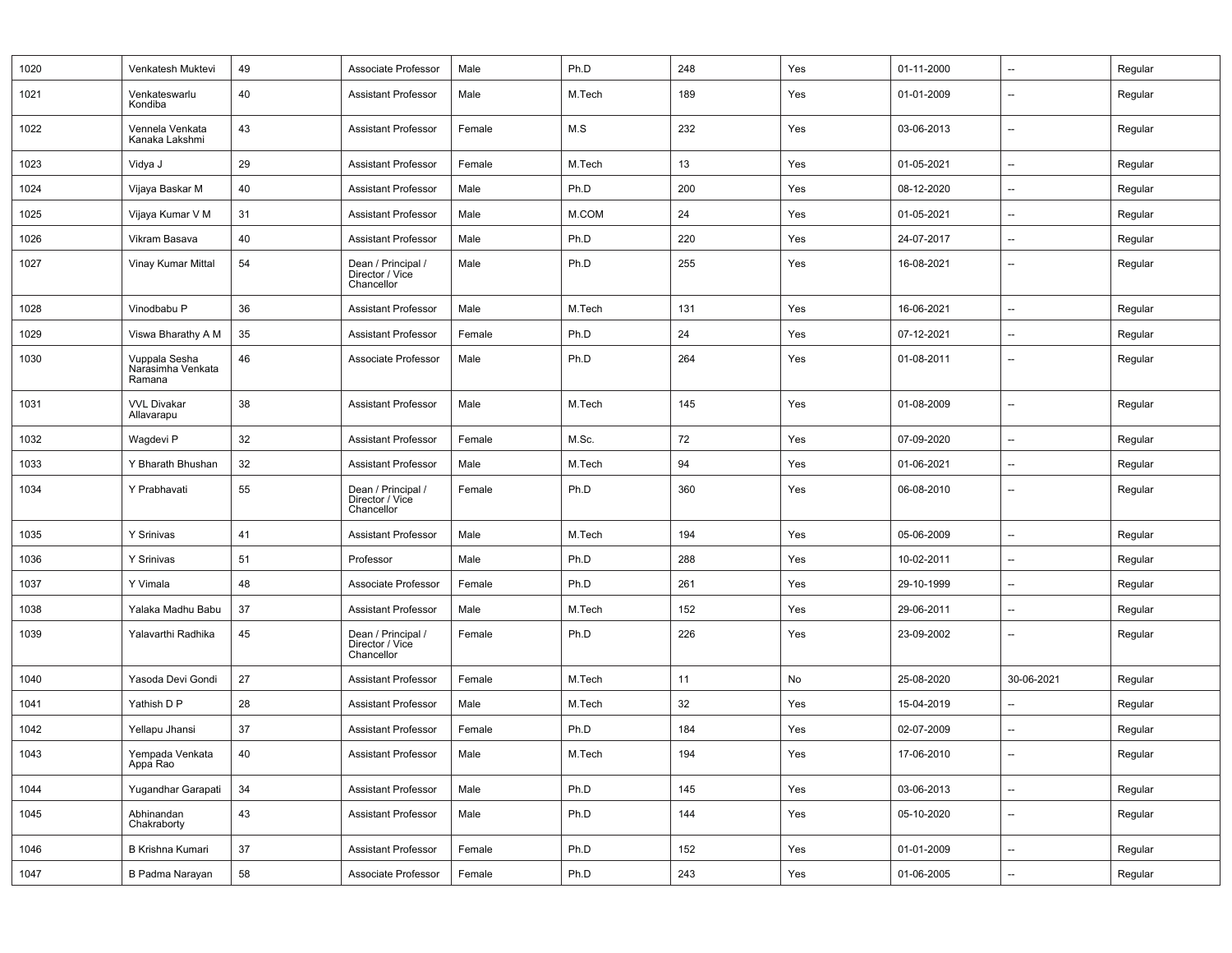| 1048 | C Nagapriya             | 39 | <b>Assistant Professor</b>                          | Female | Ph.D | 63  | Yes | 12-07-2017 | --                       | Regular |
|------|-------------------------|----|-----------------------------------------------------|--------|------|-----|-----|------------|--------------------------|---------|
| 1049 | Ch Venkataiah           | 45 | Professor                                           | Male   | Ph.D | 243 | No  | 01-07-2010 | 30-09-2021               | Regular |
| 1050 | Chitra Kesavan          | 40 | <b>Assistant Professor</b>                          | Female | Ph.D | 116 | Yes | 04-06-2018 | --                       | Regular |
| 1051 | D Vijaya Geeta          | 43 | Associate Professor                                 | Female | Ph.D | 216 | Yes | 29-08-2003 | --                       | Regular |
| 1052 | Dasari Sailendra        | 66 | Dean / Principal /<br>Director / Vice<br>Chancellor | Male   | Ph.D | 464 | Yes | 26-06-2019 | --                       | Regular |
| 1053 | Divya Kirti Gupta       | 45 | Associate Professor                                 | Female | Ph.D | 66  | Yes | 16-08-2017 | --                       | Regular |
| 1054 | Gouthama Rao Yejju      | 64 | Dean / Principal /<br>Director / Vice<br>Chancellor | Male   | Ph.D | 487 | Yes | 23-01-2019 |                          | Regular |
| 1055 | Indukuri Bangar<br>Raju | 52 | <b>Assistant Professor</b>                          | Male   | Ph.D | 236 | Yes | 22-12-2008 | $\overline{\phantom{a}}$ | Regular |
| 1056 | J P Senthil Kumar       | 40 | <b>Assistant Professor</b>                          | Male   | Ph.D | 230 | Yes | 20-06-2019 | $\overline{\phantom{a}}$ | Regular |
| 1057 | K Ashok                 | 57 | Professor                                           | Male   | Ph.D | 354 | Yes | 09-02-1992 | $\overline{\phantom{a}}$ | Regular |
| 1058 | K P C Kishan            | 56 | Professor                                           | Male   | Ph.D | 282 | Yes | 14-08-2003 | $\overline{\phantom{a}}$ | Regular |
| 1059 | K Sreekanth             | 44 | <b>Assistant Professor</b>                          | Male   | Ph.D | 69  | Yes | 16-07-2016 | $\overline{\phantom{a}}$ | Regular |
| 1060 | K V Sandhyavani         | 53 | Associate Professor                                 | Female | Ph.D | 146 | Yes | 12-06-2015 | --                       | Regular |
| 1061 | Karunakar B             | 60 | Dean / Principal /<br>Director / Vice<br>Chancellor | Male   | Ph.D | 446 | Yes | 22-04-2021 | $\overline{\phantom{a}}$ | Regular |
| 1062 | Lubza Nihar             | 46 | Associate Professor                                 | Female | Ph.D | 260 | Yes | 22-12-2008 | --                       | Regular |
| 1063 | M Jaya Sree             | 51 | Associate Professor                                 | Female | Ph.D | 149 | Yes | 25-04-2011 | $\overline{\phantom{a}}$ | Regular |
| 1064 | M Jyothsna              | 62 | Professor                                           | Female | Ph.D | 390 | Yes | 16-08-2003 | $\overline{\phantom{a}}$ | Regular |
| 1065 | M Rama Mohan Rao        | 58 | Professor                                           | Male   | Ph.D | 271 | Yes | 31-01-2004 | --                       | Regular |
| 1066 | M S V Prasad            | 49 | Professor                                           | Male   | Ph.D | 330 | Yes | 05-02-2001 | $\overline{\phantom{a}}$ | Regular |
| 1067 | M Saisree               | 48 | Associate Professor                                 | Female | Ph.D | 95  | Yes | 28-11-2019 | $\overline{\phantom{a}}$ | Regular |
| 1068 | Manjushree<br>Paruchuru | 53 | Associate Dean                                      | Female | Ph.D | 286 | Yes | 08-10-2004 | $\overline{\phantom{a}}$ | Regular |
| 1069 | Mohammed<br>Mansoor AP  | 36 | <b>Assistant Professor</b>                          | Male   | Ph.D | 128 | Yes | 07-06-2019 | --                       | Regular |
| 1070 | N Lalitha               | 46 | <b>Assistant Professor</b>                          | Female | Ph.D | 174 | Yes | 18-06-2015 | --                       | Regular |
| 1071 | N R Mohan Prakash       | 56 | Associate Professor                                 | Male   | Ph.D | 321 | Yes | 23-11-2005 |                          | Regular |
| 1072 | N Roopalatha            | 44 | Assistant Professor                                 | Female | Ph.D | 58  | Yes | 07-06-2019 | $\overline{\phantom{a}}$ | Regular |
| 1073 | Nagaraj Peddapalli      | 47 | Assistant Professor                                 | Male   | Ph.D | 53  | Yes | 07-06-2019 | $\overline{\phantom{a}}$ | Regular |
| 1074 | Oly Mishra              | 33 | Assistant Professor                                 | Female | Ph.D | 48  | Yes | 10-08-2020 | --                       | Regular |
| 1075 | P Pinaka Pani           | 53 | Professor                                           | Male   | Ph.D | 360 | Yes | 11-07-2019 | $\overline{\phantom{a}}$ | Regular |
| 1076 | P Sheela                | 50 | Professor                                           | Female | Ph.D | 312 | Yes | 16-08-1995 | $\overline{\phantom{a}}$ | Regular |
| 1077 | Pinninti Sridhar        | 49 | Assistant Professor                                 | Male   | Ph.D | 51  | Yes | 14-06-2019 | $\overline{\phantom{a}}$ | Regular |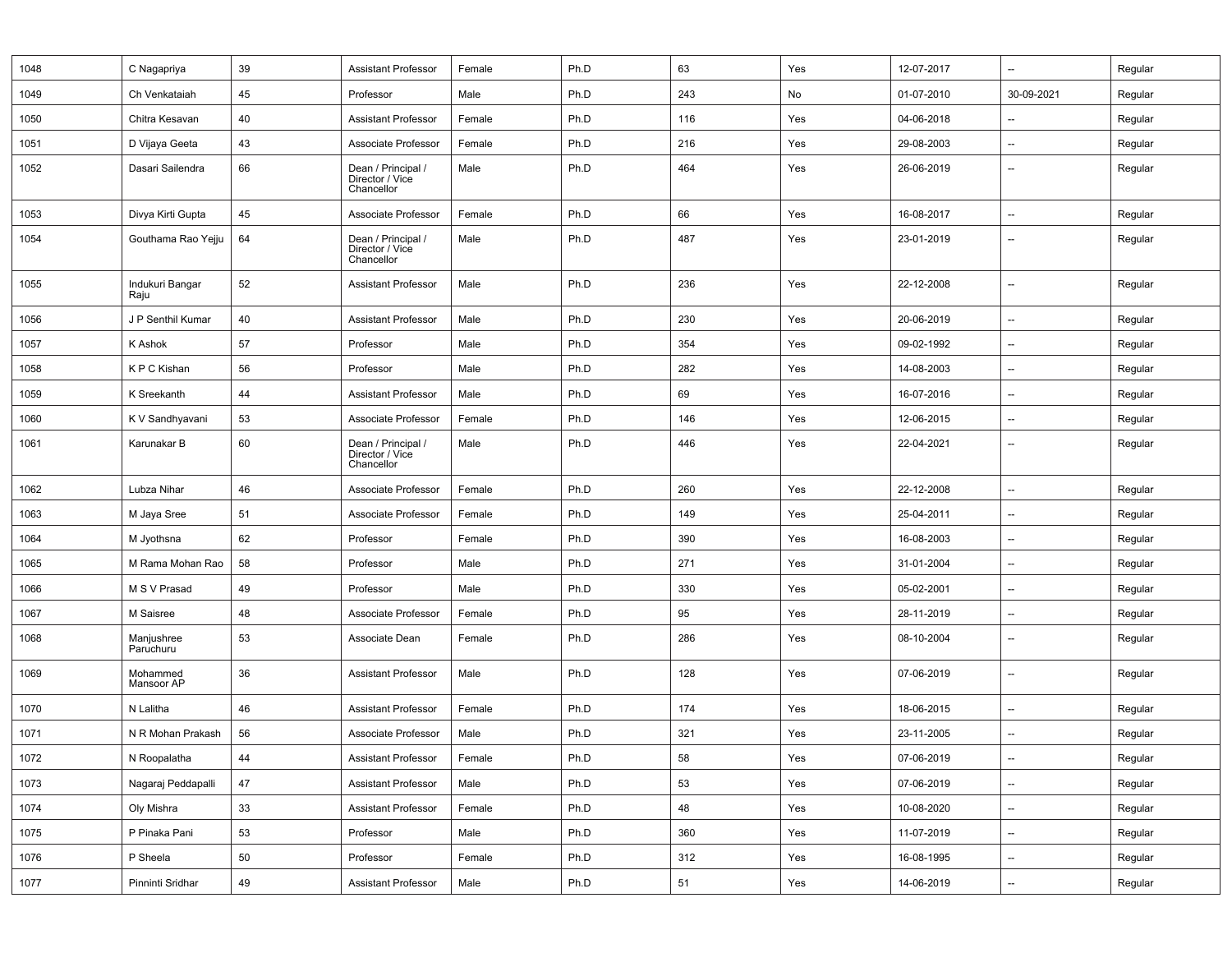| 1078 | R Pavan Kumar<br>Raju            | 31 | <b>Assistant Professor</b>                          | Male   | Ph.D   | 35  | Yes | 10-06-2019 | $\overline{\phantom{a}}$ | Regular |
|------|----------------------------------|----|-----------------------------------------------------|--------|--------|-----|-----|------------|--------------------------|---------|
| 1079 | R Venugopal                      | 55 | Associate Professor                                 | Male   | Ph.D   | 280 | Yes | 14-06-2012 | -−                       | Regular |
| 1080 | Radha<br>Raghuramapatruni        | 41 | Associate Professor                                 | Female | Ph.D   | 212 | Yes | 30-12-2008 | --                       | Regular |
| 1081 | Radhika Ramanchi                 | 50 | Professor                                           | Female | Ph.D   | 154 | Yes | 25-04-2011 | -−                       | Regular |
| 1082 | Raja Phani Pappu                 | 41 | Professor                                           | Male   | Ph.D   | 192 | Yes | 07-08-2018 | --                       | Regular |
| 1083 | Rajeshwari<br>Panigrahi          | 48 | Associate Professor                                 | Female | Ph.D   | 202 | Yes | 11-10-2004 | --                       | Regular |
| 1084 | <b>Ritesh Kumar</b>              | 37 | Associate Professor                                 | Male   | Ph.D   | 126 | Yes | 01-02-2021 | --                       | Regular |
| 1085 | S S Prasada Rao                  | 57 | Professor                                           | Male   | Ph.D   | 300 | No  | 17-02-1997 | 31-03-2021               | Regular |
| 1086 | S Srilalitha G Kumari            | 52 | Associate Professor                                 | Female | Ph.D   | 373 | Yes | 22-07-2000 | --                       | Regular |
| 1087 | S Suman Babu                     | 45 | <b>Assistant Professor</b>                          | Male   | Ph.D   | 167 | Yes | 25-04-2011 | $\overline{\phantom{a}}$ | Regular |
| 1088 | Sai Sudhakar<br>Nudurupati       | 45 | Professor                                           | Male   | Ph.D   | 213 | Yes | 03-11-2017 | --                       | Regular |
| 1089 | Sanjana Mondal                   | 50 | <b>Assistant Professor</b>                          | Female | Ph.D   | 35  | Yes | 25-06-2019 | --                       | Regular |
| 1090 | Sasi kumar                       | 44 | Associate Professor                                 | Male   | Ph.D   | 210 | Yes | 10-07-2019 | --                       | Regular |
| 1091 | Seetha lakshmi                   | 40 | <b>Assistant Professor</b>                          | Female | Ph.D   | 38  | Yes | 01-07-2019 | $\overline{\phantom{a}}$ | Regular |
| 1092 | Smitha V G                       | 44 | Professor                                           | Female | Ph.D   | 167 | Yes | 30-10-2020 | --                       | Regular |
| 1093 | Sriji ES                         | 35 | <b>Assistant Professor</b>                          | Female | Ph.D   | 156 | Yes | 10-08-2020 | --                       | Regular |
| 1094 | Sudha Vemaraju                   | 40 | <b>Assistant Professor</b>                          | Female | Ph.D   | 57  | Yes | 06-07-2017 | $\overline{\phantom{a}}$ | Regular |
| 1095 | Sujit Kumar Patra                | 47 | Associate Professor                                 | Male   | Ph.D   | 162 | Yes | 15-06-2021 | --                       | Regular |
| 1096 | Syed jaffer                      | 45 | <b>Assistant Professor</b>                          | Male   | Ph.D   | 188 | Yes | 17-06-2019 | --                       | Regular |
| 1097 | T Venkateswarlu                  | 47 | <b>Assistant Professor</b>                          | Male   | Ph.D   | 211 | Yes | 07-01-2009 | $\overline{\phantom{a}}$ | Regular |
| 1098 | Thirupathi<br>Chellapalli        | 35 | <b>Assistant Professor</b>                          | Male   | Ph.D   | 54  | Yes | 07-06-2019 | --                       | Regular |
| 1099 | U Devi Prasad                    | 51 | Associate Professor                                 | Male   | Ph.D   | 150 | Yes | 25-04-2011 | --                       | Regular |
| 1100 | U V Adinarayana<br>Rao           | 48 | Professor                                           | Male   | Ph.D   | 313 | Yes | 27-07-2009 | --                       | Regular |
| 1101 | Uma Devi K V                     | 61 | Dean / Principal /<br>Director / Vice<br>Chancellor | Female | Ph.D   | 432 | Yes | 15-06-2009 | --                       | Regular |
| 1102 | V Parvathi                       | 48 | <b>Assistant Professor</b>                          | Female | Ph.D   | 43  | Yes | 19-06-2019 | $\overline{\phantom{a}}$ | Regular |
| 1103 | Y L P Thorani                    | 38 | <b>Assistant Professor</b>                          | Female | Ph.D   | 61  | Yes | 20-07-2016 | --                       | Regular |
| 1104 | YVVSSSVara<br>Prasad             | 49 | Professor                                           | Male   | Ph.D   | 287 | Yes | 29-09-2004 | --                       | Regular |
| 1105 | Annamma Devi<br>Govardhini Sayam | 39 | Assistant Professor                                 | Female | Ph.D   | 120 | Yes | 24-09-2014 | --                       | Regular |
| 1106 | Bannaravuri<br>Ramesh            | 51 | Professor                                           | Male   | MD(AM) | 75  | Yes | 15-09-2015 | $\overline{\phantom{a}}$ | Regular |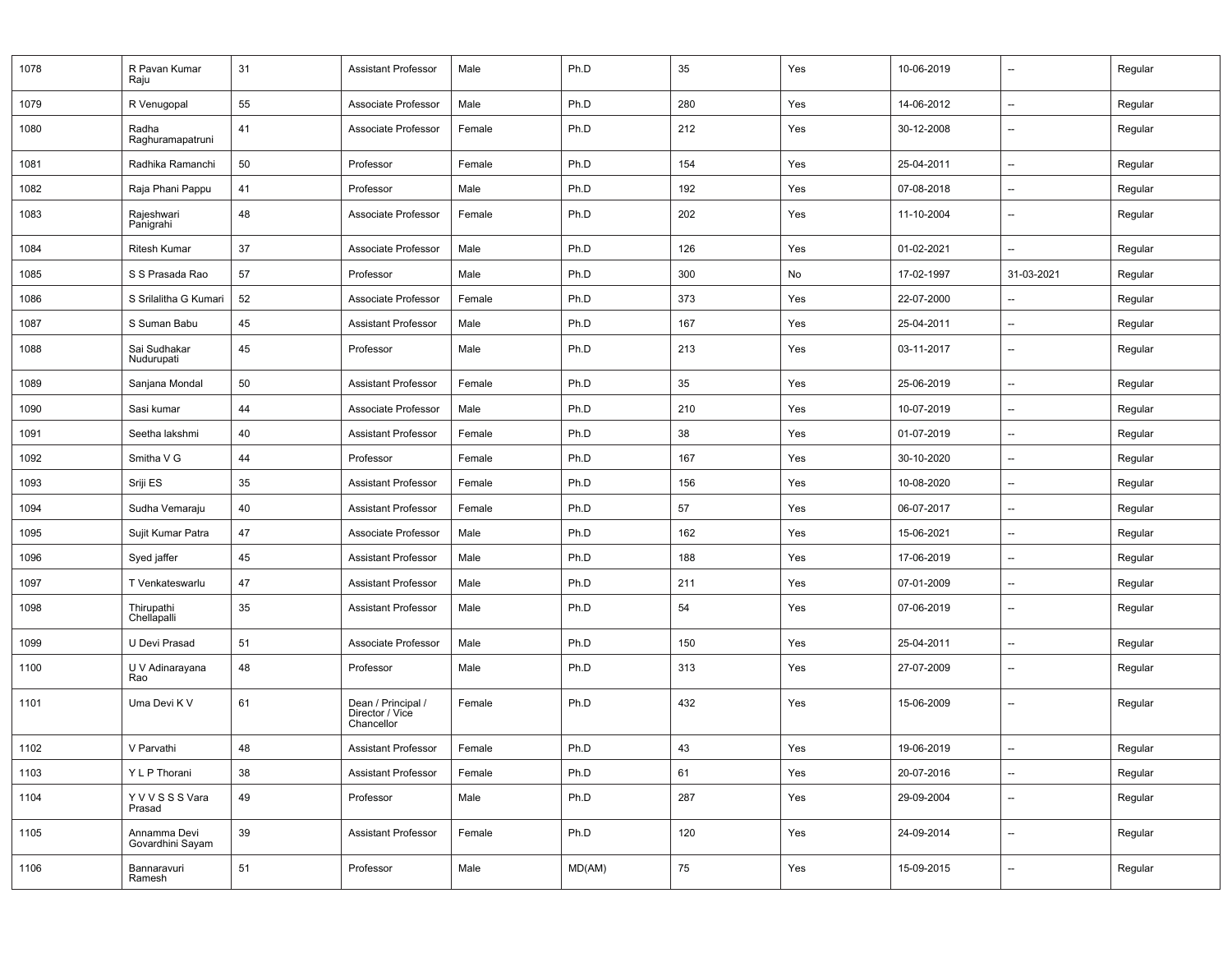| 1107 | C Asha Deepti               | 40 | <b>Assistant Professor</b>                          | Female | Ph.D               | 176 | Yes | 20-04-2007 | $\overline{\phantom{a}}$ | Regular |
|------|-----------------------------|----|-----------------------------------------------------|--------|--------------------|-----|-----|------------|--------------------------|---------|
| 1108 | Ch Naga Kavitha             | 47 | <b>Assistant Professor</b>                          | Male   | Ph.D               | 210 | Yes | 22-06-2015 | $\overline{\phantom{a}}$ | Regular |
| 1109 | Colaco Socorrina            | 44 | Professor                                           | Female | MD(AM)             | 50  | Yes | 16-10-2017 | $\overline{\phantom{a}}$ | Regular |
| 1110 | Daravath Bhaskar            | 40 | <b>Assistant Professor</b>                          | Male   | Ph.D               | 164 | Yes | 02-12-2020 | $\overline{\phantom{a}}$ | Regular |
| 1111 | Donthiboina Kavitha         | 31 | <b>Assistant Professor</b>                          | Female | Ph.D               | 16  | Yes | 03-08-2020 | $\overline{\phantom{a}}$ | Regular |
| 1112 | Dr P Jagadeesh              | 45 | Professor                                           | Male   | MD(AM)             | 64  | Yes | 26-04-2016 | $\overline{\phantom{a}}$ | Regular |
| 1113 | G Sowjanya                  | 41 | <b>Assistant Professor</b>                          | Female | Ph.D               | 171 | Yes | 06-09-2007 | $\overline{\phantom{a}}$ | Regular |
| 1114 | G Suhasin                   | 41 | <b>Assistant Professor</b>                          | Female | Ph.D               | 191 | Yes | 02-05-2007 | $\overline{\phantom{a}}$ | Regular |
| 1115 | G V K Kasthuri              | 53 | <b>Assistant Professor</b>                          | Female | Ph.D               | 289 | Yes | 29-07-2016 | $\overline{\phantom{a}}$ | Regular |
| 1116 | G V Radha                   | 45 | Associate Professor                                 | Female | Ph.D               | 173 | Yes | 28-07-2008 | $\overline{\phantom{a}}$ | Regular |
| 1117 | Gudimetla Kiranmai          | 38 | <b>Assistant Professor</b>                          | Female | Master of Pharmacy | 149 | Yes | 01-06-2021 | $\overline{\phantom{a}}$ | Regular |
| 1118 | Jadala Chetna               | 32 | <b>Assistant Professor</b>                          | Female | Ph.D               | 16  | Yes | 03-08-2020 | $\overline{\phantom{a}}$ | Regular |
| 1119 | Janakidevi Sirisolla        | 35 | <b>Assistant Professor</b>                          | Female | Ph.D               | 117 | Yes | 05-08-2020 | $\overline{\phantom{a}}$ | Regular |
| 1120 | Jitendra Patel              | 35 | <b>Assistant Professor</b>                          | Male   | Ph.D               | 148 | Yes | 04-08-2021 | $\overline{\phantom{a}}$ | Regular |
| 1121 | K Sunitha                   | 41 | <b>Assistant Professor</b>                          | Female | Ph.D               | 185 | Yes | 07-10-2006 | $\overline{\phantom{a}}$ | Regular |
| 1122 | Kingston R                  | 39 | Associate Professor                                 | Male   | Ph.D               | 169 | Yes | 01-12-2021 | $\overline{\phantom{a}}$ | Regular |
| 1123 | L Srinivas                  | 45 | Professor                                           | Male   | Ph.D               | 218 | Yes | 30-04-2010 | $\overline{\phantom{a}}$ | Regular |
| 1124 | Lenka Renuka                | 40 | <b>Assistant Professor</b>                          | Female | Ph.D               | 205 | Yes | 14-07-2014 | --                       | Regular |
| 1125 | M M Annapurna               | 53 | Associate Dean                                      | Female | Ph.D               | 352 | Yes | 16-03-2011 | $\overline{a}$           | Regular |
| 1126 | Maddukuri Sravya            | 32 | <b>Assistant Professor</b>                          | Female | Master of Pharmacy | 86  | Yes | 01-11-2021 | $\overline{\phantom{a}}$ | Regular |
| 1127 | Matte Kasi<br>Viswanadh     | 40 | <b>Assistant Professor</b>                          | Male   | Ph.D               | 54  | Yes | 21-10-2021 | $\overline{\phantom{a}}$ | Regular |
| 1128 | Merugu Pratima              | 39 | <b>Assistant Professor</b>                          | Female | Ph.D               | 195 | Yes | 01-06-2018 | $\overline{\phantom{a}}$ | Regular |
| 1129 | Naresh Panigrahi            | 36 | <b>Assistant Professor</b>                          | Male   | Ph.D               | 149 | Yes | 23-07-2009 | $\overline{\phantom{a}}$ | Regular |
| 1130 | O Prabhakar                 | 38 | <b>Assistant Professor</b>                          | Male   | Ph.D               | 166 | Yes | 01-07-2014 | $\overline{\phantom{a}}$ | Regular |
| 1131 | P Hema Prakash<br>Kumari    | 44 | Professor                                           | Female | MD(AM)             | 169 | Yes | 07-11-2014 | $\overline{\phantom{a}}$ | Regular |
| 1132 | Partha Sarathi<br>Majee     | 30 | <b>Assistant Professor</b>                          | Male   | MSc(Mathematics)   | 6   | Yes | 22-07-2021 | $\overline{\phantom{a}}$ | Regular |
| 1133 | Pavan Kumar<br>Chintamaneni | 33 | <b>Assistant Professor</b>                          | Male   | Ph.D               | 72  | Yes | 08-12-2021 | $\overline{\phantom{a}}$ | Regular |
| 1134 | Poduri Rama Rao             | 66 | Dean / Principal /<br>Director / Vice<br>Chancellor | Male   | Ph.D               | 468 | Yes | 24-11-2021 | $\overline{\phantom{a}}$ | Regular |
| 1135 | Prasanthi Boddu             | 34 | <b>Assistant Professor</b>                          | Female | Ph.D               | 50  | Yes | 01-07-2021 | $\overline{\phantom{a}}$ | Regular |
| 1136 | Rakesh Barik                | 44 | <b>Assistant Professor</b>                          | Male   | Ph.D               | 196 | Yes | 18-08-2017 | $\overline{\phantom{a}}$ | Regular |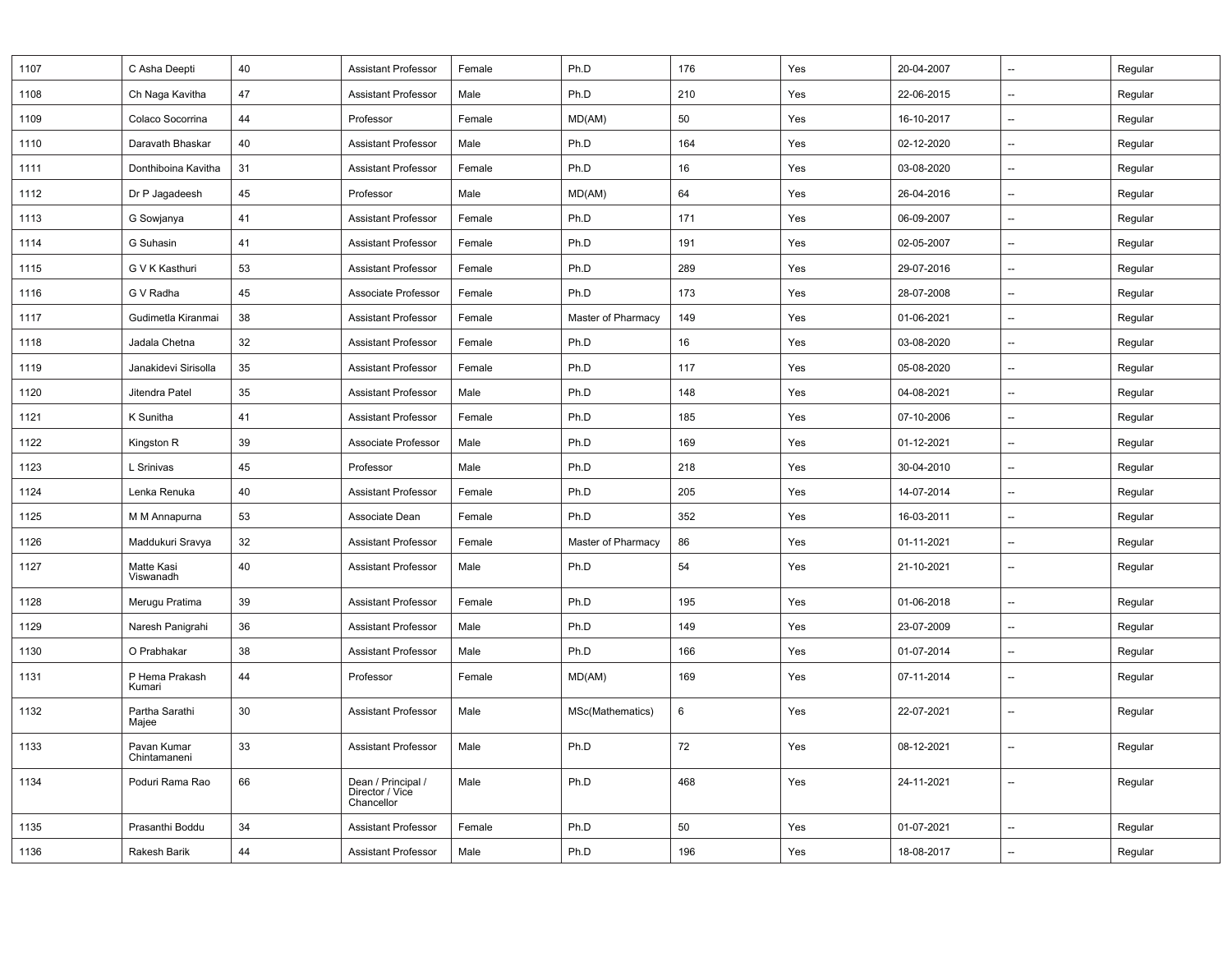| 1137 | Rangapuram<br>Vasanthi          | 38 | <b>Assistant Professor</b>                          | Female | Ph.D   | 158 | Yes | 24-07-2017 | $\overline{\phantom{a}}$ | Regular |
|------|---------------------------------|----|-----------------------------------------------------|--------|--------|-----|-----|------------|--------------------------|---------|
| 1138 | Revu Baby Nalanda               | 33 | <b>Assistant Professor</b>                          | Female | Ph.D   | 42  | Yes | 05-08-2020 | $\overline{\phantom{a}}$ | Regular |
| 1139 | S Ganapaty                      | 68 | Dean / Principal /<br>Director / Vice<br>Chancellor | Male   | Ph.D   | 508 | No  | 01-10-2013 | 30-11-2021               | Regular |
| 1140 | S RAJA                          | 47 | Professor                                           | Male   | Ph.D   | 284 | Yes | 24-06-2011 | $\overline{\phantom{a}}$ | Regular |
| 1141 | Sampathi Sunitha                | 45 | Assistant Professor                                 | Female | Ph.D   | 232 | Yes | 03-08-2020 | --                       | Regular |
| 1142 | Santosh Kumar<br>Rada           | 41 | <b>Assistant Professor</b>                          | Male   | Ph.D   | 126 | Yes | 18-06-2015 | $\overline{\phantom{a}}$ | Regular |
| 1143 | Shiva Kumar G                   | 46 | Dean / Principal /<br>Director / Vice<br>Chancellor | Male   | Ph.D   | 304 | Yes | 28-08-2017 | $\overline{\phantom{a}}$ | Regular |
| 1144 | Sinoy Sugunan                   | 37 | <b>Assistant Professor</b>                          | Male   | Ph.D   | 102 | Yes | 20-06-2019 | $\overline{\phantom{a}}$ | Regular |
| 1145 | Sumanta Mondal                  | 42 | Associate Professor                                 | Male   | Ph.D   | 186 | Yes | 28-06-2010 | $\overline{\phantom{a}}$ | Regular |
| 1146 | Suvendu Kumar<br>Sahoo          | 39 | <b>Assistant Professor</b>                          | Male   | Ph.D   | 160 | Yes | 01-09-2008 | $\overline{\phantom{a}}$ | Regular |
| 1147 | Tulasi Madhuri<br>Thotakura     | 37 | Associate Professor                                 | Female | MD(AM) | 80  | Yes | 15-04-2015 | $\overline{\phantom{a}}$ | Regular |
| 1148 | Uma Krithika S                  | 39 | <b>Assistant Professor</b>                          | Female | Ph.D   | 132 | Yes | 09-08-2021 | $\overline{\phantom{a}}$ | Regular |
| 1149 | Ayush Jaiswal                   | 27 | <b>Assistant Professor</b>                          | Male   | LLM    | 24  | Yes | 08-08-2020 | $\overline{\phantom{a}}$ | Regular |
| 1150 | Chintala Lakshmana<br>Rao       | 53 | Associate Professor                                 | Male   | Ph.D   | 380 | Yes | 02-08-2021 | $\overline{\phantom{a}}$ | Regular |
| 1151 | Chitra Saxena<br>Nagpal         | 45 | <b>Assistant Professor</b>                          | Female | LLM    | 166 | Yes | 20-08-2020 | $\overline{\phantom{a}}$ | Regular |
| 1152 | Dipankar J Tarafdar             | 43 | <b>Assistant Professor</b>                          | Male   | LLM    | 204 | Yes | 03-07-2019 | $\overline{\phantom{a}}$ | Regular |
| 1153 | G Raghavaiah                    | 64 | Professor                                           | Male   | Ph.D   | 424 | Yes | 05-07-2017 | $\overline{\phantom{a}}$ | Regular |
| 1154 | J Uma Rao                       | 49 | Associate Dean                                      | Female | Ph.D   | 128 | Yes | 23-06-2014 | $\overline{\phantom{a}}$ | Regular |
| 1155 | Kanika Dhaka                    | 32 | <b>Assistant Professor</b>                          | Female | LLM    | 84  | Yes | 12-02-2020 | $\overline{\phantom{a}}$ | Regular |
| 1156 | Kollu Lakshmi                   | 56 | <b>Assistant Professor</b>                          | Female | LLM    | 247 | Yes | 11-09-2017 | $\overline{\phantom{a}}$ | Regular |
| 1157 | L Ashish Kumar                  | 28 | <b>Assistant Professor</b>                          | Male   | LLM    | 48  | Yes | 04-12-2017 | $\overline{\phantom{a}}$ | Regular |
| 1158 | M Arun Kumar                    | 49 | <b>Assistant Professor</b>                          | Male   | LLM    | 109 | Yes | 01-08-2012 | --                       | Regular |
| 1159 | M Sudha                         | 53 | Assistant Professor                                 | Female | Ph.D   | 72  | Yes | 13-07-2015 | $\overline{\phantom{a}}$ | Regular |
| 1160 | N Appala Raju                   | 45 | <b>Assistant Professor</b>                          | Male   | LLM    | 173 | Yes | 06-02-2021 | $\overline{\phantom{a}}$ | Regular |
| 1161 | N Srikanth                      | 32 | <b>Assistant Professor</b>                          | Male   | LLM    | 74  | Yes | 19-06-2019 | $\overline{\phantom{a}}$ | Regular |
| 1162 | Pratima Jeggumantri             | 38 | <b>Assistant Professor</b>                          | Female | Ph.D   | 164 | Yes | 11-09-2017 | $\qquad \qquad -$        | Regular |
| 1163 | R Anita Rao                     | 66 | Dean / Principal /<br>Director / Vice<br>Chancellor | Female | Ph.D   | 492 | Yes | 11-07-2018 | $\overline{\phantom{a}}$ | Regular |
| 1164 | R S Harish Kumar<br>Varma Varma | 43 | <b>Assistant Professor</b>                          | Male   | LLM    | 224 | Yes | 27-07-2018 | $\overline{\phantom{a}}$ | Regular |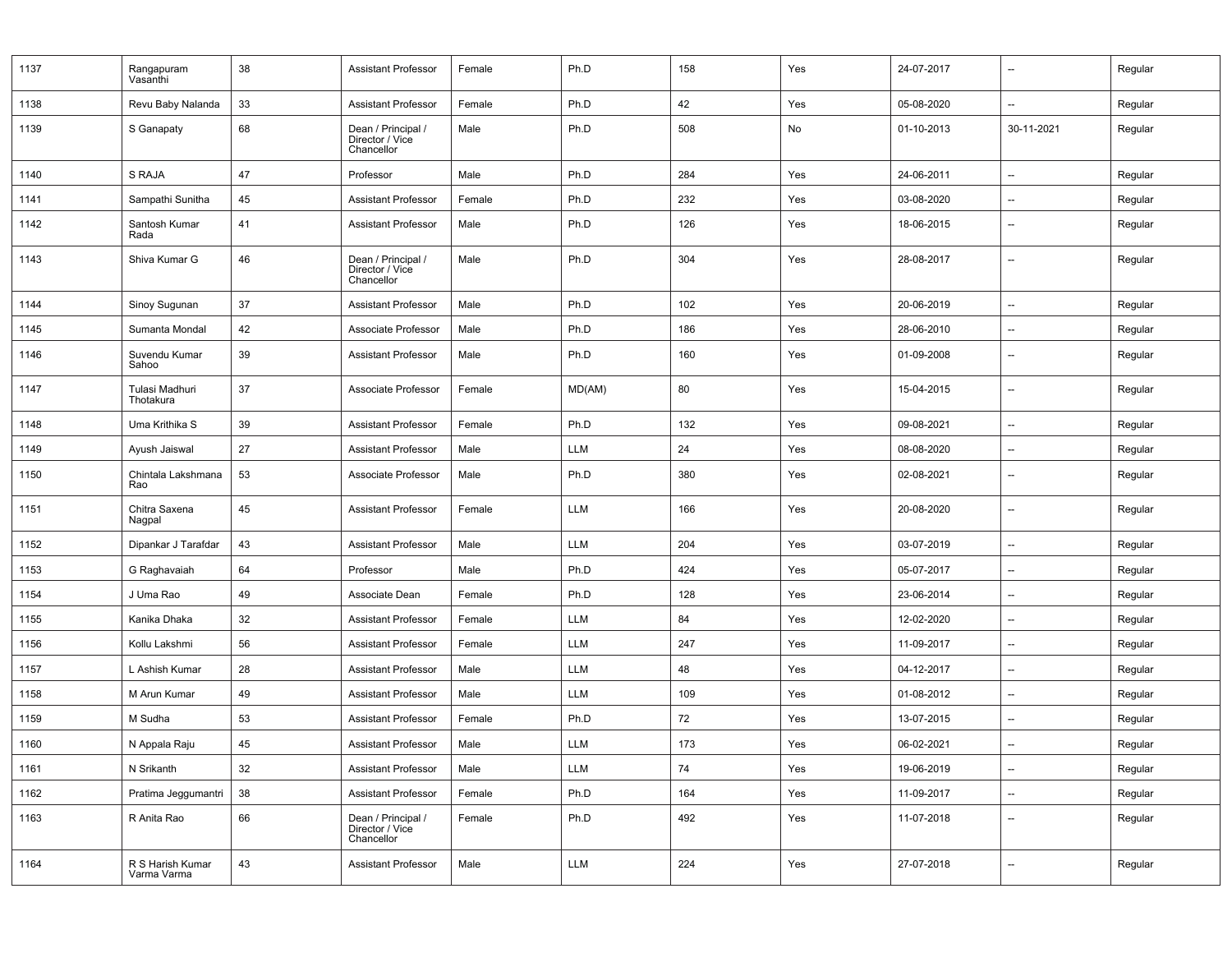| 1165 | Rhea Hundal                      | 25 | <b>Assistant Professor</b>                          | Female | LLM        | 5   | Yes           | 09-02-2021 | $\overline{\phantom{a}}$ | Regular |
|------|----------------------------------|----|-----------------------------------------------------|--------|------------|-----|---------------|------------|--------------------------|---------|
| 1166 | Ritu Gupta                       | 44 | Associate Professor                                 | Female | Ph.D       | 246 | Yes           | 23-06-2019 | $\overline{\phantom{a}}$ | Regular |
| 1167 | S Suresh                         | 39 | <b>Assistant Professor</b>                          | Male   | Ph.D       | 182 | Yes           | 21-07-2016 | $\overline{\phantom{a}}$ | Regular |
| 1168 | Vardhman Siddharth<br>Panwar     | 29 | <b>Assistant Professor</b>                          | Male   | LLM        | 42  | Yes           | 16-06-2018 | $\overline{\phantom{a}}$ | Regular |
| 1169 | Varshita M                       | 30 | <b>Assistant Professor</b>                          | Female | LLM        | 60  | Yes           | 18-02-2019 | $\qquad \qquad \cdots$   | Regular |
| 1170 | Vijay Chittiboyina               | 36 | <b>Assistant Professor</b>                          | Male   | LLM        | 92  | Yes           | 05-02-2020 | $\overline{\phantom{a}}$ | Regular |
| 1171 | Y V Kiran Kumar                  | 36 | <b>Assistant Professor</b>                          | Male   | <b>LLM</b> | 144 | Yes           | 11-10-2021 | $\overline{\phantom{a}}$ | Regular |
| 1172 | Kottu Durga Prasad               | 29 | <b>Assistant Professor</b>                          | Male   | Ph.D       | 30  | No            | 05-08-2020 | 30-04-2021               | Regular |
| 1173 | K Srinivas                       | 60 | Professor                                           | Male   | Ph.D       | 444 | No            | 10-07-2014 | 31-05-2021               | Regular |
| 1174 | J Padma Priya                    | 40 | <b>Assistant Professor</b>                          | Female | M.E.       | 204 | No            | 15-06-2017 | 31-08-2021               | Regular |
| 1175 | K Sasikala                       | 42 | <b>Assistant Professor</b>                          | Female | Ph.D       | 228 | No            | 10-11-2017 | 30-04-2021               | Regular |
| 1176 | Neetha K S                       | 38 | <b>Assistant Professor</b>                          | Female | M.Tech     | 162 | No            | 01-07-2017 | 11-08-2021               | Regular |
| 1177 | P Kalyani                        | 38 | <b>Assistant Professor</b>                          | Female | M.Tech     | 158 | No            | 01-06-2013 | 23-11-2021               | Regular |
| 1178 | Ruckmongathan T N                | 68 | Dean / Principal /<br>Director / Vice<br>Chancellor | Male   | Ph.D       | 492 | No            | 26-01-2017 | 25-01-2021               | Regular |
| 1179 | P Lakshmi Ramana                 | 37 | <b>Assistant Professor</b>                          | Male   | M.Tech     | 158 | No            | 12-07-2017 | 30-11-2021               | Regular |
| 1180 | Jeet Ghosh                       | 32 | <b>Assistant Professor</b>                          | Male   | Ph.D       | 68  | No            | 15-05-2019 | 19-04-2021               | Regular |
| 1181 | Padmaja Vijay<br>Kumar           | 56 | <b>Assistant Professor</b>                          | Female | M.Tech     | 360 | No            | 06-06-2019 | 10-11-2021               | Regular |
| 1182 | Marpina Pratyusha                | 29 | <b>Assistant Professor</b>                          | Female | M.Tech     | 37  | No            | 18-06-2019 | 30-04-2020               | Regular |
| 1183 | Preethi <sub>S</sub>             | 32 | <b>Assistant Professor</b>                          | Female | M.Tech     | 89  | No            | 05-08-2020 | 08-02-2021               | Regular |
| 1184 | Adarsh C S                       | 31 | <b>Assistant Professor</b>                          | Male   | M.Tech     | 72  | No            | 10-07-2017 | 20-04-2021               | Regular |
| 1185 | Santhosh                         | 29 | <b>Assistant Professor</b>                          | Male   | M.Tech     | 71  | No            | 01-07-2017 | 08-04-2020               | Regular |
| 1186 | Hitaishini Honnappa              | 31 | <b>Assistant Professor</b>                          | Female | M.Tech     | 131 | No            | 10-07-2017 | 30-04-2020               | Regular |
| 1187 | Anughna N                        | 29 | <b>Assistant Professor</b>                          | Female | M.Tech     | 32  | No            | 19-06-2019 | 30-04-2020               | Regular |
| 1188 | Anne Gowda A B                   | 31 | <b>Assistant Professor</b>                          | Male   | M.Tech     | 63  | No            | 19-06-2019 | 30-11-2020               | Regular |
| 1189 | Pesapati Venkata<br>Naga Gautham | 30 | <b>Assistant Professor</b>                          | Male   | M.Tech     | 72  | No            | 15-06-2017 | 30-09-2021               | Regular |
| 1190 | <b>MUNIRAJU M</b>                | 31 | <b>Assistant Professor</b>                          | Male   | M.Tech     | 88  | No            | 12-06-2017 | 26-02-2021               | Regular |
| 1191 | Ghutugade Kalyani<br>Balaso      | 29 | <b>Assistant Professor</b>                          | Female | M.Tech     | 68  | No            | 21-06-2017 | 21-07-2021               | Regular |
| 1192 | V G R Chowdary                   | 49 | <b>Assistant Professor</b>                          | Male   | Ph.D       | 287 | No            | 25-07-2017 | 10-12-2020               | Regular |
| 1193 | K S Geethanjali                  | 27 | <b>Assistant Professor</b>                          | Female | M.Tech     | 48  | No            | 01-07-2017 | 30-04-2020               | Regular |
| 1194 | P Phani Kumar                    | 35 | <b>Assistant Professor</b>                          | Male   | Ph.D       | 84  | No            | 15-10-2018 | 22-01-2021               | Regular |
| 1195 | Yamjala Mounika                  | 26 | <b>Assistant Professor</b>                          | Female | M.Tech     | 26  | $\mathsf{No}$ | 01-05-2019 | 30-07-2021               | Regular |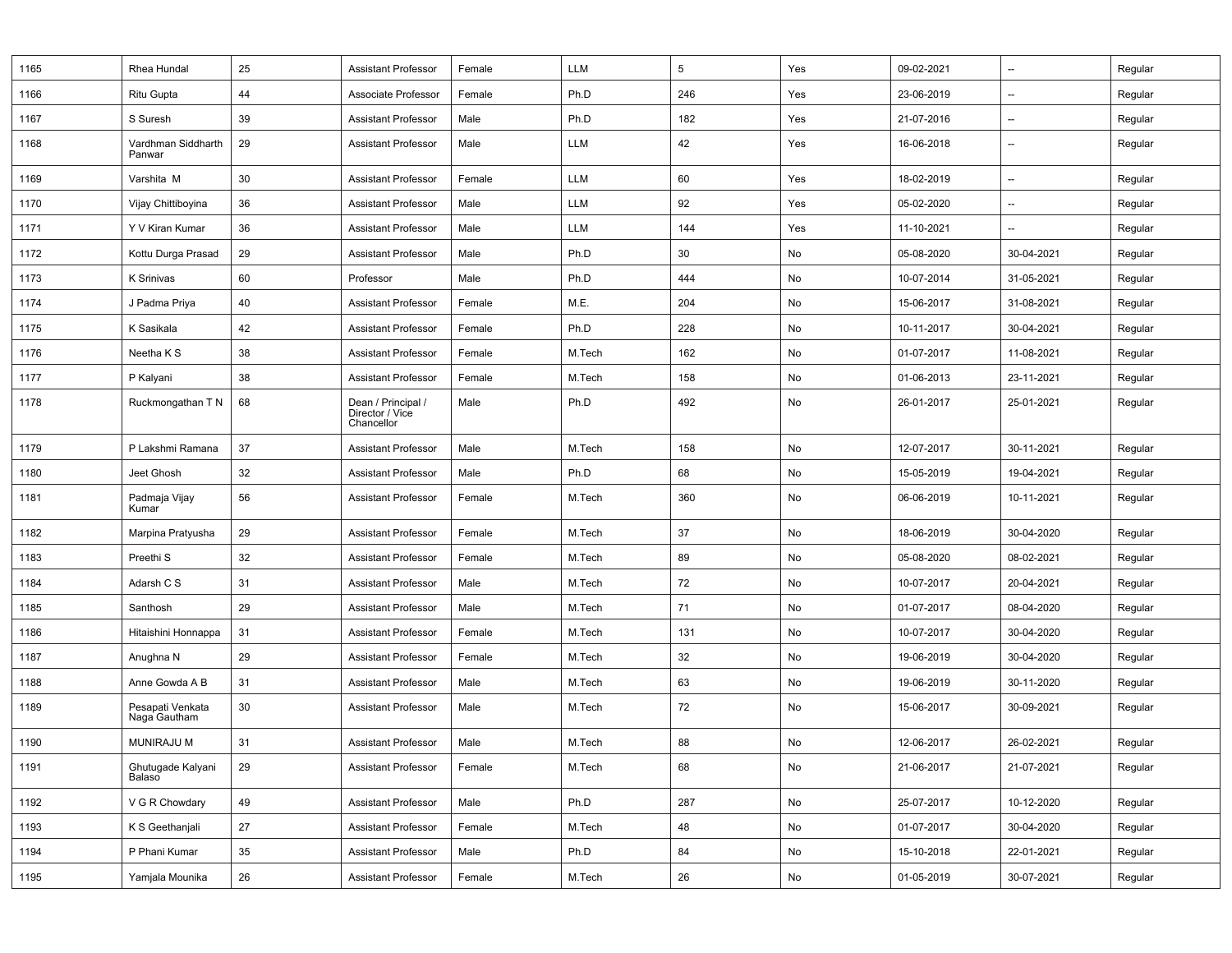| 1196 | Koti Neha                  | 30 | <b>Assistant Professor</b>                          | Female | M.Tech | 43  | No  | 01-05-2019 | 20-08-2021               | Regular |
|------|----------------------------|----|-----------------------------------------------------|--------|--------|-----|-----|------------|--------------------------|---------|
| 1197 | J Ashok Raj                | 36 | <b>Assistant Professor</b>                          | Male   | Ph.D   | 113 | No  | 01-06-2019 | 09-12-2020               | Regular |
| 1198 | J Shanmuganathan           | 45 | Associate Professor                                 | Male   | Ph.D   | 216 | No  | 14-06-2019 | 31-08-2021               | Regular |
| 1199 | Manigandan<br>Mayyapan     | 39 | <b>Assistant Professor</b>                          | Male   | M.Tech | 169 | No  | 26-07-2017 | 21-04-2021               | Regular |
| 1200 | P Ravichandra              | 41 | <b>Assistant Professor</b>                          | Male   | M.Tech | 141 | No  | 11-07-2017 | 30-06-2021               | Regular |
| 1201 | Ch Harshini                | 29 | <b>Assistant Professor</b>                          | Female | M.Tech | 67  | No  | 28-08-2017 | 10-02-2021               | Regular |
| 1202 | Mannem<br>Venkateswarlu    | 36 | <b>Assistant Professor</b>                          | Male   | M.Tech | 107 | No  | 08-08-2017 | 06-01-2021               | Regular |
| 1203 | D Naresh                   | 34 | <b>Assistant Professor</b>                          | Male   | M.Tech | 128 | No  | 07-07-2017 | 13-10-2021               | Regular |
| 1204 | Chinnala<br>Balakrishna    | 36 | <b>Assistant Professor</b>                          | Male   | M.Tech | 112 | No  | 17-06-2019 | 26-12-2020               | Regular |
| 1205 | Kolli Sai Saranya          | 27 | <b>Assistant Professor</b>                          | Female | M.Tech | 36  | No  | 03-08-2020 | 31-03-2021               | Regular |
| 1206 | Kunchala Little<br>Flower  | 33 | <b>Assistant Professor</b>                          | Female | M.Tech | 60  | No  | 03-08-2020 | 30-04-2021               | Regular |
| 1207 | Kodem Sravan               | 30 | <b>Assistant Professor</b>                          | Male   | M.Tech | 24  | No  | 03-08-2020 | 30-04-2021               | Regular |
| 1208 | Rizavia Sayeed             | 29 | Assistant Professor                                 | Female | M.Tech | 36  | No  | 12-08-2020 | 24-12-2020               | Regular |
| 1209 | R Ravi Kumar               | 51 | Dean / Principal /<br>Director / Vice<br>Chancellor | Male   | Ph.D   | 350 | No  | 04-10-2018 | 04-10-2021               | Regular |
| 1210 | Anuradha Goswami           | 41 | <b>Assistant Professor</b>                          | Female | Ph.D   | 197 | No  | 21-06-2017 | 31-12-2020               | Regular |
| 1211 | P Kalyani                  | 41 | <b>Assistant Professor</b>                          | Female | M.Sc.  | 152 | No  | 23-01-2018 | 17-08-2021               | Regular |
| 1212 | K V Madhavi                | 43 | Associate Professor                                 | Female | Ph.D   | 226 | No  | 11-12-2009 | 30-09-2021               | Regular |
| 1213 | Maheswaran M               | 39 | <b>Assistant Professor</b>                          | Male   | Ph.D   | 179 | No  | 21-06-2017 | 30-04-2021               | Regular |
| 1214 | Hema Sree<br>Rallapalli    | 36 | <b>Assistant Professor</b>                          | Female | M.S    | 180 | No  | 22-01-2018 | 29-01-2021               | Regular |
| 1215 | <b>Abhisek Pal</b>         | 39 | <b>Assistant Professor</b>                          | Male   | Ph.D   | 180 | No  | 01-07-2019 | 29-11-2021               | Regular |
| 1216 | M Dhanesh                  | 32 | <b>Assistant Professor</b>                          | Male   | M.A    | 84  | No  | 01-07-2020 | 19-01-2021               | Regular |
| 1217 | <b>Bapuchand Malla</b>     | 39 | <b>Assistant Professor</b>                          | Male   | M.Sc.  | 168 | No  | 03-08-2020 | 30-04-2021               | Regular |
| 1218 | Durgesh Nandinee           | 31 | <b>Assistant Professor</b>                          | Female | Ph.D   | 18  | No  | 04-02-2020 | 30-04-2021               | Regular |
| 1219 | Sridhar P                  | 42 | Dean / Principal /<br>Director / Vice<br>Chancellor | Male   | Ph.D   | 248 | Yes | 24-02-2020 | $\overline{\phantom{a}}$ | Regular |
| 1220 | Kolla Siva Rama<br>Krishna | 64 | Dean / Principal /<br>Director / Vice<br>Chancellor | Male   | Ph.D   | 418 | Yes | 24-04-1997 | $\overline{\phantom{a}}$ | Regular |
| 1221 | A Sree Ram                 | 59 | Dean / Principal /<br>Director / Vice<br>Chancellor | Male   | Ph.D   | 384 | No  | 03-05-2010 | 15-12-2021               | Regular |
| 1222 | Aruna Polisetty            | 40 | <b>Assistant Professor</b>                          | Female | Ph.D   | 164 | No  | 17-07-2017 | 31-05-2021               | Regular |
| 1223 | Koneru Kusuma              | 48 | <b>Assistant Professor</b>                          | Female | Ph.D   | 288 | Yes | 08-07-2009 | $\qquad \qquad -$        | Regular |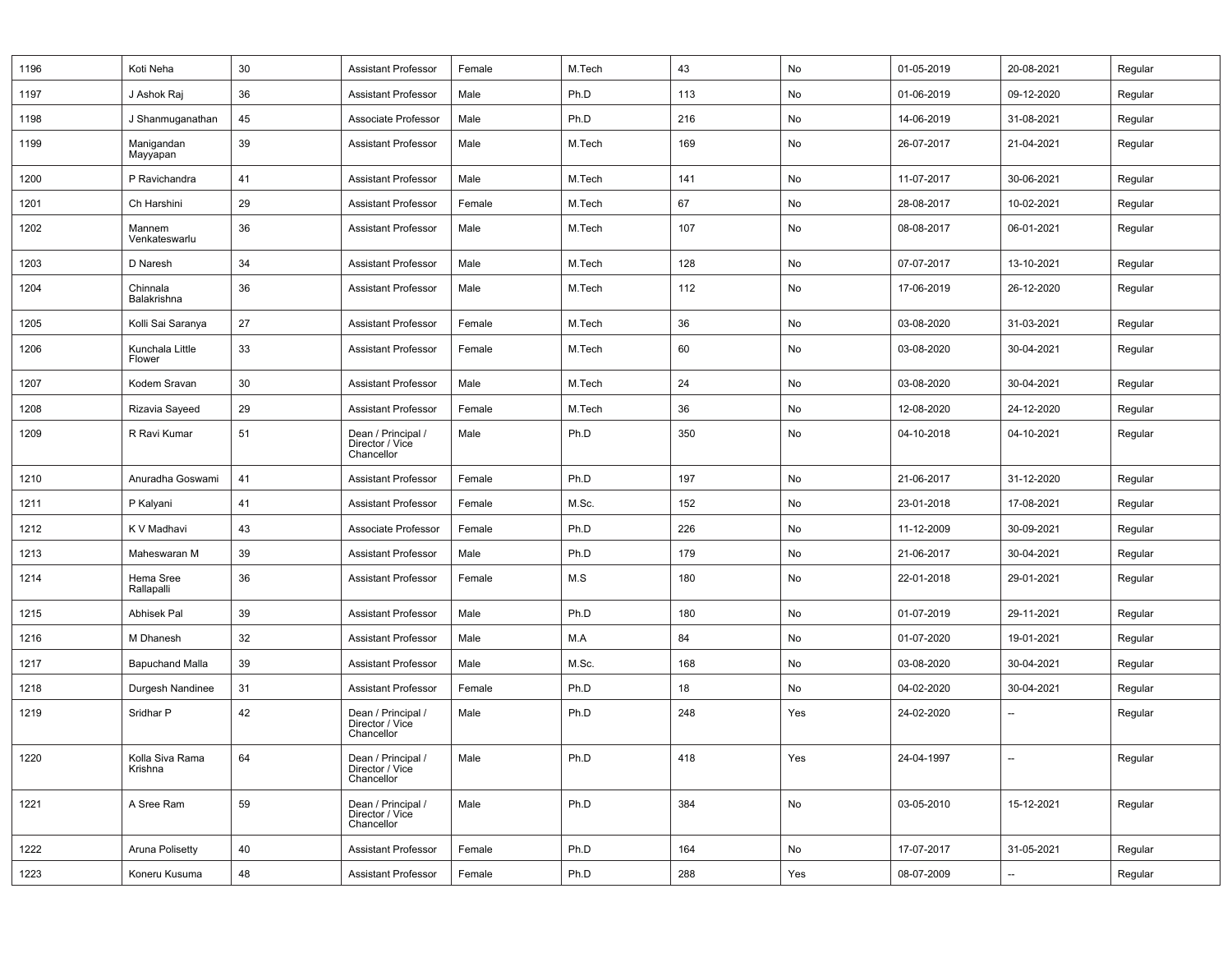| 1224 | Veluri Girija Rani                 | 39 | <b>Assistant Professor</b>                          | Female | <b>MBA</b>     | 169 | No  | 21-06-2017 | 30-04-2021               | Regular |
|------|------------------------------------|----|-----------------------------------------------------|--------|----------------|-----|-----|------------|--------------------------|---------|
| 1225 | Jayasankaraiah<br>Vuddanda         | 73 | <b>Assistant Professor</b>                          | Male   | <b>MBBS</b>    | 534 | No  | 05-07-2018 | 01-02-2021               | Regular |
| 1226 | Lakshmi Rajyam<br>Koniki           | 68 | Professor                                           | Female | <b>DGO</b>     | 418 | Yes | 27-02-2019 | $\overline{\phantom{a}}$ | Regular |
| 1227 | V S Kumar<br>Twarakavi             | 56 | Dean / Principal /<br>Director / Vice<br>Chancellor | Male   | Ph.D           | 360 | No  | 27-06-2019 | 30-06-2021               | Regular |
| 1228 | Kopalle Renuka                     | 26 | <b>Assistant Professor</b>                          | Female | CA             | 24  | No  | 27-01-2020 | 25-03-2021               | Regular |
| 1229 | Ashish Kumar<br><b>Biswas</b>      | 36 | <b>Assistant Professor</b>                          | Male   | Ph.D           | 144 | No  | 01-08-2019 | 28-05-2021               | Regular |
| 1230 | Radha Ramani Bonu                  | 34 | <b>Assistant Professor</b>                          | Female | MD             | 44  | Yes | 16-08-2019 | $\overline{\phantom{a}}$ | Regular |
| 1231 | C V Rao                            | 71 | Dean / Principal /<br>Director / Vice<br>Chancellor | Male   | MS             | 432 | Yes | 09-11-2019 | $\overline{\phantom{a}}$ | Regular |
| 1232 | A S Narayana                       | 35 | <b>Assistant Professor</b>                          | Male   | M.Sc.(Anatomy) | 90  | Yes | 04-12-2017 | $\overline{\phantom{a}}$ | Regular |
| 1233 | Pramila Padmini                    | 41 | Professor                                           | Female | Ph.D           | 168 | Yes | 17-01-2014 | $\overline{\phantom{a}}$ | Regular |
| 1234 | P Neelima                          | 40 | Professor                                           | Female | M.D            | 168 | No  | 06-02-2014 | 27-02-2021               | Regular |
| 1235 | A Himabindu                        | 46 | Dean / Principal /<br>Director / Vice<br>Chancellor | Female | M.D            | 288 | Yes | 22-01-2014 | $\overline{\phantom{a}}$ | Regular |
| 1236 | Ramana Rao                         | 45 | Associate Professor                                 | Male   | Ph.D           | 228 | Yes | 17-01-2014 | --                       | Regular |
| 1237 | Murali Krishna<br>Surapaneni       | 42 | Associate Professor                                 | Male   | M.D            | 147 | Yes | 16-05-2016 | $\overline{\phantom{a}}$ | Regular |
| 1238 | Ramadevi Gara                      | 36 | <b>Assistant Professor</b>                          | Female | <b>MBBS</b>    | 121 | Yes | 15-09-2017 | $\overline{\phantom{a}}$ | Regular |
| 1239 | M Pushpa                           | 38 | <b>Assistant Professor</b>                          | Female | <b>MBA</b>     | 140 | No  | 01-05-2019 | 18-03-2021               | Regular |
| 1240 | Virothi Nava Jyothi                | 34 | Assistant Professor                                 | Female | <b>MD</b>      | 42  | Yes | 14-08-2019 | $\overline{\phantom{a}}$ | Regular |
| 1241 | V S Lavanya P                      | 37 | <b>Assistant Professor</b>                          | Female | M.D            | 108 | Yes | 07-09-2015 | $\overline{\phantom{a}}$ | Regular |
| 1242 | Thota Mohan<br>Sankarji Maharaj    | 52 | <b>Assistant Professor</b>                          | Male   | <b>MBBS</b>    | 324 | Yes | 10-01-2018 | $\overline{\phantom{a}}$ | Regular |
| 1243 | Venkata Ganesh                     | 38 | <b>Assistant Professor</b>                          | Male   | M.D            | 108 | Yes | 04-12-2017 | $\overline{\phantom{a}}$ | Regular |
| 1244 | Padma Amar Vishal                  | 50 | Professor                                           | Female | M.D            | 251 | Yes | 04-09-2017 | $\overline{\phantom{a}}$ | Regular |
| 1245 | Damera Vijaya<br>Kumar Rao         | 68 | Dean / Principal /<br>Director / Vice<br>Chancellor | Male   | M.D            | 425 | Yes | 22-06-2015 | $\overline{\phantom{a}}$ | Regular |
| 1246 | K Chandrasekhar                    | 65 | Associate Professor                                 | Male   | M.D            | 501 | Yes | 03-07-2017 | $\qquad \qquad \cdots$   | Regular |
| 1247 | G Aman Sai                         | 34 | <b>Assistant Professor</b>                          | Male   | MD             | 84  | Yes | 19-07-2018 | $\overline{\phantom{a}}$ | Regular |
| 1248 | Haritha<br>Gundeboyina             | 36 | <b>Assistant Professor</b>                          | Female | <b>DNB</b>     | 109 | Yes | 05-07-2018 | $\overline{\phantom{a}}$ | Regular |
| 1249 | <b>B</b> Chaitanya                 | 34 | <b>Assistant Professor</b>                          | Male   | MD             | 48  | Yes | 06-02-2019 | $\overline{\phantom{a}}$ | Regular |
| 1250 | Venkata Srinivasa<br>Murthy Kumili | 49 | Other                                               | Male   | <b>MBBS</b>    | 252 | No  | 14-09-2019 | 30-11-2021               | Regular |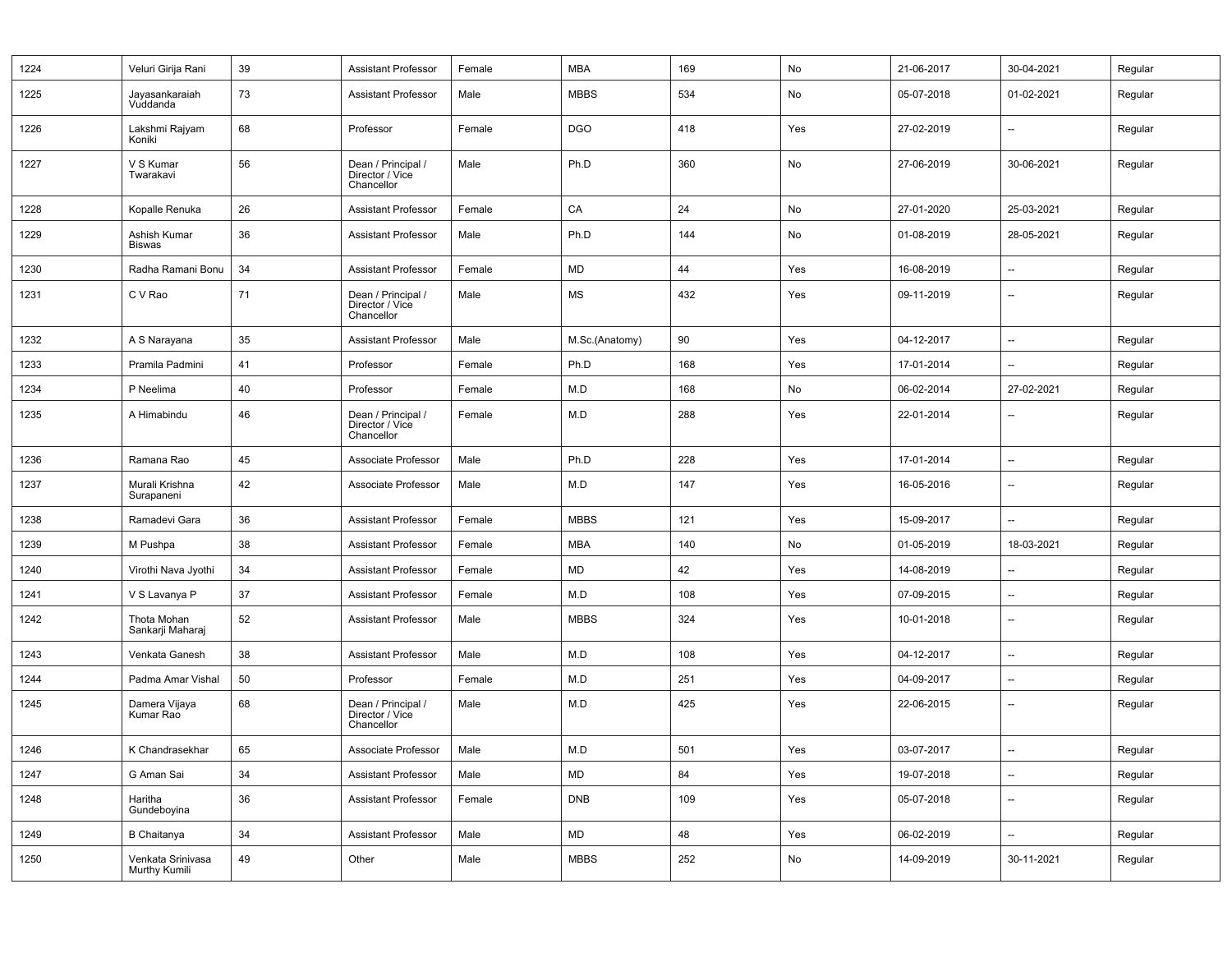| 1251 | Santhi Swetha<br>Pudhota       | 35 | <b>Assistant Professor</b>                          | Female | <b>MD</b>   | 66  | Yes | 23-09-2019 | $\overline{\phantom{a}}$ | Regular |
|------|--------------------------------|----|-----------------------------------------------------|--------|-------------|-----|-----|------------|--------------------------|---------|
| 1252 | N L Shashank                   | 33 | Other                                               | Male   | DM          | 48  | Yes | 03-12-2019 | $\overline{\phantom{a}}$ | Regular |
| 1253 | D S S Girija Vani              | 65 | Dean / Principal /<br>Director / Vice<br>Chancellor | Female | M.D         | 468 | No  | 03-01-2014 | 24-12-2021               | Regular |
| 1254 | Kanchana Lakshmi<br>Prasanna A | 41 | <b>Assistant Professor</b>                          | Female | M.D         | 182 | Yes | 10-01-2015 | $\overline{\phantom{a}}$ | Regular |
| 1255 | Aleti Lakshmi<br>Manohari      | 34 | <b>Assistant Professor</b>                          | Female | M.D         | 108 | Yes | 09-09-2015 | $\overline{\phantom{a}}$ | Regular |
| 1256 | M B Patrudu                    | 69 | <b>Assistant Professor</b>                          | Male   | M.D         | 528 | No  | 21-01-2014 | 30-09-2021               | Regular |
| 1257 | Jai Prakash Babu               | 70 | Dean / Principal /<br>Director / Vice<br>Chancellor | Male   | M.D         | 528 | No  | 03-01-2014 | 31-05-2021               | Regular |
| 1258 | Viswa Kalyan                   | 41 | Professor                                           | Male   | Ph.D        | 168 | Yes | 27-01-2014 | $\overline{\phantom{a}}$ | Regular |
| 1259 | Y Mallika                      | 41 | Assistant Professor                                 | Female | M. Phil     | 228 | Yes | 18-12-2017 | --                       | Regular |
| 1260 | Rongala Venkata<br>Manasa      | 31 | <b>Assistant Professor</b>                          | Female | M.Sc.       | 84  | Yes | 10-09-2015 | $\overline{\phantom{a}}$ | Regular |
| 1261 | Nerusu Ganga<br>Nagamani       | 65 | Dean / Principal /<br>Director / Vice<br>Chancellor | Female | M.D         | 466 | Yes | 21-10-2015 | $\overline{\phantom{a}}$ | Regular |
| 1262 | Smita Padhy                    | 44 | Associate Professor                                 | Female | M.D         | 158 | Yes | 16-03-2016 | $\overline{\phantom{a}}$ | Regular |
| 1263 | V Mahesh Kumar<br>Chinta       | 41 | Associate Professor                                 | Male   | M.D         | 153 | Yes | 28-06-2016 | $\overline{\phantom{a}}$ | Regular |
| 1264 | Vennam Bodhi<br>Srividya       | 37 | <b>Assistant Professor</b>                          | Female | M.D         | 108 | Yes | 01-10-2015 | $\overline{\phantom{a}}$ | Regular |
| 1265 | B Divya Dharshini              | 34 | <b>Assistant Professor</b>                          | Female | <b>MBBS</b> | 130 | No  | 07-07-2017 | 29-11-2021               | Regular |
| 1266 | Kandra Prabhakar<br>Rao        | 69 | <b>Assistant Professor</b>                          | Male   | <b>MBBS</b> | 472 | No  | 16-07-2018 | 15-03-2021               | Regular |
| 1267 | Korada Prabhakara<br>Rao       | 64 | <b>Assistant Professor</b>                          | Male   | <b>MBBS</b> | 444 | Yes | 19-07-2018 | --                       | Regular |
| 1268 | P Lohitha                      | 34 | <b>Assistant Professor</b>                          | Female | <b>MD</b>   | 89  | Yes | 24-07-2018 | $\overline{\phantom{a}}$ | Regular |
| 1269 | Lingudu Sowmya                 | 31 | <b>Assistant Professor</b>                          | Female | <b>MD</b>   | 54  | Yes | 19-08-2019 | $\overline{\phantom{a}}$ | Regular |
| 1270 | Pusapati Prabhakar<br>Varma    | 35 | <b>Assistant Professor</b>                          | Male   | MD          | 96  | No  | 04-09-2019 | 07-09-2021               | Regular |
| 1271 | Farzana                        | 36 | <b>Assistant Professor</b>                          | Female | M.D         | 85  | Yes | 01-09-2015 | $\overline{\phantom{a}}$ | Regular |
| 1272 | Kasturi Ananda Rao             | 68 | Professor                                           | Male   | M.D         | 420 | Yes | 23-09-2015 | $\overline{\phantom{a}}$ | Regular |
| 1273 | Peddada Narasinga<br>Rao       | 66 | <b>Assistant Professor</b>                          | Male   | <b>MBBS</b> | 434 | Yes | 20-07-2018 | $\overline{\phantom{a}}$ | Regular |
| 1274 | Srinivasa Reddy<br>Pulusu      | 33 | <b>Assistant Professor</b>                          | Male   | MD          | 82  | Yes | 09-07-2018 | $\overline{\phantom{a}}$ | Regular |
| 1275 | Vadlamani Sarada               | 39 | <b>Assistant Professor</b>                          | Female | MD          | 162 | Yes | 01-08-2018 | $\qquad \qquad -$        | Regular |
| 1276 | Surada Chandrika               | 32 | <b>Assistant Professor</b>                          | Female | MD          | 54  | No  | 01-08-2018 | 09-12-2020               | Regular |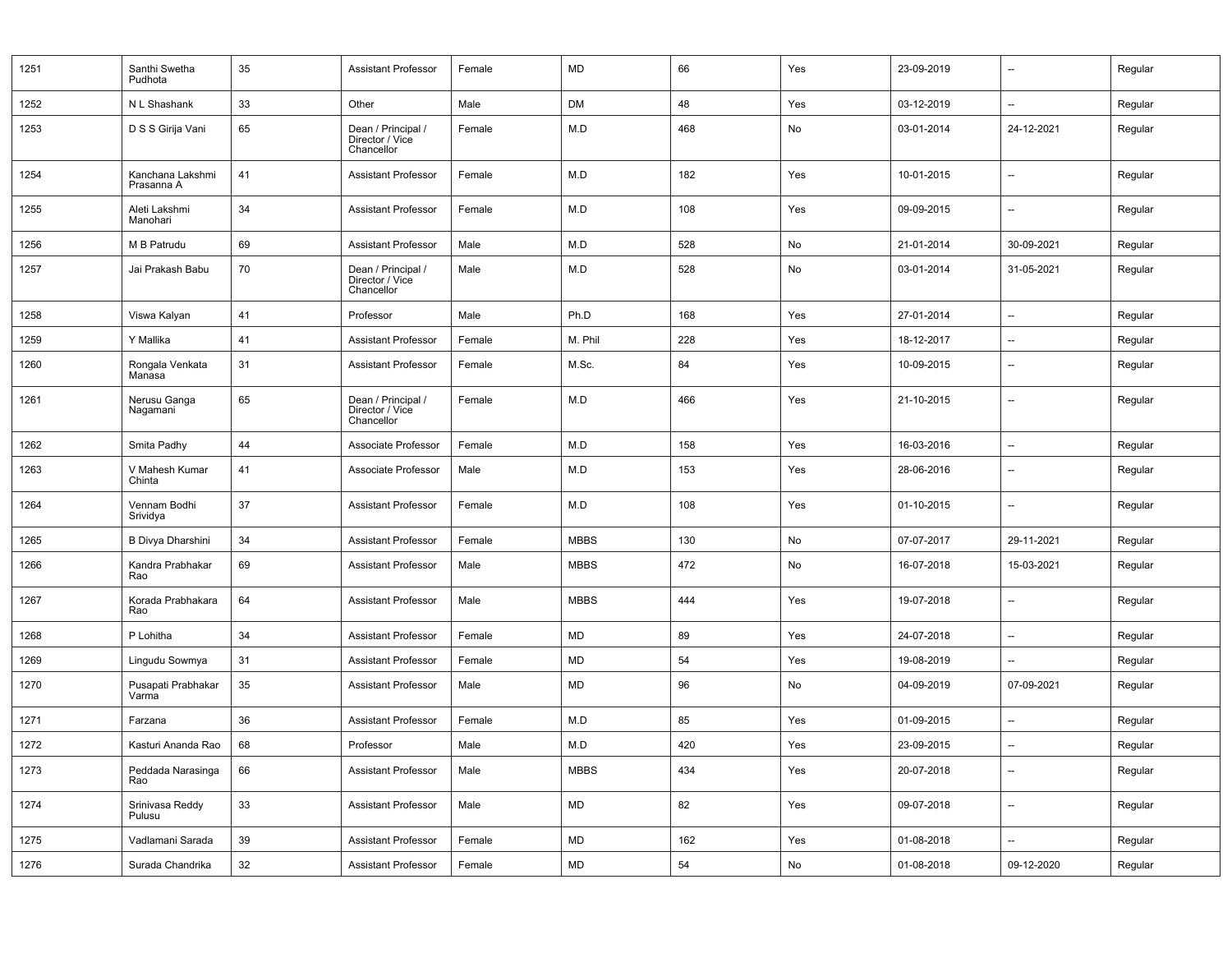| 1277 | C Rajya Lakshmi                | 36 | Professor                                           | Female | <b>MD</b>   | 114 | Yes | 03-09-2018 | $\overline{\phantom{a}}$ | Regular |
|------|--------------------------------|----|-----------------------------------------------------|--------|-------------|-----|-----|------------|--------------------------|---------|
| 1278 | Pradeep Kumar<br>Radhakrishnan | 55 | Professor                                           | Male   | MS          | 228 | Yes | 09-08-2019 | --                       | Regular |
| 1279 | Kollipara Haritha              | 32 | <b>Assistant Professor</b>                          | Female | <b>MD</b>   | 76  | Yes | 21-08-2019 | --                       | Regular |
| 1280 | Anil Kumar<br>Mahapatro        | 46 | Associate Professor                                 | Male   | <b>DM</b>   | 84  | Yes | 26-09-2019 | $\overline{\phantom{a}}$ | Regular |
| 1281 | Mullapudy Harini               | 37 | <b>Assistant Professor</b>                          | Female | M.S         | 102 | Yes | 28-04-2016 | --                       | Regular |
| 1282 | Gandupalli<br>Yugandhar        | 41 | <b>Assistant Professor</b>                          | Male   | M.S         | 180 | Yes | 17-11-2014 | --                       | Regular |
| 1283 | Prathipaty James<br>Sudhakar   | 58 | Dean / Principal /<br>Director / Vice<br>Chancellor | Male   | M.D         | 427 | Yes | 01-07-2017 | --                       | Regular |
| 1284 | Sanjeev Uday Srikar<br>Vadali  | 35 | <b>Assistant Professor</b>                          | Male   | M.S         | 83  | Yes | 13-11-2015 | $\overline{\phantom{a}}$ | Regular |
| 1285 | Y Syam Sundar Rao              | 40 | <b>Assistant Professor</b>                          | Male   | <b>DLO</b>  | 106 | Yes | 01-12-2017 | $\overline{\phantom{a}}$ | Regular |
| 1286 | Ghanta<br>Ramanjaneyulu        | 69 | <b>Assistant Professor</b>                          | Male   | MS          | 472 | Yes | 17-07-2018 | --                       | Regular |
| 1287 | Y Sri Harsha                   | 32 | <b>Assistant Professor</b>                          | Female | <b>MD</b>   | 58  | No  | 19-07-2018 | 31-12-2020               | Regular |
| 1288 | S Kasi Eswara<br>Apparao       | 63 | Professor                                           | Male   | MS          | 414 | No  | 27-07-2018 | 31-08-2021               | Regular |
| 1289 | A V Saraswathi                 | 38 | Assistant Professor                                 | Female | <b>DNB</b>  | 144 | Yes | 16-08-2018 | --                       | Regular |
| 1290 | Killana Raghu<br>Chanakya      | 30 | Other                                               | Male   | MS          | 22  | Yes | 10-08-2019 | --                       | Regular |
| 1291 | T V Naga Raja                  | 46 | Dean / Principal /<br>Director / Vice<br>Chancellor | Male   | M.D         | 193 | Yes | 15-09-2015 | --                       | Regular |
| 1292 | Ananda Rao                     | 40 | <b>Assistant Professor</b>                          | Male   | M.D         | 168 | Yes | 01-11-2014 | $\overline{\phantom{a}}$ | Regular |
| 1293 | Pilla Kamala Ranga<br>Rao      | 50 | <b>Assistant Professor</b>                          | Male   | <b>MBBS</b> | 222 | Yes | 16-07-2018 | --                       | Regular |
| 1294 | Kalyan Varma<br>Rudraraju      | 33 | Associate Professor                                 | Male   | <b>MD</b>   | 66  | Yes | 15-07-2019 | --                       | Regular |
| 1295 | Vineesha Kamini                | 32 | Other                                               | Female | <b>MBBS</b> | 48  | Yes | 01-08-2019 | --                       | Regular |
| 1296 | Jakkula Sri Kiran              | 29 | Other                                               | Male   | <b>MBBS</b> | 20  | No  | 10-08-2019 | 02-12-2020               | Regular |
| 1297 | Harikrishna Bhukya             | 32 | Other                                               | Male   | MD          | 36  | No  | 10-08-2019 | 20-10-2021               | Regular |
| 1298 | Kosuri Satya Anand             | 29 | Other                                               | Male   | <b>MD</b>   | 24  | Yes | 13-08-2019 |                          | Regular |
| 1299 | S Sree Harsha<br>Vedula        | 33 | <b>Assistant Professor</b>                          | Male   | <b>MBBS</b> | 80  | No  | 17-08-2019 | 26-12-2020               | Regular |
| 1300 | Satya Raju Pappala             | 32 | <b>Assistant Professor</b>                          | Male   | MD          | 48  | Yes | 16-09-2019 | Щ.                       | Regular |
| 1301 | Lanka Venkatesh                | 31 | Other                                               | Male   | <b>DNB</b>  | 30  | Yes | 20-09-2019 | --                       | Regular |
| 1302 | Deepthi Vemuri                 | 31 | <b>Assistant Professor</b>                          | Female | <b>MBBS</b> | 48  | Yes | 16-10-2019 | $\overline{\phantom{a}}$ | Regular |
| 1303 | Silpa Kesireddy                | 34 | <b>Assistant Professor</b>                          | Female | DM          | 60  | Yes | 18-10-2019 | --                       | Regular |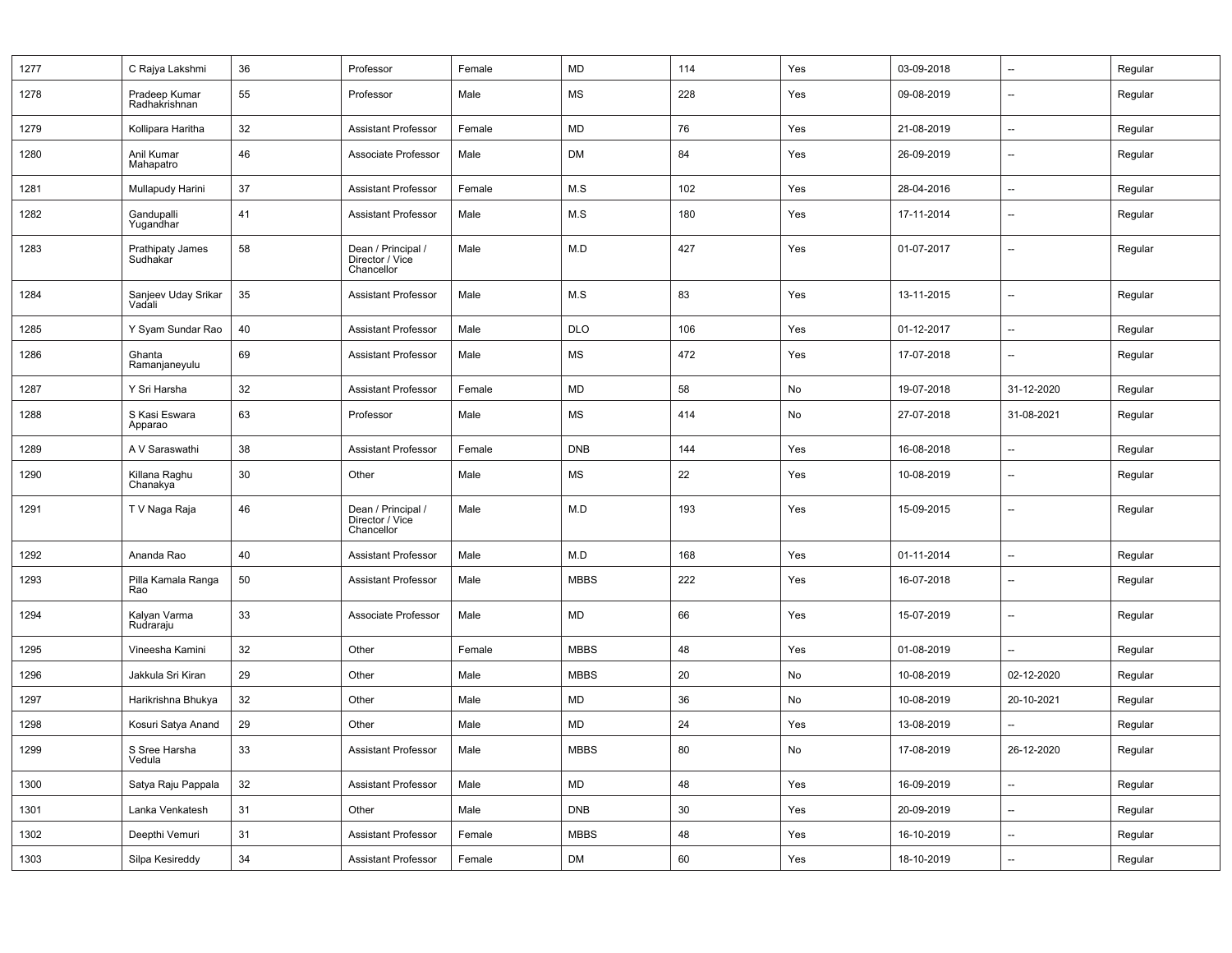| 1304 | V Venkat Narayana<br>Goutham             | 33 | <b>Assistant Professor</b>                          | Male   | M.D              | 113 | Yes | 03-09-2015 | $\overline{\phantom{a}}$ | Regular |
|------|------------------------------------------|----|-----------------------------------------------------|--------|------------------|-----|-----|------------|--------------------------|---------|
| 1305 | <b>B</b> Subbarayudu                     | 40 | Associate Professor                                 | Male   | M.D              | 122 | Yes | 11-09-2015 | --                       | Regular |
| 1306 | Himanshu Sekhara<br>Dash                 | 45 | Professor                                           | Male   | M.D              | 203 | Yes | 16-03-2016 | --                       | Regular |
| 1307 | Yellapu Radha<br>Krishna                 | 43 | Associate Professor                                 | Male   | DM(Medicine)     | 158 | Yes | 09-02-2015 | $\overline{\phantom{a}}$ | Regular |
| 1308 | M Suryanarayana<br>Murthy                | 64 | Dean / Principal /<br>Director / Vice<br>Chancellor | Male   | DM(Medicine)     | 393 | Yes | 01-03-2016 | $\overline{\phantom{a}}$ | Regular |
| 1309 | Janapareddi Vijaya<br>Bhaskara Rao       | 45 | <b>Assistant Professor</b>                          | Male   | <b>MBBS</b>      | 170 | Yes | 18-12-2017 | --                       | Regular |
| 1310 | Velamati Praveen<br>Babu                 | 36 | Assistant Professor                                 | Male   | <b>MBBS</b>      | 122 | Yes | 16-07-2018 | --                       | Regular |
| 1311 | Mahanthi Sreenu                          | 37 | <b>Assistant Professor</b>                          | Male   | <b>MBBS</b>      | 122 | Yes | 16-07-2018 | $\overline{\phantom{a}}$ | Regular |
| 1312 | Jillela Naga<br>Sreenivasulu             | 40 | <b>Assistant Professor</b>                          | Male   | <b>MBBS</b>      | 109 | Yes | 17-07-2018 | --                       | Regular |
| 1313 | Nayakandy Madhu<br>Chandran              | 50 | <b>Assistant Professor</b>                          | Female | <b>MBBS</b>      | 224 | Yes | 16-07-2018 | --                       | Regular |
| 1314 | Mudunuri Sita Rama<br>Lakshmi            | 34 | <b>Assistant Professor</b>                          | Female | <b>MD</b>        | 94  | Yes | 19-07-2018 | --                       | Regular |
| 1315 | Vemula Dinesh<br>Kumar                   | 33 | <b>Assistant Professor</b>                          | Male   | <b>MD</b>        | 84  | No  | 19-07-2018 | 31-07-2021               | Regular |
| 1316 | Mohan Patro<br>Patnala                   | 69 | Dean / Principal /<br>Director / Vice<br>Chancellor | Male   | M.D              | 456 | Yes | 01-07-2017 | --                       | Regular |
| 1317 | Kalidindi Ramesh<br>Raju                 | 56 | <b>Assistant Professor</b>                          | Male   | <b>DNB</b>       | 368 | No  | 02-02-2015 | 31-05-2021               | Regular |
| 1318 | Mutharaju K R                            | 44 | <b>Assistant Professor</b>                          | Male   | M.S              | 150 | No  | 18-09-2015 | 31-05-2021               | Regular |
| 1319 | Krishna Prasad<br>Prusty                 | 47 | <b>Assistant Professor</b>                          | Male   | M.S              | 220 | Yes | 10-01-2015 |                          | Regular |
| 1320 | Dwarakanath Nagoti                       | 66 | Dean / Principal /<br>Director / Vice<br>Chancellor | Male   | M.Ch(Chirurgiae) | 457 | Yes | 04-02-2016 | --                       | Regular |
| 1321 | Sivasai<br>Krishnaprasad                 | 36 | <b>Assistant Professor</b>                          | Male   | Ph.D             | 108 | No  | 03-12-2016 | 30-09-2021               | Regular |
| 1322 | Swaroop Chinta                           | 32 | Assistant Professor                                 | Female | <b>DNB</b>       | 54  | No  | 06-08-2018 | 17-03-2021               | Regular |
| 1323 | Sandhya Ambati                           | 34 | <b>Assistant Professor</b>                          | Female | <b>MD</b>        | 94  | Yes | 20-08-2018 |                          | Regular |
| 1324 | Kondapaturu<br>Lakshmi Chandra<br>Sekhar | 30 | Other                                               | Male   | <b>MS</b>        | 22  | Yes | 14-08-2019 | Ξ.                       | Regular |
| 1325 | Nandamuri<br>Yasaswini                   | 27 | Other                                               | Female | <b>MS</b>        | 16  | Yes | 26-09-2019 | $\overline{\phantom{a}}$ | Regular |
| 1326 | Santoshkumar<br>Gandupalli               | 33 | Other                                               | Male   | <b>MS</b>        | 42  | Yes | 01-02-2020 | --                       | Regular |
| 1327 | Usha Rani Purimitla                      | 45 | Associate Professor                                 | Female | $M.D$            | 199 | No  | 03-02-2016 | 31-12-2020               | Regular |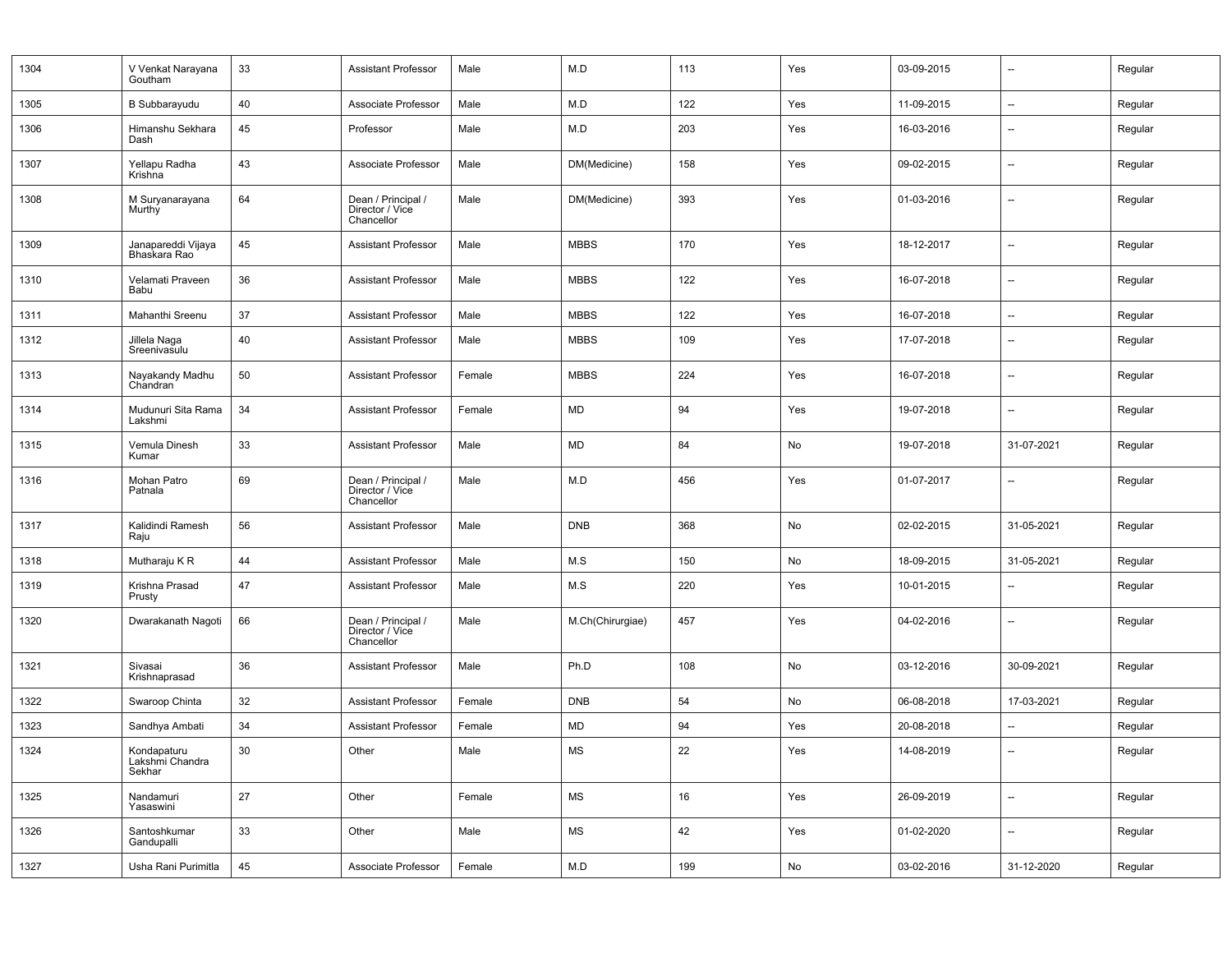| 1328 | Yalangi<br>Padmanabham               | 66 | Associate Professor                                 | Male   | Ph.D        | 468 | Yes | 22-10-2016 | $\overline{\phantom{a}}$ | Regular |
|------|--------------------------------------|----|-----------------------------------------------------|--------|-------------|-----|-----|------------|--------------------------|---------|
| 1329 | Vijaya Lakshmi<br>Payala             | 38 | <b>Assistant Professor</b>                          | Female | Ph.D        | 161 | Yes | 26-09-2015 | $\overline{\phantom{a}}$ | Regular |
| 1330 | Kakulapati Venkata<br>Janardhana Rao | 67 | Professor                                           | Male   | M.D         | 436 | Yes | 01-01-2018 | $\overline{\phantom{a}}$ | Regular |
| 1331 | Janni Laxman                         | 44 | <b>Assistant Professor</b>                          | Male   | <b>MBBS</b> | 247 | Yes | 14-12-2017 | --                       | Regular |
| 1332 | Nitin Mohan                          | 37 | <b>Assistant Professor</b>                          | Male   | M.D         | 81  | Yes | 18-07-2017 | $\overline{\phantom{a}}$ | Regular |
| 1333 | Nagamalleswara<br>Rao Jannu          | 34 | <b>Assistant Professor</b>                          | Male   | <b>DNB</b>  | 89  | Yes | 17-07-2018 | $\overline{\phantom{a}}$ | Regular |
| 1334 | Pasalapudi Anurag<br>Jose            | 38 | <b>Assistant Professor</b>                          | Male   | MS          | 144 | Yes | 16-07-2018 | $\overline{\phantom{a}}$ | Regular |
| 1335 | R S Teja Reddy                       | 35 | <b>Assistant Professor</b>                          | Male   | MS          | 104 | No  | 19-07-2018 | 30-01-2021               | Regular |
| 1336 | Sreekanth Matcha                     | 39 | <b>Assistant Professor</b>                          | Male   | MS          | 154 | Yes | 25-07-2018 | $\overline{\phantom{a}}$ | Regular |
| 1337 | Mahendrakar<br>Sujatha               | 41 | <b>Assistant Professor</b>                          | Female | MS          | 72  | Yes | 27-07-2018 | $\overline{\phantom{a}}$ | Regular |
| 1338 | Narasimha Rao                        | 65 | Associate Professor                                 | Male   | M.D         | 456 | Yes | 10-10-2014 | $\overline{\phantom{a}}$ | Regular |
| 1339 | Vijayalakshmi<br>Chandrasekhar       | 66 | <b>Assistant Professor</b>                          | Female | M.D         | 456 | Yes | 18-01-2014 | $\overline{\phantom{a}}$ | Regular |
| 1340 | Sree Sailaja Pidugu                  | 33 | <b>Assistant Professor</b>                          | Female | M.S         | 84  | Yes | 07-09-2015 | $\overline{\phantom{a}}$ | Regular |
| 1341 | Ratna Harika Dusi                    | 36 | <b>Assistant Professor</b>                          | Female | M.D         | 120 | Yes | 03-07-2017 | $\overline{\phantom{a}}$ | Regular |
| 1342 | Silpahasa Samalla                    | 34 | <b>Assistant Professor</b>                          | Female | <b>MBBS</b> | 96  | No  | 01-09-2017 | 02-12-2021               | Regular |
| 1343 | Krishna Agarwal                      | 34 | <b>Assistant Professor</b>                          | Male   | <b>MBBS</b> | 50  | Yes | 14-12-2017 | --                       | Regular |
| 1344 | I Jyothi Padmaja                     | 65 | Dean / Principal /<br>Director / Vice<br>Chancellor | Female | MD          | 382 | Yes | 07-01-2019 | $\overline{\phantom{a}}$ | Regular |
| 1345 | Vedurada Swathi                      | 30 | Other                                               | Female | MS          | 24  | No  | 14-08-2019 | 12-11-2021               | Regular |
| 1346 | Banavathu Sri Veda<br>Priya          | 30 | Other                                               | Female | MS          | 22  | Yes | 19-08-2019 | $\overline{\phantom{a}}$ | Regular |
| 1347 | Y Shasmita                           | 31 | Other                                               | Female | <b>DNB</b>  | 36  | No  | 24-08-2019 | 15-12-2021               | Regular |
| 1348 | G Indira                             | 48 | Professor                                           | Female | <b>DNB</b>  | 198 | Yes | 11-10-2019 | $\overline{\phantom{a}}$ | Regular |
| 1349 | Pilli Veena                          | 50 | <b>Assistant Professor</b>                          | Female | M.S         | 260 | Yes | 07-01-2015 | $\overline{\phantom{a}}$ | Regular |
| 1350 | Tatapudi Radha                       | 64 | Dean / Principal /<br>Director / Vice<br>Chancellor | Female | M.D         | 336 | Yes | 01-02-2018 | $\overline{\phantom{a}}$ | Regular |
| 1351 | Bala Padmaja<br>Koneru               | 38 | <b>Assistant Professor</b>                          | Female | MS          | 122 | Yes | 17-07-2018 | $\qquad \qquad -$        | Regular |
| 1352 | Barla Komal Sahithi                  | 34 | <b>Assistant Professor</b>                          | Female | <b>DNB</b>  | 102 | Yes | 17-07-2018 | Ξ.                       | Regular |
| 1353 | P Nirupama                           | 39 | Associate Professor                                 | Female | MD          | 144 | No  | 19-07-2018 | 15-01-2021               | Regular |
| 1354 | Vijaya Lakshmi<br>Ténali             | 39 | <b>Assistant Professor</b>                          | Female | MS          | 145 | No  | 09-07-2018 | 20-11-2021               | Regular |
| 1355 | Balla Sudha Rani                     | 65 | Professor                                           | Female | ${\sf MD}$  | 434 | Yes | 01-09-2018 | $\overline{\phantom{a}}$ | Regular |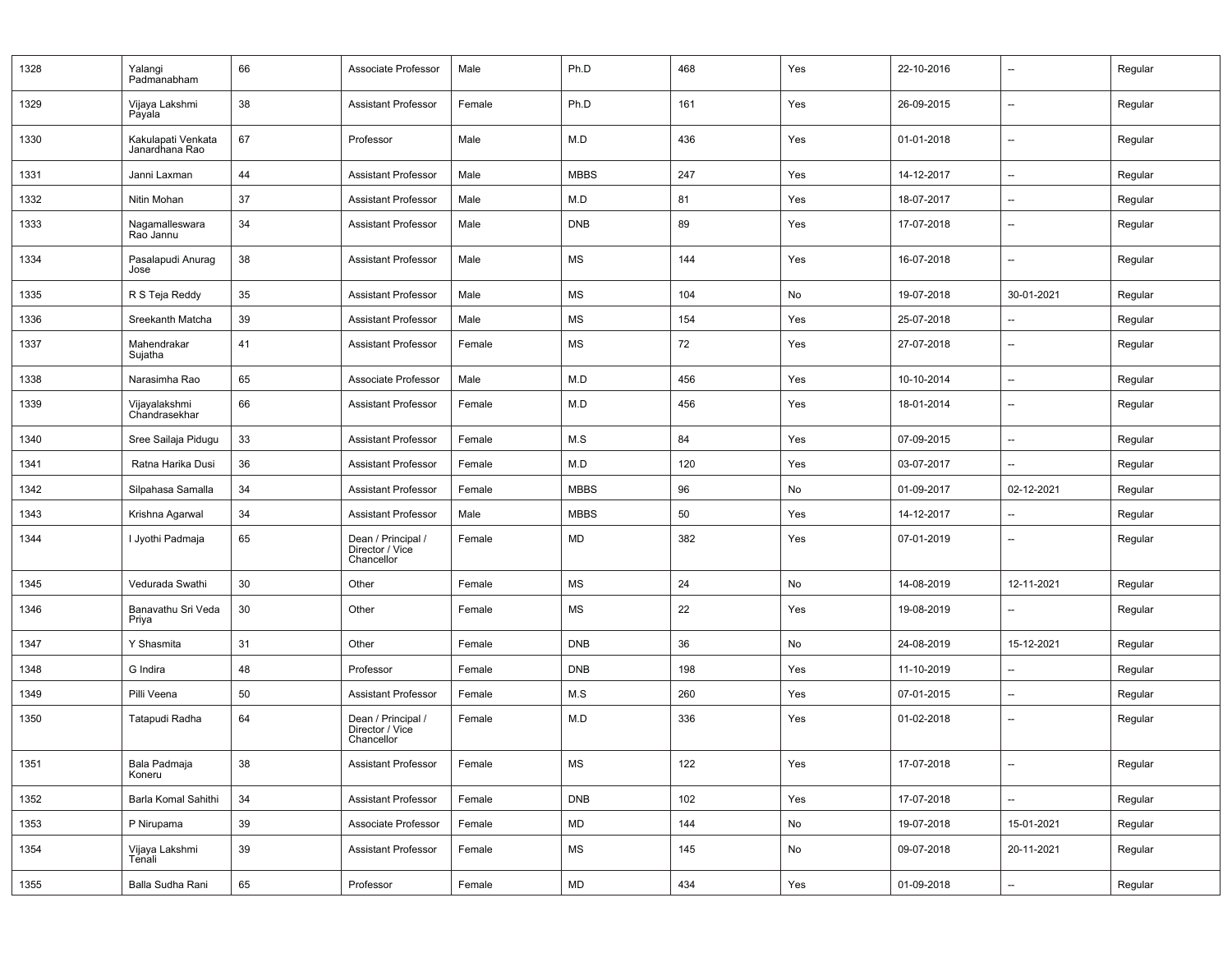| 1356 | Ch Suresh Babu                   | 56 | Professor                                           | Male   | <b>MD</b>          | 339 | Yes | 29-09-2018 | $\overline{\phantom{a}}$ | Regular |
|------|----------------------------------|----|-----------------------------------------------------|--------|--------------------|-----|-----|------------|--------------------------|---------|
| 1357 | K S K Divya                      | 73 | <b>Assistant Professor</b>                          | Female | MS                 | 509 | Yes | 11-09-2018 | --                       | Regular |
| 1358 | V Sri Divya<br>Chowdary          | 31 | <b>Assistant Professor</b>                          | Female | MS                 | 54  | Yes | 09-01-2019 | --                       | Regular |
| 1359 | Vamsi Karanam                    | 33 | <b>Assistant Professor</b>                          | Male   | <b>MBBS</b>        | 84  | Yes | 29-07-2019 | --                       | Regular |
| 1360 | Krishna Chaitanya<br>Reddy Y     | 34 | Other                                               | Male   | <b>DNB</b>         | 48  | Yes | 14-08-2019 | --                       | Regular |
| 1361 | Rajasekhara Rao<br>Garimella     | 63 | Dean / Principal /<br>Director / Vice<br>Chancellor | Male   | M.S                | 456 | Yes | 01-11-2015 | --                       | Regular |
| 1362 | Ravi Chandra<br>Vattipalli       | 39 | <b>Assistant Professor</b>                          | Male   | <b>MBBS</b>        | 97  | No  | 05-12-2017 | 31-05-2021               | Regular |
| 1363 | Y Siva Sai Kumar<br>Reddy        | 53 | <b>Assistant Professor</b>                          | Male   | <b>MBBS</b>        | 257 | Yes | 06-12-2017 | --                       | Regular |
| 1364 | Sunil Gottipati                  | 34 | <b>Assistant Professor</b>                          | Male   | <b>MBBS</b>        | 46  | Yes | 08-11-2017 | $\overline{\phantom{a}}$ | Regular |
| 1365 | Raghu Yelavarthi                 | 47 | <b>Assistant Professor</b>                          | Male   | <b>MBBS</b>        | 240 | No  | 23-07-2018 | 31-08-2021               | Regular |
| 1366 | Rajashekhar T                    | 34 | <b>Assistant Professor</b>                          | Male   | <b>DNB</b>         | 84  | Yes | 17-07-2018 |                          | Regular |
| 1367 | S Appala Raju                    | 42 | Associate Professor                                 | Male   | <b>DNB</b>         | 169 | Yes | 16-08-2018 | $\overline{\phantom{a}}$ | Regular |
| 1368 | <b>Trinadh Naidu</b><br>Chandaka | 31 | <b>Assistant Professor</b>                          | Male   | <b>MD</b>          | 28  | Yes | 14-08-2019 | --                       | Regular |
| 1369 | Voonna Charan<br>Kumar           | 32 | Other                                               | Male   | MS                 | 42  | Yes | 16-08-2019 | --                       | Regular |
| 1370 | Vijayram Shankar<br>Golivi       | 37 | Other                                               | Male   | <b>DNB</b>         | 84  | Yes | 21-08-2019 | --                       | Regular |
| 1371 | Meeravali Shaik                  | 32 | Other                                               | Male   | MS                 | 48  | Yes | 24-08-2019 | --                       | Regular |
| 1372 | Mada Sai Krishna                 | 30 | <b>Assistant Professor</b>                          | Male   | MS                 | 22  | Yes | 05-09-2019 | --                       | Regular |
| 1373 | Kantipudi Amulya                 | 29 | Other                                               | Female | MD                 | 18  | Yes | 01-11-2019 | --                       | Regular |
| 1374 | Suchitra P                       | 44 | <b>Assistant Professor</b>                          | Female | MPH(Public Health) | 172 | Yes | 05-10-2015 | --                       | Regular |
| 1375 | Y Venkata Haris<br>Chandra       | 49 | Dean / Principal /<br>Director / Vice<br>Chancellor | Male   | M.D                | 216 | Yes | 19-10-2015 | --                       | Regular |
| 1376 | Koripadu Seshagiri               | 53 | Associate Professor                                 | Male   | M.D                | 356 | Yes | 10-07-2017 | --                       | Regular |
| 1377 | Chaparala Sarishma               | 31 | <b>Assistant Professor</b>                          | Female | <b>MBBS</b>        | 90  | Yes | 02-11-2017 | --                       | Regular |
| 1378 | Mounika Anitha<br>Chintala       | 33 | <b>Assistant Professor</b>                          | Female | <b>MBBS</b>        | 96  | Yes | 29-11-2017 | --                       | Regular |
| 1379 | Bonela Sai Kumar                 | 46 | <b>Assistant Professor</b>                          | Male   | M.D                | 184 | Yes | 04-12-2017 | --                       | Regular |
| 1380 | Geshmanjali<br>Kakarala          | 32 | Assistant Professor                                 | Female | MD                 | 72  | Yes | 17-07-2018 | $\overline{a}$           | Regular |
| 1381 | P Tarakeswara Rao                | 50 | Professor                                           | Male   | <b>MD</b>          | 269 | Yes | 20-08-2018 | --                       | Regular |
| 1382 | Pavitra Kondety                  | 36 | Associate Professor                                 | Female | MD                 | 68  | Yes | 06-09-2019 | --                       | Regular |
| 1383 | Kunchi Madhavi                   | 31 | <b>Assistant Professor</b>                          | Female | MD                 | 28  | Yes | 16-09-2019 | --                       | Regular |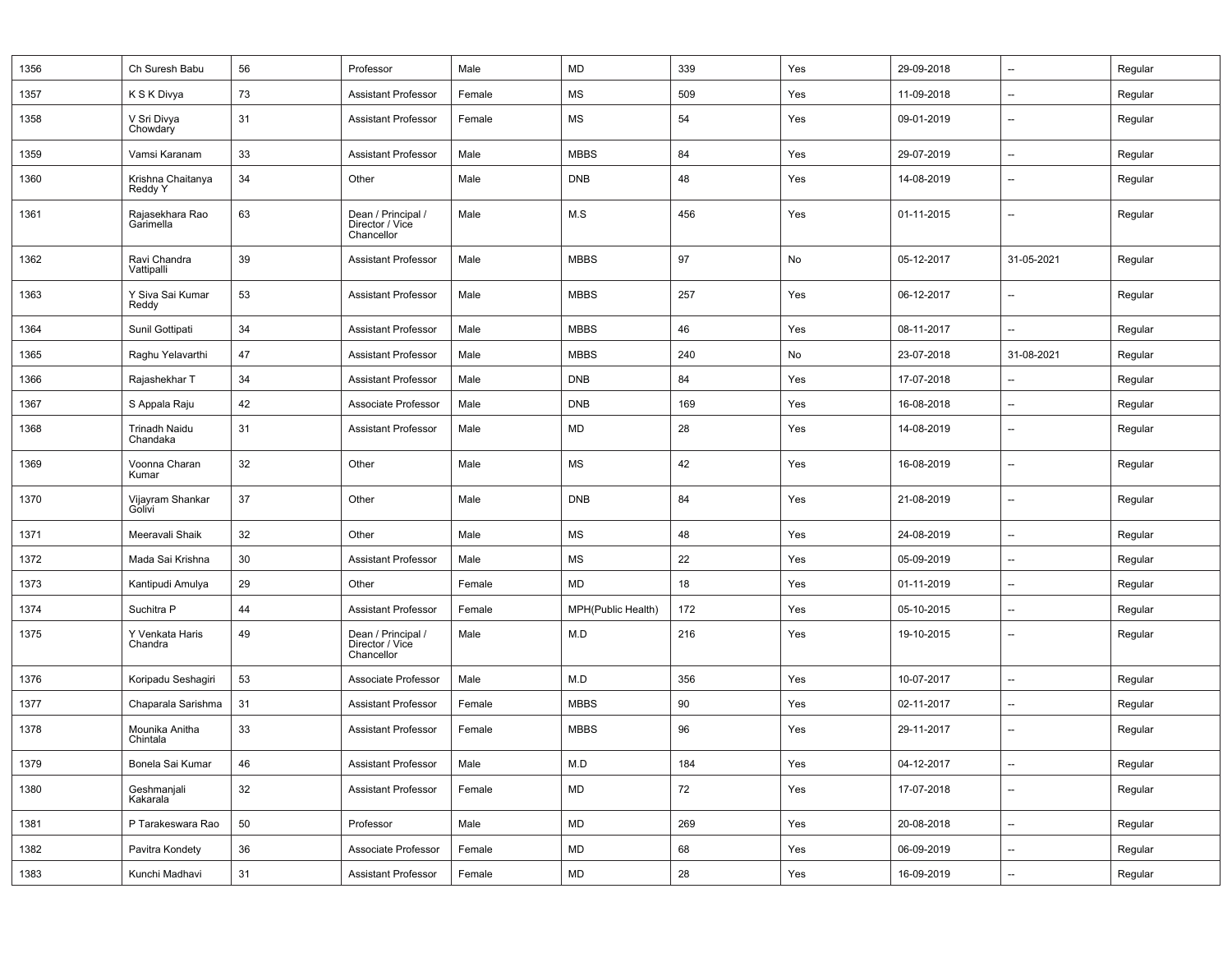| 1384 | Praveena Tillapaudi          | 34              | <b>Assistant Professor</b>                          | Female | MD                | 60  | Yes | 03-10-2019 | $\overline{\phantom{a}}$ | Regular |
|------|------------------------------|-----------------|-----------------------------------------------------|--------|-------------------|-----|-----|------------|--------------------------|---------|
| 1385 | Sirisha Thota                | 34              | Other                                               | Female | <b>DNB</b>        | 60  | No  | 02-03-2020 | 01-12-2020               | Regular |
| 1386 | Vasundara Gardas             | 40              | <b>Assistant Professor</b>                          | Female | M.D               | 178 | Yes | 13-04-2015 | $\overline{\phantom{a}}$ | Regular |
| 1387 | Priyanka Pappala             | 36              | <b>Assistant Professor</b>                          | Female | M.D               | 85  | No  | 21-09-2016 | 31-05-2021               | Regular |
| 1388 | Prasanthi Cherukuri          | 38              | <b>Assistant Professor</b>                          | Female | M.D               | 96  | Yes | 16-09-2015 | --                       | Regular |
| 1389 | Gummadi Raja<br>Prameela     | 56              | Dean / Principal /<br>Director / Vice<br>Chancellor | Female | M.D               | 326 | Yes | 01-10-2015 | $\overline{\phantom{a}}$ | Regular |
| 1390 | Karri Prasada Reddy          | 69              | Professor                                           | Male   | M.D               | 450 | Yes | 30-09-2015 | $\overline{\phantom{a}}$ | Regular |
| 1391 | Syed Ilias Basha             | 40              | <b>Assistant Professor</b>                          | Male   | M.Sc.             | 138 | Yes | 18-09-2015 | --                       | Regular |
| 1392 | A Syam Kumar                 | 37              | <b>Assistant Professor</b>                          | Male   | M.D               | 138 | Yes | 18-12-2017 | $\overline{\phantom{a}}$ | Regular |
| 1393 | N Sindhura                   | 36              | Assistant Professor                                 | Female | MD                | 122 | Yes | 19-07-2018 | $\overline{\phantom{a}}$ | Regular |
| 1394 | Nutakki Sanjana              | 32              | <b>Assistant Professor</b>                          | Female | MD                | 64  | Yes | 27-07-2018 | $\overline{\phantom{a}}$ | Regular |
| 1395 | K Poojitha                   | 32              | <b>Assistant Professor</b>                          | Female | MD                | 74  | Yes | 29-08-2018 | $\overline{\phantom{a}}$ | Regular |
| 1396 | Kiranmayi Pentakota          | 34              | Assistant Professor                                 | Female | MD                | 84  | Yes | 17-08-2019 | --                       | Regular |
| 1397 | Choudhary Anju<br>Ramesh     | 52              | Lecturer                                            | Female | <b>DCP</b>        | 186 | Yes | 02-03-2020 | $\overline{\phantom{a}}$ | Regular |
| 1398 | G Subba Rao                  | 70              | Dean / Principal /<br>Director / Vice<br>Chancellor | Male   | M.D               | 508 | No  | 03-01-2014 | 30-06-2021               | Regular |
| 1399 | P Balananda                  | 37              | <b>Assistant Professor</b>                          | Male   | M.Sc.(Physiology) | 87  | Yes | 11-12-2017 | --                       | Regular |
| 1400 | Srinivas Singisetti          | 46              | <b>Assistant Professor</b>                          | Male   | <b>MBBS</b>       | 240 | Yes | 24-01-2018 | $\overline{\phantom{a}}$ | Regular |
| 1401 | Ravi Sunder R                | 46              | Professor                                           | Male   | M.D               | 240 | Yes | 06-02-2014 | $\overline{\phantom{a}}$ | Regular |
| 1402 | Swaroop Chand<br>Bhansali    | 43              | Associate Professor                                 | Male   | M.D               | 192 | Yes | 11-12-2013 | $\overline{\phantom{a}}$ | Regular |
| 1403 | Nukala Sri Krishna           | 44              | Dean / Principal /<br>Director / Vice<br>Chancellor | Male   | M.D               | 231 | Yes | 01-09-2015 | $\overline{\phantom{a}}$ | Regular |
| 1404 | Sumera Salomi<br>Soudagar    | 38              | <b>Assistant Professor</b>                          | Female | M.D               | 96  | Yes | 03-11-2015 | $\overline{\phantom{a}}$ | Regular |
| 1405 | Archana Vinnakota            | 35              | <b>Assistant Professor</b>                          | Female | M.D               | 75  | Yes | 13-08-2016 | --                       | Regular |
| 1406 | Suresh Varupula              | 40              | <b>Assistant Professor</b>                          | Male   | <b>MD</b>         | 169 | Yes | 16-07-2018 | $\overline{\phantom{a}}$ | Regular |
| 1407 | Shvetha Chilukuri            | 39              | <b>Assistant Professor</b>                          | Female | MD                | 162 | Yes | 03-07-2018 | $\overline{\phantom{a}}$ | Regular |
| 1408 | K J S S Raghu Teja           | 36              | <b>Assistant Professor</b>                          | Male   | MD                | 84  | Yes | 29-05-2019 | $\overline{\phantom{a}}$ | Regular |
| 1409 | Garapati Venkata<br>Abhilash | 29              | Other                                               | Male   | <b>MD</b>         | 24  | Yes | 10-08-2019 | --                       | Regular |
| 1410 | Sanapala Vidya               | 30 <sup>°</sup> | Other                                               | Female | MD                | 22  | Yes | 10-08-2019 | $\overline{\phantom{a}}$ | Regular |
| 1411 | Erramelli Nag Divya          | 32              | Other                                               | Female | <b>MBBS</b>       | 66  | Yes | 01-04-2020 | --                       | Regular |
| 1412 | Raju Kottakota               | $37\,$          | <b>Assistant Professor</b>                          | Male   | <b>DNB</b>        | 71  | Yes | 06-06-2016 | --                       | Regular |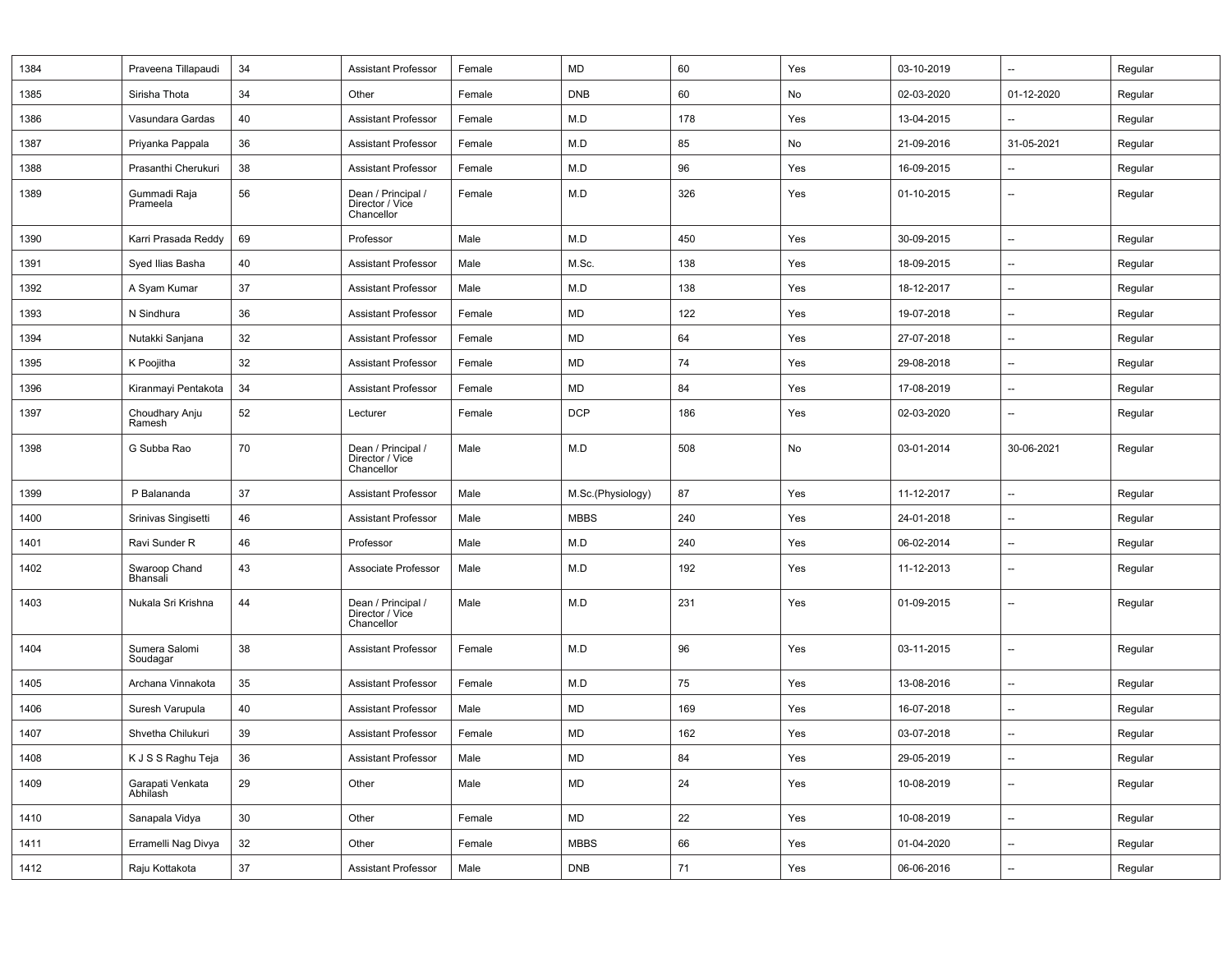| 1413 | Sonica Sharma                      | 54 | <b>Assistant Professor</b>                          | Female | <b>MBBS</b>    | 277 | Yes | 11-07-2017 | $\overline{\phantom{a}}$ | Regular |
|------|------------------------------------|----|-----------------------------------------------------|--------|----------------|-----|-----|------------|--------------------------|---------|
| 1414 | Kanaka Durga<br>Prasad Bhamidipaty | 50 | Dean / Principal /<br>Director / Vice<br>Chancellor | Male   | M.D            | 246 | Yes | 01-11-2017 | $\overline{\phantom{a}}$ | Regular |
| 1415 | K Venkateswara<br>Rao              | 60 | <b>Assistant Professor</b>                          | Male   | <b>MBBS</b>    | 362 | Yes | 18-12-2017 | $\overline{\phantom{a}}$ | Regular |
| 1416 | Shaik Ameenabi                     | 41 | <b>Assistant Professor</b>                          | Female | <b>MBBS</b>    | 169 | No  | 17-07-2018 | 30-06-2021               | Regular |
| 1417 | Sharanya Meruva                    | 32 | <b>Assistant Professor</b>                          | Female | MD             | 72  | Yes | 19-07-2018 | $\overline{\phantom{a}}$ | Regular |
| 1418 | Vandana Mrudula                    | 32 | <b>Assistant Professor</b>                          | Female | MD             | 72  | Yes | 09-07-2018 | $\overline{\phantom{a}}$ | Regular |
| 1419 | Sunil Avagadda<br>Lakshmi          | 39 | <b>Assistant Professor</b>                          | Female | MD             | 152 | No  | 11-09-2018 | 31-08-2021               | Regular |
| 1420 | Sanaboina Usha                     | 32 | <b>Assistant Professor</b>                          | Female | M.Sc.          | 84  | Yes | 14-10-2019 | $\overline{\phantom{a}}$ | Regular |
| 1421 | Prasannavani<br>Kalapala           | 44 | <b>Assistant Professor</b>                          | Female | M.Sc.          | 132 | No  | 08-11-2019 | 24-12-2021               | Regular |
| 1422 | Dasari Nikhila Dora                | 30 | <b>Assistant Professor</b>                          | Female | <b>MBBS</b>    | 24  | Yes | 11-07-2019 | $\overline{\phantom{a}}$ | Regular |
| 1423 | Sri Valli Deddam                   | 39 | <b>Assistant Professor</b>                          | Female | M.Sc.(Nursing) | 190 | Yes | 14-06-2017 | $\overline{\phantom{a}}$ | Regular |
| 1424 | Srilakshmi Battula                 | 36 | <b>Assistant Professor</b>                          | Female | M.Sc.(Nursing) | 151 | Yes | 14-06-2017 | $\overline{\phantom{a}}$ | Regular |
| 1425 | Ch Lavanya                         | 40 | Associate Professor                                 | Female | M.Sc.(Nursing) | 160 | Yes | 19-02-2016 | $\overline{\phantom{a}}$ | Regular |
| 1426 | S Kasthuri                         | 46 | Professor                                           | Female | Ph.D           | 240 | Yes | 20-02-2016 | $\overline{\phantom{a}}$ | Regular |
| 1427 | Thulasi Chinthala                  | 37 | <b>Assistant Professor</b>                          | Female | M.Sc.(Nursing) | 156 | Yes | 14-06-2017 | $\overline{\phantom{a}}$ | Regular |
| 1428 | Kanaka Lakshmi                     | 53 | Dean / Principal /<br>Director / Vice<br>Chancellor | Female | Ph.D           | 324 | No  | 11-01-2016 | 27-11-2021               | Regular |
| 1429 | Valluripally Anusha                | 33 | <b>Assistant Professor</b>                          | Female | M.Sc.(Nursing) | 101 | No  | 14-06-2017 | 08-07-2021               | Regular |
| 1430 | G Chandralekha                     | 39 | Associate Professor                                 | Female | M.Sc.(Nursing) | 168 | No  | 10-02-2016 | 07-10-2021               | Regular |
| 1431 | A Jhansi Lakshmi                   | 39 | <b>Assistant Professor</b>                          | Female | M.Sc.(Nursing) | 175 | Yes | 14-06-2017 |                          | Regular |
| 1432 | Thota Malathi                      | 31 | <b>Assistant Professor</b>                          | Female | M.Sc.          | 36  | Yes | 09-11-2019 | $\overline{\phantom{a}}$ | Regular |
| 1433 | K Gunaranjan                       | 37 | <b>Assistant Professor</b>                          | Male   | M. Pharm       | 153 | No  | 07-02-2009 | 30-11-2021               | Regular |
| 1434 | Sarada B                           | 57 | <b>Assistant Professor</b>                          | Female | Ph.D           | 291 | No  | 01-05-2008 | 30-06-2021               | Regular |
| 1435 | Kalaichelvi<br>Tamilmani           | 37 | <b>Assistant Professor</b>                          | Female | M.E.           | 132 | No  | 01-08-2017 | 26-02-2021               | Regular |
| 1436 | P Surya Chandra                    | 41 | <b>Assistant Professor</b>                          | Male   | M.Tech         | 180 | No  | 23-12-2008 | 13-05-2021               | Regular |
| 1437 | Nalla Sai Sheetal<br>naidu         | 27 | <b>Assistant Professor</b>                          | Female | M.Tech         | 36  | No  | 29-04-2019 | 16-07-2021               | Regular |
| 1438 | Shakti Chourasiya                  | 35 | <b>Assistant Professor</b>                          | Female | M.Tech         | 36  | No  | 30-04-2019 | 09-09-2021               | Regular |
| 1439 | Salma Khatun                       | 28 | <b>Assistant Professor</b>                          | Female | M.Tech         | 26  | No  | 01-05-2019 | 31-12-2020               | Regular |
| 1440 | Vekkalanka Sairam                  | 32 | <b>Assistant Professor</b>                          | Male   | M.Tech         | 78  | No  | 09-05-2019 | 19-11-2021               | Regular |
| 1441 | D Prasad                           | 27 | <b>Assistant Professor</b>                          | Male   | M.Tech         | 25  | No  | 10-06-2019 | 31-05-2021               | Regular |
| 1442 | Komal Kashyap                      | 28 | <b>Assistant Professor</b>                          | Male   | M.Tech         | 25  | No  | 12-06-2019 | 29-01-2021               | Regular |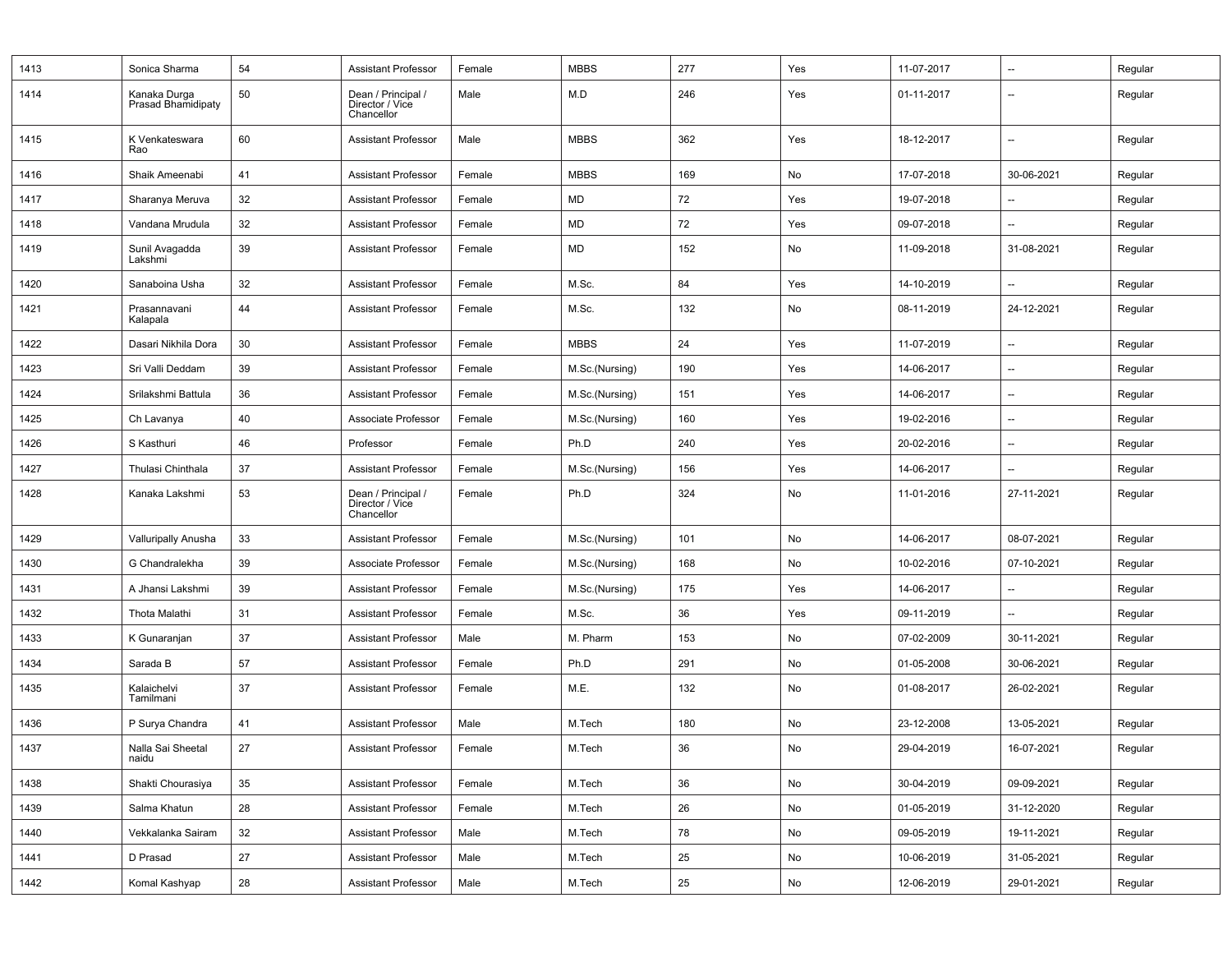| 1443 | S Deepthi                       | 32 | <b>Assistant Professor</b>                          | Female | M.Sc.      | 120 | No  | 19-07-2018 | 30-11-2021               | Regular |
|------|---------------------------------|----|-----------------------------------------------------|--------|------------|-----|-----|------------|--------------------------|---------|
| 1444 | Rohini Gurusamy                 | 41 | Assistant Professor                                 | Female | M.Sc.      | 156 | No  | 18-02-2019 | 06-12-2021               | Regular |
| 1445 | Gadde Radha Rani                | 57 | Associate Professor                                 | Female | M.Tech     | 204 | No  | 18-08-2003 | 08-02-2021               | Regular |
| 1446 | Cheruku Dharma<br>Raj           | 57 | Dean / Principal /<br>Director / Vice<br>Chancellor | Male   | Ph.D       | 400 | No  | 09-07-1990 | 02-07-2021               | Regular |
| 1447 | Sudeshna<br>Chakraborty         | 30 | <b>Assistant Professor</b>                          | Female | B. Arch    | 74  | No  | 04-09-2017 | 26-02-2021               | Regular |
| 1448 | L V V R Santhosh<br>Kumar       | 35 | <b>Assistant Professor</b>                          | Male   | B. Arch    | 158 | No  | 23-09-2015 | 30-04-2021               | Regular |
| 1449 | Hota Ravi Sankar                | 50 | Professor                                           | Male   | Ph.D       | 316 | No  | 03-11-2017 | 04-05-2021               | Regular |
| 1450 | Santhosh H B                    | 33 | <b>Assistant Professor</b>                          | Male   | Ph.D       | 39  | Yes | 03-01-2018 |                          | Regular |
| 1451 | S Narayana Rao                  | 59 | Professor                                           | Male   | Ph.D       | 424 | No  | 19-08-1985 | 11-11-2021               | Regular |
| 1452 | Vavilapalli Manasa              | 30 | <b>Assistant Professor</b>                          | Female | M.Tech     | 50  | No  | 28-06-2019 | 26-02-2021               | Regular |
| 1453 | Dasari Veera Reddy              | 33 | <b>Assistant Professor</b>                          | Male   | M.Tech     | 79  | No  | 28-06-2019 | 31-05-2021               | Regular |
| 1454 | Tusar Kanti Mishra              | 38 | <b>Assistant Professor</b>                          | Male   | Ph.D       | 156 | No  | 29-07-2020 | 31-05-2021               | Regular |
| 1455 | P Indira                        | 49 | <b>Assistant Professor</b>                          | Female | M.Tech     | 180 | No  | 03-12-2005 | 18-08-2020               | Regular |
| 1456 | Chattumala Saranya              | 30 | <b>Assistant Professor</b>                          | Female | M.Tech     | 28  | No  | 06-06-2017 | 31-07-2020               | Regular |
| 1457 | S Sivamurthy Reddy              | 66 | Professor                                           | Male   | Ph.D       | 360 | No  | 22-07-2015 | 21-07-2020               | Regular |
| 1458 | Priyanka Sinha                  | 37 | <b>Assistant Professor</b>                          | Female | M.Tech     | 144 | No  | 27-04-2019 | 01-07-2020               | Regular |
| 1459 | T Praveen Kumar                 | 51 | <b>Assistant Professor</b>                          | Male   | <b>MBA</b> | 300 | No  | 12-06-2019 | 31-05-2020               | Regular |
| 1460 | Vemula Venkata<br>Seetharamaiah | 59 | <b>Assistant Professor</b>                          | Male   | M.Tech     | 364 | No  | 15-06-2019 | 30-04-2020               | Regular |
| 1461 | <b>Bhavin Kumar S</b>           | 32 | <b>Assistant Professor</b>                          | Male   | M.Tech     | 84  | No  | 19-06-2019 | 31-05-2020               | Regular |
| 1462 | M Naga Raju                     | 62 | <b>Assistant Professor</b>                          | Male   | Ph.D       | 420 | Yes | 11-07-2019 |                          | Regular |
| 1463 | <b>B Karunakar Reddy</b>        | 47 | <b>Assistant Professor</b>                          | Male   | <b>MBA</b> | 188 | Yes | 24-10-2019 | $\overline{\phantom{a}}$ | Regular |
| 1464 | Mamatha E                       | 32 | <b>Assistant Professor</b>                          | Female | M.Tech     | 84  | No  | 25-06-2018 | 30-05-2020               | Regular |
| 1465 | Gundabathina<br>Prakash         | 31 | <b>Assistant Professor</b>                          | Male   | M.Tech     | 72  | No  | 15-06-2017 | 10-08-2020               | Regular |
| 1466 | Kavitha Mykal                   | 33 | <b>Assistant Professor</b>                          | Female | M.Tech     | 96  | No  | 21-06-2017 | 31-05-2020               | Regular |
| 1467 | Ganji Ravali                    | 30 | <b>Assistant Professor</b>                          | Female | M.Tech     | 60  | No  | 21-06-2017 | 31-05-2020               | Regular |
| 1468 | M Jayakrishna                   | 47 | Assistant Professor                                 | Male   | M.S        | 183 | No  | 08-08-2017 | 20-08-2020               | Regular |
| 1469 | Vinutha Gogineni                | 35 | <b>Assistant Professor</b>                          | Female | M.Tech     | 132 | No  | 19-01-2018 | 31-05-2020               | Regular |
| 1470 | Kotha Konda<br>Manasa           | 27 | Assistant Professor                                 | Female | M.Tech     | 24  | No  | 11-05-2019 | 31-05-2020               | Regular |
| 1471 | Mansi Upadhyay                  | 33 | <b>Assistant Professor</b>                          | Female | Ph.D       | 104 | Yes | 08-07-2019 | --                       | Regular |
| 1472 | Gondi Surender<br>Dhanunjay     | 25 | <b>Assistant Professor</b>                          | Male   | M.A        | 12  | Yes | 10-07-2019 | --                       | Regular |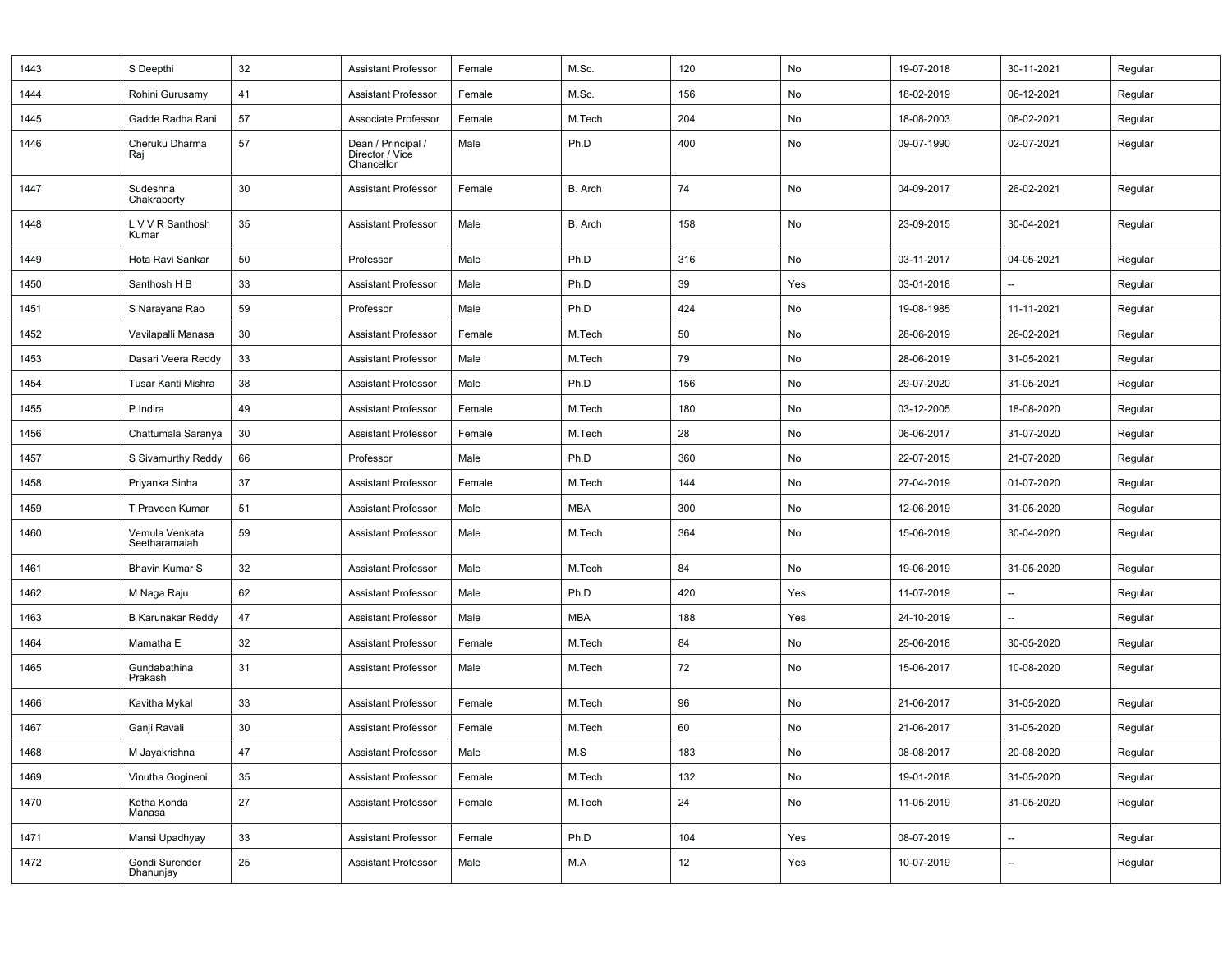| 1473 | Shayona Sarkar                  | 27 | <b>Assistant Professor</b> | Female | M.Sc.       | 28  | Yes | 16-09-2019 | --                       | Regular |
|------|---------------------------------|----|----------------------------|--------|-------------|-----|-----|------------|--------------------------|---------|
| 1474 | Prameela<br>Madambakam          | 32 | <b>Assistant Professor</b> | Female | M.Tech      | 132 | Yes | 08-01-2020 | $\overline{\phantom{a}}$ | Regular |
| 1475 | Abhishikta Ummadi               | 28 | <b>Assistant Professor</b> | Male   | M.Tech      | 36  | No  | 01-06-2019 | 31-05-2020               | Regular |
| 1476 | Golthi Arti                     | 51 | <b>Assistant Professor</b> | Female | Ph.D        | 274 | No  | 16-10-2006 | 30-11-2020               | Regular |
| 1477 | Srinu Setti                     | 39 | <b>Assistant Professor</b> | Male   | <b>MBA</b>  | 157 | No  | 13-07-2017 | 02-11-2020               | Regular |
| 1478 | Sanjeev Kumar                   | 49 | Professor                  | Male   | M.D         | 204 | No  | 04-11-2015 | 15-09-2020               | Regular |
| 1479 | Ananthakumar<br>Salasi          | 34 | <b>Assistant Professor</b> | Male   | MD          | 84  | No  | 07-08-2018 | 30-09-2020               | Regular |
| 1480 | Bethapudi Anand                 | 49 | <b>Assistant Professor</b> | Male   | Ph.D        | 272 | No  | 07-06-2019 | 18-08-2020               | Regular |
| 1481 | Rajaramagandhi<br>Korikana      | 40 | Professor                  | Male   | Ph.D        | 180 | No  | 04-09-2019 | 30-09-2020               | Regular |
| 1482 | Kosana Venkata<br>Ramana Murthy | 62 | Professor                  | Male   | Ph.D        | 404 | Yes | 26-09-2019 | --                       | Regular |
| 1483 | Venkatakrishna<br>gollapalli    | 37 | Other                      | Male   | <b>MBBS</b> | 84  | Yes | 22-08-2019 | $\overline{\phantom{a}}$ | Regular |
| 1484 | T Ravi Raju                     | 68 | Professor                  | Male   | <b>MBBS</b> | 420 | No  | 05-02-2018 | 30-09-2020               | Regular |
| 1485 | Charishma Basina                | 32 | <b>Assistant Professor</b> | Female | <b>MBBS</b> | 84  | No  | 02-08-2018 | 31-07-2020               | Regular |
| 1486 | T Sirisha                       | 39 | <b>Assistant Professor</b> | Female | M.D         | 144 | No  | 26-10-2016 | 05-09-2020               | Regular |
| 1487 | Moka Appa Rao                   | 68 | Professor                  | Male   | Ph.D        | 444 | No  | 09-12-2014 | 17-11-2020               | Regular |
| 1488 | Ashwini Vilekar                 | 33 | <b>Assistant Professor</b> | Female | <b>MBBS</b> | 121 | No  | 17-10-2017 | 17-10-2020               | Regular |
| 1489 | Swapna Sasapu                   | 35 | <b>Assistant Professor</b> | Female | M.D         | 81  | No  | 01-11-2015 | 04-09-2020               | Regular |
| 1490 | Kapila Suguna<br>Deepti         | 34 | <b>Assistant Professor</b> | Female | <b>MBBS</b> | 120 | No  | 13-11-2017 | 31-07-2020               | Regular |
| 1491 | Sakuntala Devi<br>Gampa         | 66 | <b>Assistant Professor</b> | Female | <b>DNB</b>  | 425 | No  | 09-07-2015 | 15-10-2020               | Regular |
| 1492 | Kuna Kodanda Rao                | 64 | <b>Assistant Professor</b> | Male   | <b>MBBS</b> | 393 | No  | 01-12-2017 | 31-08-2020               | Regular |
| 1493 | Yandra Ram Prasad               | 62 | <b>Assistant Professor</b> | Male   | <b>MBBS</b> | 383 | No  | 16-07-2018 | 30-09-2020               | Regular |
| 1494 | Babu Nagendra<br><b>MPA</b>     | 40 | <b>Assistant Professor</b> | Male   | MS          | 159 | No  | 17-07-2018 | 31-10-2020               | Regular |
| 1495 | E Harsha Vardhan<br>Reddy       | 33 | Other                      | Male   | <b>MBBS</b> | 48  | Yes | 19-08-2019 | $\overline{\phantom{a}}$ | Regular |
| 1496 | <b>B</b> Susmita                | 37 | <b>Assistant Professor</b> | Female | M.Tech      | 147 | No  | 12-08-2009 | 30-11-2020               | Regular |
| 1497 | K Srinivas                      | 37 | <b>Assistant Professor</b> | Male   | M.Tech      | 168 | No  | 02-07-2009 | 06-06-2020               | Regular |
| 1498 | Uma Sankar Basina               | 46 | Associate Professor        | Male   | Ph.D        | 210 | No  | 30-12-2015 | 31-08-2020               | Regular |
| 1499 | Avala Ramulu                    | 60 | Associate Professor        | Male   | M.Tech      | 324 | No  | 08-09-1990 | 31-08-2020               | Regular |
| 1500 | Bodepudi<br>SudhakaraRao        | 58 | Associate Professor        | Male   | M.Tech      | 432 | No  | 13-11-1985 | 10-09-2020               | Regular |
| 1501 | Sandeep Saraf                   | 34 | <b>Assistant Professor</b> | Male   | <b>MBBS</b> | 50  | No  | 14-12-2017 | 14-11-2020               | Regular |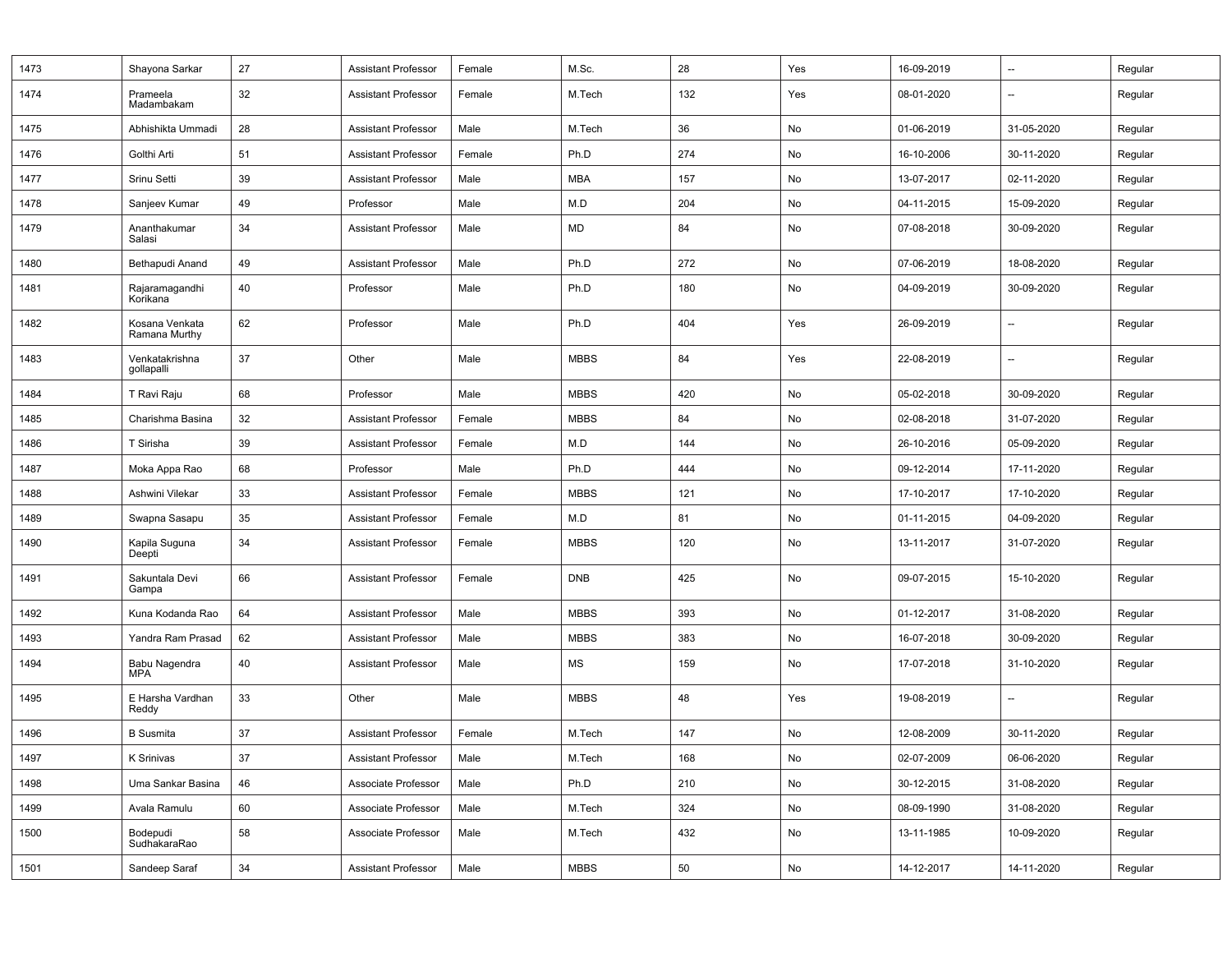| 1502 | Pavani Raavi                                  | 34     | <b>Assistant Professor</b>                          | Female | M.Tech      | 36  | No  | 29-04-2019 | 11-11-2020               | Regular |
|------|-----------------------------------------------|--------|-----------------------------------------------------|--------|-------------|-----|-----|------------|--------------------------|---------|
| 1503 | D Alekhya                                     | 32     | Assistant Professor                                 | Female | MS          | 68  | No  | 19-07-2018 | 19-09-2020               | Regular |
| 1504 | A A Vijaya Jyothi                             | 51     | <b>Assistant Professor</b>                          | Female | Ph.D        | 292 | Yes | 08-07-2019 | $\overline{\phantom{a}}$ | Regular |
| 1505 | Jayasankar Elassery<br>Variyar                | 57     | Dean / Principal /<br>Director / Vice<br>Chancellor | Male   | Ph.D        | 332 | Yes | 07-08-2020 | $\overline{\phantom{a}}$ | Regular |
| 1506 | Pradeep Kumar<br>Tarei                        | 32     | <b>Assistant Professor</b>                          | Male   | M.Tech      | 52  | No  | 12-08-2020 | 15-06-2021               | Regular |
| 1507 | S Chakravarthy Naik                           | 32     | <b>Assistant Professor</b>                          | Male   | LLM         | 54  | No  | 20-08-2020 | 31-08-2021               | Regular |
| 1508 | Sukanya<br>Priyadarsini                       | 29     | <b>Assistant Professor</b>                          | Female | LLM         | 54  | No  | 20-08-2020 | 31-08-2021               | Regular |
| 1509 | Pentapalli<br>Krishnakusuma                   | 30     | Other                                               | Female | <b>MBBS</b> | 48  | Yes | 20-08-2020 | $\overline{\phantom{a}}$ | Regular |
| 1510 | Pathri Soujanya                               | 29     | Other                                               | Female | <b>DNB</b>  | 48  | Yes | 28-08-2020 | --                       | Regular |
| 1511 | C Krishna<br>Ponnaganti                       | 32     | Other                                               | Male   | <b>MBBS</b> | 51  | Yes | 04-09-2020 | $\overline{\phantom{a}}$ | Regular |
| 1512 | Pavan Kumar Dasari                            | 33     | Other                                               | Male   | M.S         | 50  | Yes | 05-09-2020 | $\overline{\phantom{a}}$ | Regular |
| 1513 | Madhuri<br>Manoranjani<br>Vaddepati           | 44     | Dean / Principal /<br>Director / Vice<br>Chancellor | Female | <b>MBBS</b> | 150 | Yes | 01-10-2020 | $\overline{\phantom{a}}$ | Regular |
| 1514 | Dasari Gayatri                                | 38     | Other                                               | Female | <b>DNB</b>  | 124 | Yes | 09-10-2020 | $\overline{\phantom{a}}$ | Regular |
| 1515 | Don S                                         | 41     | Professor                                           | Male   | Ph.D        | 158 | No  | 15-10-2020 | 19-07-2021               | Regular |
| 1516 | Divya Udayan J                                | 37     | Associate Professor                                 | Female | Ph.D        | 140 | No  | 15-10-2020 | 19-07-2021               | Regular |
| 1517 | Chaitanya<br>Gujjarlapudi                     | 41     | Professor                                           | Male   | <b>MD</b>   | 176 | Yes | 29-10-2020 | $\overline{\phantom{a}}$ | Regular |
| 1518 | Santosh Kumar                                 | 39     | Associate Professor                                 | Male   | Ph.D        | 158 | No  | 30-10-2020 | 29-10-2021               | Regular |
| 1519 | Nalini Rani N V L                             | 31     | Other                                               | Female | <b>DNB</b>  | 58  | Yes | 09-11-2020 |                          | Regular |
| 1520 | Seeli David Raju                              | 69     | Professor                                           | Male   | <b>MBBS</b> | 464 | No  | 11-11-2020 | 31-01-2022               | Regular |
| 1521 | Vupputuri Venkata<br>Lakshmi Narasimha<br>Rao | 64     | Professor                                           | Male   | M.S         | 432 | Yes | 16-11-2020 | $\overline{\phantom{a}}$ | Regular |
| 1522 | Bendapudi Venkata<br>Ramachandra              | 66     | Professor                                           | Male   | <b>MD</b>   | 512 | Yes | 26-11-2020 | $\overline{\phantom{a}}$ | Regular |
| 1523 | Anjangi Kishore<br>Kumar                      | 38     | <b>Assistant Professor</b>                          | Male   | <b>DNB</b>  | 105 | Yes | 01-12-2020 | $\overline{\phantom{a}}$ | Regular |
| 1524 | Mrityunjay Ghosh                              | 38     | <b>Assistant Professor</b>                          | Male   | M.E.        | 118 | No  | 01-12-2020 | 14-07-2021               | Regular |
| 1525 | Eswararao<br>Thamatapu                        | 34     | Assistant Professor                                 | Male   | <b>DNB</b>  | 88  | Yes | 03-12-2020 | $\overline{\phantom{a}}$ | Regular |
| 1526 | M Sundara Krishna                             | 31     | <b>Assistant Professor</b>                          | Male   | MS          | 56  | Yes | 16-12-2020 | $\overline{\phantom{a}}$ | Regular |
| 1527 | Chittajallu Girish<br>Babu <sup>1</sup>       | 66     | Other                                               | Male   | <b>MBBS</b> | 468 | Yes | 21-12-2020 | $\overline{\phantom{a}}$ | Regular |
| 1528 | Anim Roopa                                    | $30\,$ | Other                                               | Female | MD          | 44  | Yes | 23-12-2020 | --                       | Regular |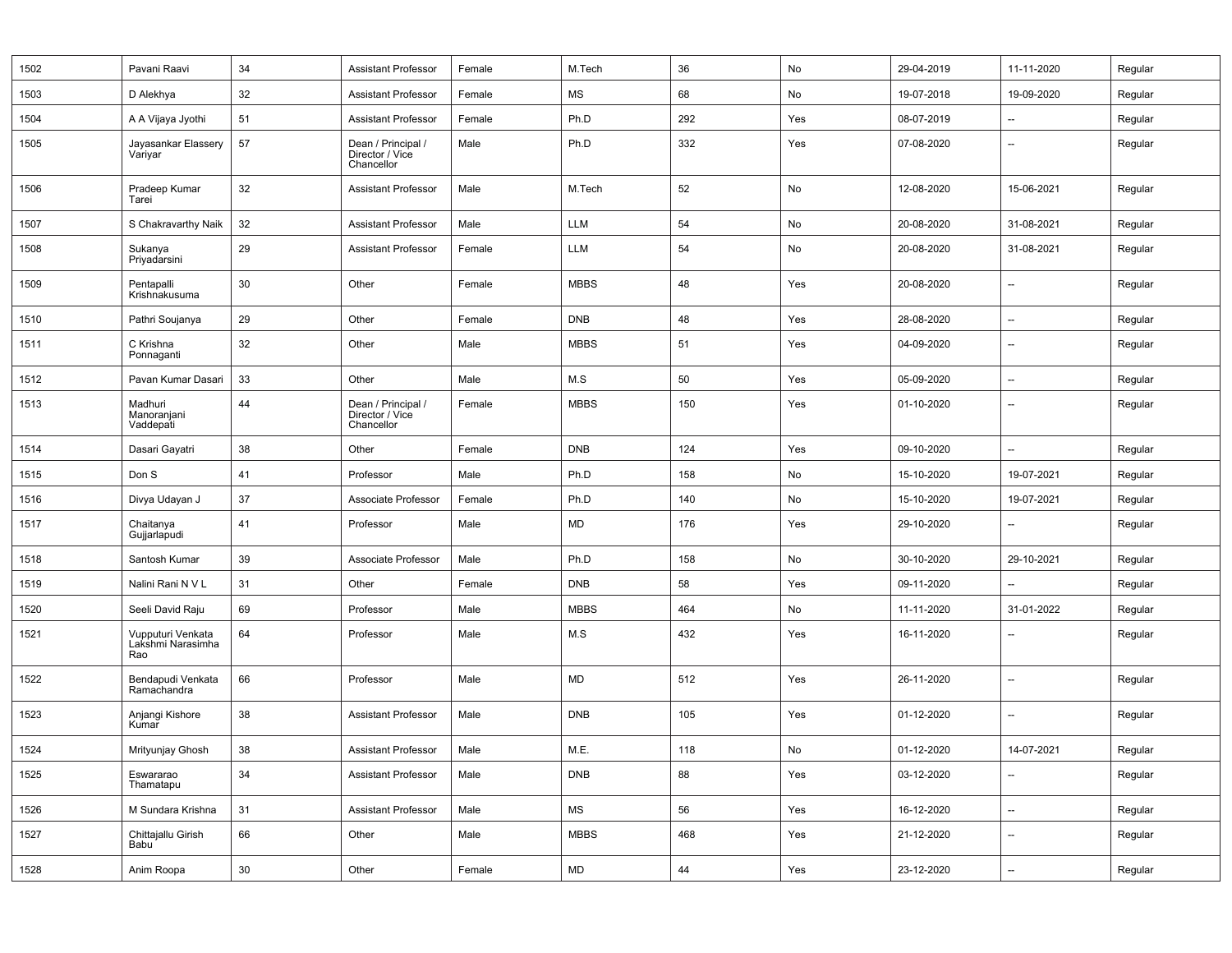| 1529 | Kota Mythili                 | 30 | Other                      | Female | MD         | 44  | Yes | 28-12-2020 | --         | Regular |
|------|------------------------------|----|----------------------------|--------|------------|-----|-----|------------|------------|---------|
| 1530 | Gollapalli Rajesh            | 31 | Other                      | Male   | MD         | 51  | No  | 04-01-2021 | 18-01-2022 | Regular |
| 1531 | Ravinaini Kosti              | 31 | <b>Assistant Professor</b> | Female | M.S        | 51  | Yes | 04-01-2021 | --         | Regular |
| 1532 | Visveswaran V                | 41 | <b>Assistant Professor</b> | Male   | M.Tech     | 152 | No  | 04-01-2021 | 17-09-2021 | Regular |
| 1533 | Dogga Sudhakar               | 32 | Other                      | Male   | <b>DNB</b> | 47  | No  | 05-01-2021 | 18-01-2022 | Regular |
| 1534 | Cherukuri Navya              | 32 | Other                      | Female | MS         | 68  | Yes | 07-01-2021 | --         | Regular |
| 1535 | Indugumelli Jaya<br>Deep     | 29 | Other                      | Male   | <b>MD</b>  | 42  | Yes | 08-01-2021 | --         | Regular |
| 1536 | Kuppli Sai Sushma            | 31 | <b>Assistant Professor</b> | Female | <b>MD</b>  | 42  | Yes | 08-01-2021 | --         | Regular |
| 1537 | Anuradha Mamidala            | 36 | Other                      | Female | <b>DNB</b> | 124 | Yes | 11-01-2021 | --         | Regular |
| 1538 | Koda Sanjay                  | 33 | Other                      | Male   | <b>MD</b>  | 62  | Yes | 16-01-2021 | --         | Regular |
| 1539 | Sushmita Jakka               | 32 | <b>Assistant Professor</b> | Female | DM         | 80  | No  | 23-01-2021 | 13-03-2021 | Regular |
| 1540 | Mandadi Lasya                | 31 | Other                      | Female | MD         | 62  | Yes | 23-01-2021 | --         | Regular |
| 1541 | Anirudh Kovvali              | 33 | <b>Assistant Professor</b> | Male   | <b>DM</b>  | 78  | Yes | 01-02-2021 | --         | Regular |
| 1542 | Jetti Anusha                 | 27 | <b>Assistant Professor</b> | Female | M.Tech     | 30  | Yes | 01-02-2021 | --         | Regular |
| 1543 | Gangadharabhatla<br>Padmini  | 32 | Other                      | Female | MS         | 53  | Yes | 23-02-2021 | --         | Regular |
| 1544 | <b>Behara Girish</b>         | 32 | Other                      | Male   | MD         | 41  | Yes | 27-02-2021 | --         | Regular |
| 1545 | Naga Sudha<br>Penumatsa      | 30 | Other                      | Female | <b>MD</b>  | 42  | Yes | 01-03-2021 | --         | Regular |
| 1546 | Velagapudi Rukmini<br>Sowmya | 30 | Other                      | Female | <b>DNB</b> | 42  | Yes | 01-03-2021 | --         | Regular |
| 1547 | Jayshree Patnaik             | 29 | <b>Assistant Professor</b> | Female | M.Tech     | 26  | No  | 01-03-2021 | 20-08-2021 | Regular |
| 1548 | Mithila Reshmi K             | 28 | Other                      | Female | <b>DNB</b> | 20  | Yes | 01-03-2021 | --         | Regular |
| 1549 | Salla Surya Prakasa<br>Rao   | 64 | Professor                  | Male   | <b>MD</b>  | 439 | Yes | 03-03-2021 | --         | Regular |
| 1550 | Remala Hari Babu             | 32 | Other                      | Male   | <b>DNB</b> | 47  | Yes | 06-04-2021 | --         | Regular |
| 1551 | Potnuri Radhika              | 38 | <b>Assistant Professor</b> | Female | <b>DNB</b> | 75  | Yes | 12-04-2021 | --         | Regular |
| 1552 | Raghumahanti<br>Raghu veer   | 39 | Associate Professor        | Male   | MS         | 128 | Yes | 14-06-2021 | --         | Regular |
| 1553 | Sivaiah<br>Bellamkonda       | 35 | <b>Assistant Professor</b> | Male   | M.Tech     | 96  | No  | 03-08-2020 | 16-07-2021 | Regular |
| 1554 | Ch Deepika Keerthi           | 42 | <b>Assistant Professor</b> | Female | Ph.D       | 194 | No  | 05-08-2020 | 06-07-2021 | Regular |
| 1555 | G Suresh                     | 59 | Professor                  | Male   | Ph.D       | 384 | No  | 07-08-2020 | 25-06-2021 | Regular |
| 1556 | S Sharan Kumar               | 41 | <b>Assistant Professor</b> | Male   | Ph.D       | 150 | No  | 04-09-2020 | 23-09-2021 | Regular |
| 1557 | Ali Mohammed Adil            | 33 | <b>Assistant Professor</b> | Male   | Ph.D       | 80  | Yes | 07-09-2020 | --         | Regular |
| 1558 | Yadagiri Phalguna            | 42 | <b>Assistant Professor</b> | Male   | M. Pharm   | 184 | No  | 05-10-2020 | 30-04-2021 | Regular |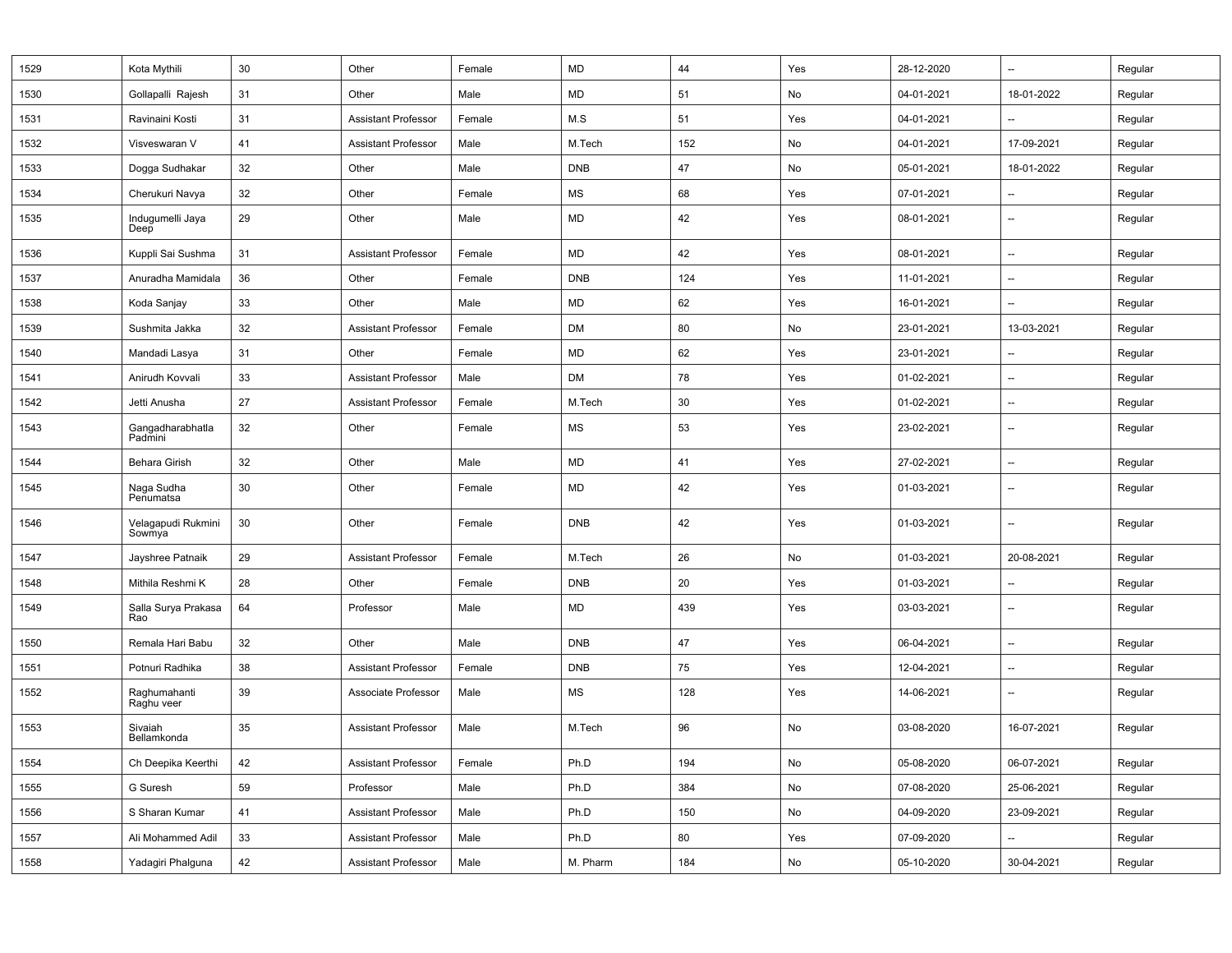| 1559 | <b>B Pradeep Kumar</b><br>Reddy  | 32 | <b>Assistant Professor</b>                          | Male   | Ph.D        | 56             | No         | 05-10-2020 | 30-04-2021               | Regular |
|------|----------------------------------|----|-----------------------------------------------------|--------|-------------|----------------|------------|------------|--------------------------|---------|
| 1560 | Mukul Saxena                     | 50 | Professor                                           | Male   | Ph.D        | 196            | Yes        | 05-02-2021 | --                       | Regular |
| 1561 | <b>Shanthie Mariet</b><br>Dsouza | 47 | Professor                                           | Female | Ph.D        | 266            | Yes        | 13-05-2021 | $\overline{\phantom{a}}$ | Regular |
| 1562 | Syed Akbaruddin                  | 61 | Dean / Principal /<br>Director / Vice<br>Chancellor | Male   | M.A         | 480            | Yes        | 01-06-2021 | $\overline{\phantom{a}}$ | Regular |
| 1563 | Tanuja G                         | 30 | <b>Assistant Professor</b>                          | Female | M.Tech      | 48             | No         | 03-06-2019 | 30-04-2020               | Regular |
| 1564 | Rahul Priyadarshi                | 30 | <b>Assistant Professor</b>                          | Male   | Ph.D        | 48             | No         | 12-08-2020 | 30-07-2021               | Regular |
| 1565 | Nljamuddin Ansari                | 27 | <b>Assistant Professor</b>                          | Male   | M.Tech      | $\overline{7}$ | No         | 21-08-2020 | 05-03-2021               | Regular |
| 1566 | Santhosh Kumar K L               | 31 | <b>Assistant Professor</b>                          | Male   | M.Tech      | 60             | No         | 05-09-2020 | 31-05-2021               | Regular |
| 1567 | Arnab<br>Bhattacharyya           | 29 | <b>Assistant Professor</b>                          | Male   | M.Sc.       | 30             | No         | 07-09-2020 | 30-04-2021               | Regular |
| 1568 | Babitha                          | 34 | <b>Assistant Professor</b>                          | Female | Ph.D        | 60             | No         | 14-09-2020 | 30-04-2021               | Regular |
| 1569 | Praneetha K                      | 24 | <b>Assistant Professor</b>                          | Female | M.A         | 5              | No         | 14-09-2020 | 31-03-2021               | Regular |
| 1570 | Pothala Vijaya<br>Lakshmi        | 30 | Other                                               | Female | <b>MBBS</b> | $\overline{7}$ | No         | 18-09-2020 | 26-12-2020               | Regular |
| 1571 | Sanjay Chakraborty               | 34 | <b>Assistant Professor</b>                          | Male   | M.Tech      | 120            | No         | 05-10-2020 | 25-01-2021               | Regular |
| 1572 | Deepthi Slesser<br>Nicodemus     | 33 | Other                                               | Female | <b>DNB</b>  | 84             | No         | 19-10-2020 | 09-01-2021               | Regular |
| 1573 | Shounak<br>Chakraborty           | 31 | <b>Assistant Professor</b>                          | Male   | Ph.D        | 80             | No         | 02-11-2020 | 21-01-2021               | Regular |
| 1574 | Prasad Yerra                     | 33 | Other                                               | Male   | <b>DNB</b>  | 86             | No         | 05-11-2020 | 26-11-2020               | Regular |
| 1575 | Suwarna Shukla                   | 29 | <b>Assistant Professor</b>                          | Female | M.Tech      | 48             | No         | 26-12-2020 | 02-01-2021               | Regular |
| 1576 | R Deepak                         | 24 | <b>Assistant Professor</b>                          | Male   | <b>MCA</b>  | 10             | No         | 19-03-2021 | 30-06-2021               | Regular |
| 1577 | Vasigani Jhansy<br>Archana       | 29 | <b>Assistant Professor</b>                          | Female | M.Tech      | 42             | No         | 24-03-2021 | 30-07-2021               | Regular |
| 1578 | Kapu Satya Nitin                 | 31 | <b>Assistant Professor</b>                          | Male   | <b>MBA</b>  | 48             | No         | 31-08-2020 | 30-09-2020               | Regular |
| 1579 | Hasanuzzaman                     | 31 | <b>Assistant Professor</b>                          | Male   | Ph.D        | 48             | No         | 03-08-2020 | 09-01-2021               | Regular |
| 1580 | Maheswar Singha<br>Mahapatra     | 37 | <b>Assistant Professor</b>                          | Male   | Ph.D        | 60             | No         | 20-08-2020 | 22-10-2020               | Regular |
| 1581 | Mohammed Imtiaz<br>Quadri        | 33 | <b>Assistant Professor</b>                          | Male   | Ph.D        | 60             | No         | 24-08-2020 | 16-04-2021               | Regular |
| 1582 | M Bharath                        | 48 | Associate Professor                                 | Male   | MBA         | 240            | ${\sf No}$ | 16-10-2020 | 21-11-2020               | Regular |
| 1583 | Regu Vara Prasada<br>Rao         | 27 | <b>Assistant Professor</b>                          | Male   | M. Pharm    | 36             | No         | 01-06-2021 | 22-10-2021               | Regular |
| 1584 | Jayanthi Ranjan                  | 47 | Dean / Principal /<br>Director / Vice<br>Chancellor | Female | Ph.D        | 264            | No         | 06-11-2020 | 16-12-2020               | Regular |
| 1585 | Madhuvanti Kale                  | 34 | <b>Assistant Professor</b>                          | Female | Ph.D        | 108            | No         | 02-12-2020 | 26-02-2021               | Regular |
| 1586 | Chandra Mohan D                  | 34 | <b>Assistant Professor</b>                          | Male   | M.Tech      | 109            | No         | 19-01-2021 | 05-04-2021               | Regular |